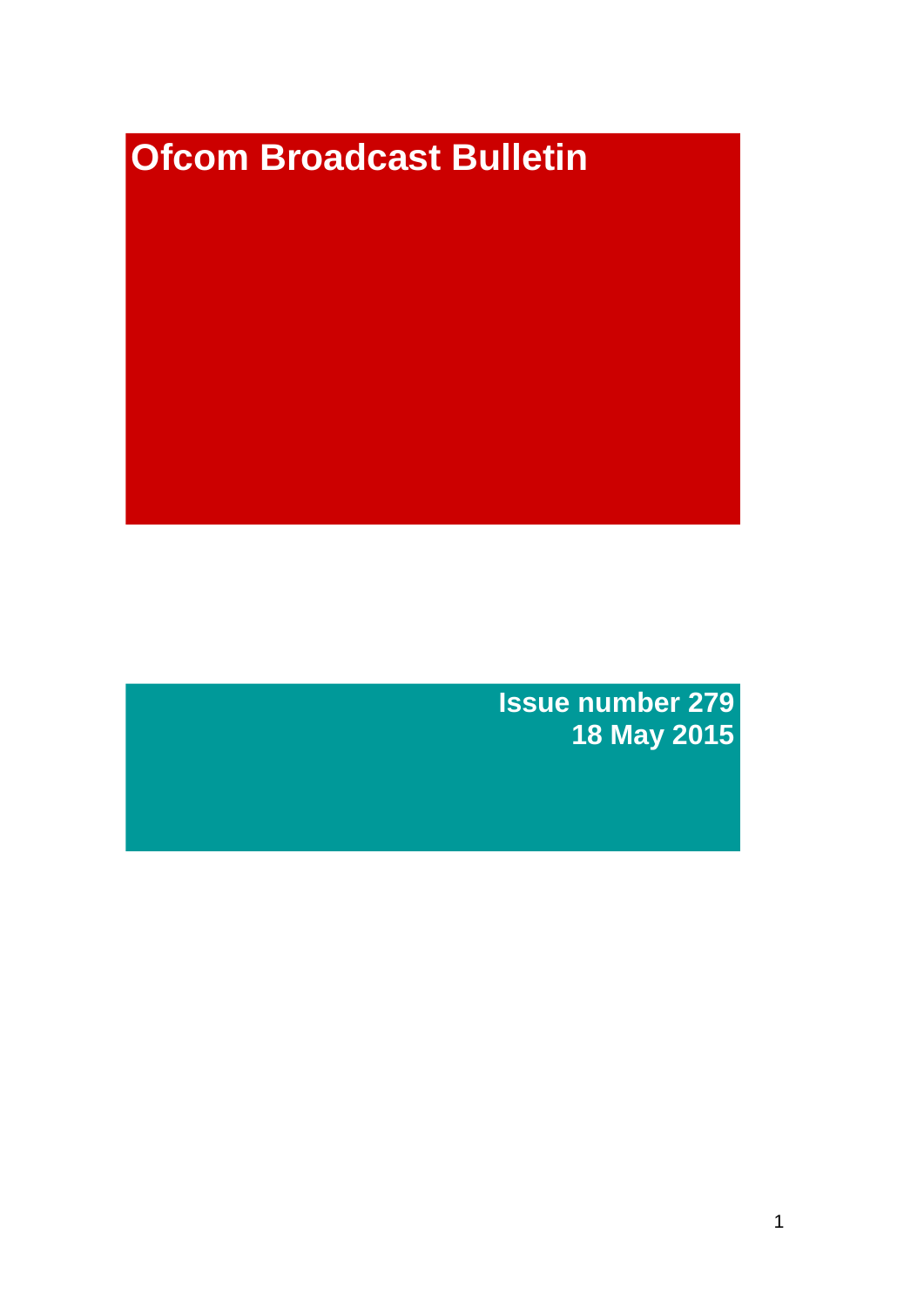# **Contents**

| Introduction                                                                                                                                                                                                                                      | 4  |
|---------------------------------------------------------------------------------------------------------------------------------------------------------------------------------------------------------------------------------------------------|----|
| <b>Standards cases</b><br>In Breach                                                                                                                                                                                                               |    |
| <b>Troy</b><br>E4, 7 February 2015, 15:00                                                                                                                                                                                                         | 6  |
| <b>TeamRock Breakfast</b><br>TeamRock Radio, 16 March 2015, 07:00                                                                                                                                                                                 | 10 |
| <b>Alapcharita</b><br>ATN Bangla UK, 22 December 2014, 22:00                                                                                                                                                                                      | 12 |
| <b>Bangla Sur</b><br>CHSTV, 24 December 2014, 23:30                                                                                                                                                                                               | 17 |
| <b>Hillside Nights</b><br>Channel i, 23 December 2014, 21:30                                                                                                                                                                                      | 20 |
| <b>Holiday and Cruise Clinic</b><br>Holiday and Cruise Channel, 14 November 2014, 20:00<br><b>Next Stop</b><br>Holiday and Cruise Channel, 14 November 2014, 21:00<br><b>Inside Cruise</b><br>Holiday and Cruise Channel, 15 November 2014, 19:30 | 23 |
| Resolved                                                                                                                                                                                                                                          |    |
| <b>Nick Conrad</b><br>BBC Radio Norfolk, 17 November 2014, 09:00                                                                                                                                                                                  | 40 |
| <b>Advertising Scheduling cases</b>                                                                                                                                                                                                               |    |
| <u>In Breach</u>                                                                                                                                                                                                                                  |    |
| <b>Advertising minutage</b><br>Brit Asia TV, 29 January to 15 March 2015, various times                                                                                                                                                           | 45 |
| <b>Advertising minutage</b><br>BT Sport 2, 11 January 2015, 16:00                                                                                                                                                                                 | 47 |
|                                                                                                                                                                                                                                                   |    |

# **Fairness and Privacy cases**

# Upheld

**Complaint by Venus TV** *Welcome TV, MATV, 18 April 2014* 50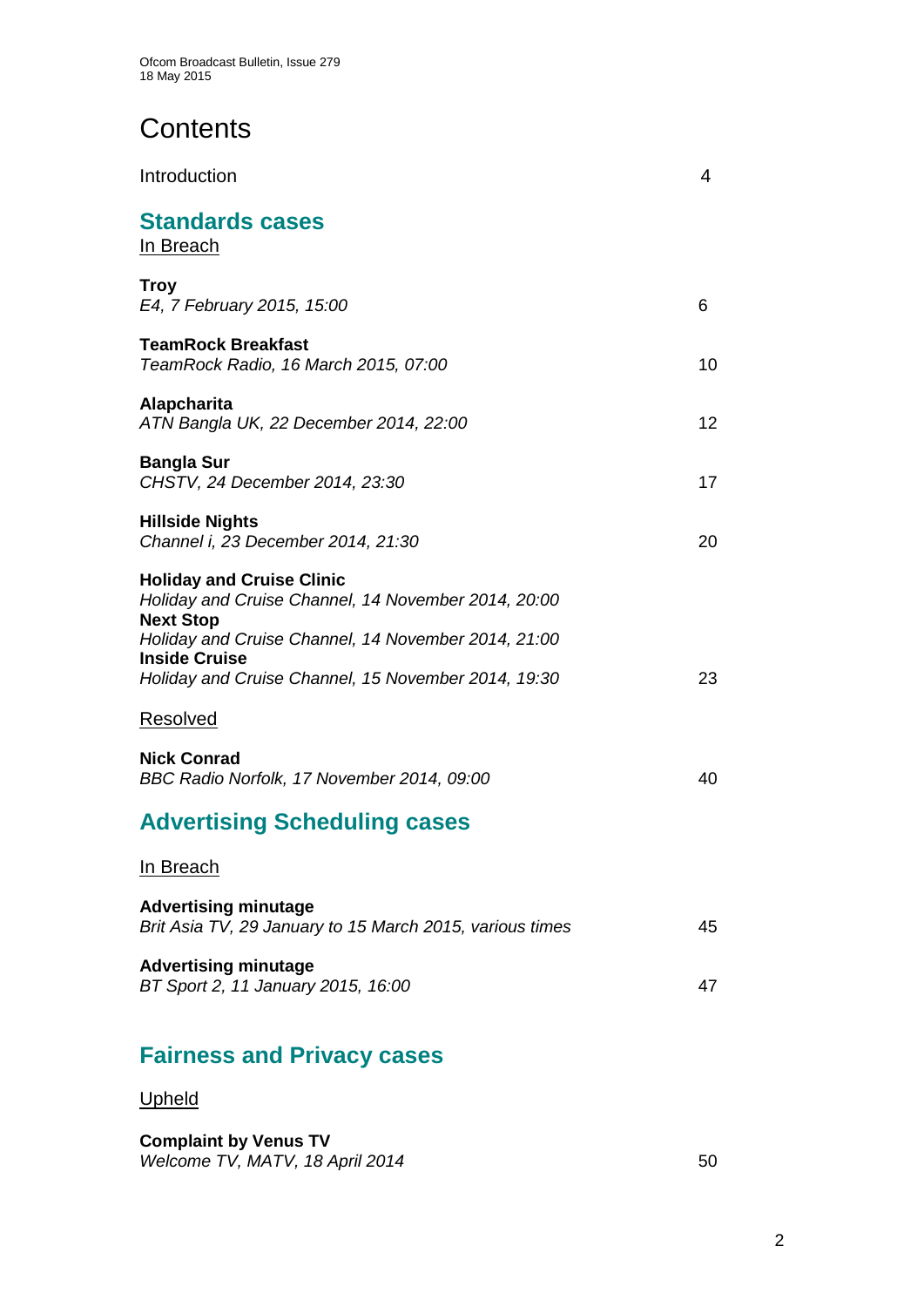| 55  |
|-----|
|     |
| 62  |
|     |
| 79  |
| 93  |
| 99  |
| 107 |
| 108 |
| 116 |
|     |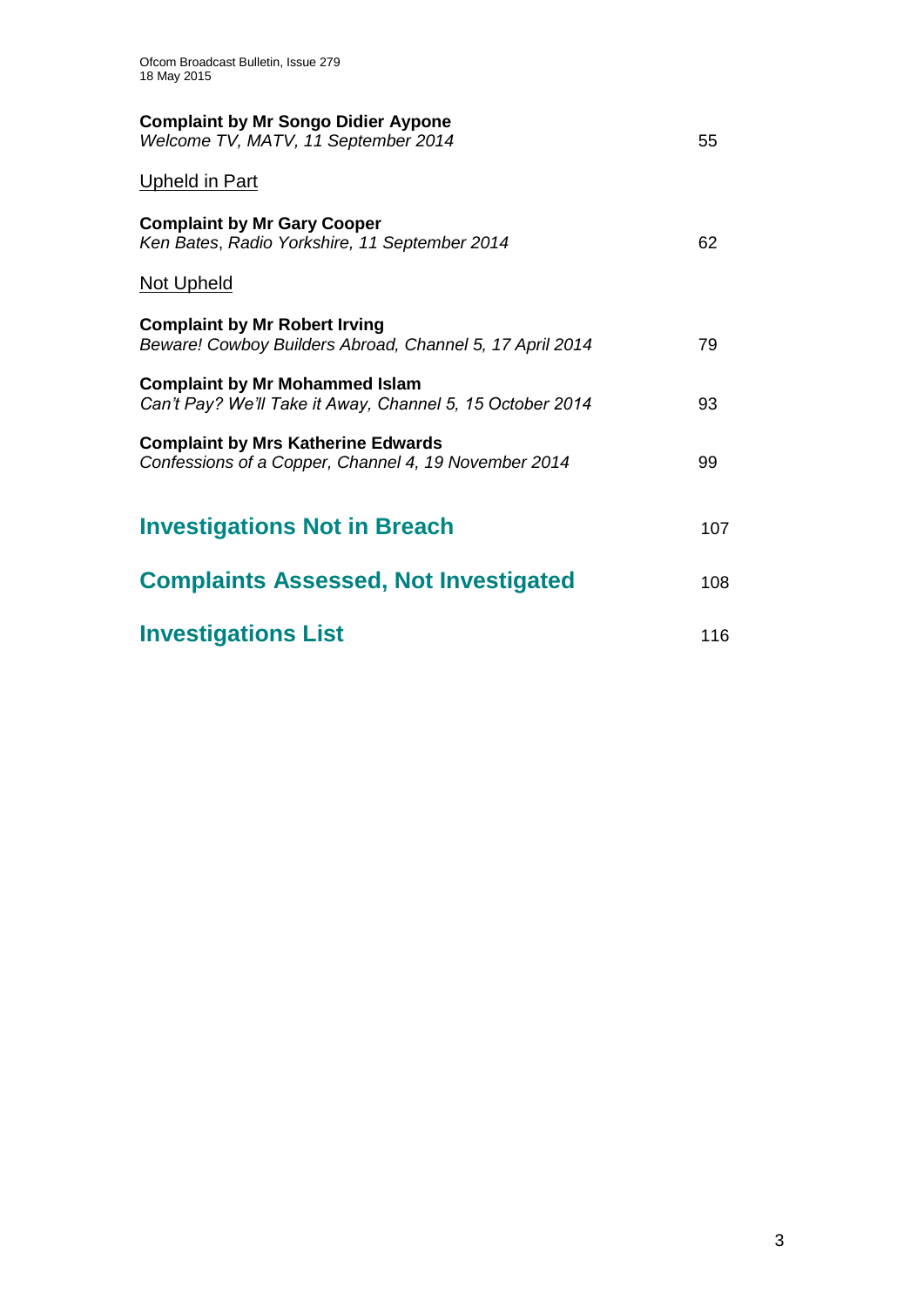# **Introduction**

Under the Communications Act 2003 ("the Act"), Ofcom has a duty to set standards for broadcast content as appear to it best calculated to secure the standards objectives<sup>1</sup>. Ofcom must include these standards in a code or codes. These are listed below. Ofcom also has a duty to secure that every provider of a notifiable On Demand Programme Services ("ODPS") complies with certain standards requirements as set out in the  $Act<sup>2</sup>$ .

The Broadcast Bulletin reports on the outcome of investigations into alleged breaches of those Ofcom codes below, as well as licence conditions with which broadcasters regulated by Ofcom are required to comply. We also report on the outcome of ODPS sanctions referrals made by ATVOD and the ASA on the basis of their rules and guidance for ODPS. These Codes, rules and guidance documents include:

- a) [Ofcom's Broadcasting Code](http://stakeholders.ofcom.org.uk/broadcasting/broadcast-codes/broadcast-code/) ("the Code").
- b) the [Code on the Scheduling of Television Advertising](http://stakeholders.ofcom.org.uk/broadcasting/broadcast-codes/advert-code/) ("COSTA") which contains rules on how much advertising and teleshopping may be scheduled in programmes, how many breaks are allowed and when they may be taken.
- c) certain sections of the [BCAP Code: the UK Code of Broadcast Advertising,](http://www.bcap.org.uk/Advertising-Codes/Broadcast-HTML.aspx) which relate to those areas of the BCAP Code for which Ofcom retains regulatory responsibility. These include:
	- the prohibition on 'political' advertising:
	- sponsorship and product placement on television (see Rules 9.13, 9.16 and 9.17 of the Code) and all commercial communications in radio programming (see Rules 10.6 to 10.8 of the Code);
	- 'participation TV' advertising. This includes long-form advertising predicated on premium rate telephone services – most notably chat (including 'adult' chat), 'psychic' readings and dedicated quiz TV (Call TV quiz services). Ofcom is also responsible for regulating gambling, dating and 'message board' material where these are broadcast as advertising<sup>3</sup>.
- d) other licence conditions which broadcasters must comply with, such as requirements to pay fees and submit information which enables Ofcom to carry out its statutory duties. Further information can be found on Ofcom's website for [television](http://licensing.ofcom.org.uk/tv-broadcast-licences/) and [radio](http://licensing.ofcom.org.uk/radio-broadcast-licensing/) licences.
- e) rules and guidance for both [editorial content and advertising content on ODPS.](http://www.atvod.co.uk/uploads/files/ATVOD_Rules_and_Guidance_Ed_2.0_May_2012.pdf) Ofcom considers sanctions in relation to ODPS on referral by the Authority for Television On-Demand ("ATVOD") or the Advertising Standards Authority ("ASA"), co-regulators of ODPS for editorial content and advertising respectively, or may do so as a concurrent regulator.

[Other codes and requirements](http://stakeholders.ofcom.org.uk/broadcasting/broadcast-codes/) may also apply to broadcasters and ODPS, depending on their circumstances. These include the Code on Television Access Services (which sets out how much subtitling, signing and audio description relevant

<sup>&</sup>lt;u>.</u>  $1$  The relevant legislation is set out in detail in Annex 1 of the Code.

 $2$  The relevant legislation can be found at Part 4A of the Act.

 $3$  BCAP and ASA continue to regulate conventional teleshopping content and spot advertising for these types of services where it is permitted. Of com remains responsible for statutory sanctions in all advertising cases.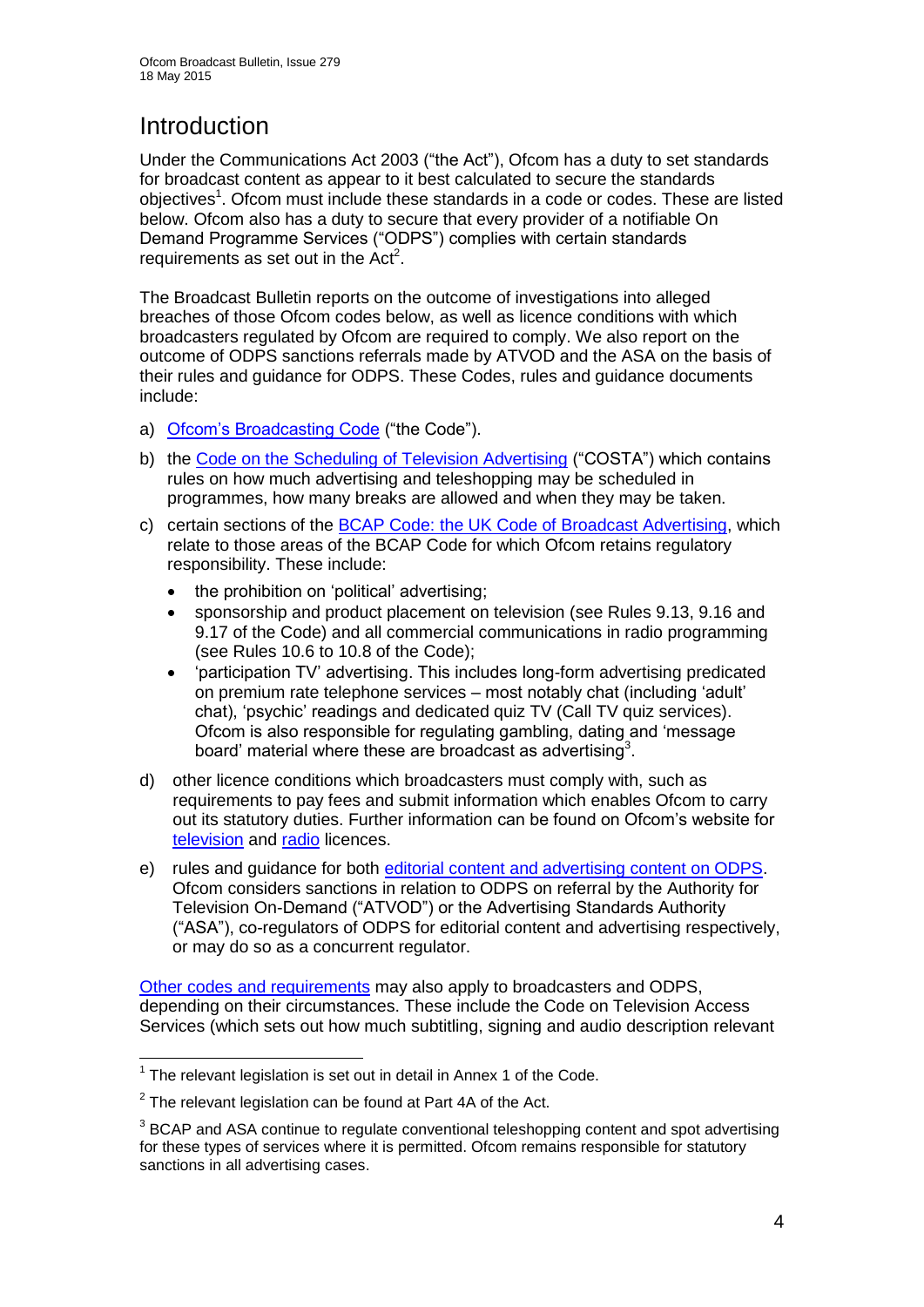licensees must provide), the Code on Electronic Programme Guides, the Code on Listed Events, and the Cross Promotion Code.

**It is Ofcom's policy to describe fully the content in television, radio and on demand content. Some of the language and descriptions used in Ofcom's Broadcast Bulletin may therefore cause offence.**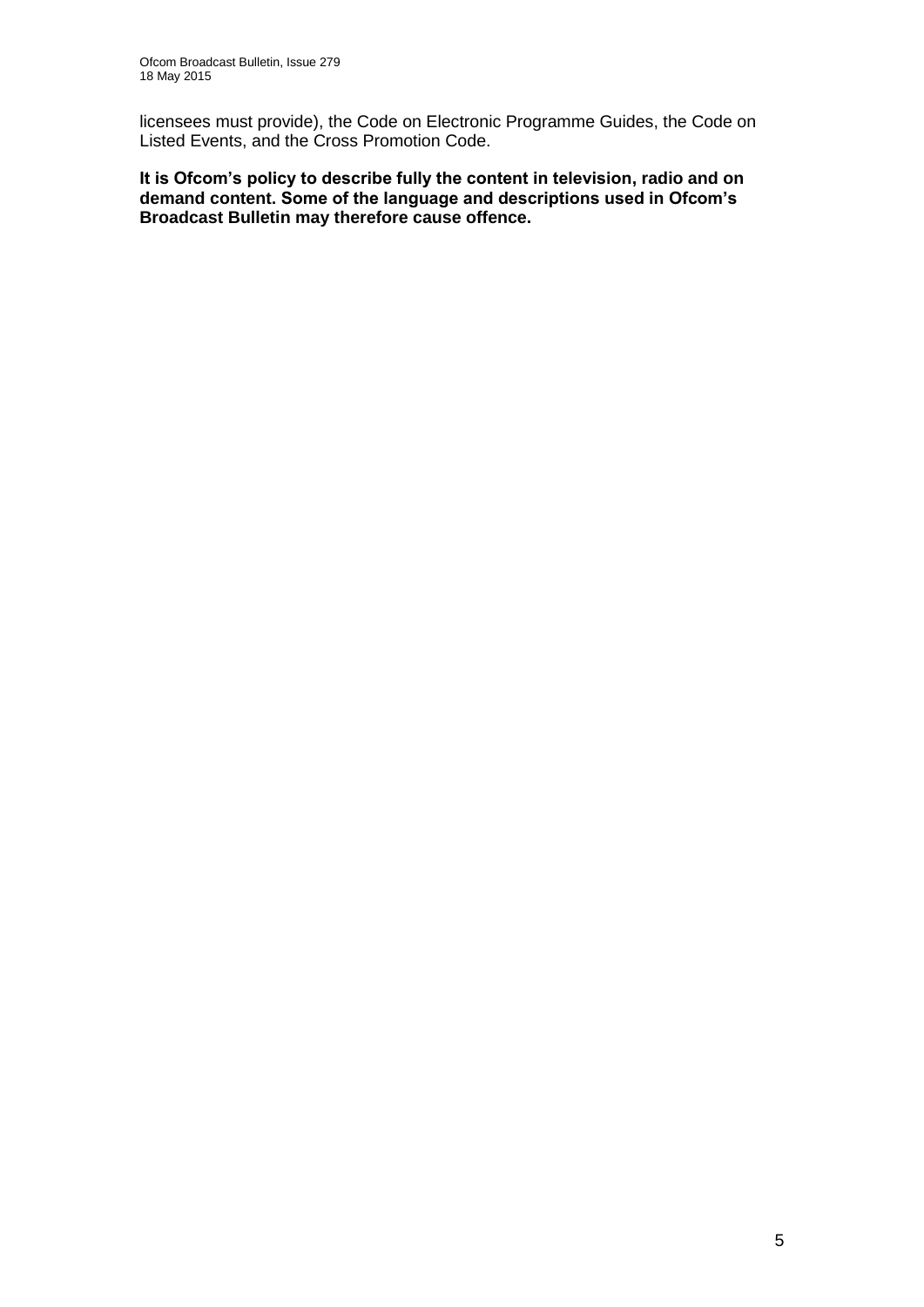# **Standards cases**

# **In Breach**

**Troy** *E4, 7 February 2015, 15:00*

### **Introduction**

*Troy* is an entertainment programme in which magician Troy performs illusions on unsuspecting members of the public.

Ofcom received a complaint that this programme broadcast on a Saturday afternoon on E4 included footage of shisha<sup>1</sup> smoking that the viewer claimed made it look "cool and harmless" and might "encourage young viewers to start smoking".

We noted a sequence lasting about three minutes in which Troy performed two illusions in a shisha bar. The first of these involved Troy cutting the hose of the hookah and passing the pipe to two women. The women were still able to smoke the shisha, despite the hose being separated from the base. The second illusion involved Troy blowing smoke from the shisha pipe onto an upturned glass, causing it to break.

\*\*\*

\*\*\*

\*\*\*

During this segment of the programme, we noted the following statements:

Troy: *"On the weekend, I go to the shisha bar in town"*.

Troy: *"Can we get a shisha? Double apple? Is that good?"*

Troy: *"It's* [the shisha bar] *a great place to go with friends and to meet new people. And being anonymous means I can have a lot of fun"*.

Troy: *"Excuse me, what flavour have you guys got?"*

Unnamed Woman: *"Peppermint"*.

Troy: *"Peppermint. How is it? Good?"*

Unnamed Woman: *"It's really good*".

1

Troy: *"We've got the double apple, wanna try some?"*

1 Shisha is flavoured tobacco. It is usually smoked using a hookah – a single or multistemmed instrument which passes the smoke from the shisha through a water basin before inhalation.

\*\*\*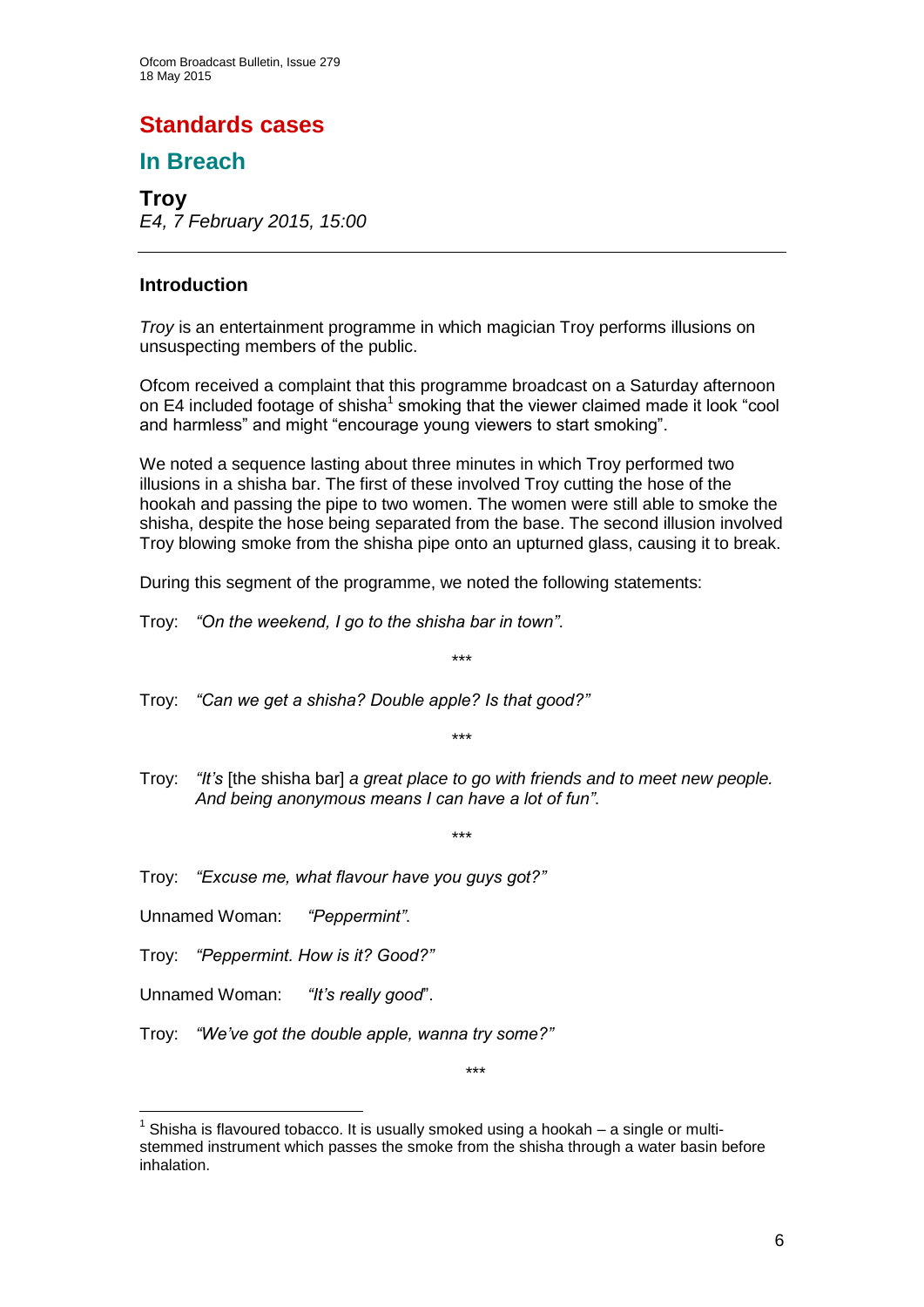Troy: *"Double apple's the best"*.

\*\*\*

Troy: *"As you've had some of mine* [shisha]*, is it alright to have some of yours? What did you have again?"*

Unnamed Woman: *"Peppermint"*.

Troy: *"Peppermint. Let's see how it tastes. Woah! It's strong"*.

The segment also included numerous shots, some in close-up, of Troy and members of the public smoking from shisha pipes.

We considered that the material raised issues warranting investigation under Rule 1.10 of the Code. This states:

"The use of illegal drugs, the abuse of drugs, smoking, solvent abuse and the misuse of alcohol:

- must not be featured in programmes made primarily for children unless there is strong editorial justification.
- must generally be avoided and in any case must not be condoned, encouraged or glamorised in other programmes broadcast before the watershed (in the case of television) or when children are particularly likely to be listening (in the case of radio) unless there is editorial justification.
- must not be condoned, encouraged or glamorised in other programmes likely to be widely seen or heard by under-eighteens unless there is editorial justification".

We therefore asked Channel 4 Television Corporation ("Channel 4" or "the Licensee") how the material complied with this rule.

### **Response**

Channel 4 said the programme *Troy* "was primarily commissioned as a postwatershed programme in recognition of the fact that there was likely to be material in the series which was unsuitable for a pre-watershed audience. However, prewatershed versions were also made and legal advice was given as to the suitability of certain sequences and they were edited accordingly".

Channel 4 explained that although "this episode was one which was clearly marked as unsuitable to show pre-watershed, due to human error it was still broadcast at this time", and it apologised.

As a result of this incident, Channel 4 said it had removed all pre-watershed versions of *Troy* from the schedule and was "conducting a review of all these episodes to ensure that they are suitable to be shown pre-watershed". Channel 4 said in relation to the next series of *Troy* it had put further measures in place to ensure that all versions are compliant with the Code.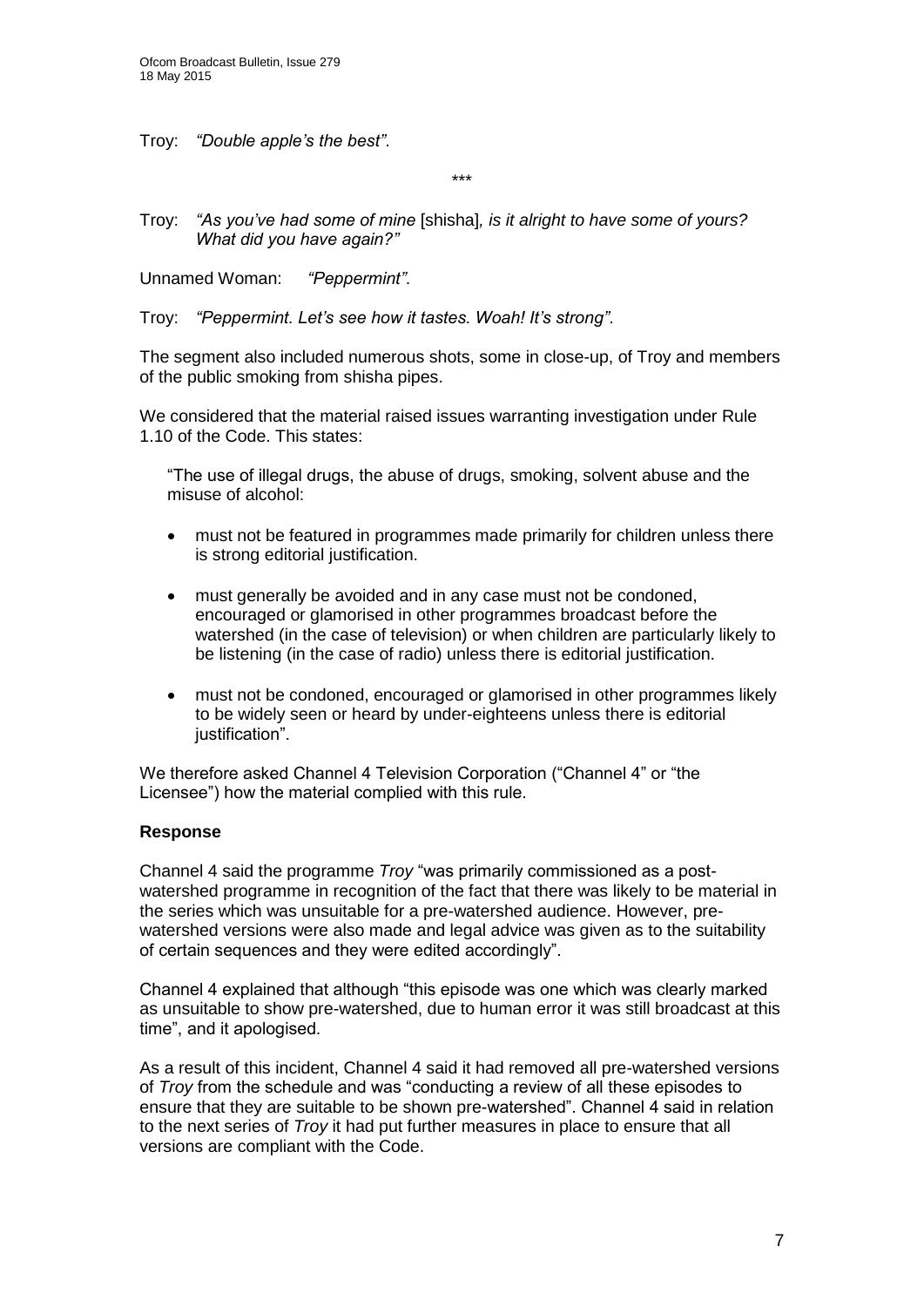### **Decision**

Under the Communications Act 2003, Ofcom has a statutory duty to set standards for broadcast content as appear to it best calculated to secure the standards objectives, one of which is that "persons under the age of eighteen are protected". This objective is reflected in Section One of the Code.

Rule 1.10 requires that: "smoking…must generally be avoided and in any case must not be condoned, encouraged or glamorised in…programmes broadcast before the watershed (in the case of television)...unless there is editorial justification...".

In applying Rule 1.10 in this case, Ofcom noted that the health risks associated with the smoking of shisha tobacco are comparable to those of cigarette smoking<sup>2</sup>. We also noted that the legal restrictions on the sale of shisha tobacco are the same as those for other tobacco products (i.e. it is illegal in the UK for under 18s to purchase any kind of tobacco product).

As detailed above, the programme included a sequence in which Troy performed illusions in a shisha bar. In this footage, Troy and the unsuspecting members of the public on which he performed his illusions made a number of positive references about the experience of visiting the shisha bar and smoking shisha pipes. For example, it was described variously as *"a lot of fun"*, *"a great place to go"* and *"good"*. The sequence also included numerous shots, some in close-up, of both Troy and members of the public smoking shisha pipes.

In Ofcom's view, the scenes of smoking in this programme combined with the various positive comments about the shisha bar and shisha smoking (as set out in the Introduction) had the potential to condone, glamorise and encourage smoking.

We therefore went on to consider whether the depiction of shisha smoking in this programme shown before the watershed was editorially justified.

Ofcom noted that the shots and descriptions of shisha smoking in the programme were included in a segment in which the act of shisha smoking and the apparatus associated with it were key elements of the magic tricks being performed.

However, the programme included a number of wholly positive references related to the experience of shisha smoking (e.g. *"good"* and *"a lot of fun"*) in addition to numerous shots of Troy and members of the public seemingly enjoying the experience of shisha smoking. In Ofcom's view it was not editorially necessary to include all these positive references and images for Troy to be shown successfully practising these illusions. Further, the programme did not show any negative effects from the act of shisha smoking, and neither Troy, nor the programme in some other way, indicated or warned at any point of the health risks associated with smoking shisha.

We also took into account that an entertainment and magic programme such as *Troy* may well appeal to younger viewers. In Ofcom's opinion the broadcast of this programme at 15:00 on a Saturday meant that some of the children who were available to view at this time would have been more likely to watch it.

 2 <http://www.nhs.uk/Livewell/SouthAsianhealth/Pages/Smokingandpaan.aspx> and [http://www.cdc.gov/tobacco/data\\_statistics/fact\\_sheets/tobacco\\_industry/hookahs/](http://www.cdc.gov/tobacco/data_statistics/fact_sheets/tobacco_industry/hookahs/)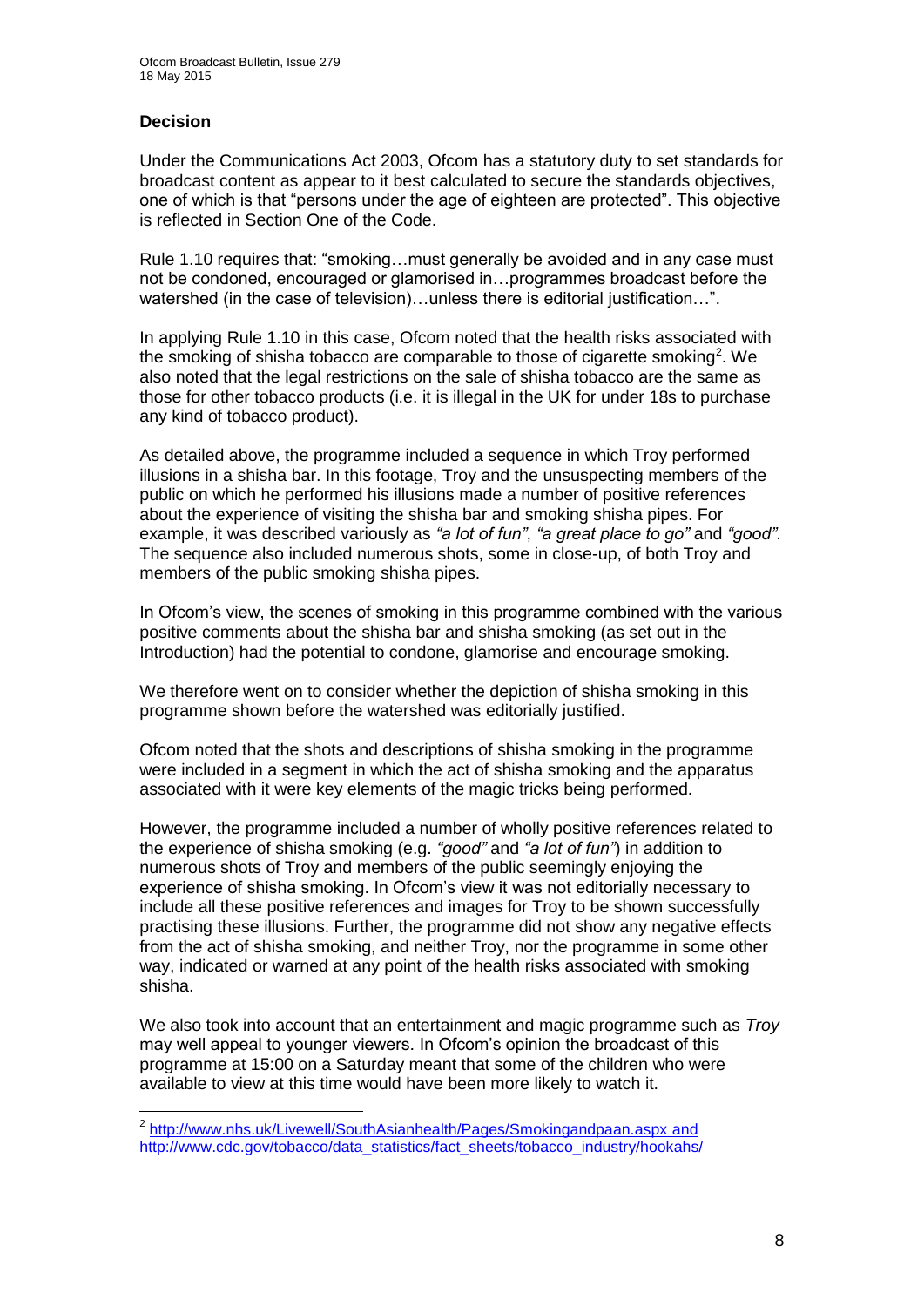For all these reasons Ofcom did not consider there was sufficient editorial justification for the inclusion of the scenes of shisha smoking in this programme.

We noted that Channel 4 admitted that this programme had been broadcast before the watershed in error. Nonetheless this was a clear breach of Rule 1.10.

### **Breach of Rule 1.10**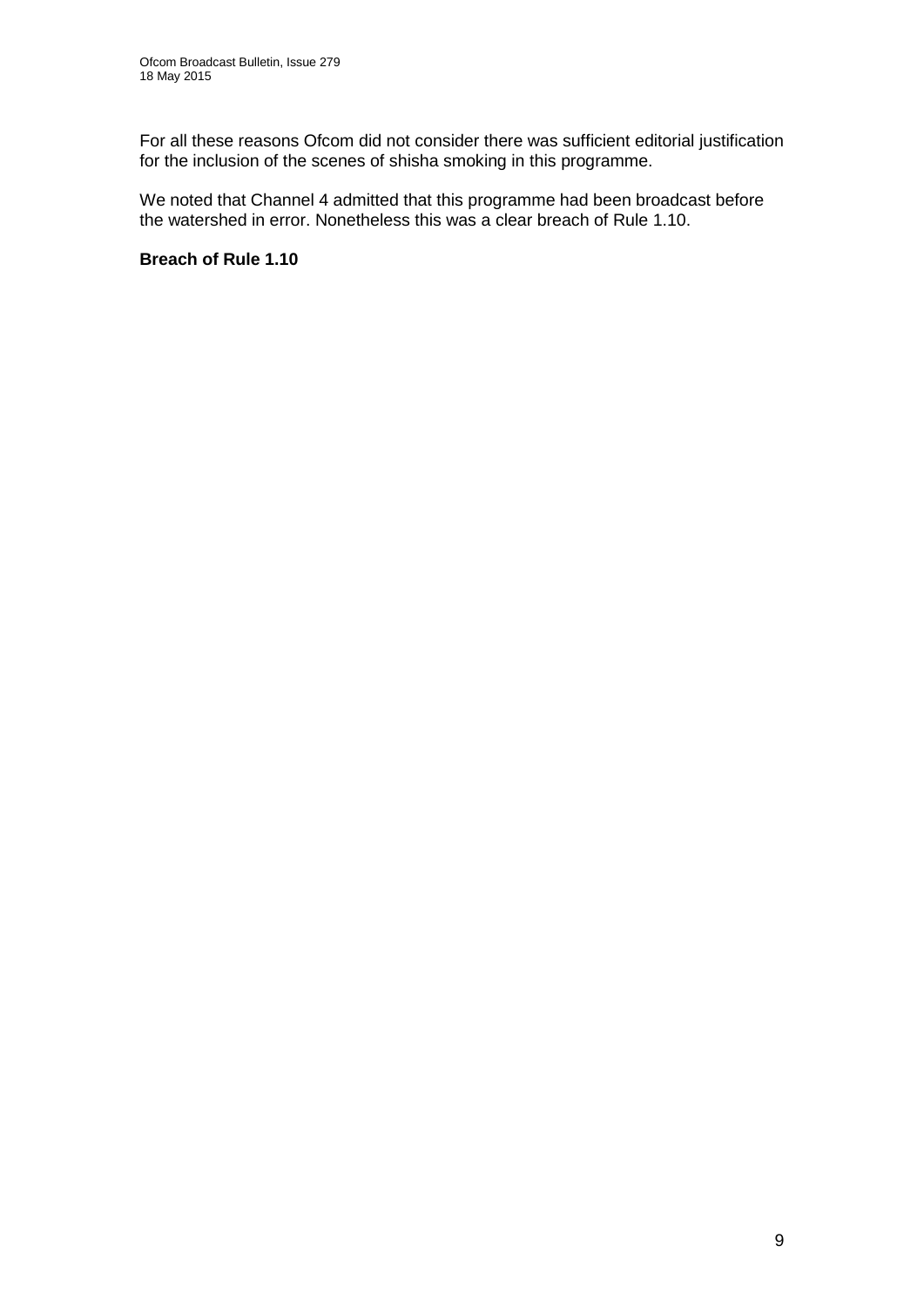# **In Breach**

# **TeamRock Breakfast**

*TeamRock Radio, 16 March 2015, 07:00*

### **Introduction**

TeamRock Radio specialises in rock, punk and metal music. It broadcasts nationally on digital radio. The licence for this service is held by Team Rock Limited ("Team Rock" or "the Licensee").

A complainant alerted Ofcom to offensive language in a song broadcast at approximately 07:52 on a Monday.

Ofcom noted that the track *Back Where I Belong* by the rock band Rancid featured the following lyrics:

*"…and it's all the fucking same"*.

Ofcom considered the material raised issues warranting investigation under Rule 1.14 of the Code which states:

"The most offensive language must not be broadcast…when children are particularly likely to be listening (in the case of radio)".

We therefore requested comments from the Licensee on how this material complied with this rule.

### **Response**

Team Rock acknowledged that broadcast of the offensive language "was unacceptable" and "apologised unreservedly for the error". It said that "the song in question in this particular case evaded [its] strict checking regime".

Team Rock explained that "50% of the 2,100 songs on [its] regular playlist did not come with radio edits. [The] percentage is even higher in the 26,000 songs available to be scheduled in [its] feature and specialist categories". The Licensee said that songs are added to a category eligible for broadcast during the day only after the lyrics have been checked. The Licensee said that in this case however the offensive language was not edited out because of human error.

### **Decision**

Under the Communications Act 2003, Ofcom has a duty to set standards for broadcast content as appear to it best calculated to ensure the standards objectives, which include ensuring that "persons under the age of eighteen are protected". This objective is reflected in Section One of the Code.

Rule 1.14 states that the most offensive language must not be broadcast on radio when children are particularly likely to be listening. Ofcom's research on offensive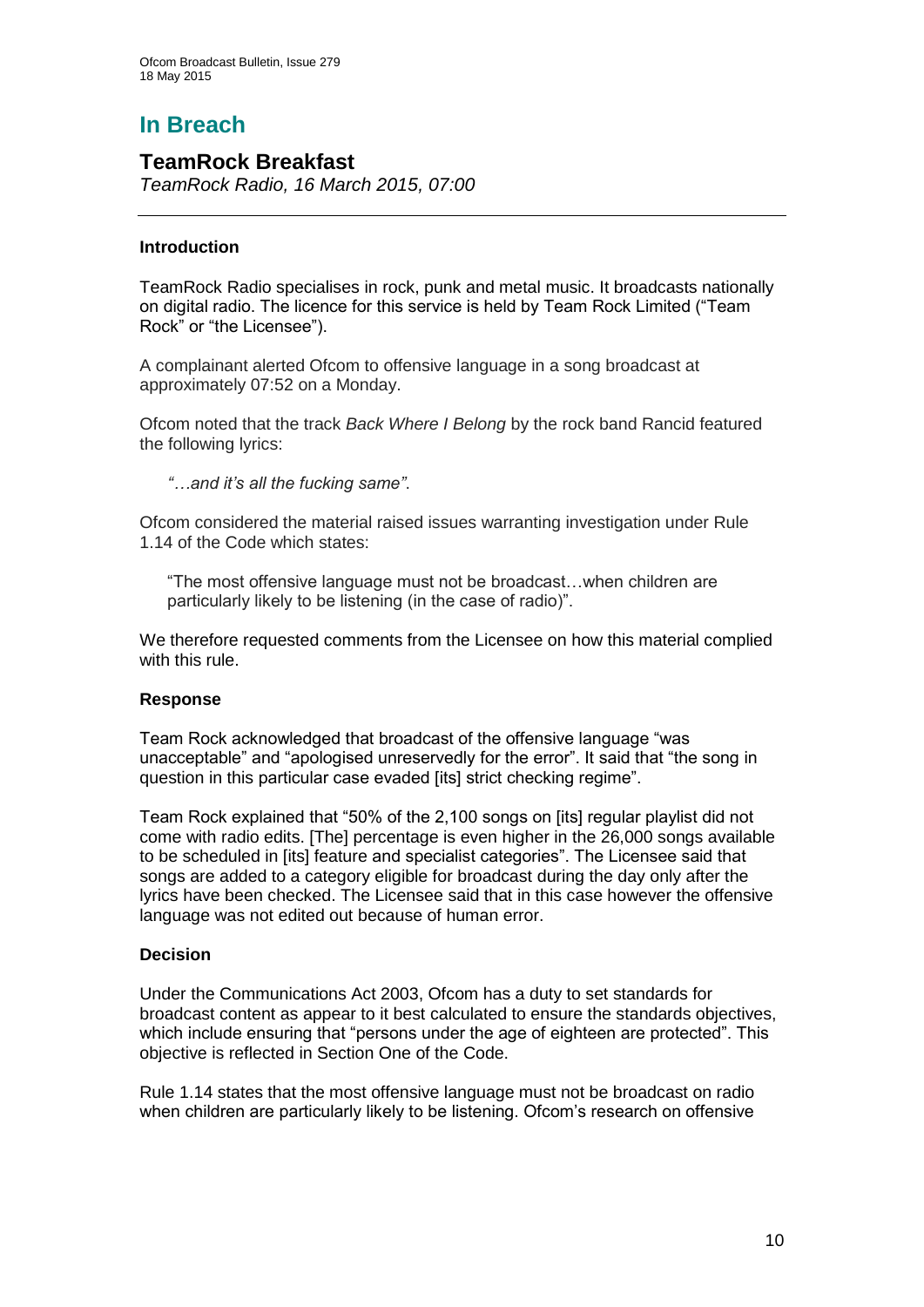language<sup>1</sup> clearly notes that the word "fuck" and related words are considered by audiences to be amongst the most offensive language.

The Code states that the phrase "when children<sup>2</sup> are particularly likely to be listening" particularly refers to: "the school run and breakfast time, but might include other times". Ofcom's guidance $3$  on offensive language in radio notes that:

"For the purpose of determining when children are particularly likely to be listening, Ofcom will take account of all relevant information available to it. However, based on Ofcom's analysis of audience listening data, and previous Ofcom decisions, radio broadcasters should have particular regard to broadcasting content at the following times:

 between 06:00 and 9:00 and 15:00 and 19:00 Monday to Friday during termtime; …".

The word *"fucking"* was broadcast during the school run at 07:52 on a Monday during term-time. The most offensive language was therefore broadcast at a time when children were particularly likely to be listening.

This was a clear breach of Rule 1.14.

**Breach of Rule 1.14**

1

<sup>&</sup>lt;sup>1</sup>Audience attitudes towards offensive language on television and radio, August 2010 [\(http://stakeholders.ofcom.org.uk/binaries/research/tv-research/offensive-lang.pdf\)](http://stakeholders.ofcom.org.uk/binaries/research/tv-research/offensive-lang.pdf).

 $2$  The Code says that "children" means: "people under the age of fifteen years".

<sup>&</sup>lt;sup>3</sup> Ofcom Guidance, Offensive language on radio, December 2011, paragraph 13 [\(http://stakeholders.ofcom.org.uk/binaries/broadcast/guidance/831193/offensive](http://stakeholders.ofcom.org.uk/binaries/broadcast/guidance/831193/offensive-language.pdf)[language.pdf\)](http://stakeholders.ofcom.org.uk/binaries/broadcast/guidance/831193/offensive-language.pdf).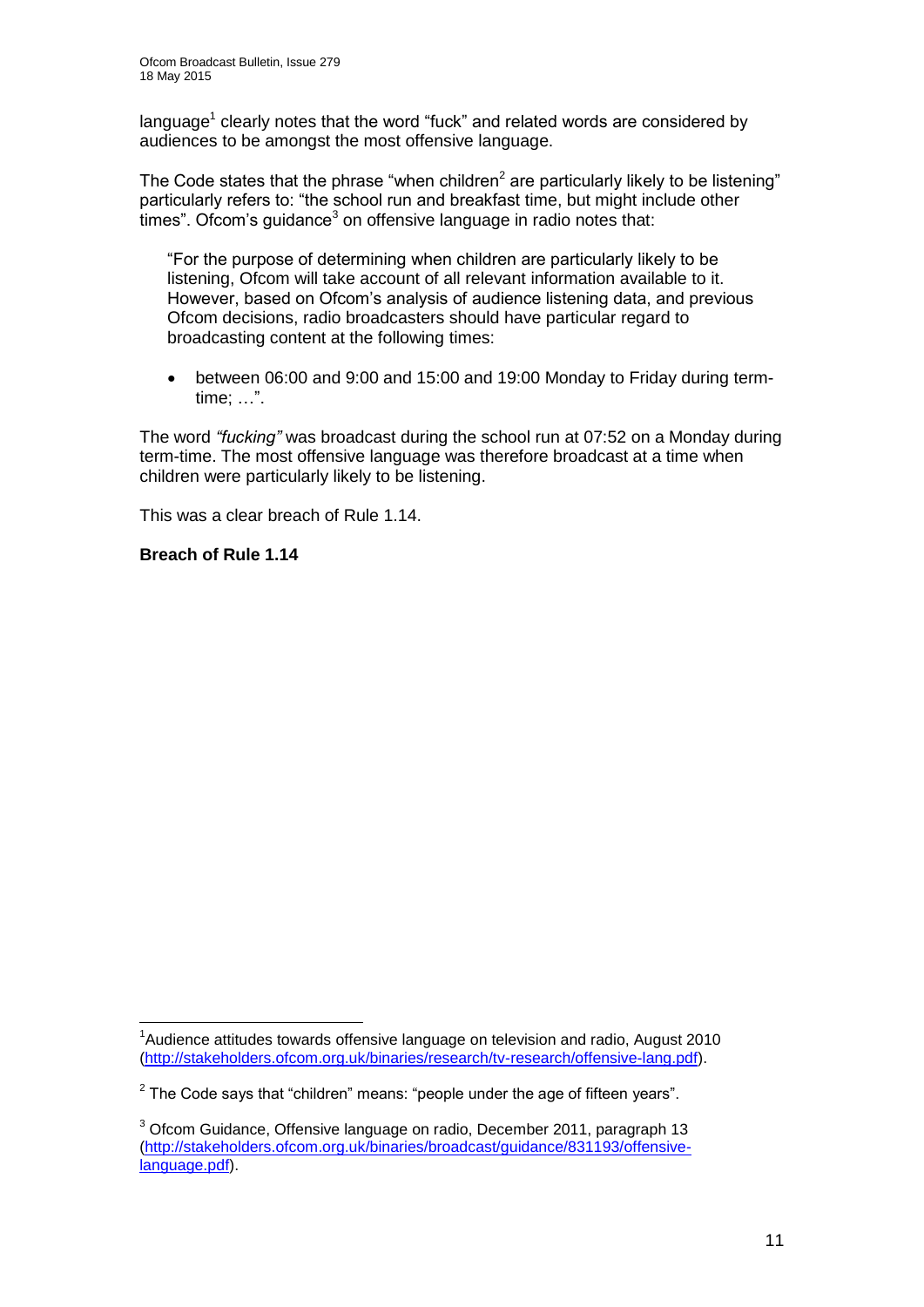# **In Breach**

**Alapcharita** *ATN Bangla UK, 22 December 2014, 22:00*

### **Introduction**

ATN Bangla UK is a news and entertainment channel broadcast in Bengali and serving a Bangladeshi audience. The licence for ATN Bangla UK is held by ATN Bangla UK Limited ("ATN Bangla" or "the Licensee").

*Alapcharita* is a talk show transmitted on ATN Bangla UK. This special episode of *Alapcharita* was dedicated to Hillside Nights, a music event that took place on 25 December 2014 in London. As the programme was predominantly in Bengali with some English, we commissioned an independent translation of the material.

The programme featured the event's organiser, the director of Hillside Travels (a local travel agency), as well as a number of acts that were participating in the event. During the programme, viewers were encouraged to attend the event and details of the location, time and how to buy tickets were given repeatedly (e.g. *"Tickets are still available, we have a special discount for you. You must collect the ticket by calling after the programme or collect your ticket tomorrow morning from the Hillside Travels")*. Additionally, reference was made during the programme to Hillside Travels directly (e.g. *"This name* [Hillside Travels] *is not only established in the world of travel agencies in Britain, but is a symbol of trust. This institution has been working with the Bengali community for a long time with trust*…*"* and *"The way Hillside Travels has been serving people with trust and sincerity, with the same mind-set and commitment, the organiser will present you the Hillside Night"*).

Ofcom considered that the references to Hillside Nights and Hillside Travels in the programme raised issues under Section Nine of the Code (Commercial references in television programming). We therefore sought information from ATN Bangla about how the programme was produced and funded and also about any commercial arrangements in place between ATN Bangla and Hillside Travels (or any party connected to either). On the basis of the information provided, we sought ATN Bangla's comments on how the programme complied with the following Code rules:

- Rule 9.2 "Broadcasters must ensure that editorial content is distinct from advertising."
- Rule 9.4 "Products, services and trade marks must not be promoted in programming."
- Rule 9.5 "No undue prominence may be given in programming to a product, service or trade mark. Undue prominence may result from:
	- the presence of, or reference to, a product, service or trade mark in programming where there is no editorial justification; or
	- the manner in which a product, service or trade mark appears or is referred to in programming."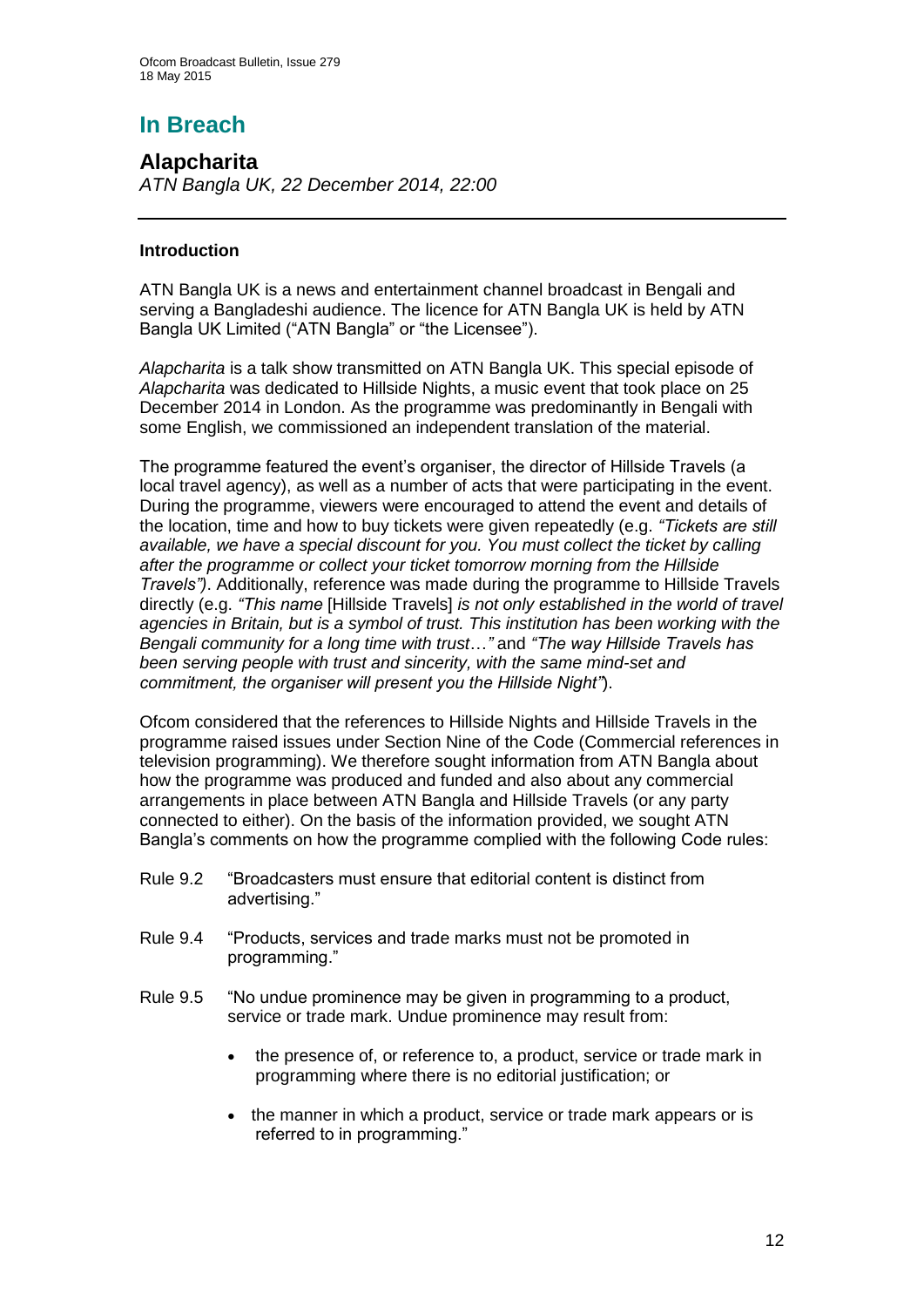### **Response**

ATN Bangla stated that the programme concerned a local musical initiative sponsored by Hillside Travels and which "promoted the rich cultural heritage of Bengali music". Although the primary aim was to showcase the event, the Licensee believed it was necessary to identify the event sponsor.

The Licensee continued that it was aware of the need for, and strives to maintain, a separation between editorial content and the promotion of products and services. On this occasion, due to ATN Bangla being a primary sponsor of the music event, it had committed to providing a promotional programme to support the event. However, ATN Bangla accepted that, in identifying Hillside Travels as the sponsor and referring to the company's past history of working with and providing a service to the Bangladeshi community, the programme "unintentionally and inadvertently" appeared to suggest an endorsement of the company by ATN Bangla.

In view of the above, ATN Bangla said that it had begun a "robust training process so as to ensure that its staff are fully aware of the need to maintain strict impartiality" when producing such a programme to ensure that no endorsement or promotion of an event sponsor's products takes place during the programme.

In response to Ofcom's Preliminary View that the references to Hillside Nights (as well as those to Hillside Travels) were in breach of the Code, ATN Bangla said that the channel's objective in promoting the event in a prominent manner was to ensure that the Bangladeshi audience and the wider community was made aware of a culturally important event. It continued that a wider mission of ATN Bangla has always been to raise awareness of the Bengali culture and its rich heritage, and embed these root values and identity into the consciousness of second and third generation Bangladeshi diaspora. Therefore, the Licensee believed there was "an editorial justification in the content of the programme being devoted to promoting the event". It said that the programme was focused principally on the event itself and showcasing the culturally important folk singing traditions such as "Baul" which, it said, was becoming increasingly marginalised by the more popular mainstream entertainment in Bangladesh. As the event was closely aligned with the channel's mission, the Licensee said it was proud to promote it. ATN Bangla hoped the decision to give the event editorial importance would be considered by Ofcom within this context.

In respect of the references to Hillside Travels in the programme, ATN Bangla said that within the Bangladeshi community in the UK, the name of this travel agency was very well known. Even if the programme had not referred to the company, viewers would have been in no doubt about who organised the event. The Licensee said that it appreciated that the programme was devoted to promoting the event and indicating ticket sale outlets but stressed that there was "no ulterior agenda in respect of commercial gain either for ATN Bangla or Hillside Travels, or providing any advertising platform to Hillside Travels directly; only to raise awareness of the event". However, as previously stated, the Licensee conceded that there may have been inadvertent general reference to Hillside Travels' services but that this was not intended to promote or endorse the products or services of Hillside Travels, "but simply to engender audience enthusiasm and interest for this specific event".

ATN Bangla re-iterated that it would ensure that, going forward, its staff will undergo a robust training process to prevent similar breaches occurring in future.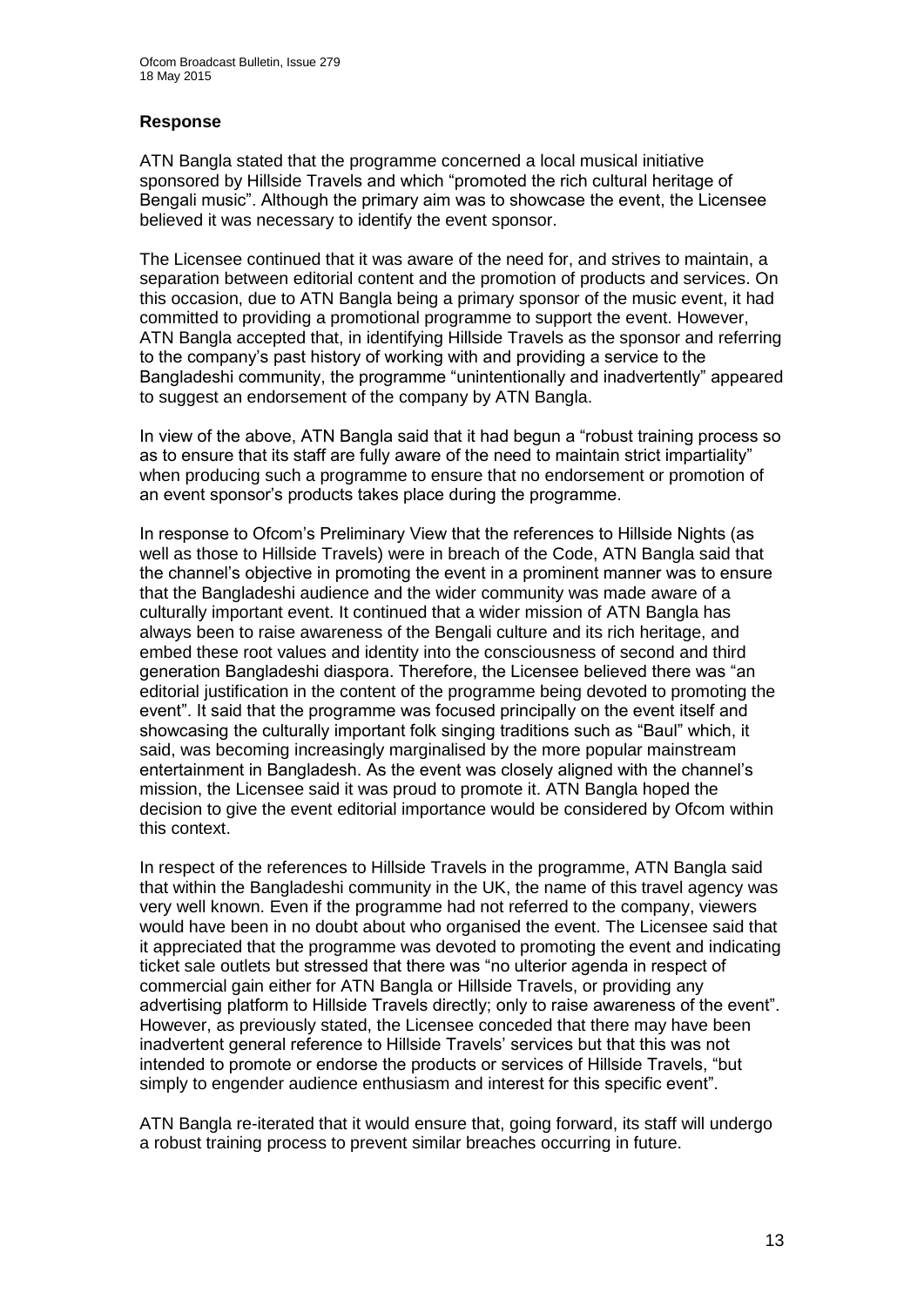### **Decision**

Under the Communications Act 2003, Ofcom has a statutory duty to set standards for broadcast content as appear to it best calculated to secure specific standards objectives, including "that the international obligations of the United Kingdom with respect to advertising included in television and radio services are complied with". These obligations include ensuring compliance with the Audiovisual Media Services ("AVMS") Directive.

The AVMS Directive requires, among other things, that television advertising is kept visually and/or audibly distinct from programming. The purpose of this is to prevent programmes becoming vehicles for advertising and to protect viewers from surreptitious advertising.

The requirements of the AVMS Directive and the Act are reflected in Section Nine of the Code. The rules in this section serve to protect viewers from both excessive commercial references in programming and from surreptitious advertising by:

- limiting the extent to which references to products, services and trade marks can feature in programming;
- requiring that viewers are made aware when a reference to a product, service or trade mark features in programming as a result of a commercial arrangement between the broadcaster or producer and a third party funder; and
- helping to ensure that broadcasters do not exceed the limits placed on the amount of advertising they can transmit.

Section Nine does not proscribe all references to products and services in programmes. However, it does require all such references to be justified by the editorial requirements of a programme and not be promotional or unduly prominent.

In this case, Ofcom accepted that a local Bengali music event, such as Hillside Nights, was likely to be of particular interest to viewers of ATN Bangla UK and, as such, there was editorial justification for the Licensee to cover the event in a programme. Ofcom therefore went on to consider whether the references to Hillside Nights were promotional and/or whether the manner in which these references were made was unduly prominent.

As noted, the premise of the programme was the music event. The entire programme was dedicated to the event, including the acts participating, and the overall tone of the programme portrayed the event in a positive light. In addition, there were numerous explicit invitations to viewers to purchase tickets and attend the event. For example in response to questions from callers to the programme, the presenter replied:

*"Tickets are still available, we have a special discount for you. You must collect the ticket by calling after the programme or collect your ticket tomorrow morning from the Hillside Travels"*; and

*"Tickets are available from Hillside Travels and brother Helal will tell more about it. I am telling it for the sake of the viewers that event will be held at 6pm in the evening, at* [address of venue given]*. The event will begin at 7pm, however, the door will be opened at 6pm. So, I request the viewers to reach there by 6pm. The*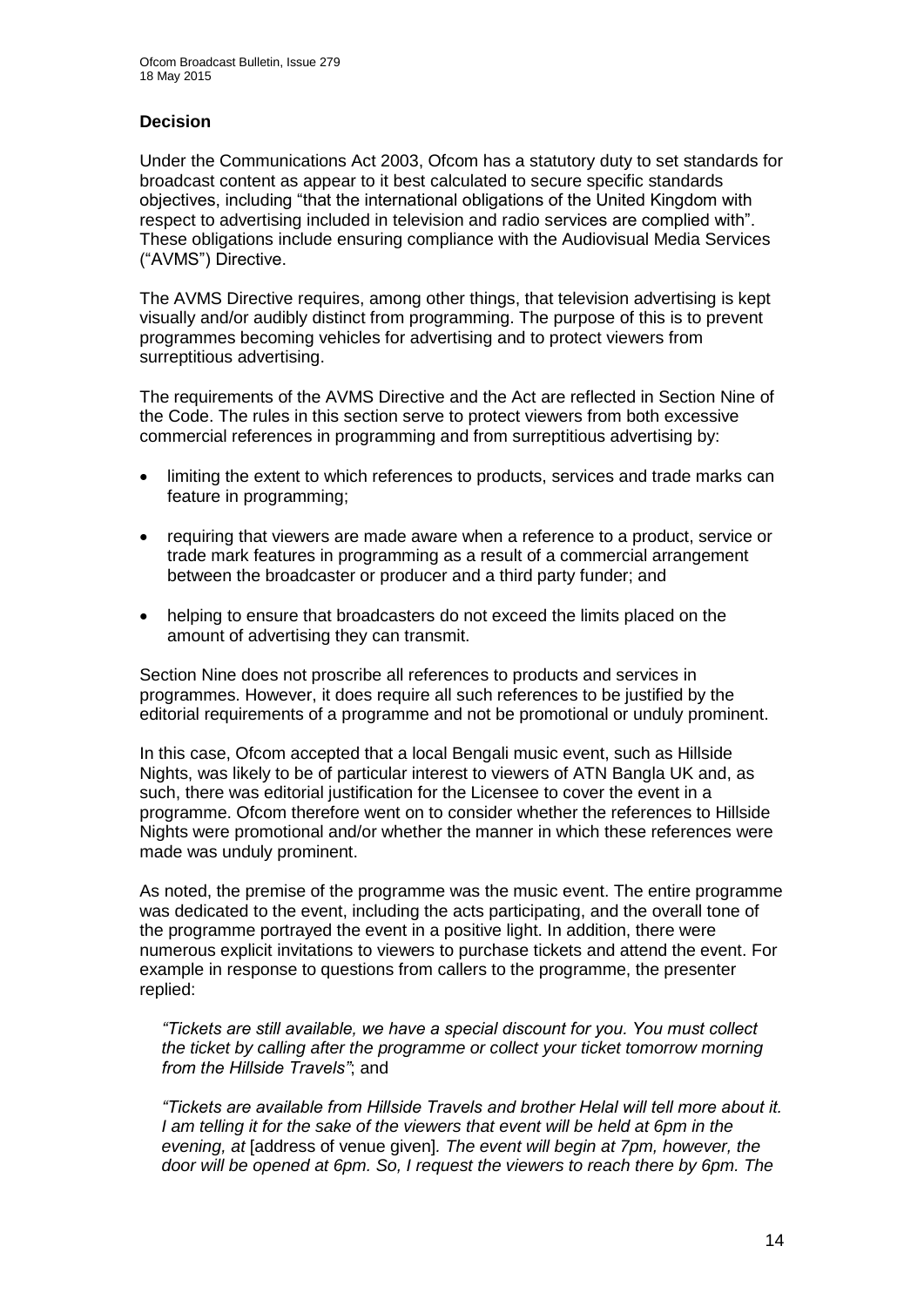*organisers are emphasizing it time and again that the event will start at 7pm. We advise you to be present there in time...Hillside Night, organised by Hillside Travels will be very motivating".* 

The event organiser also encouraged viewers to attend the event:

*"Tickets can be collected from Hillside Travels. The viewers will be able to purchase tickets over telephone using their cards from Hillside Travels as they usually buy air tickets from Hillside Travel without coming to the agency. Tickets*  will be ready for you in the counter. Tickets are also available from [business] name] *and* [business name]*. So, I will say that, although the tickets will be available at the gate of the venue, but if the tickets are sold out before that, we will not be able to guarantee to make tickets available to you. It is better to purchase the tickets earlier. The people will be in a long queue to purchase tickets from the gate. Those who will buy tickets beforehand, they will be able to enter inside the venue directly avoiding the queue. Those who will enter first, will be able to sit in the front rows."*

Rule 9.5 states that no undue prominence may be given in programming to a product, service or trade mark, noting that undue prominence may result from "the presence of, or reference to, a product, service or trade mark in programming where there is no editorial justification; or the manner in which a product, service or trade mark appears or is referred to in programming".

In this case, ATN Bangla has submitted that its editorial objective was to make its Bangladeshi audience and the wider community "aware of a culturally important event" and that it was the channel's wider mission "to raise awareness of the Bengali culture and its rich heritage, and embed these root values and identity into the consciousness of second and third generation Bangladeshi". We note ATN Bangla's rationale for devoting an entire programme to the event. Rule 9.5 does not automatically prohibit an entire programme being dedicated to such an event – indeed there are many examples of such programmes. However, broadcasters must pay particular attention when transmitting such a programme to ensure that it stands alone editorially – i.e. its purpose is to entertain viewers – and does not directly serve a commercial purpose – i.e. to encourage viewers to attend a ticketed event. As previously stated, we accept that there was justification for ATN Bangla to present a programme about a local Bengali music event. However, the cultural significance of the event and the likely audience interest was insufficient to justify the manner in which the programme covered the event i.e. it was used as a platform to showcase the event with a view to encouraging viewers to attend. Ofcom therefore found the programme in breach of Rule 9.5. Further, Ofcom noted that viewers were explicitly invited to purchase tickets and attend the event, contrary to the requirements of Rule 9.4. Ofcom judged that, considered in its entirety, the programme effectively acted as an advertisement for the event, in breach of Rule 9.2.

Ofcom also considered whether the references to Hillside Travels during the programme were compliant with Section Nine of the Code. As the sponsor of the event, the Hillside name appears in the event title. We therefore accepted that appropriately limited references to the event name could be justified. However, we considered the references to the quality of service and reputation of Hillside Travels during the programme (including claims that it *"has been working with the Bengali community for a long time with trust*…*"* and "*The way Hillside Travels has been serving people with trust and sincerity, with the same mind-set and commitment, the organiser will present you the Hillside Night*") were promotional and could not be justified editorially.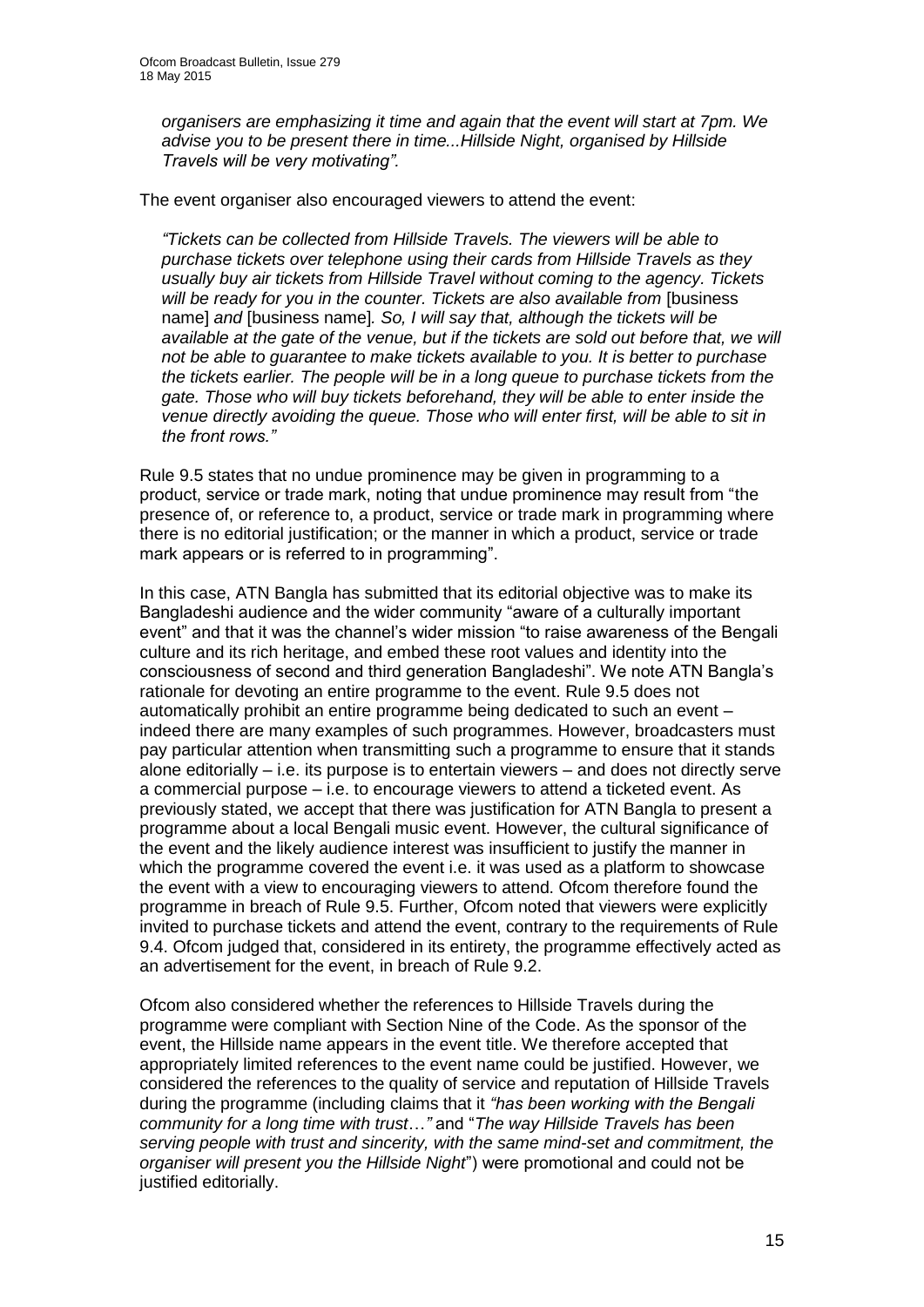Of particular concern to Ofcom in this case is that, while accepting that the references to Hillside Travels were problematic, the Licensee did not appear to recognise that using programme time to promote a music event was contrary to the Code's requirements.

We note that since June 2013, Ofcom has found ATN Bangla in breach of Section Nine of the Code on eight occasions. In its Finding published in issue 263 of Ofcom's Broadcast Bulletin<sup>1</sup>, Ofcom noted its concerns about ATN Bangla's compliance with the requirements of Section Nine of the Code. At that time, we made it clear that we may consider further regulatory action if similar compliance issues arose.

Therefore in light of this latest case, we are putting the Licensee on notice that we will investigate the sufficiency of ATN Bangla's compliance arrangements under Condition 17(2) of its Television Licensable Content Service licence.

### **Breaches of Rules 9.2, 9.4 and 9.5**

<sup>1</sup> <sup>1</sup> Available to view at: [http://stakeholders.ofcom.org.uk/binaries/enforcement/broadcast](http://stakeholders.ofcom.org.uk/binaries/enforcement/broadcast-bulletins/obb263/obb263.pdf)[bulletins/obb263/obb263.pdf](http://stakeholders.ofcom.org.uk/binaries/enforcement/broadcast-bulletins/obb263/obb263.pdf)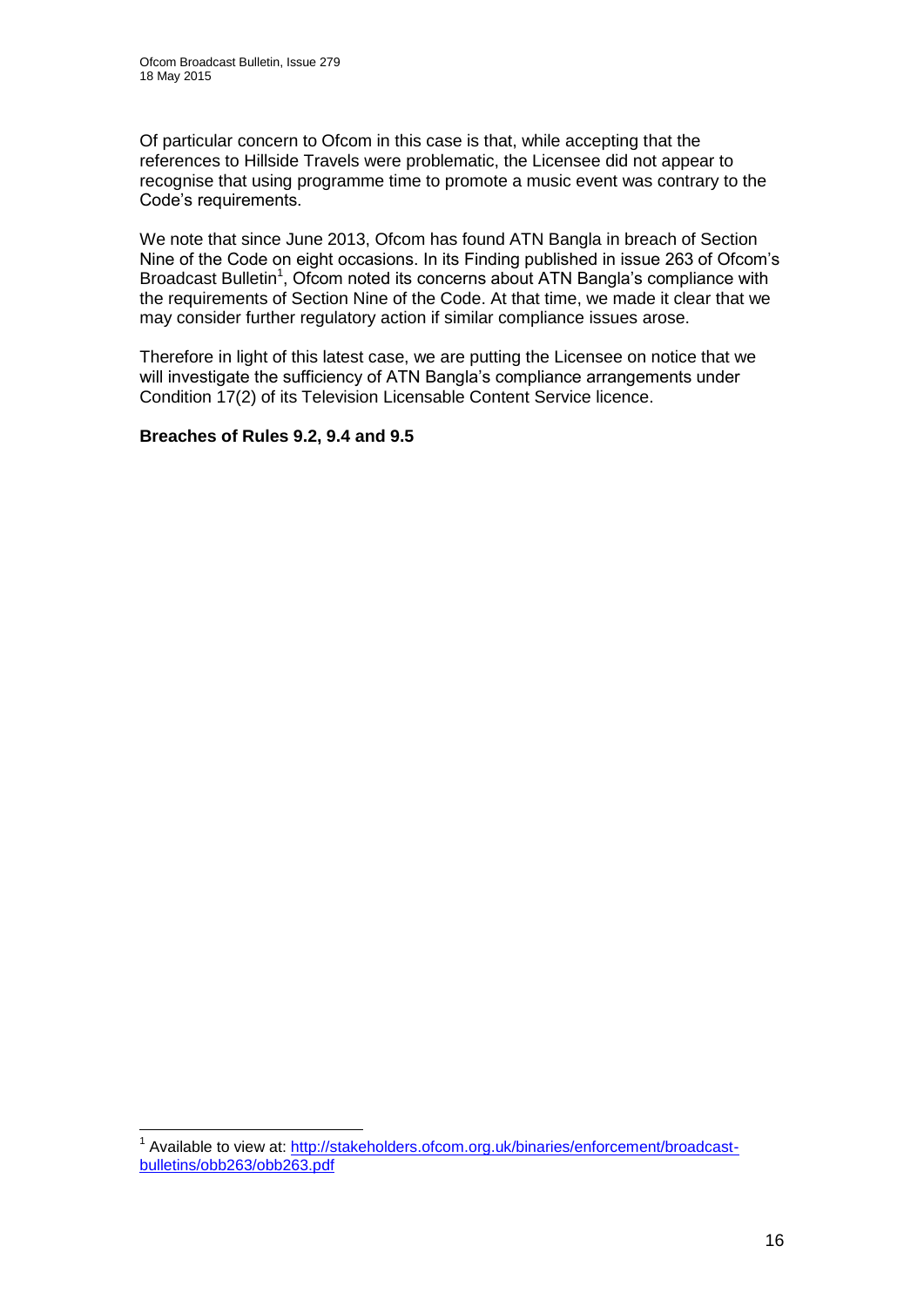# **In Breach**

**Bangla Sur** *CHSTV, 24 December 2014, 23:30* 

### **Introduction**

CHSTV is a general entertainment channel aimed at the Bangladeshi community in the UK and Europe. The licence for CHSTV is held by CHS TV Limited ("CHS TV" or "the Licensee").

The *Bangla Sur* programme broadcast on 24 December 2014 was dedicated to Hillside Nights, a music event that took place the following evening in London. As the programme was predominantly in Bengali with some English, we commissioned an independent translation of the material.

The programme featured the event's organiser, the director of Hillside Travels (a local travel agency), as well as a number of acts that were participating in the event. During the programme viewers were encouraged to attend the event and details of the location, time and how to buy tickets were given repeatedly (e.g. *"We are going to organise tomorrow's event at* [venue name and address]*"*; *"The door will open at 6pm and we will start the songs exactly at 7pm*"; and *"I will tell you all that please don't hesitate. You don't need to book the ticket… Please come to the gate and you will directly get the tickets.")*. Additionally, reference was made during the programme to Hillside Travels directly (e.g. *"Hillside Travels is very known and trustworthy name in the travel arena of London, Dear viewers, we all travel by plane to Bangladesh at different times of the year*... *When the issue of purchasing that ticket arises, we think about one name. I think, like me the name that appears in your mind is Hillside Travels"* and *"I know the way his* [the director of] *Hillside Travels gained people's trust, he himself is the symbol of trust"*).

Ofcom considered that the references to Hillside Nights and Hillside Travels in the programme raised issues under Section Nine of the Code (Commercial references in television programming). We therefore sought information from CHS TV about how the programme was produced and funded and also about any commercial arrangements in place between CHS TV and Hillside Travels (or any party connected to either). On the basis of the information provided, we sought CHS TV's comments on the how programme complied with the following Code rules:

- Rule 9.2 "Broadcasters must ensure that editorial content is distinct from advertising."
- Rule 9.4 "Products, services and trade marks must not be promoted in programming."
- Rule 9.5 "No undue prominence may be given in programming to a product, service or trade mark. Undue prominence may result from:
	- the presence of, or reference to, a product, service or trade mark in programming where there is no editorial justification; or
	- the manner in which a product, service or trade mark appears or is referred to in programming."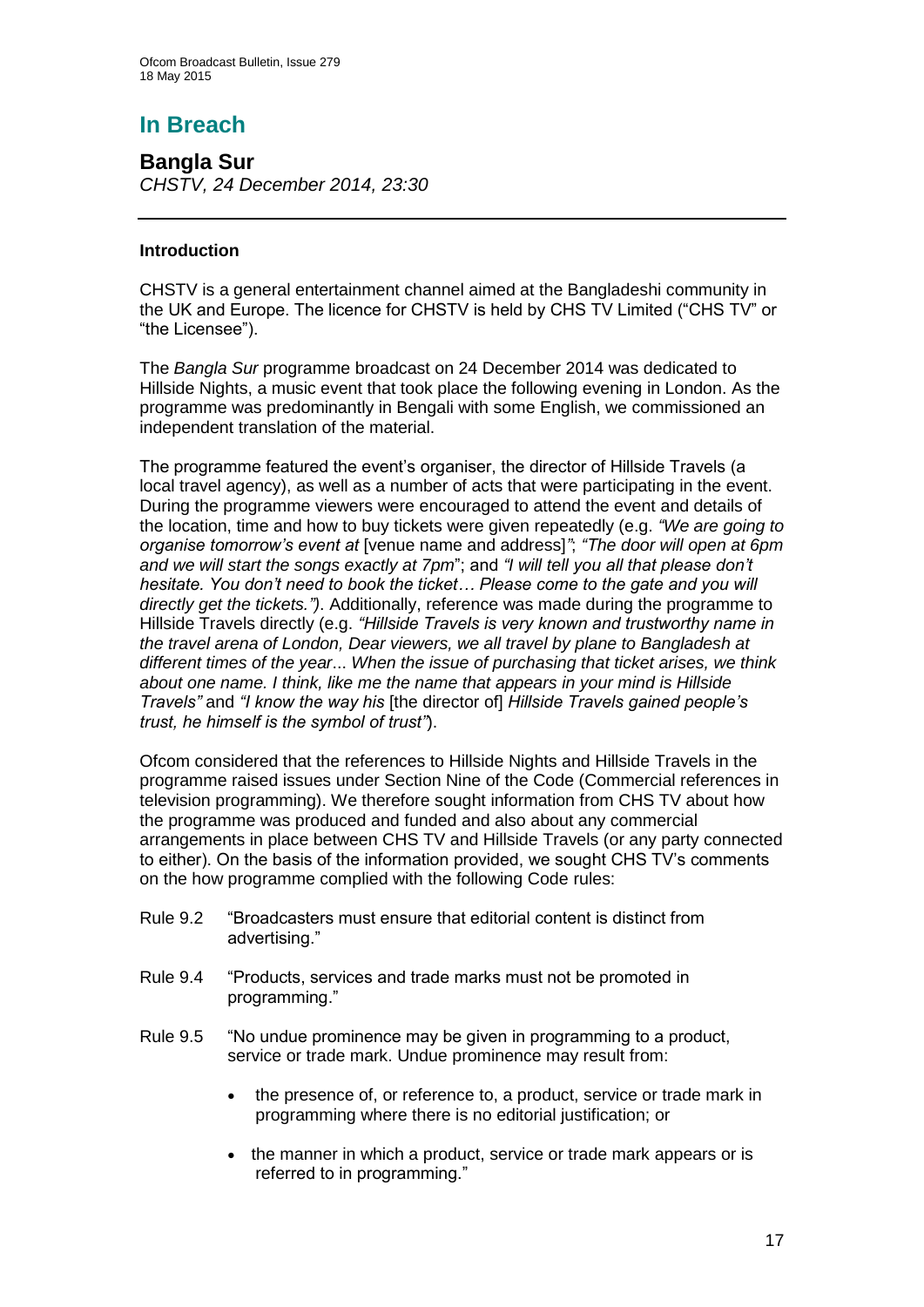### **Response**

CHS TV said that the programme was broadcast completely free of charge and there was no intention to promote or advertise Hillside Travels. It continued that the programme presenter "was guided before the programme with relevant code" but was relatively inexperienced in presenting live programming. In relation to the references to Hillside Travels in the programme, the Licensee said it had limited ability to "correct the statement on air".

CHS TV advised that it had arranged a further training session with presenters and would take extra care if it broadcast similar programmes in future.

### **Decision**

Under the Communications Act 2003, Ofcom has a statutory duty to set standards for broadcast content as appear to it best calculated to secure specific standards objectives, including "that the international obligations of the United Kingdom with respect to advertising included in television and radio services are complied with". These obligations include ensuring compliance with the Audiovisual Media Services ("AVMS") Directive.

The AVMS Directive requires, among other things, that television advertising is kept visually and/or audibly distinct from programming. The purpose of this is to prevent programmes becoming vehicles for advertising and to protect viewers from surreptitious advertising.

The requirements of the AVMS Directive and the Act are reflected in Section Nine of the Code. The rules in this section serve to protect viewers from both excessive commercial references in programming and from surreptitious advertising by:

- limiting the extent to which references to products, services and trade marks can feature in programming;
- requiring that viewers are made aware when a reference to a product, service or trade mark features in programming as a result of a commercial arrangement between the broadcaster or producer and a third party funder; and
- helping to ensure that broadcasters do not exceed the limits placed on the amount of advertising they can transmit.

Section Nine does not proscribe all references to products and services in programmes. However, it does require all such references to be justified by the editorial requirements of a programme and not be promotional or unduly prominent.

In this case, Ofcom accepted that a local Bengali music event, such as Hillside Nights, was likely to be of particular interest to viewers of CHSTV and, as such, there was editorial justification for the Licensee to cover the event in a programme. Ofcom therefore went on to consider whether the references to Hillside Nights were promotional and/or whether the manner in which these references were made was unduly prominent.

As noted, the premise of the programme was the music event. The entire programme was dedicated to the event, including the acts participating, and the overall tone of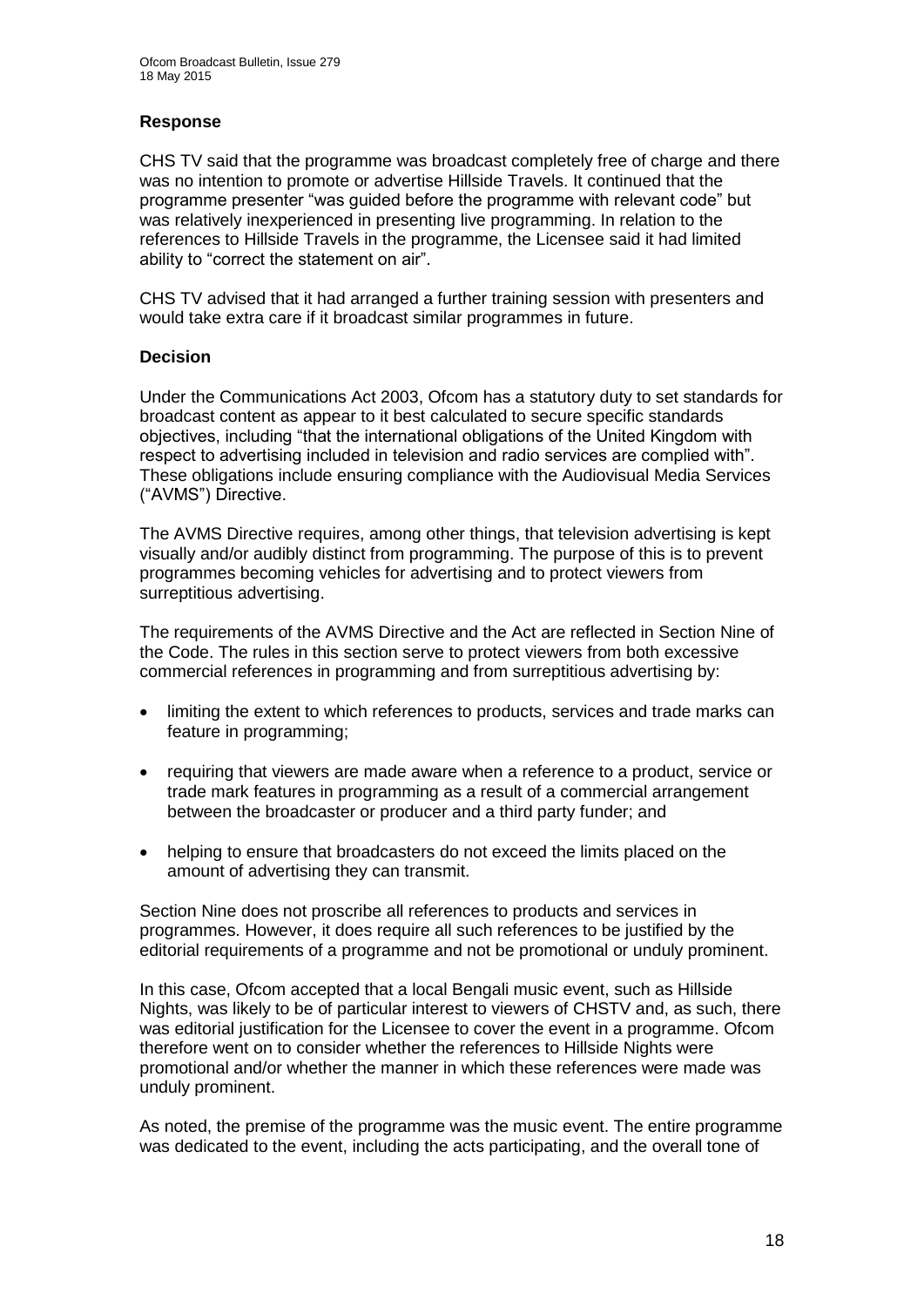the programme portrayed the event in a positive light. In addition, there were numerous explicit invitations to viewers to attend the event such as:

*"you will get the tickets on the door as well. Please do come, you will be able to purchase the tickets from the gate. You will be able to collect from there. Please don't miss the programme tomorrow*";

*"… it will be very interesting tomorrow. Lots of entertainment, awesome music and awesome dancing… So, please come, it will be a memorable night. So, please do come, you are going to miss it if you don't*"; and

*"You don't need to book the ticket. You will get the tickets from the gate. Please come to the gate and you will directly get the tickets".* 

Rule 9.5 states that no undue prominence may be given in programming to a product, service or trade mark, noting that undue prominence may result from "the presence of, or reference to, a product, service or trade mark in programming where there is no editorial justification; or the manner in which a product, service or trade mark appears or is referred to in programming". As stated, we accept that there was justification for CHS TV to present a programme about a local Bengali music event. However, the likely audience interest in the event did not justify the manner in which the programme covered the event i.e. it was used as a platform to showcase the event with a view to encouraging viewers to attend, in breach of Rule 9.5. Further, viewers were explicitly invited to purchase tickets and attend the event, contrary to the requirements of Rule 9.4. Ofcom judged that, considered in its entirety, the programme effectively acted as an advertisement for the event, in breach of Rule 9.2.

Ofcom also considered whether the references to Hillside Travels during the programme were compliant with Section Nine of the Code. As the sponsor of the event, the Hillside name appears in the event title. We therefore accepted that appropriately limited references to the event name could be justified. However, we considered the references to the quality of service and reputation of Hillside Travels during the programme (e.g. *"Hillside Travels is very known and trustworthy name*") were promotional and could not be justified editorially.

Of particular concern to Ofcom in this case is that, while accepting that the references to Hillside Travels were problematic, the Licensee did not appear to recognise that using programme time to promote a music event was contrary to the Code's requirements.

Taking account of all of the matters considered above, we concluded the programme was in breach of the Code.

### **Breaches of Rules 9.2, 9.4 and 9.5**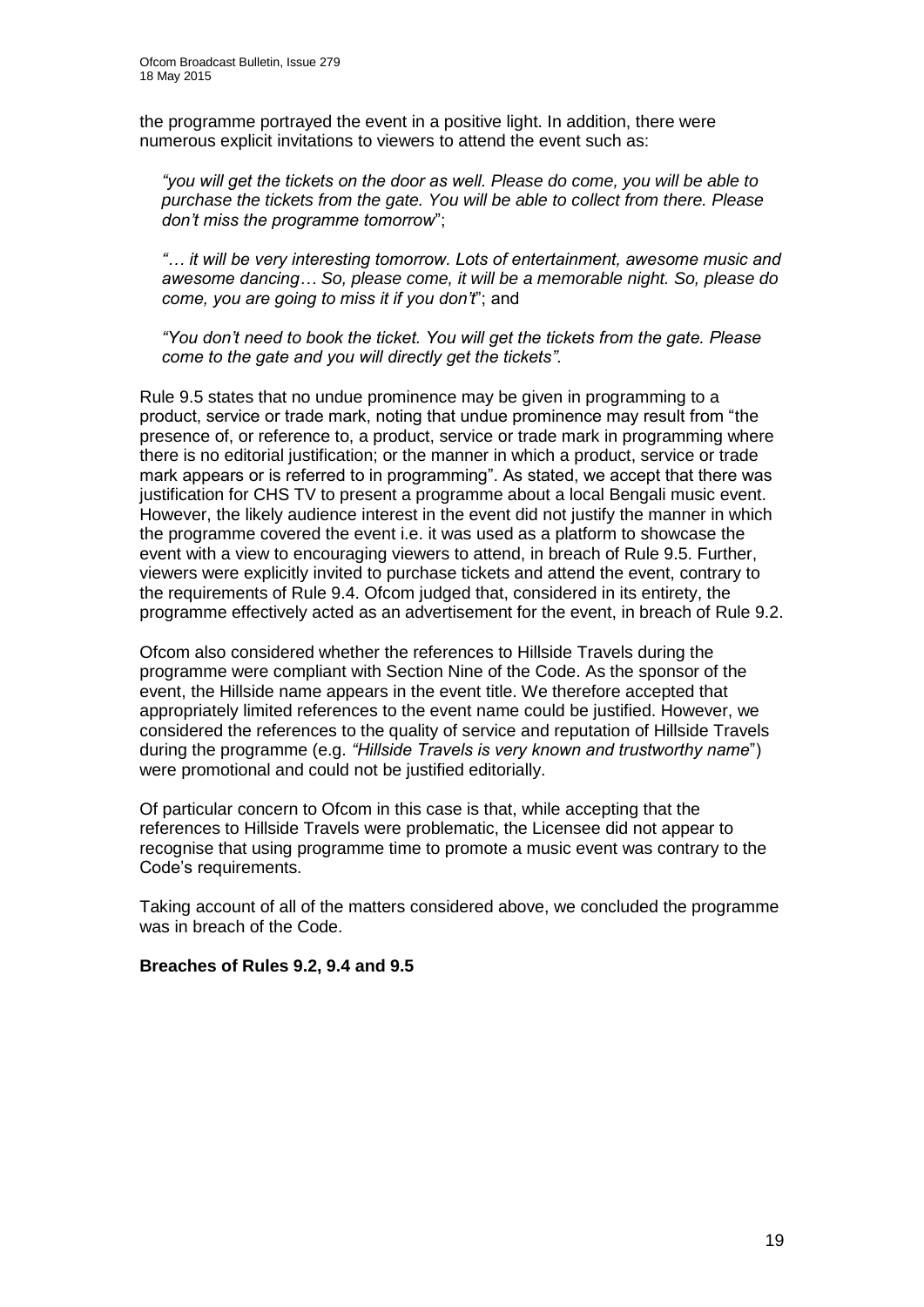# **In Breach**

**Hillside Nights**  *Channel i, 23 December 2014, 21:30* 

### **Introduction**

Channel i is a news and general entertainment channel aimed at the Bangladeshi community in the UK and Europe. The licence for Channel i is held by Prime Bangla Limited ("Prime Bangla" or "the Licensee").

*Hillside Nights* was a programme dedicated to a music event of the same name that took place on 25 December 2014 in London. As the programme was predominantly in Bengali with some English, we commissioned an independent translation of the material.

The programme featured the event's organiser, the director of Hillside Travels (a local travel agency), as well as a number of acts that were participating in the event. During the programme, viewers were encouraged to attend the event and details of the location, time and how to buy tickets were given repeatedly (e.g. *"The event will be held on the 25th of December at 6pm in the evening at* [venue]. *I hope you all will come to the event"* and *"You can also purchase from Hillside Travels using debit or credit card…and you can collect tickets from* [business name]*… If all the tickets are not sold, although we can't guarantee, you will be able to collect them from [the* venue]. *However, I will ask you to purchase or secure the tickets earlier")*.

Ofcom considered that the references to Hillside Nights in the programme raised issues under Section Nine of the Code (Commercial references in television programming). We therefore sought information from Prime Bangla about how the programme was produced and funded and also about any commercial arrangements in place between it and Hillside Travels (or any party connected to either). On the basis of the information provided, we sought Prime Bangla's comments on how the programme complied with the following Code rules:

- Rule 9.2 "Broadcasters must ensure that editorial content is distinct from advertising."
- Rule 9.4 "Products, services and trade marks must not be promoted in programming."
- Rule 9.5 "No undue prominence may be given in programming to a product, service or trade mark. Undue prominence may result from:
	- the presence of, or reference to, a product, service or trade mark in programming where there is no editorial justification; or
	- the manner in which a product, service or trade mark appears or is referred to in programming."

### **Response**

Prime Bangla said it recognised Ofcom's concerns. It said that there had been an "editorial misjudgement" which would not be repeated and for which it apologised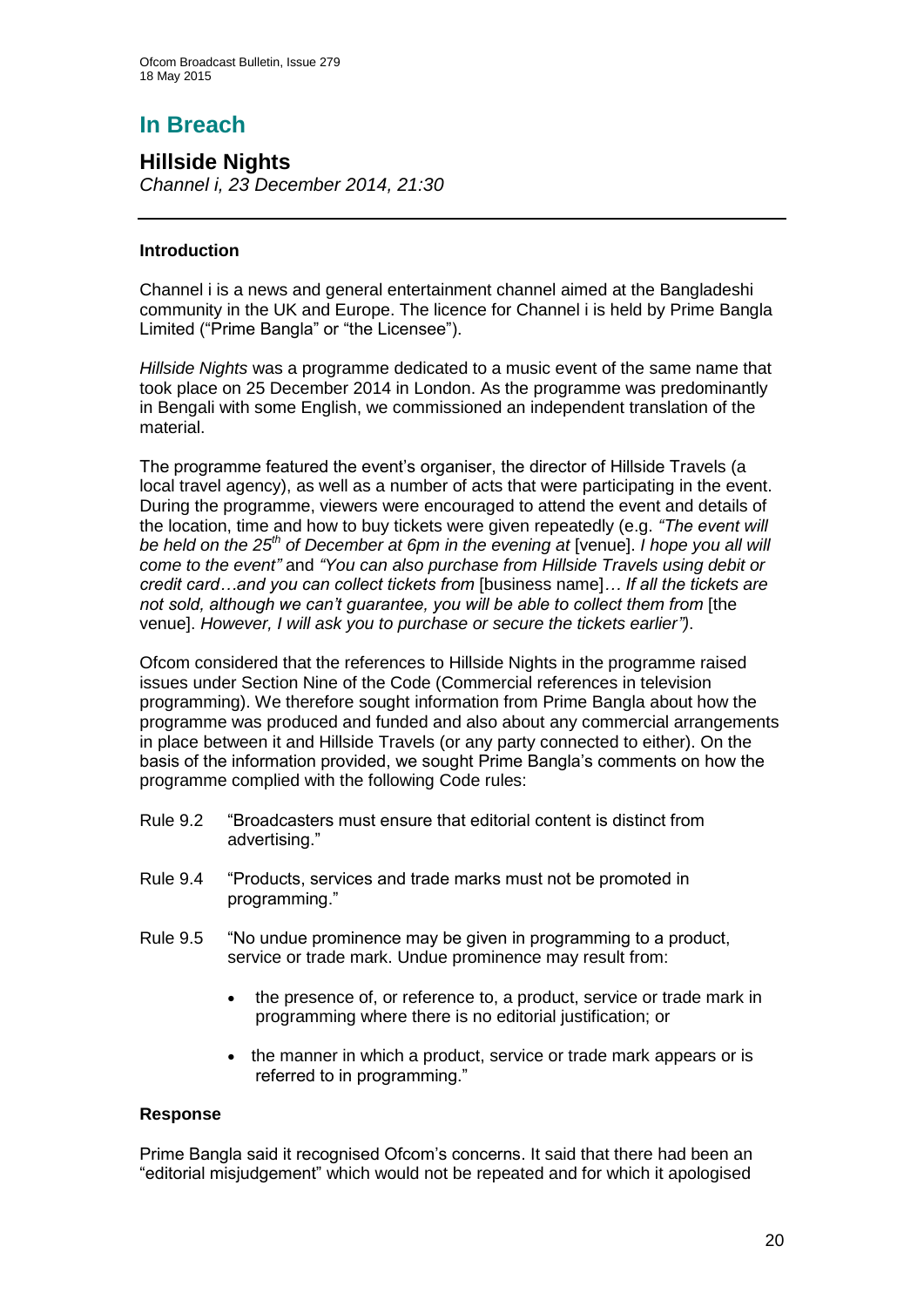sincerely. The Licensee informed Ofcom that it had taken disciplinary action against the programme producer. It had arranged a review meeting and staff retraining to help prevent such incidents happening again.

### **Decision**

Under the Communications Act 2003, Ofcom has a statutory duty to set standards for broadcast content as appear to it best calculated to secure specific standards objectives, including "that the international obligations of the United Kingdom with respect to advertising included in television and radio services are complied with". These obligations include ensuring compliance with the Audiovisual Media Services ("AVMS") Directive.

The AVMS Directive requires, among other things, that television advertising is kept visually and/or audibly distinct from programming. The purpose of this is to prevent programmes becoming vehicles for advertising and to protect viewers from surreptitious advertising.

The requirements of the AVMS Directive and the Act are reflected in Section Nine of the Code. The rules in this section serve to protect viewers from both excessive commercial references in programming and from surreptitious advertising by:

- limiting the extent to which references to products, services and trade marks can feature in programming;
- requiring that viewers are made aware when a reference to a product, service or trade mark features in programming as a result of a commercial arrangement between the broadcaster or producer and a third party funder; and
- helping to ensure that broadcasters do not exceed the limits placed on the amount of advertising they can transmit.

Section Nine does not proscribe all references to products and services in programmes. However, it does require all such references to be justified by the editorial requirements of a programme and not be promotional or unduly prominent.

In this case, Ofcom accepted that a local Bengali music event, such as Hillside Nights, was likely to be of particular interest to viewers of Channel i and, as such, there was editorial justification for the Licensee to cover the event in a programme. Ofcom therefore went on to consider whether the references to Hillside Nights were promotional and/or whether the manner in which these references were made was unduly prominent.

As noted, the premise of the programme was the music event. The entire programme was dedicated to the event, including the acts participating, and the overall tone of the programme portrayed the event in a positive light. In addition, there were numerous explicit invitations to viewers to purchase tickets and attend the event. For example, towards the end of the programme the presenter said:

*"This programme was part of the invitation* [to the event] *and we hope that we have been able to invite the viewers of Channel i nicely. Those who will come, I hope, you will enjoy and feel nice. Those who will not come, I tell you, you will miss something. So please try to come. I hope you will be able to come and enjoy. You will come with that hope. I would like to inform you the address. Those who*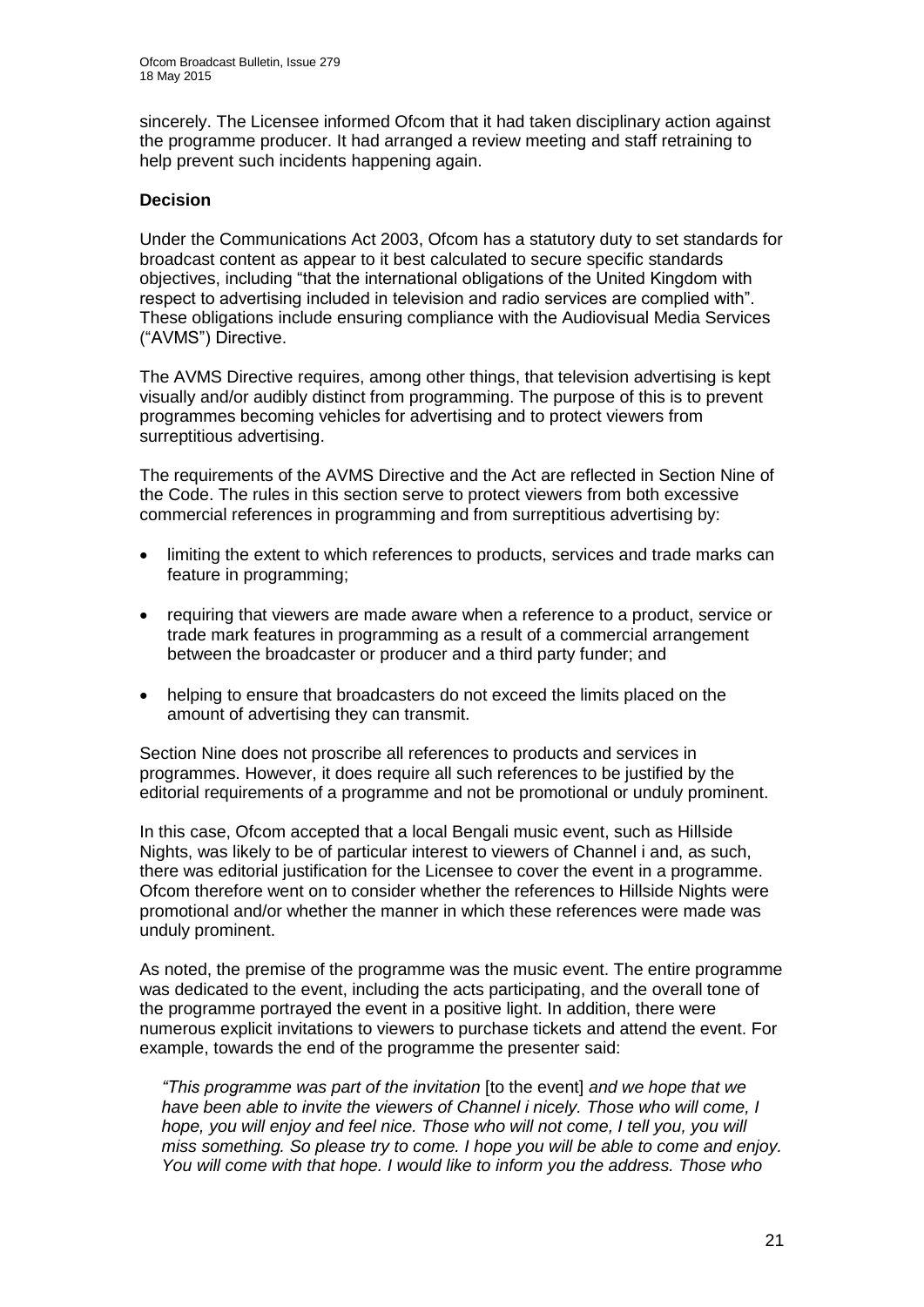*will come from far, they may not be able to remember the address. If you have pen and paper, you can write the address now* [address given and repeated] …*Those who are confused, you will be able to take the address by calling to our control room. You will be able to call the number on Hillside Night or the number shown on advertisements."*<sup>1</sup>

*You can also contact* [the event organiser] *directly. You can also contact by visiting Hillside Travels in person. You will be able to purchase your tickets using cards. Please call to know in detail. We hope to meet you on the 25th and our best wishes to you.*"

The event organiser also encouraged viewers to attend the event:

*"You can also purchase from Hillside Travels using debit or credit card … and you can collect tickets from* [business name]*. You can collect tickets from the office of the* [business name]*. We have also kept some tickets in the office of* [business name]*…You can purchase tickets from these four places. If all the tickets are not*  sold, although we can't guarantee, you will be able to collect them from [the venue]. *However, I will ask you to purchase or secure the tickets earlier."*

Rule 9.5 states that no undue prominence may be given in programming to a product, service or trade mark, noting that undue prominence may result from "the presence of, or reference to, a product, service or trade mark in programming where there is no editorial justification; or the manner in which a product, service or trade mark appears or is referred to in programming". As stated, we accept that there was justification for Channel i to present a programme about a local Bengali music event. However, the likely audience interest in the event did not justify the manner in which the programme covered the event i.e. it was used as a platform to showcase the event with a view to encouraging viewers to attend, in breach of Rule 9.5. Further, viewers were explicitly invited to purchase tickets and attend the event, contrary to the requirements of Rule 9.4. Ofcom judged that, considered in its entirety, the programme effectively acted as an advertisement for the event, in breach of Rule 9.2.

In a Finding published in issue 273 of Ofcom's Broadcast Bulletin<sup>2</sup>, we made clear that we expected the Licensee to take steps to improve its compliance in relation to Section Nine of the Code. In light of our concerns about the Licensee's compliance record, Prime Bangla attended a meeting with Ofcom to discuss its processes in early March 2015.

As the programme in this case was broadcast before Ofcom met Prime Bangla to discuss its compliance procedures, we do not propose to take further action at this time. We put Prime Bangla on notice, however, that Ofcom may consider further regulatory action if similar compliance issues arise.

### **Breaches of Rules 9.2, 9.4 and 9.5**

1

 $1$  Advertisements for the Hillside Nights event were broadcast around the programme.

<sup>&</sup>lt;sup>2</sup> [http://stakeholders.ofcom.org.uk/binaries/enforcement/broadcast](http://stakeholders.ofcom.org.uk/binaries/enforcement/broadcast-bulletins/obb273/Issue273.pdf)[bulletins/obb273/Issue273.pdf](http://stakeholders.ofcom.org.uk/binaries/enforcement/broadcast-bulletins/obb273/Issue273.pdf)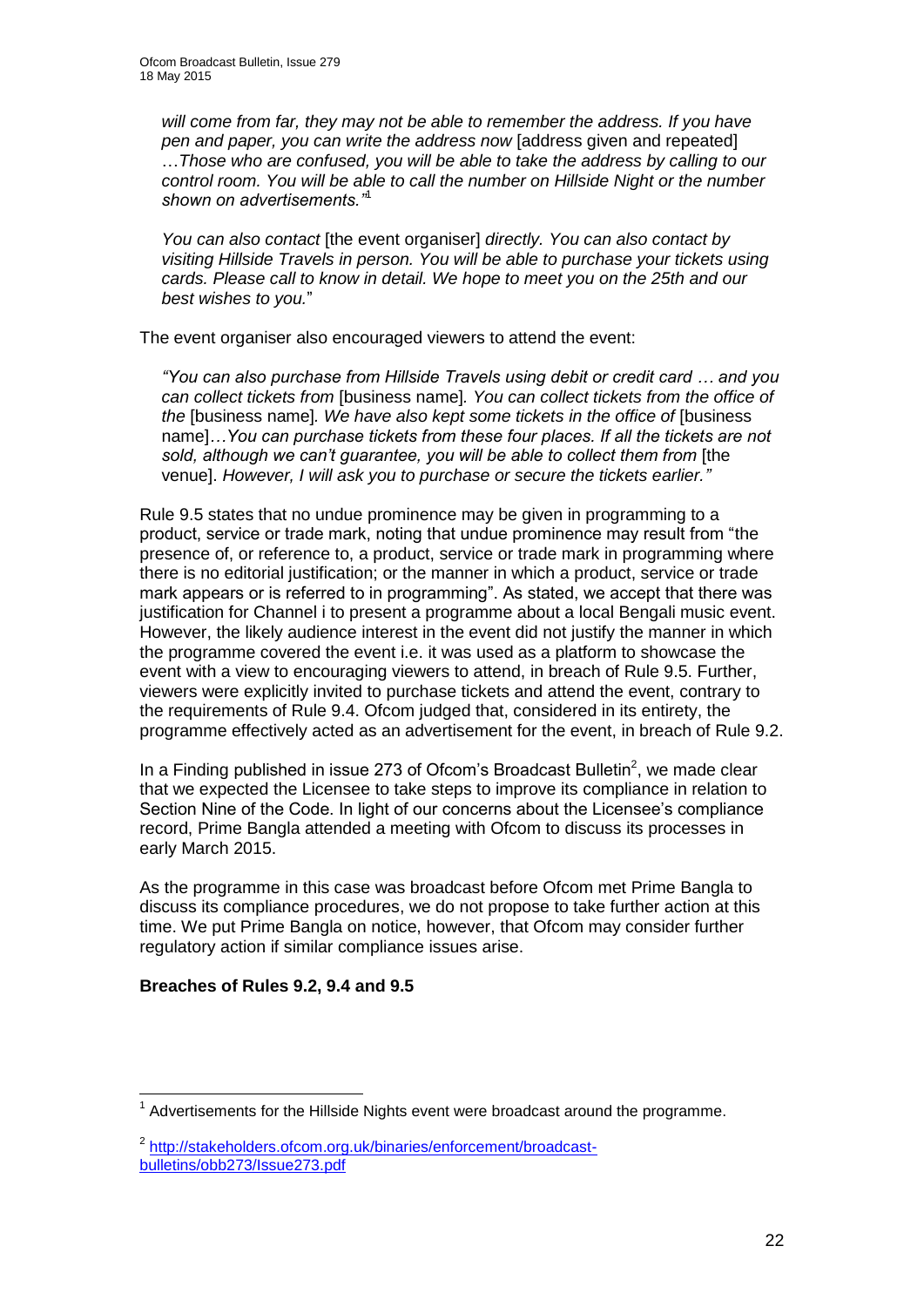# **In Breach**

**Holiday and Cruise Clinic** *Holiday and Cruise Channel, 14 November 2014, 20:00* **Next Stop** *Holiday and Cruise Channel, 14 November 2014, 21:00* **Inside Cruise** *Holiday and Cruise Channel, 15 November 2014, 19:30*

### **Introduction**

Holiday and Cruise Channel broadcasts a variety of editorial and teleshopping content related to holidays. The licence for this channel is held by JAN Media Limited ("JAN Media" or "the Licensee").

As part of our assessment of a complaint from a viewer about the prominence of product placement in content on the Holiday and Cruise Channel, Ofcom decided to undertake some monitoring of selected content from the channel.

### *Holiday and Cruise Clinic*, 14 November 2014, 20:00

*The Holiday and Cruise Clinic* is a programme produced by Holiday and Cruise Channel. In this edition, the regular presenter Jemma Gofton spoke to a guest, Steven Harris of MSC Cruises ("MSC"), about cruises and in particular the services offered by MSC. Throughout the programme, the set was decorated with: television screens showing footage of holidaymakers on board cruise ships; photographs of tourist destinations such as Sydney Opera House; and brochures for MSC.

Jemma Gofton noted MSC's *"rich Mediterranean heritage"* before asking Steven Harris a range of questions, both about cruising in general and MSC's services in particular. These included:

*"What sets your company aside from everybody else?"* 

*"Well this is what I wanted to ask you: is there a cruise out there for absolutely everybody?"*

*"And for people to enjoy it, what experiences are they having on board, what facilities are there for them?"*

*"I mean what we've highlighted there is all-singing, all-dancing, but if you were on a more romantic break for example, do you have honeymooners, is there somewhere more quiet you can sit with a bottle of wine?"*

Steven Harris' answers sometimes focused on the experience of cruise holidays in general:

*"I think cruising can be enjoyed from five months up to ninety-five, however old you are, it's a great way of holidaying".*

*"Nowadays, cruise lines, you name it, cruise lines have got it on board"*.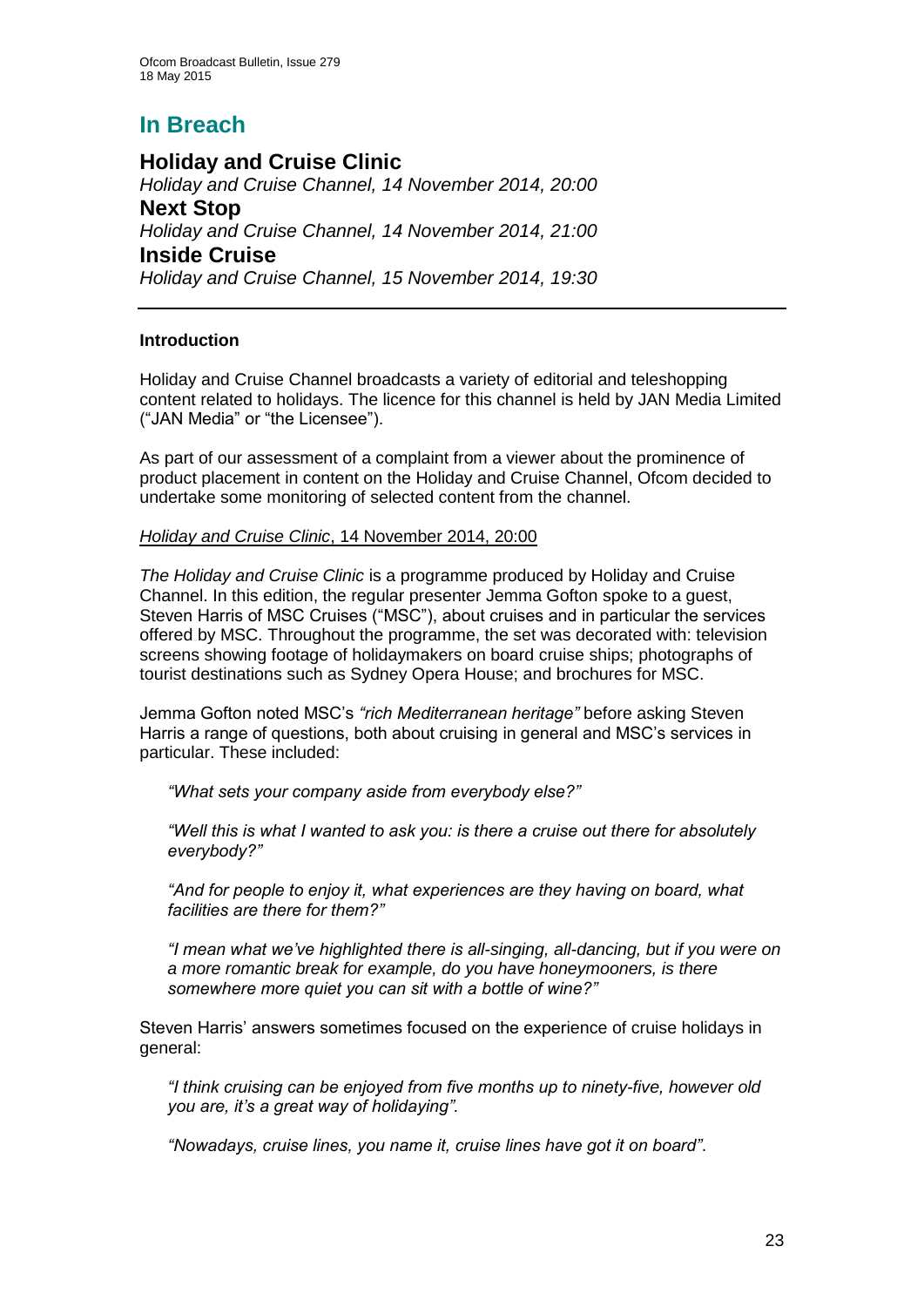*"Whatever size ship you go on, there's always going to be quieter bars, quieter areas that you can enjoy".*

He also made specific references to the facilities and attractions available on board ships operated by MSC, including *"Formula 1 simulators"*; *"4D cinemas"*; *"bowling alleys"*; *"theatre shows"*; and *"different styles of swimming pools"*, including *"infinity pools"*, *"glass sliding roofs…*[for] *all year round swimming"* and *"the world's longest water slide at sea"*.

Jemma Gofton asked him further questions about the different experiences available:

- Jemma Gofton: *"And do you find you have a lot of repeat customers who try all the different experiences?*
- Steven Harris: *Yeah, very much so, yeah. Again, you know, we have a high repeat customer base, which is excellent. A lot of customers are involved in our MSC Club, which is our loyalty scheme, which you only have to cruise with us once to be able to be a member in MSC Club. And that gives you priority, discounts, before booking, and on-board benefits as well, discounts, and even casino chips, discounts on laundry and things on board. So that's, you know, we have repeater basis, which is great to see.*
- Jemma Gofton: *And tell me about MSC Orea and the Yacht Club Experience. I quite like the idea of a yacht club.*
- Steven Harris: *Well like you mentioned earlier, again we've actually just introduced new experiences on board our ships, designed around customers' requirements, around customers' needs. And we don't just have the Orea and the Yacht Club, we have…Our leading affairs are called Bella, Bella Experience. So it's great value, great destinations, you know, at a great price. We then have Fantastica Experience, which offers customers all the benefits of the Bella, but also customers can choose superior cabins located on the ship, they can choose their dining time, preferred dining times, they have a lot more benefits included in the Bella. And then go on to what you mentioned, Orea and also the Yacht Club. Orea, Orea suite is very much with the mind of well-being, spas et cetera. Again all the Orea suites and cabins are located in the bow, usually the bow or the front of the ship, located near the spa areas, and they include spa packages, and well-being products included on board. You have priority boarding. Even with Orea Spa we include customers' drinks – non-alcoholic and alcoholic drinks, at main meal times, lunch and dinner – so they can choose various wines, beer, cocktails, for example, whatever they wish to drink with their main meals, that's all included as well. So nice experience and there's also reserved specific areas for customers who are staying in the Orea Spa, which is exclusive to them, and again they can enjoy spa treatments out in the sun et cetera, you know, very much well-being. Moving on from that you've got Yacht Club. Yacht Club is very much…We sell Yacht Club as an 'experience', as a ship within the ship, it's a small ship atmosphere on a large ship scale.*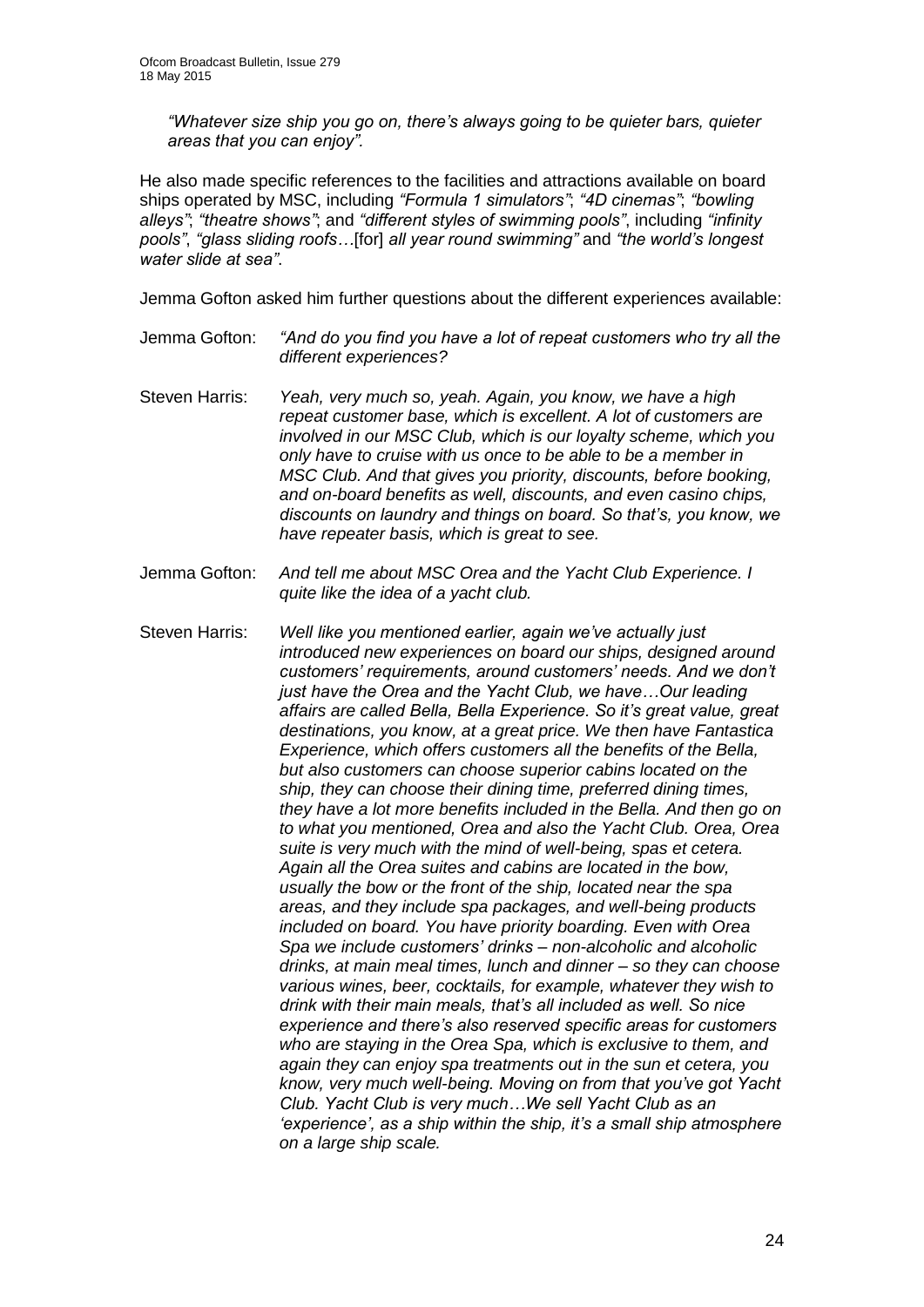- Jemma Gofton: *I'm trying to picture it, did you see my eyes kind of go like this…*[she crosses her eyes]
- Steven Harris: *I did. So Yacht Club, if you can picture it, it's on our larger ships, our Fantastica class of ships, we have it on four ships currently. And Yacht Club is literally an area right at the front of the ship, designated for Yacht Club customers only, you can only enjoy the facilities within the Yacht Club if you're staying in a Yacht Club suite. We have around 70, 71 suites on each ship. They're all designer, typical Italian designer suites,* [we] *really go to town on what the interior of our suites are like. And as I say, you have a private – again – embarkation area at our ports. It's butler service, from start to finish, you're met upon arrival at the port by a butler, they escort you onto the ship, they walk you through to the concierge area of the Yacht Club, where you can choose your pillow menus, your newspaper… What you decide to read on a daily basis is delivered to your cabin every morning with your breakfast. There's a private dining area, a restaurant. There's a private lounge as well. Again, all the facilities are available for Yacht Club customers. And there's a private deck area as well, again right at the very front of the ship, with a private pool, solarium, al fresco dining options, Jacuzzis et cetera. So again it's a real pamper…You know, nice service on board the ships. But again you can enjoy the rest of the facilities, if you want to visit the Formula 1 simulator, the 4D cinema, obviously the spa areas, and, you know, the aqua park, theatre at night time, you've got all that entertainment as well, but you've got the serenity of the Yacht Club you can go back to, and it's a real different experience on board.*
- Jemma Gofton: *Well while we take all that opulence on board we can have a quick break, but it's definitely sold to me".*

Later in the programme, Steven Harris was asked from which locations MSC sailed. His response included the following statement:

*"We're the market leaders in the Mediterranean, we have more ships in the Mediterranean than any other cruise line, offering more, you know, more itineraries and more ports of call than any other cruise line…Genoa is a big port for us out in Italy. Barcelona as well and Venice are our big ports over in Europe and the Mediterranean. This year we sail from the UK, we sail from Southampton. And we've got our MSC Opera ship cruising from Opera – sorry, from Southampton – from May through to September this year. And also in September and October this year, Opera will be joined by MSC Magnifica, one of our Musica Class ships, so it's a 90,000 tonne ship, so a bigger ship, offering four dates, two in September, two in October. Really good prices available on that at the moment".*

Steven Harris also emphasised the range of activities available on board MSC ships – *"We have a lot of activities available on board for customers, you know, obviously the normal things like yoga and dance et cetera, but then you'll have astronomy, and art, and cookery classes et cetera, music classes and lessons et cetera"* – before going on to discuss the advantages of the all-inclusive packages which his company offered: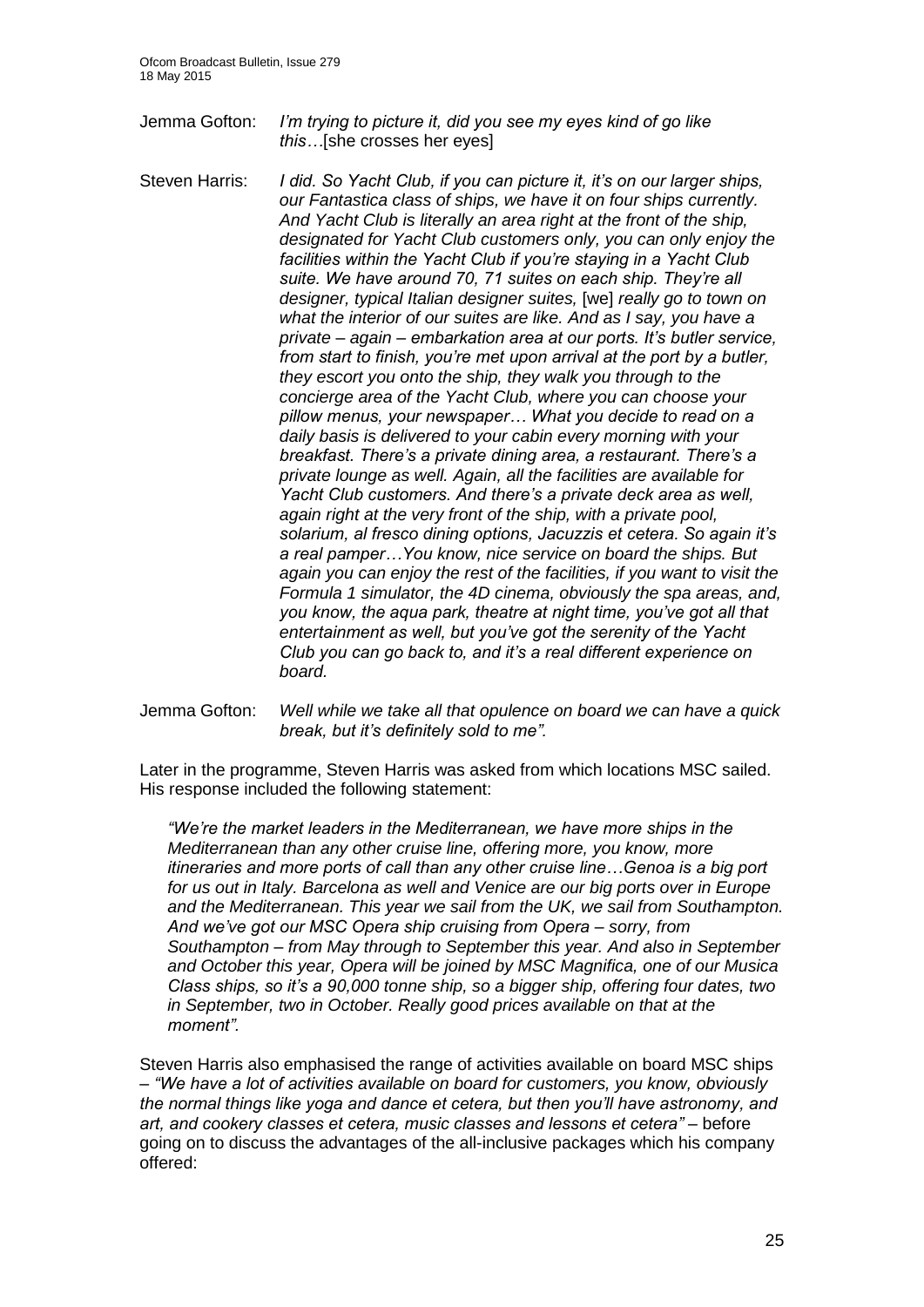*"A great way to save money with ourselves specifically – I mean our drinks prices on board are some of the cheapest in the industry anyway, which is great…But the other way to save more money on board, and a great way to budget your holiday, is we offer an all-inclusive package as well, which we offer for our ex-UK cruises, our Mediterranean cruises, Middle Eastern and Canaries, and also we have a separate package available for Caribbean as well. But on our main Mediterranean, the ex-UK cruises, it's £20 a day. And that pays for your drinks, alcoholic and non-alcoholic drinks, speciality coffees, hot chocolates, ice-cream on board as well, so for £20 a day, it's unlimited amount of drinks, and it's a really good way of saving, you know, saving some money and budgeting for your holiday as well. And again if you've got families, up to the age of seventeen – I think it's two-to-seventeen-year-olds – it's £10 a day, so again you haven't got to be pestered the whole time, 'Can I have an ice-cream? Can I have a drink?', because again you can give some of your children the flexibility and the independence of going to get their own, you know, soft drink, ice-cream, et cetera, at the bars".*

Jemma Gofton also asked Steven Harris whether there was *"a good time to book a cruise"*:

Steven Harris: *"Again, my personal recommendation is to book a cruise when cruises are first on sale. For example, we've just recently launched our winter season for '14 and '15. Our new summer 2015 itineraries go on sale on 2 April. And again by booking early you get the early booking discounts, you get the best choice of cabins, again if you go to one of our Fantastica Experience cabins, and obviously you have a lot of choice – more – of the cabins that you choose. And, yeah, especially if you're travelling with the family again, you've got the three- and the four-berth cabins that we offer as well, you can choose those in the school holidays. Yeah, I think it's best to book early as well, because, as I say, we offer really good value cruising if you book early.*

Jemma Gofton: *And you can also budget if you book earlier, you can put some money away, you know what you can pay for".*

At the end of the programme, Jemma Gofton gave out contact information for viewers to submit cruise-related questions or to request a free first-time guide to cruise holidays.

### *Next Stop*, 14 November 2014, 21:00

*Next Stop* is a programme produced by Digital Studio, purchased through an intermediary by the Licensee. Presenter John Olson visits a different tourist destination each episode, in this case *"the theme park capital of the world"* Orlando, Florida.

The neutral universal logo for product placement was displayed on screen at the beginning and end of the programme and following the internal commercial break. The closing credits identified the following entities as *"sponsors"*:

- Alaska Airlines;
- Alaska Airlines Visa Signature Card;
- Latitudes; and
- London Influence.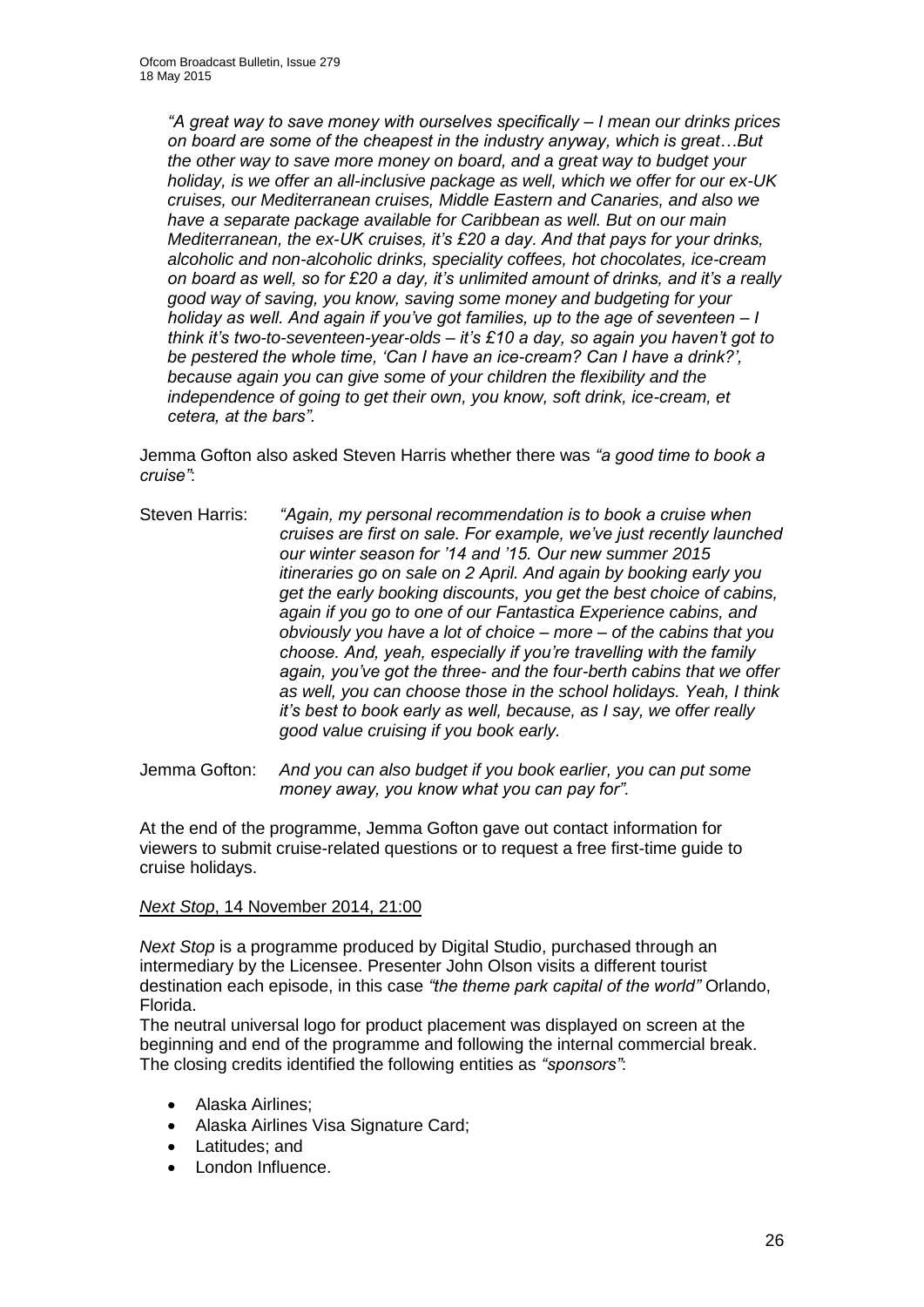The closing credits also stated that the following entities had paid a *"promotional fee"*:

- Alaska Airlines;
- Alaska Airlines Visa Signature Card;
- Lake Buena Vista Village and Spa; and
- Visit Orlando.

John Olson verbally acknowledged Lake Buena Vista Village and Spa and Visit Orlando as *"this show's sponsors"*. He also gave a *"special shout out"* to Florida Dolphin Tours and made the following statements to camera during the programme:

*"Alaska Airlines invites you to explore more amazing places like Orlando, Florida,*  where you can fly non-stop from San Diego or Seattle. Take off with your travel *information at your fingertips with their new travel app, where you can manage reservations, book a flight, even make a seat change. For more information on this useful app, go to* [company website given]*".*

*"Orlando, Florida is one of the top domestic and international meeting and vacation destinations in the world. To help plan your dream vacation to Orlando, we recommend you check out* [company website given]*. This website is loaded with helpful information to help your family plan a vacation with memories to last a lifetime. From discounted theme park tickets to sample itineraries,* [company website given] *has got it all".*

On both occasions, the company's websites stated by John Olson also appeared on screen.

The programme consisted of sequences in which John Olson visited a range of attractions in Orlando, including that of one of the show's sponsors, Lake Buena Vista Village and Spa. This segment consisted of an interview with the general manager, Daryl, interspersed with footage of the resort. The website address for the complex was also shown on screen:

| John Olson: | "Our Orlando home is the Lake Buena Vista Resort Village and Spa,<br>and village is a very appropriate word for this place. It is a village.<br>Now, Daryl, you were here from the beginning. |
|-------------|-----------------------------------------------------------------------------------------------------------------------------------------------------------------------------------------------|
| Daryl:      | Correct. We started with two buildings originally. The mall was next<br>door.                                                                                                                 |
| John Olson: | It must be amazing to see what it's become today for you.                                                                                                                                     |
| Daryl:      | It is. It's a child that's grown so it's pretty impressive. Once again, I've<br>been here from the beginning.                                                                                 |
| John Olson: | And a lot of variety for families to stay in.                                                                                                                                                 |
| Daryl:      | Absolutely. We've two, three and four bedroom units, so it'll fit any<br>size family.                                                                                                         |
| John Olson: | Now, it is a village, there's a lot going on here, but one of my favourite<br>things is the pool.                                                                                             |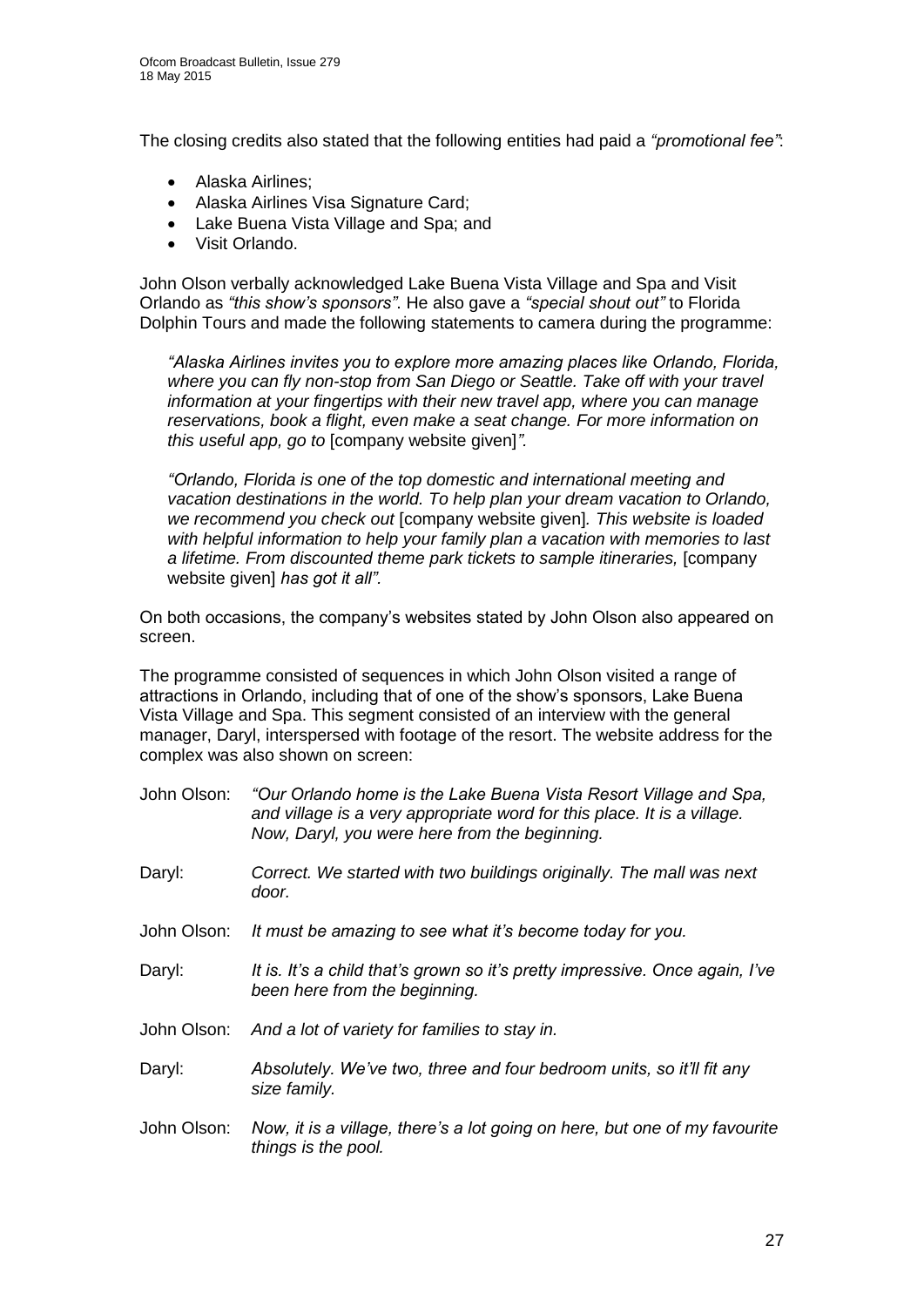- Daryl: *The pool is zero entry. It was built for families. The pirate ship is the biggest thing. That's our number one focus. Everyone sees: 'Oh!' Kids come in and they're just: 'Look at the ship, look at the ship'. So it's pretty impressive.*
- John Olson: *The location's excellent. You're close to so many theme parks. You got a nice mall with designer brand shops right next door.*
- Daryl: *Couple of weeks ago I had a gentleman who asked if I…I was walking the pool and he said, 'Hey, are you the manager?' I said, 'Absolutely, yeah.' You know, 'How can I help you?' He said, 'I just wanted to thank you'. I said, 'Absolutely.' You know, 'I'm glad you're enjoying this thing and everything.' He said, 'I want to thank you because when we came down we were gonna do all the parks.' He said, 'We did the parks the first day, and after that the kids got in the pool and said, "We don't wanna go to parks any more. We just wanna stay in the pool."' So hence he saved a lot from going to the parks all day.*
- John Olson: *So he hung out at the poolside bar, the kids were in the pool, I'm guessing his wife was upstairs in the spa. Tell us about the spa. It's a really nice spa.*
- Daryl: *Reflection Spa is 6,000 square feet. Full service offered, from hair, nail, manicure, pedicure, different styles of massage, so, it's very nice.*
- John Olson: *We have frequented the place next door. You've got a very authentic Irish pub with excellent food.*
- Daryl: *Frankie Farrell's is another key feature. It's our one main restaurant on property. Huge portions, great prices, and a really good atmosphere. It's got an authentic Irish, you know, feel in it.*
- John Olson: *Excellent. You've also got a general store, you've got a fitness centre… This place really has it all.*
- Daryl: *Yeah, as you've said, it's a village, so we try to incorporate everything that the guests would need, so that besides having to go to the parks they don't have to leave".*

Other segments in *Next Stop: Orlando* included visits to a range of attractions in Orlando, during which John Olson described the services offered. These attractions included:

- Gatorland, a theme park;
- Wallaby Ranch, a hang-gliding centre;
- Boggy Creek Airboat Rides, offering tours of the Everglades; and
- The Ravenous Pig/Orlando Brewing, a gastropub specialising in locally brewed alcoholic drinks.

In all of these sequences, contact details for the company featured were given. For example, in the segment on Gatorland, John Olson described the theme park as *"the alligator capital of the world, combing old Florida charm with new exciting exhibits and entertainment"*. As well as touring the park – during which he was shown holding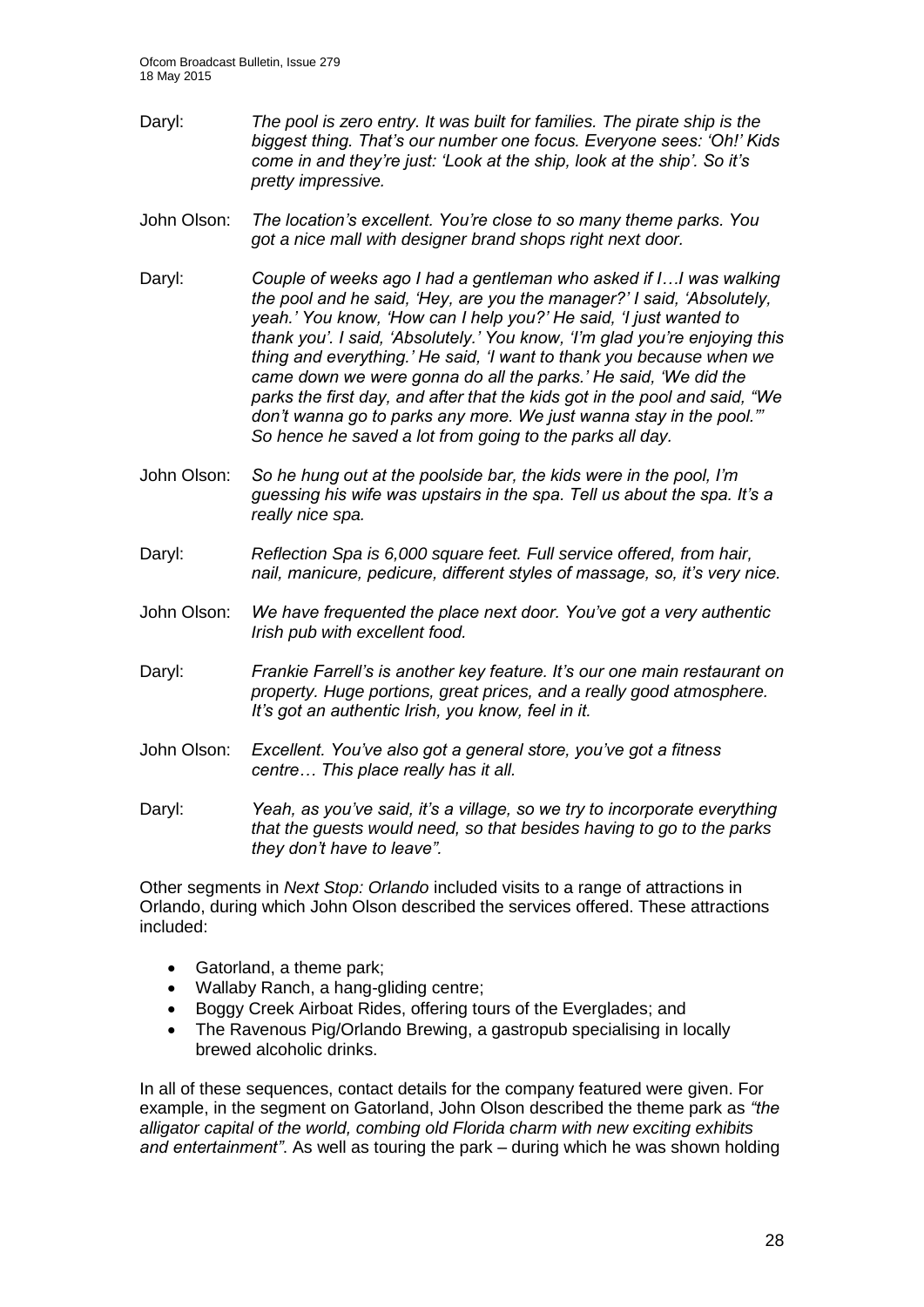a python, a tarantula and a cockatoo; wrestling an alligator; and riding a zip wire – John Olson also interviewed the *"Dean of Gator Wrestling"*, Tim:

John Olson: *"So this is the oldest continuous theme park in the state of Florida."*

Tim: *"We've got thousands of alligators, crocodiles, a zip line, alligator breeding marshes, very natural, full of the natural wildlife and natural birds, so there's just something to see for everyone, if you're a nature lover, or you want some of that thrill side of it".*

Gatorland's website address was shown on screen during this exchange.

### *Inside Cruise*, Holiday and Cruise Channel, 15 November 2014, 19.30

*Inside Cruise* is a programme produced by Holiday and Cruise Channel consisting of a range of items, presented by Neil Newton, as well as an in-depth look at one cruise ship.

The following items, and others like them, were accompanied by footage of the cruise ships referred to:

*"If variety though is the spice of life, food must be the fuel of any cruise holiday. Details of Norwegian Cruise Line's hotly anticipated Norwegian Escape have been released and, well, if you're a foodie like me, out of this world treats await. There's a three-level atrium, outdoor dining, and the fleet's largest ever casino. You may be familiar with the concept known as 678 Ocean Place, as it debuted in fact on the Norwegian Breakaway and Norwegian Getaway. Restaurants include Le Bistro, Moderno Churrascaria, Cagneys, Teppanyaki, and of course O'Sheehans. Now, as we know, drink complements food, and vice versa. Also returning are three bars: the Prime Meridian, Mix, and the Bar at the Atrium, which will feature a self-service wine bar – sounds good. New to Escape though will be the private room at Taste, a private dining venue on deck five, just below Taste. The exclusive venue has its own entrance, lounge and dining area, and the private room can accommodate up to a hundred people".*

*"Now, next year is a milestone for American line Princess Cruises. Now, they're the company that brought us the original 1970s TV show* The Love Boat*. So with all that heritage around it's not surprising that celebrations include a* Love Boat*themed deck party. Dining will also include a retro, blast-from-the-past celebratory meal, and special balloon drops. There are keepsakes too though for those on board, as passengers will be given anniversary gifts to take home. Other highlights though include a seventies theme party, and video messages from the original* Love Boat *cast. The deck party will also include a Love Boat singalong and show with trivia prizes too. It's not all kitsch though. Chocolatier Norman Love has created two fiftieth anniversary desserts, which will be served on alternative sailings: the chocolate raspberry mousse with vanilla crème brûlée and crunchy shortbread, and the moist chocolate dome with raspberry crème brûlée and bittersweet chocolate mousse. The icing on the cake though is a golden balloon drop, offering a whole host of money-can't-buy prizes. Sounds great, doesn't it?"*

The programme's special report was on a ship called the Ruby Princess. The reporter's account was interspersed with footage of the ship: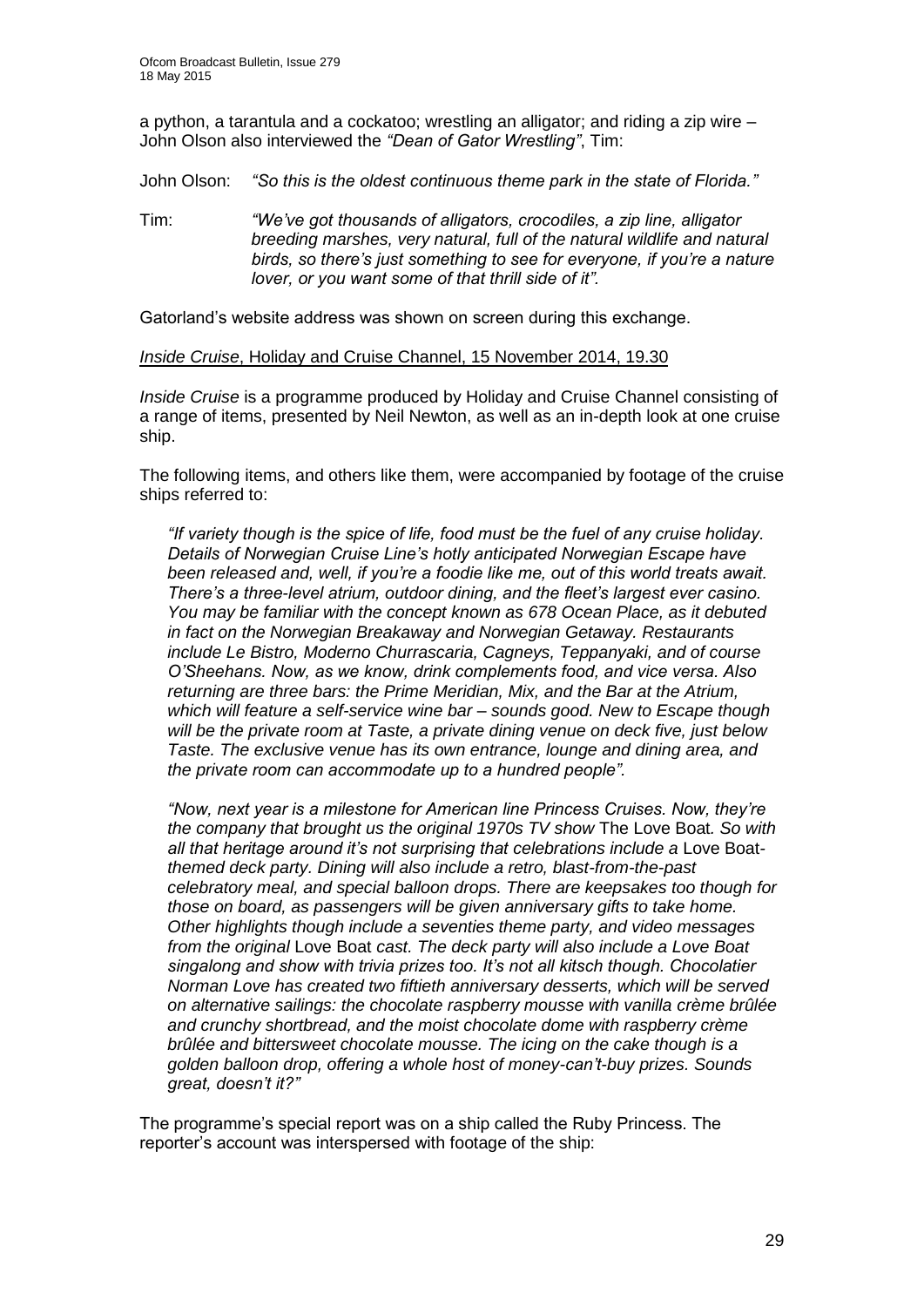*"Welcome on board the Ruby Princess. What a big, beautiful boat this is. She's a fantastic ship, and she holds herself rather like a successful actress, if you know what I mean. One of the first places you'll come across as you board her is this, the piazza, which is a three-deck high, Art Deco atrium, and even here you get the sense that she has got a lot more to offer. And indeed she has, so shall we go and explore some of it? After the piazza's made a great first impression on you, the next thing you'll want to do is find your cabin. There are six main types of cabin on board the Ruby Princess, from interior doubles with en suite bathrooms – and all those little extras that always come in handy – to outside cabins, minisuites, suites, and the largest of them all, the Grand Suite, A750. It's at the stern of the ship, it's got a queen-sized bed, a walk-in closet, two bathrooms, a lounge, a private balcony with a hot tub, but no butler! But of course there's always a cabin steward to look after you wherever you are on board the ship. Next, how about a drink in the piano bar Crooners to celebrate the start of your holiday? You can take your pick from the many bars dotted round the ship, including the Wheel House Bar, Adagios, or Skywalkers, the ship-wide glass disco bar. It was quiet when we filmed, but it's always busy in the evening. There's a pool bar too. Just one swimming pool on board the Ruby Princess, with a good promenade strolling deck that wraps around the front and aft of the ship. Three times round is a mile. You can take advantage of the hot tub, or watch the movies under the stars, and major sporting events, from the comfort of your sun lounger. For the big kids – or should that be the grown-ups – amongst us, here is the adult-only sanctuary. Now, here you can relax on one of the fabulous sunbeds, you can*  even have a treatment out here as well, or if you want to work off a little bit of the *buffet, you can swim against an endless tide in the adult-only spa pool. The Lotus Spa is situated on the sun deck, and also features a sauna, a relaxation zone, saunas and a massive gym. There are some fitness classes which are free, and for others there's a small charge. You can get your hair or your nails done – it costs a little bit extra, but it's worth it to look your best for the evening. The Princess Theatre puts on some great shows, it spans two decks, and the team are all looked after by cruise director Martin Moss".*

The reporter went on to discuss a range of the Ruby Princess's features, for example:

*"Here in the internet café you can keep in touch with your loved ones at home, and send them really annoying photographs of what a fabulous time you're having. You can buy a package, or you can pay as you go. Now, should the romance of sailing on board the Ruby Princess get to you and you wish to tie the knot, then where better to do it than here, at the Hearts and Minds Chapel on Deck 17, which is also very popular for people who wish to renew their vows…Both kids and adults alike love the food on the Ruby Princess. The most popular eatery is the buffet. The 312-seater Horizon Court, with its inside/outside seating, is on lido deck. Also for casual dining, there's a hamburger grill and a pizza bar by the pool. You can even have your pizza made for you in front of your very eyes. And the International Café on deck five is perfect for a coffee or a cake. There are three formal dining restaurants, Da Vinci's, Botticelli's and Michelangelo's. If you don't care, then stuff yourself with decadent Princess Loveboat Dream, a creamy rich chocolate mousse, on top of a thin chocolate brownie in the shape of a lovely little heart. And there's Sabatini's perched high atop the back of the ship, beautifully decorated with Roman pillars and Tuscanthemed murals".*

She concluded her report by stating: *"So if you'd like to experience her for yourself, then why not book yourself a cruise on the Ruby Princess?"*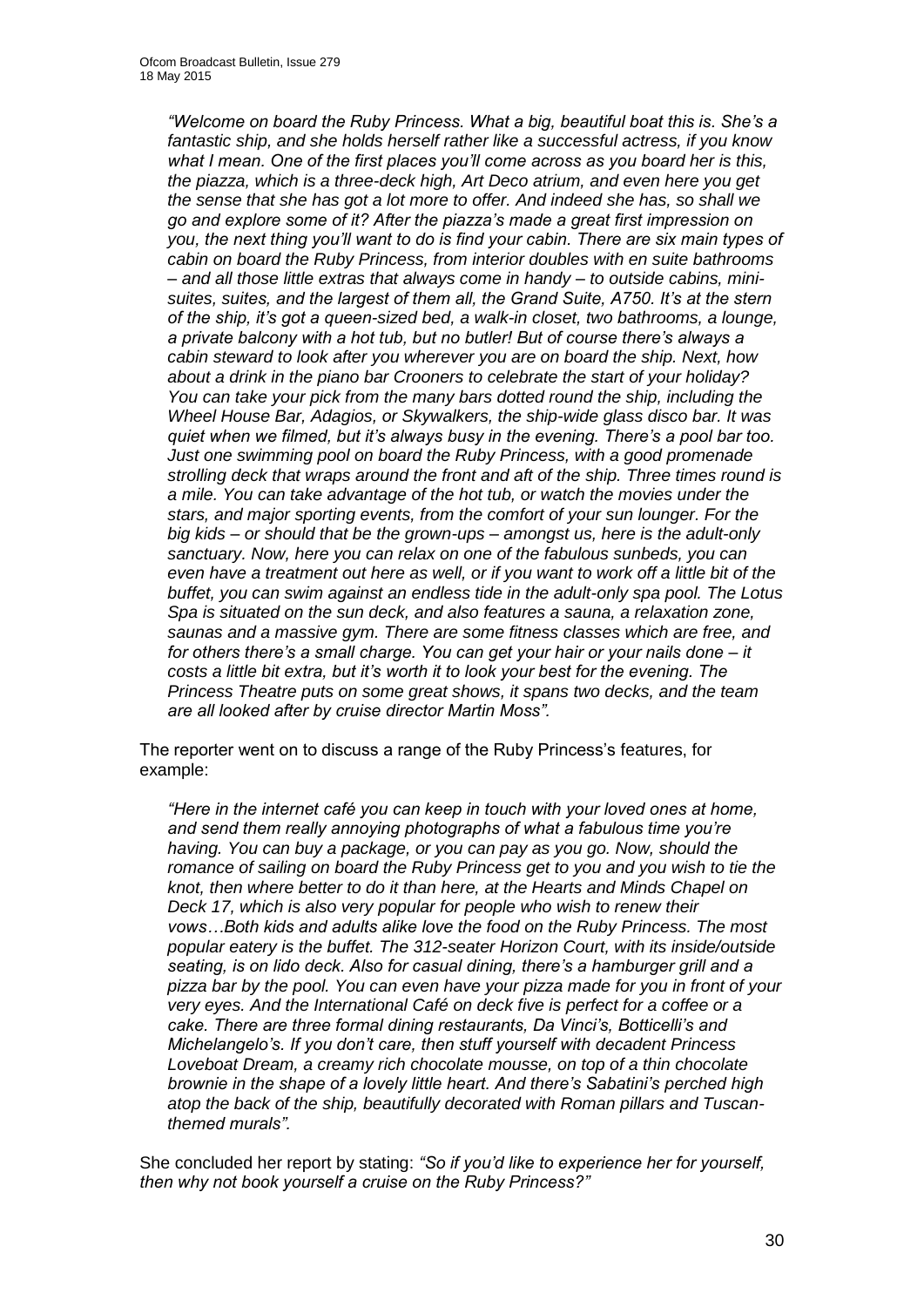\* \* \*

Ofcom considered that these programmes raised potential issues warranting investigation under the Code. We requested information from the Licensee in order to establish whether the references to entities in these programmes were included as the result of a commercial arrangement. With regard to *Holiday and Cruise Clinic* and *Inside Cruise*, JAN Media confirmed that there were no commercial arrangements between the programme makers and any of the entities referred to. With regard to *Next Stop*, JAN Media was unable to provide sufficient information to confirm the nature of the relationships between the producers and the entities referred to in the programme.

We therefore asked the Licensee for comments on how the material complied with the following rules:

- Rule 9.4: "Products, services and trade marks must not be promoted in programming".
- Rule 9.5: "No undue prominence may be given in programming to a product, service or trade mark. Undue prominence may result from:
	- the presence of, or reference to, a product, service or trade mark in programming where there is no editorial justification; or
	- the manner in which a product, service or trade mark appears or is referred to in programming".

### **Response**

JAN Media stated that it took its regulatory responsibilities seriously, and had worked to ensure that all of its content was compliant since starting the channel. The Licensee added: "We are a small company, working on very tight budgets to try and deliver the best quality television we can, which will enrich, inform and delight the viewer."

### *Holiday and Cruise Clinic*, 14 November 2014, 20:00

The Licensee stated that this programme "aimed to be an informal insight into different kinds of holidays, from city breaks, beachside holidays and cruise holidays", featuring "spokespersons from different tourist boards, travel organisers, associations and travel companies". It also noted that the programme offered viewers a free firsttime guide to cruise holidays published by the channel.

JAN Media added: "When we 'dress the set' for any programme we try to give a feel of what we are talking about, so will have brochures on display, and usually moving imagery 'setting the scene' on the video wall." It stated that, although brochures for MSC were on display in this episode: "[T]he one behind Mr Harris, there is no logo on, just a ship, as it has been placed so that the logo is out of shot." Finally, the Licensee argued that in its view "there was no more prominence of logos or trademarks in this programme than as in many other travel related programmes on TV", and cited a number of examples.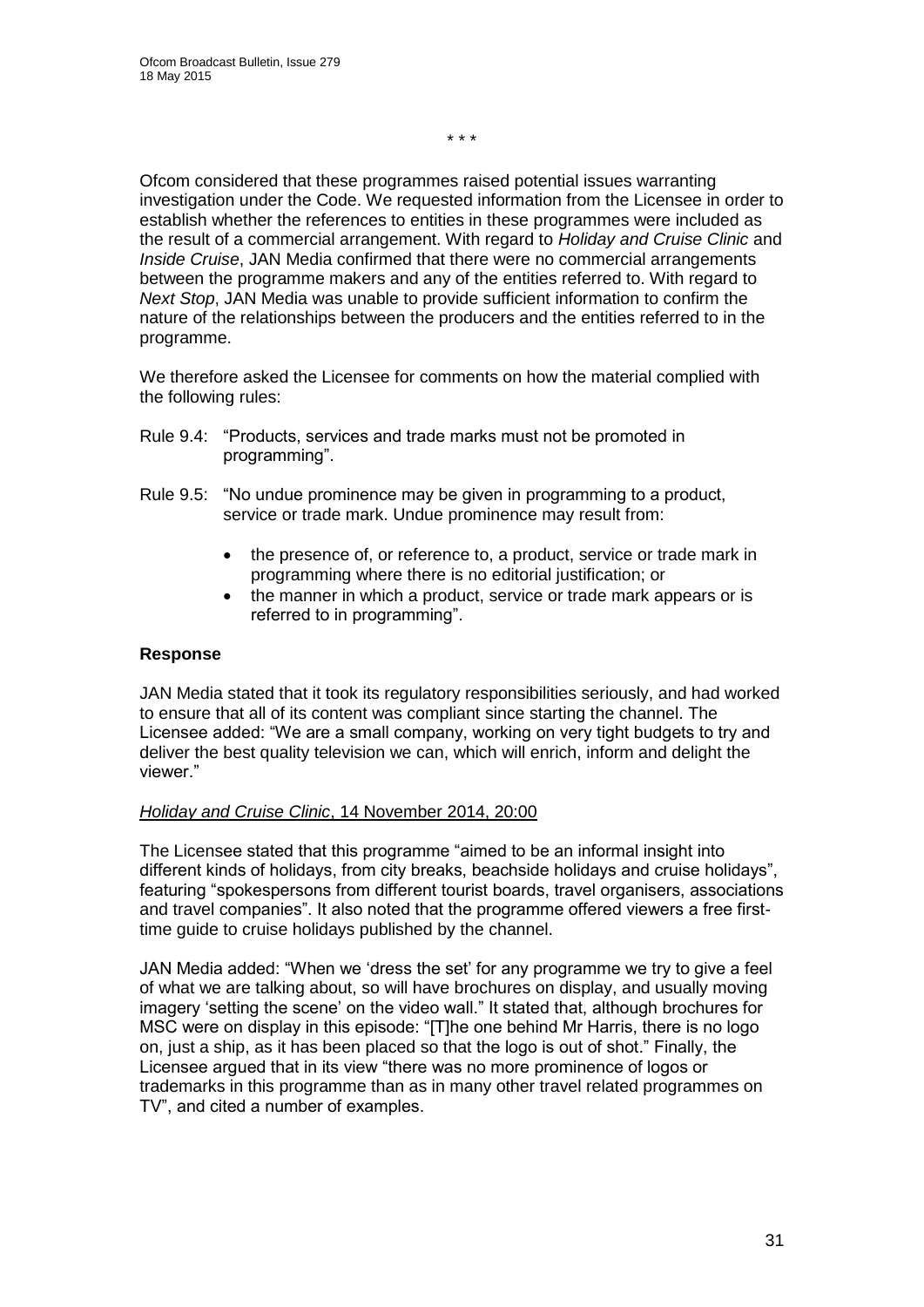### *Next Stop*, 14 November 2014, 21:00

As stated above in the Introduction, the Licensee confirmed that this programme was purchased from a third party, and emphasised: "Far from us having any income revenue from this programme, we have bought the rights." It also explained: "When we first purchased the programme we were shown a pilot episode, which had no more commercial references to attractions than you would expect in a travel programme." The Licensee said that it had chosen to display the neutral universal logo for product placement after reviewing further episodes of the programme.

JAN Media stated that in its view it would be "very hard to make a programme about Orlando, the largest tourist destination in the world, without making references to the attractions [that] are there, apart from the 'obvious' theme parks". Nevertheless, the Licensee said that it had "taken onboard [Ofcom's] concerns about this programme", and removed all episodes from its schedule to avoid giving that the impression that it was "pushing the boundaries".

### *Inside Cruise*, Holiday and Cruise Channel, 15 November 2014, 19.30

The Licensee stated that this programme was written by the presenter Neil Newton, emphasising that he is a "qualified freelance journalist", who works for "other organisations including BBC Radio and independent radio". JAN Media explained that Neil Newton "gathers the information for the programme from [the] usual travel related news organisations, along with press releases from various cruise companies and organisations". It added that he was not subject to any "pressure or influence on him to carry any stories from anyone within the company".

In a separate submission, Neil Newton confirmed that he had "no affiliation to any cruise line or travel organisation", and stated that he had never been subject to any "pressure…to give prominence to any story about a cruise line covered in the programme from anyone within Jan Media Ltd or the Holiday & Cruise Channel". He also explain that he based his scripts for the programme on information sourced from "a variety of trusted outlets…[including] press releases sent direct from cruise lines, trade magazine[s] and websites, cruise chat forums and national newspapers".

The Licensee said that the footage accompanying the stories covered in the programme was obtained from third parties, because "we are obviously not a large company with deep resources".

Finally, JAN Media stated that the purpose of the visits to ships was to "show viewers what kind of facilities are available, and the difference between small and larger ships". It argued that this approach was not dissimilar from that taken by comparable programmes on other channels.

### **Decision**

Under the Communications Act 2003 ("the Act"), Ofcom has a statutory duty to set standards for broadcast content as appear to it best calculated to secure a number of standards objectives, one of which is "that the international obligations of the United Kingdom with respect to advertising included in television and radio services are complied with". These obligations include ensuring compliance with the Audiovisual Media Services ("AVMS") Directive.

The AVMS Directive contains a number of provisions designed to help maintain a distinction between advertising and editorial content, including requirements that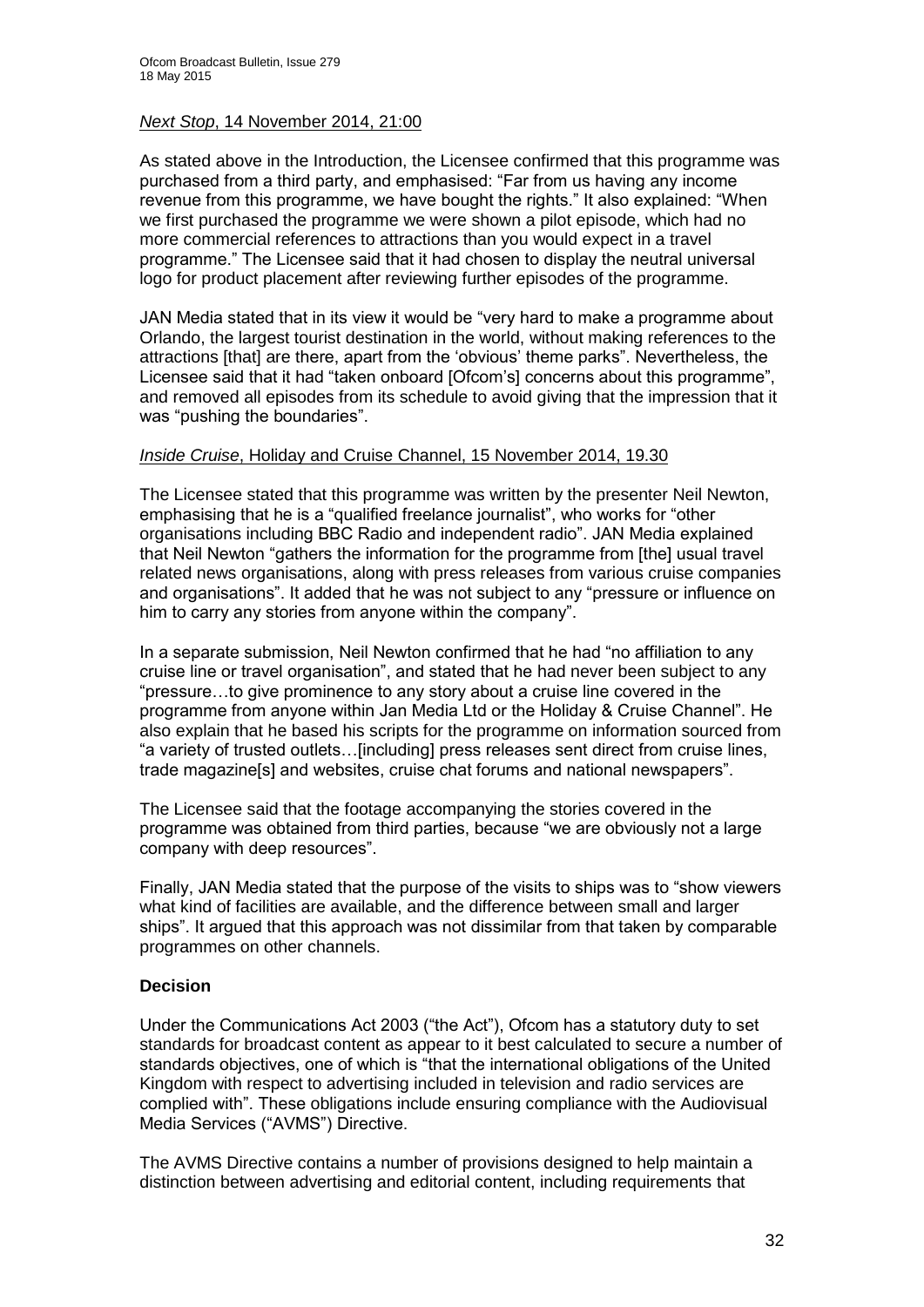television advertising is kept visually and/or audibly distinct from programming in order to prevent programmes becoming vehicles for advertising, and limiting the amount of advertising shown in any clock hour. The requirements of the AVMS Directive and the Act are reflected in Section Nine of the Code, including among others Rules 9.4 and 9.5.

Rule 9.4 states that products, services and trade marks must not be promoted in programming. Ofcom's published guidance<sup>1</sup> on Rule 9.4 states: "Where a reference to a product or service features in a programme for purely editorial reasons, the extent to which a reference will be considered promotional will be judged by the context in which it appears. In general, products or services should not be referred to using favourable or superlative language and prices and availability should not be discussed."

Rule 9.5 states that no undue prominence may be given in programming to a product, service or trade mark, noting that undue prominence may result from a reference to a product, service or trade mark where there is no editorial justification, or from the manner in which a product, service or trade mark is referred to. Ofcom's published guidance on Rule 9.5 states: "Whether a product, service or trade mark appears in a programme for solely editorial reasons…or as a result of a commercial arrangement between the broadcaster or producer and a third party funder…there must be editorial justification for its inclusion. The level of prominence given to a product, service or trade mark will be judged against the editorial context in which the reference appears."

### *Holiday and Cruise Clinic*, 14 November 2014, 20:00

### *Rule 9.4*

1

Ofcom's published guidance on Rule 9.4 refers to "circumstances that justify a greater degree of information about products or services within programmes" than would ordinarily be acceptable. The examples of such circumstances given in the guidance include consumer advice programmes: "[S]uch programmes are likely to refer to the price, availability or attributes of specific products or services, often in a comparative context. A positive review or product recommendation in a consumer advice programme is unlikely to be treated as a promotional reference."

*Holiday and Cruise Clinic* was introduced as *"the programme that aims to make your next cruise or holiday as problem-free and relaxing as possible"*. However, the Licensee did not describe it as a consumer advice programme in its representations, merely stating that it "aimed to be an informal insight into different kinds of holidays". In addition, Ofcom noted that viewers were provided with contact details to enable them to submit *"a holiday, cruise or travel-related question"*, but that no such questions were explicitly addressed by the presenter or her guest. Further, *Holiday and Cruise Clinic* offered a free first-time guide to cruise holidays published by the channel, but its contents were not discussed in the programme itself.

In our view, *Holiday and Cruise Clinic* differed from a typical consumer advice programme in that its references to specific products and services did not occur in a comparative context, but instead focused exclusively on products and services offered by MSC. The fact that these references were made by a representative of the

<sup>&</sup>lt;sup>1</sup> <http://stakeholders.ofcom.org.uk/binaries/broadcast/guidance/831193/section9.pdf>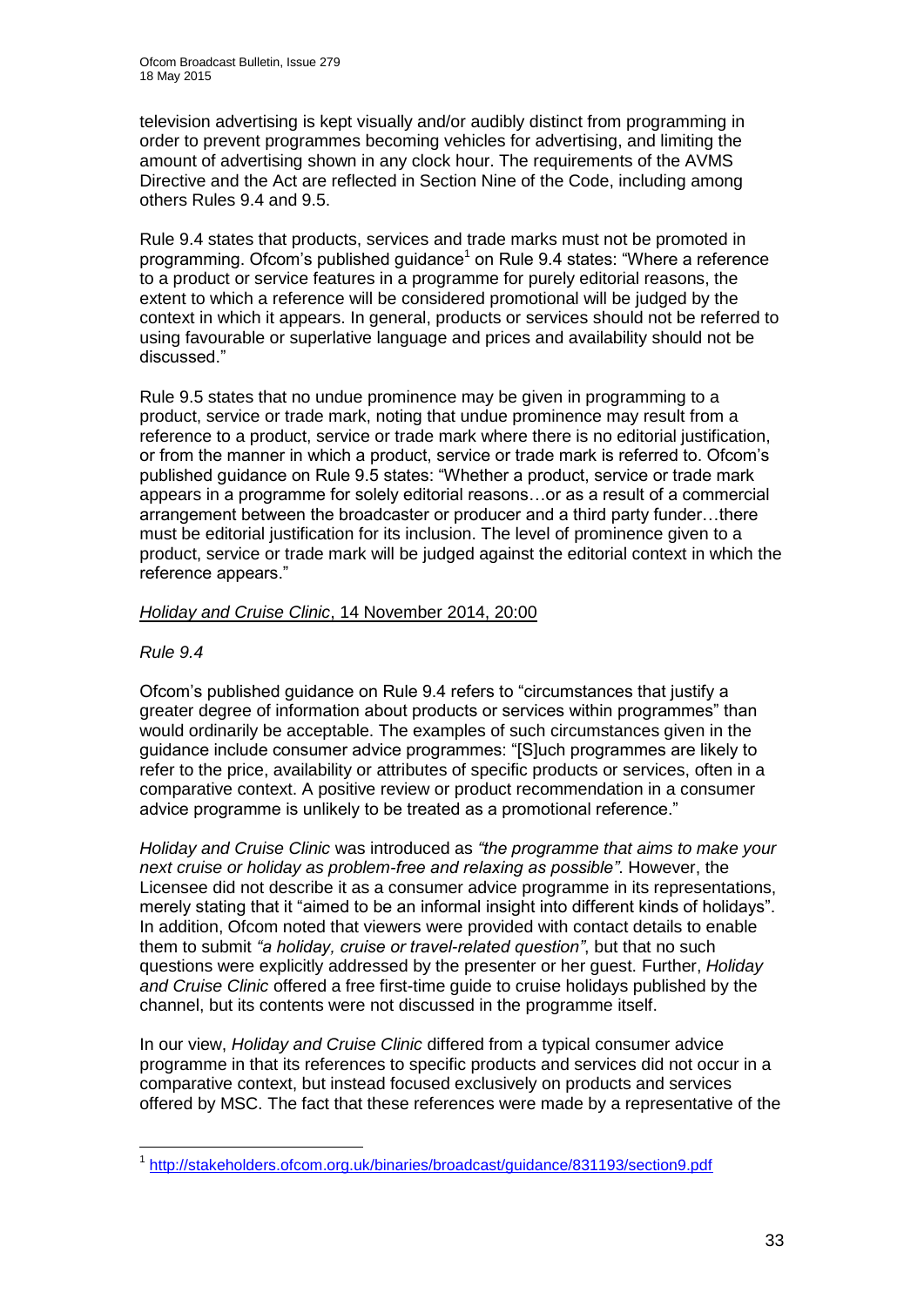company concerned also meant that they could not be considered as positive reviews or product recommendations in the usual sense.

Steven Harris emphasised the range of facilities and attractions available on board ships operated by MSC: *"We have a lot of activities available on board for customers, you know, obviously the normal things like yoga and dance et cetera, but then you'll have astronomy, and art, and cookery classes et cetera, music classes and lessons et cetera."* He also referred to *"Formula 1 simulators"*; *"4D cinemas"*; *"bowling alleys"*; *"theatre shows"*; and *"different styles of swimming pools"*, including *"infinity pools"*, *"glass sliding roofs…*[for] *all year round swimming"* and *"the world's longest water slide at sea"*.

He highlighted the different locations which the company sails to, such as the Mediterranean (*"We're the market leaders in the Mediterranean*"), the Caribbean *("*[S]*omething a little bit different"*), the Middle East (*"Middle East…is a big area we're growing into"*), South America and South Africa (*"[A] great style of cruising experience, a different style of cruising experience"*). He also made a point about the number of excursions organised by MSC Cruises: *"[W]e offer 1,600 different excursions, and again tailored to everybody's individual needs, we have familyorientated excursions, excursions tailored to customers with walking difficulties, so all different grades of excursions."*

Ofcom considered that the cumulative effect of these references was promotional, in part because of their extensiveness, and in part because of their positive character. This was particularly marked in the detailed descriptions of the benefits of the various 'experiences' available, namely the *"Bella Experience"*, the *"Fantastica Experience"*  and *"MSC Orea and the Yacht Club Experience"*:

*"We then have Fantastica Experience, which offers customers all the benefits of the Bella, but also customers can choose superior cabins located on the ship, they can choose their dining time, preferred dining times, they have a lot more benefits included in the Bella".*

*"You have priority boarding. Even with Orea Spa we include customers' drinks – non-alcoholic and alcoholic drinks, at main meal times, lunch and dinner – so they can choose various wines, beer, cocktails, for example, whatever they wish to drink with their main meals, that's all included as well. So nice experience and there's also reserved specific areas for customers who are staying in the Orea Spa, which is exclusive to them, and again they can enjoy spa treatments out in the sun et cetera, you know, very much well-being".*

*"It's butler service, from start to finish, you're met upon arrival at the port by a butler, they escort you onto the ship, they walk you through to the concierge area of the Yacht Club, where you can choose your pillow menus, your newspaper…There's a private dining area, a restaurant. There's a private lounge*  as well...And there's a private deck area as well, again right at the very front of *the ship, with a private pool, solarium, al fresco dining options, Jacuzzis et cetera".*

In addition, Steven Harris stressed the popularity of advantages accruing from membership of the loyalty scheme MSC Club:

*"A lot of customers are involved in our MSC Club, which is our loyalty scheme, which you only have to cruise with us once to be able to be a member in MSC Club. And*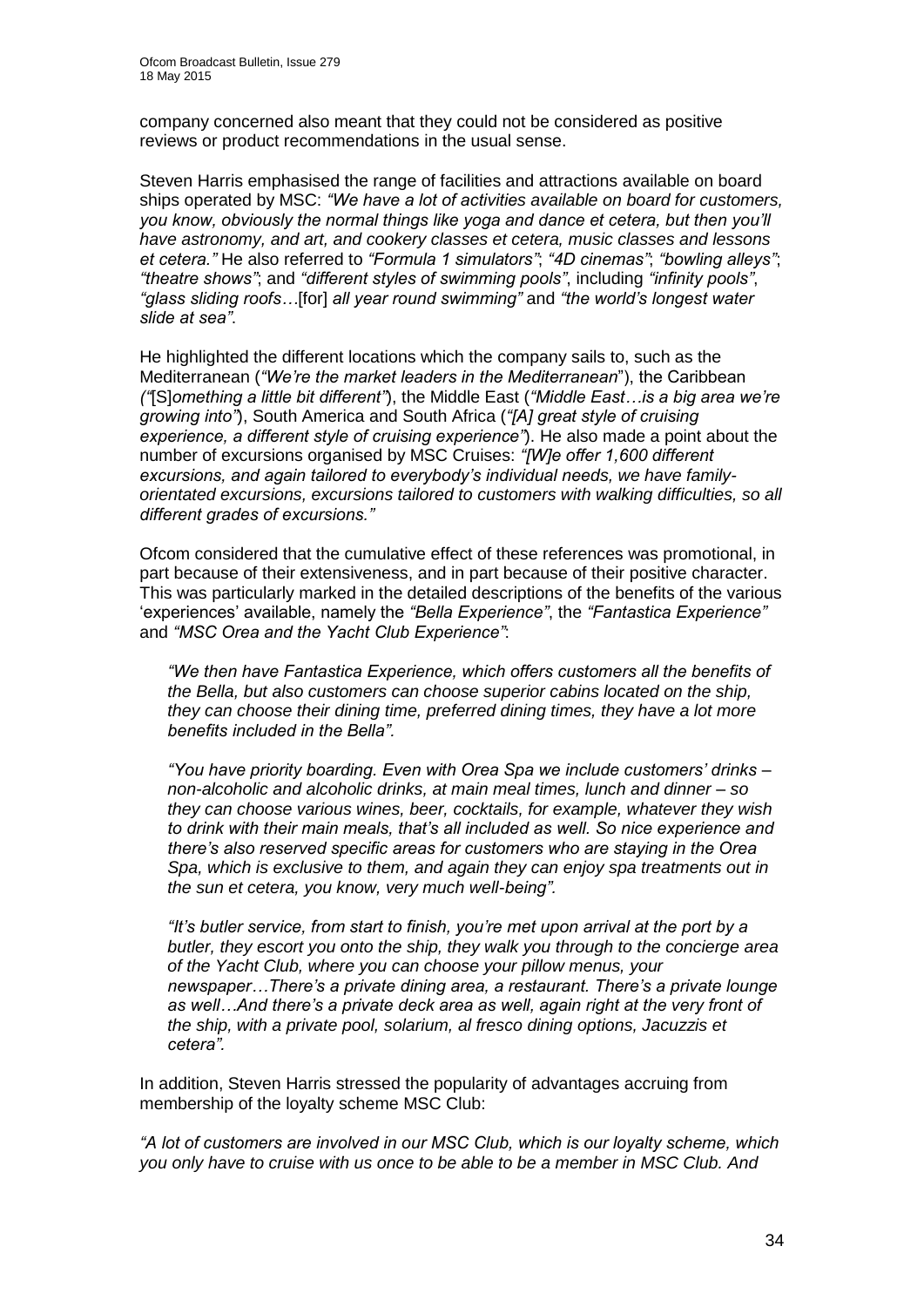*that gives you priority, discounts, before booking, and on-board benefits as well, discounts, and even casino chips, discounts on laundry and things on board."*

We noted a number of instances of favourable or superlative language:

*"So it's great value, great destinations, you know, at a great price".*

*"You know, nice service on board the ships."*

*"They're all designer, typical Italian designer suites, [we] really go to town on what the interior of our suites are like."*

*"We even have a sushi restaurant on board, which won the award for the best sushi at sea."*

We also noted points at which prices and availability were discussed:

*"This year we sail from the UK, we sail from Southampton. And we've got our MSC Opera ship cruising from Opera – sorry, from Southampton – from May through to September this year. And also in September and October this year, Opera will be joined by MSC Magnifica, one of our Musica Class ships, so it's a 90,000 tonne ship, so a bigger ship, offering four dates, two in September, two in October. Really good prices available on that at the moment".*

*"A great way to save money with ourselves specifically – I mean our drinks prices on board are some of the cheapest in the industry anyway, which is great…But the other way to save more money on board, and a great way to budget your holiday, is we offer an all-inclusive package as well…[O]n our main Mediterranean, the ex-UK cruises, it's £20 a day. And that pays for your drinks, alcoholic and non-alcoholic drinks, speciality coffees, hot chocolates, ice-cream on board as well, so for £20 a day, it's unlimited amount of drinks, and it's a really good way of saving, you know, saving some money and budgeting for your holiday as well".*

*"And again if you've got families, up to the age of seventeen – I think it's two-toseventeen-year-olds – it's £10 a day, so again you haven't got to be pestered the whole time, 'Can I have an ice-cream? Can I have a drink?', because again you can give some of your children the flexibility and the independence of going to get their own, you know, soft drink, ice-cream, et cetera, at the bars".*

*"*[W]*e've just recently launched our winter season for '14 and '15. Our new summer 2015 itineraries go on sale on 2 April. And again by booking early you get the early booking discounts, you get the best choice of cabins, again if you go to one of our Fantastica Experience cabins, and obviously you have a lot of choice – more – of the cabins that you choose".*

Jemma Gofton did not seek to limit these promotional references to MSC. Her questions at times appeared to encourage such responses (*"What sets your company aside from everybody else?"*), and she herself used language that was promotional (*"Well while we take all that opulence on board we can have a quick break, but it's definitely sold to me"*).

Ofcom accepts that some references to the products and services offered by a cruise company could have been justified in the context of an interview with its representative that was designed to provide "an informal insight into different kinds of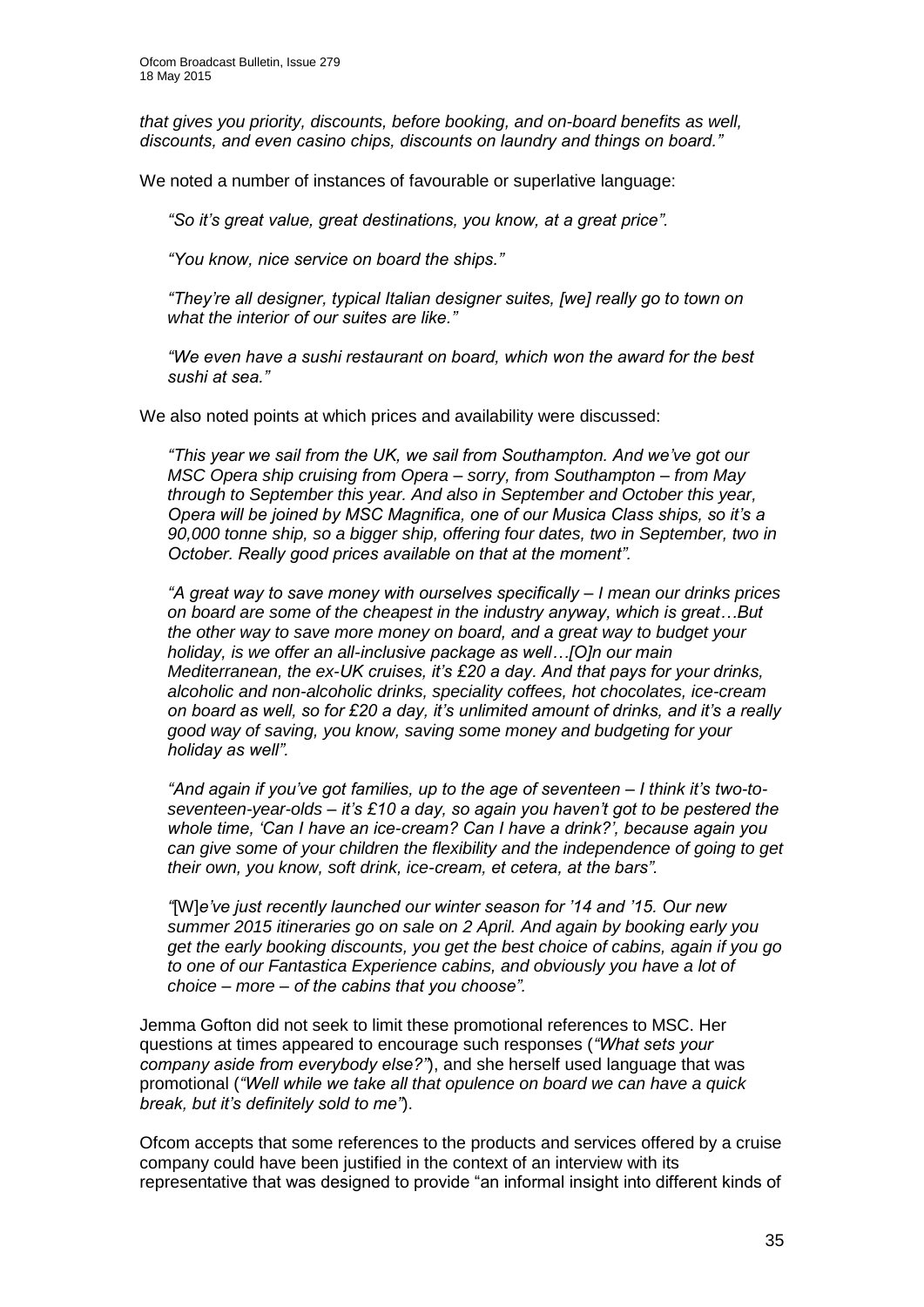holidays". However, in our view, the cumulative effect of the extensive references to these products and services, combined with the many instances of favourable and superlative language, and the information about prices and availability, was to make the content promotional. The programme was therefore in breach of Rule 9.4.

### *Rule 9.5*

The decoration of the set for this programme included brochures for MSC, as well television screens showing footage of holidaymakers on board cruise ships, and photographs of tourist destinations such as Sydney Opera House. JAN Media explained that this was "to give a feel of what we are talking about". It added that the brochures for MSC were not displayed prominently, and that care had been taken to ensure that the company's logo was out of shot for most of the programme. Ofcom accepts that the visual references to MSC were appropriately limited and editorially justified.

Ofcom also noted that this programme contained some discussion which did not focus directly on the products and services offered by MSC. For example, Steven Harris spoke about his background in the travel industry and his favourite cruise destinations. He also made some statements about the experience of cruise holidays in general.

However, such instances were much less frequent and extensive than the verbal references to MSC's products and services, which – as described above – took up the majority of the programme. We concluded therefore that the content was in breach of Rule 9.5.

### *Next Stop*, 14 November 2014, 21:00

### *Rule 9.4*

In Ofcom's view, much of the content in this programme was clearly promotional, for example the references to Alaska Airlines and Visit Orlando:

*"Alaska Airlines invites you to explore more amazing places like Orlando, Florida, where you can fly non-stop from San Diego or Seattle. Take off with your travel information at your fingertips with their new travel app, where you can manage reservations, book a flight, even make a seat change. For more information on this useful app, go to* [company website given]*".*

*"Orlando, Florida is one of the top domestic and international meeting and vacation destinations in the world. To help plan your dream vacation to Orlando, we recommend you check out* [company website given]*. This website is loaded with helpful information to help your family plan a vacation with memories to last a lifetime. From discounted theme park tickets to sample itineraries,* [company website given] *has got it all".*

There were also a number of instances of favourable or superlative language used in the interview with Daryl, the General Manager of Lake Buena Vista Village and Spa:

*"*[O]*ne of my favourite things is the pool".*

*"The location's excellent".*

*"It's a really nice spa".*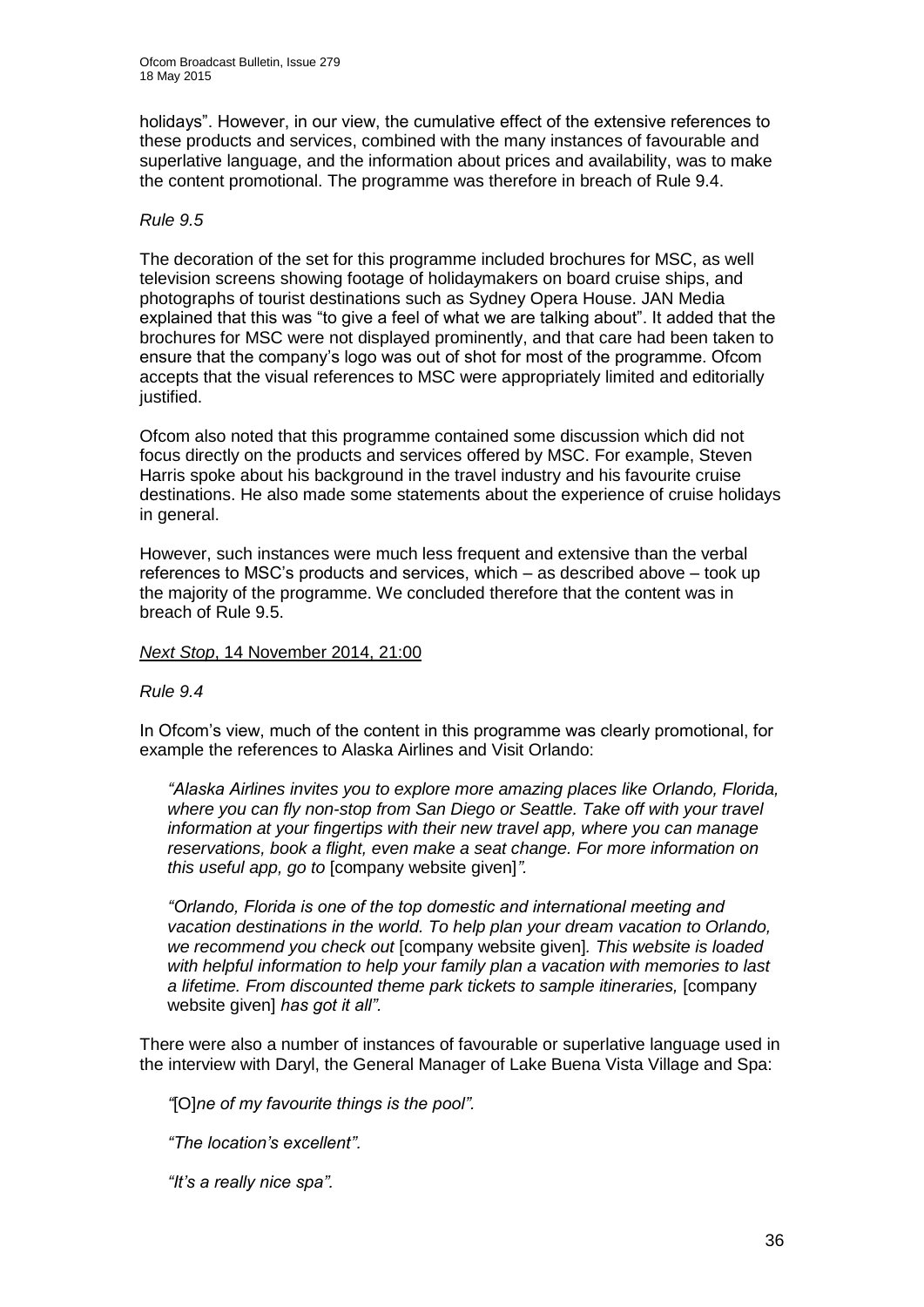*"You've got a very authentic Irish pub with excellent food".*

*"You've also got a general store, you've got a fitness centre…This place really has it all".*

In the course of this interview, Daryl also referred to prices, saying *"The pool is zero entry"* and *"Huge portions, great prices, and a really good atmosphere".*

The other segments of the programme contained further examples of favourable or superlative language:

*"This is a kind of Mecca for hang-gliders around the world. Everybody wants to come here".*

*"We've got thousands of alligators, crocodiles, a zip line, alligator breeding marshes, very natural, full of the natural wildlife and natural birds, so there's just something to see for everyone, if you're a nature lover, or you want some of that thrill side of it".*

*"What a wonderful experience".*

These promotional references to products and services throughout the programme meant that it was in breach of Rule 9.4.

#### *Rule 9.5*

In its representations, the Licensee stated that it would be "very hard to make a programme about Orlando, the largest tourist destination in the world, without making references to the attractions [that] are there, apart from the 'obvious' theme parks". Ofcom considered that this argument was not applicable to the references to Alaska Airlines' travel app and the tourist website Visit Orlando, as these products are not themselves "attractions".

In addition, Ofcom noted that websites for different commercial entities were displayed on screen at points throughout the programme. In the case of Wallaby Ranch, John Olson wore a helmet with the website address written on it, and stood in front of a hang-glider displaying the same information. In the cases of Alaska Airlines, Visit Orlando and Wallaby Ranch, he explicitly directed viewers to visit the websites.

We also noted that signs bearing the names of attractions were displayed prominently, for example at the end of the segment on Wallaby Ranch and at the beginning of the segment on Gatorland.

In our view, these visual and verbal references to the entities were more prominent than was necessary for a travel programme. Further, the language used to refer to these entities was often promotional, as established above. For these reasons, the material was in breach of Rule 9.5.

#### *Inside Cruise*, Holiday and Cruise Channel, 15 November 2014, 19.30

### *Rule 9.4*

The Licensee stated that material for the news items presented by Neil Newton was obtained from "travel related news organisations", but that he also relied on "press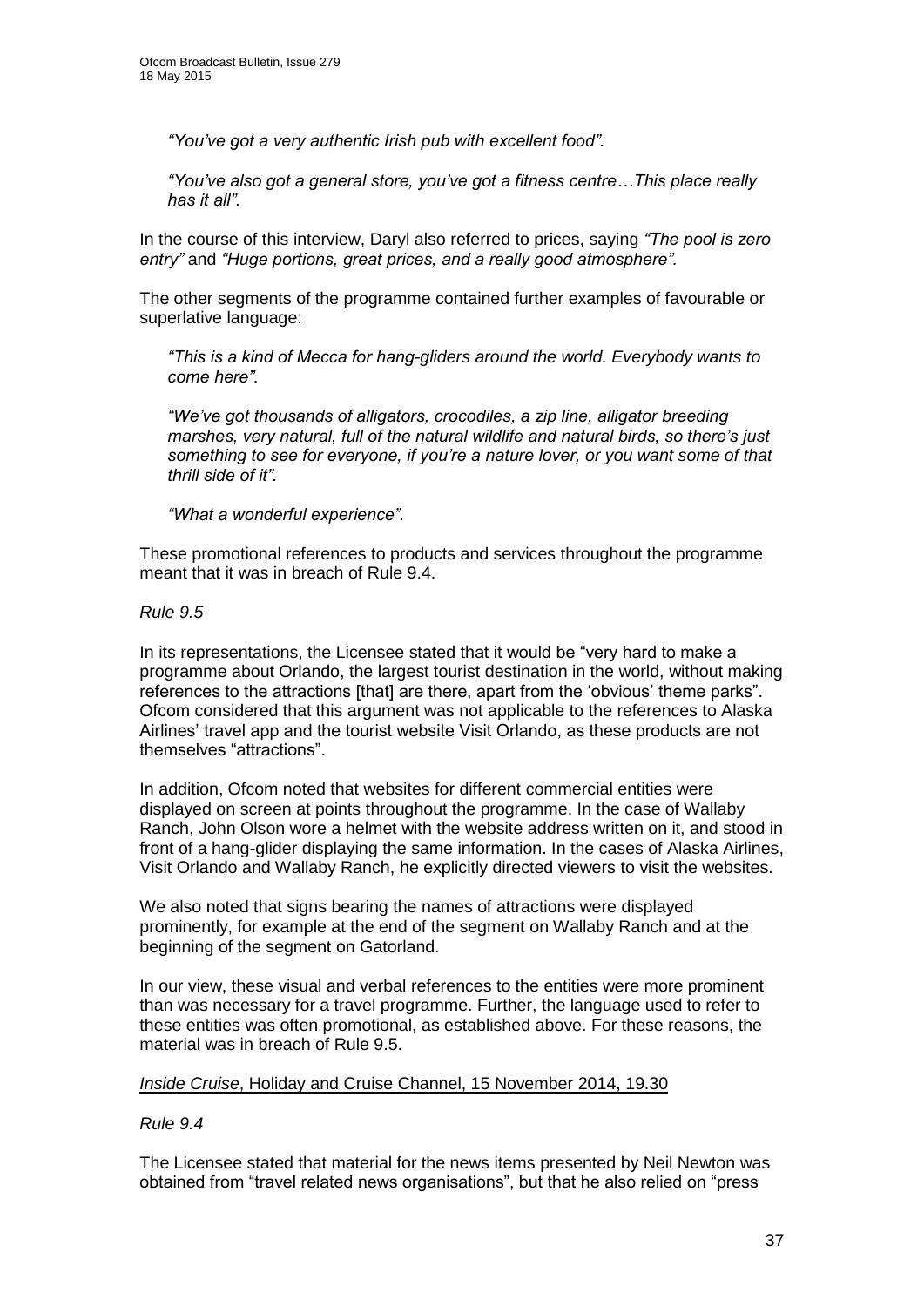releases from various cruise companies and organisations". There were a number of instances of favourable or superlative language in these items:

*"Details of Norwegian Cruise Line's hotly anticipated Norwegian Escape have been released and, well, if you're a foodie like me, out of this world treats await".*

*"*[T]*he Bar at the Atrium…will feature a self-service wine bar – sounds good".*

*"Oasis of the Seas will boast 20 restaurants – wow".*

*"For technology lovers, Oasis will offer internet like never before".*

*"The icing on the cake though is a golden balloon drop, offering a whole host of money-can't-buy prizes. Sounds great, doesn't it?"*

*"Sounds great fun, and well, witnessing a piece of history to boot".*

*"If you've spent time over the years on a Cunard vessel, you'll know that they are very special indeed".*

Neil Newton also commented on the availability of some cruises:

*"The new Cunard sailings are a seven-night transatlantic crossing on Queen Mary departing Southampton on the 5th of November, and sailing into New York a week later. Or how do you fancy some sunshine, maybe? Well, the 13-night winter sun holiday on Queen Mary II sails from New York to the very heart of the Caribbean, calling at St Thomas, St Martin, St Lucia, St Kitts and Nevis, Tortola and the Dominican Republic, before arriving back in New York for Thanksgiving. Well, there's also if you fancy it an eastbound transatlantic crossing on Queen Mary II. She departs New York on the 25th of November, arriving in Southampton eight days later. Book early though of course to avoid disappointment".*

*"Now available, there are a variety of itineraries, ranging from seven to 18 days. So, how do you fancy some Mexican passion? The line's cruises to Mexico are on the Veendam and Statendam from now until March, sailing a round trip from San Diego. And the Veendam sails seven-day Mexican Riviera itineraries to Cabo San Lucas, Porta Vallarta and Mazatlán, with scenic cruising in Bahia Magdalena. The Statendam though offers a 12-day sea of Cortez adventure, which highlights six Mexican ports and an overnight at Porta Vallarta too. Five sailings to feature sea days and calls at five Hawaiian ports. A great way to beat those winter blues"*.

In the segment of the programme on board the Ruby Princess, the reporter also used favourable or superlative language to describe the ship: *"What a big, beautiful boat this is. She's a fantastic ship, and she holds herself rather like a successful actress, if you know what I mean."* She referred to the piazza making *"a great first impression"*; *"fabulous sunbeds"*; *"great shows"*; and a *"beautifully decorated"* restaurant. She also invited viewers to buy a holiday *– "So if you'd like to experience her for yourself, then why not book yourself a cruise on the Ruby Princess?"* – as well as referring to pricing options:

*"There are some fitness classes which are free, and for others there's a small charge".*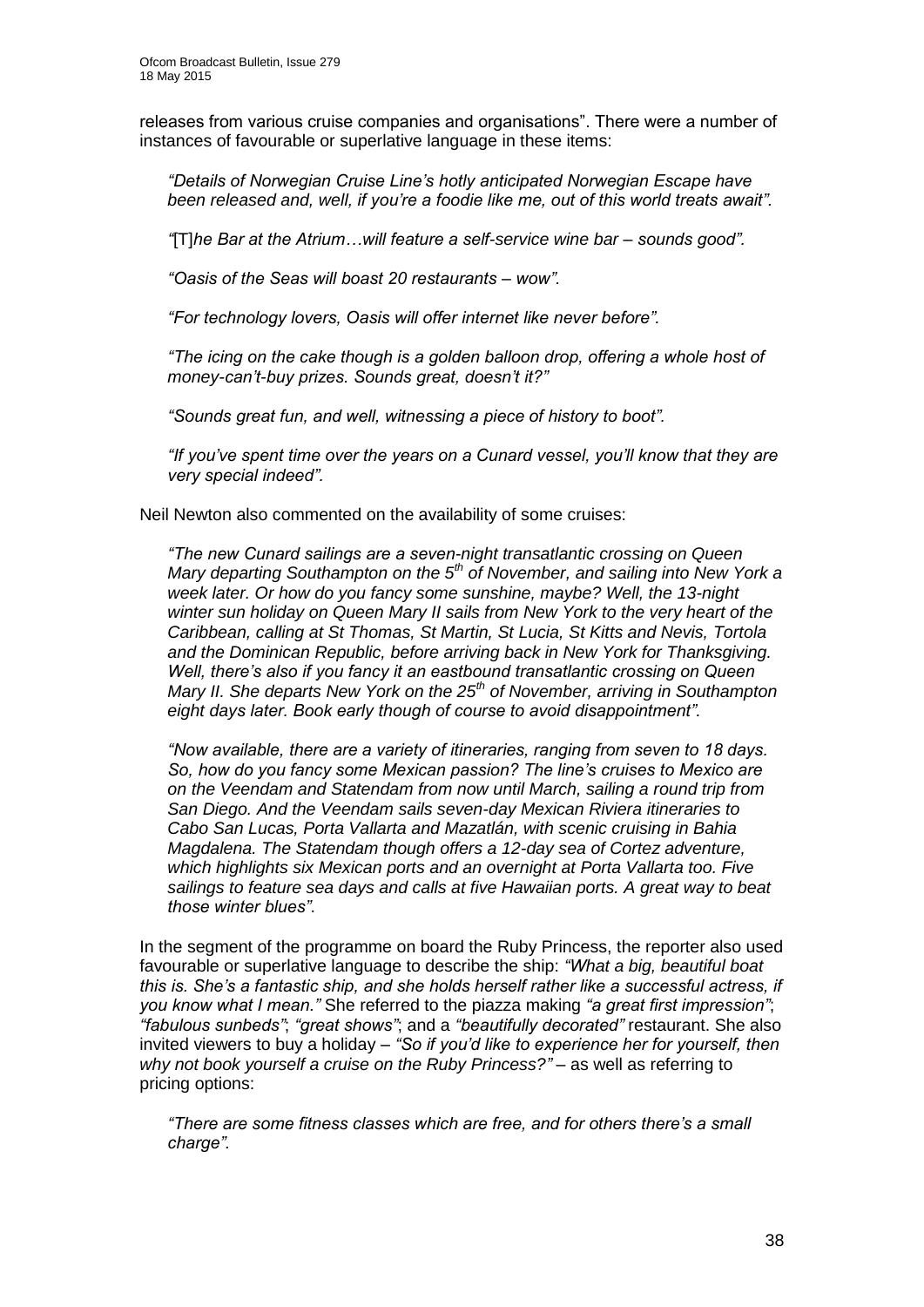*"You can get your hair or your nails done – it costs a little bit extra, but it's worth it to look your best for the evening".*

*"You can buy a package, or you can pay as you go".*

In light of these considerations, Ofcom concluded that this material was promotional and was therefore in breach of Rule 9.4.

### *Rule 9.5*

Although *Inside Cruise* contained some material that was less promotional in tone – a reference to the construction of a new cruise ship, for example – we considered that the vast majority of the content was focused on products and services offered by different cruise companies.

Ofcom noted that the Licensee argued that the purpose of the visits to ships was to "show viewers what kind of facilities are available, and the difference between small and larger ships". However, in Ofcom's view, given the presentation of the items was highly promotional in tone, as described above, the extended references to the facilities and attractions available on board the ships featured – particularly the extended feature on the Ruby Princess – could not be justified. For these reasons, the programme was in breach of Rule 9.5.

### **Conclusion**

Ofcom was concerned that the material broadcast and the Licensee's comments in this case indicated that it had failed to understand its obligations in relation to Section Nine of Code. For example, although JAN Media stated that it had decided to add the neutral universal logo for product placement to episodes of *Next Stop*, it was unable to confirm the presence of product placement in the programme. Combined with the references to *"sponsors"* in the closing credits and within the programme itself, the signalling of product placement would have been likely to confuse viewers as to the status of the material they were watching. In addition, the fact that the Licensee had not taken steps to satisfy itself about the nature of the relationships between the programme makers and the entities referred to indicated that its approach to compliance was inadequate in this regard.

Further, the programmes produced by the channel itself also demonstrated insufficient understanding of the provisions of Section Nine of the Code. As Ofcom has previously made clear, the Code does not allow broadcasters to transmit material as editorial content which, as in this case, is effectively advertising<sup>2</sup>.

In light of our concerns, we are requesting the Licensee to attend a meeting with Ofcom to ensure it understands its compliance obligations under the Code.

### **Breaches of Rules 9.4 and 9.5**

1

<sup>&</sup>lt;sup>2</sup> See: [http://stakeholders.ofcom.org.uk/binaries/enforcement/broadcast](http://stakeholders.ofcom.org.uk/binaries/enforcement/broadcast-bulletins/obb26011/obb262.pdf)[bulletins/obb26011/obb262.pdf](http://stakeholders.ofcom.org.uk/binaries/enforcement/broadcast-bulletins/obb26011/obb262.pdf)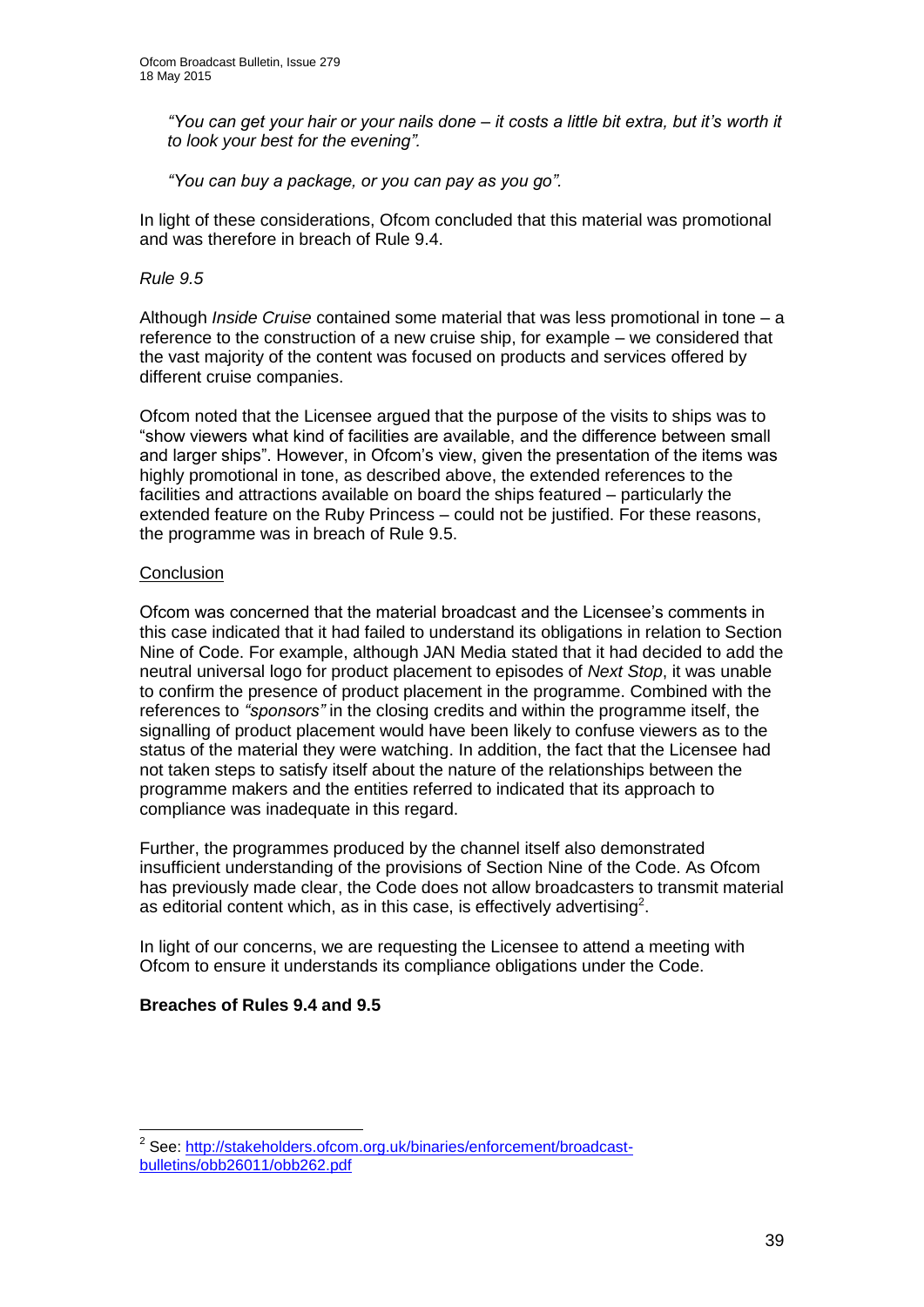# **Resolved**

**Nick Conrad**  *BBC Radio Norfolk, 17 November 2014, 09:00*

### **Introduction**

On 17 November 2014 at 09:00 BBC Radio Norfolk broadcast its morning show, hosted by Nick Conrad. The first hour of this three hour programme was dedicated almost in its entirety to a discussion about the former Sheffield United footballer Ched Evans, and issues surrounding his possible return to the sport having served a prison sentence for rape. Ched Evans had been released from prison a month before, on 17 October 2014. The programme featured a number of listeners joining the discussion by telephone and an extended contribution from Sarah Green, representing the End Violence Against Women Coalition.

Ofcom received 46 complaints about comments made by the presenter, which complainants considered "offensive", "irresponsible", "misogynistic" and "unacceptable".

Nick Conrad made the following remarks approximately 30 minutes after the start of the programme:

*"I think women need to be more aware of a man's sexual desire, that when you're in that position, that you are about to engage in sexual activity, there's a huge amount of energy in the male body, there's a huge amount of will and intent, and it's very difficult for many men to say no when they are whipped up into a bit of a storm. And it's the old adage about if you yank a dog's tail don't be surprised when it bites you. Or you can't keep snakes in your garden and think they'll only bite your neighbours. One wonders if women need to be a little bit more mindful of that and the feminists who have hijacked – hijacked maybe a bit of a strong word – jump on these arguments and appear to be quite anti-men. They neglect that very important part of the argument, even though it's a reduced part of the argument, and the onus has to be on the men, and the men must be condemned if a woman says no and they persist then that's absolutely abhorrent. But they then – in their fury against men and masculinity – they actually forget to stop and say if you tease, if you jump into bed naked with a man, if you give him all the signals and then he acts upon them, then you are partially responsible. And of course it is a grey area and there will be cases where you wanted to go a certain distance and not go any further and the man is absolutely wrong, but if you are – how do I say this? – I've got to be so careful what I say because I don't want this to be explosive, I'm trying to talk round it. But what I'm trying to say is that women also have to understand that when a man's given certain signals he'll wish to act upon them, and if you don't wish to give out the wrong signals it's best probably to keep your knickers on and not get into bed with him".*

We considered that the material raised potential issues under the following rule of the Code:

Rule 2.3: "In applying generally accepted standards broadcasters must ensure that material which may cause offence is justified by the context…. Such material may include, but is not limited to, offensive language, violence, sex, sexual violence, humiliation, distress, violation of human dignity, discriminatory treatment or language (for example on the grounds of age,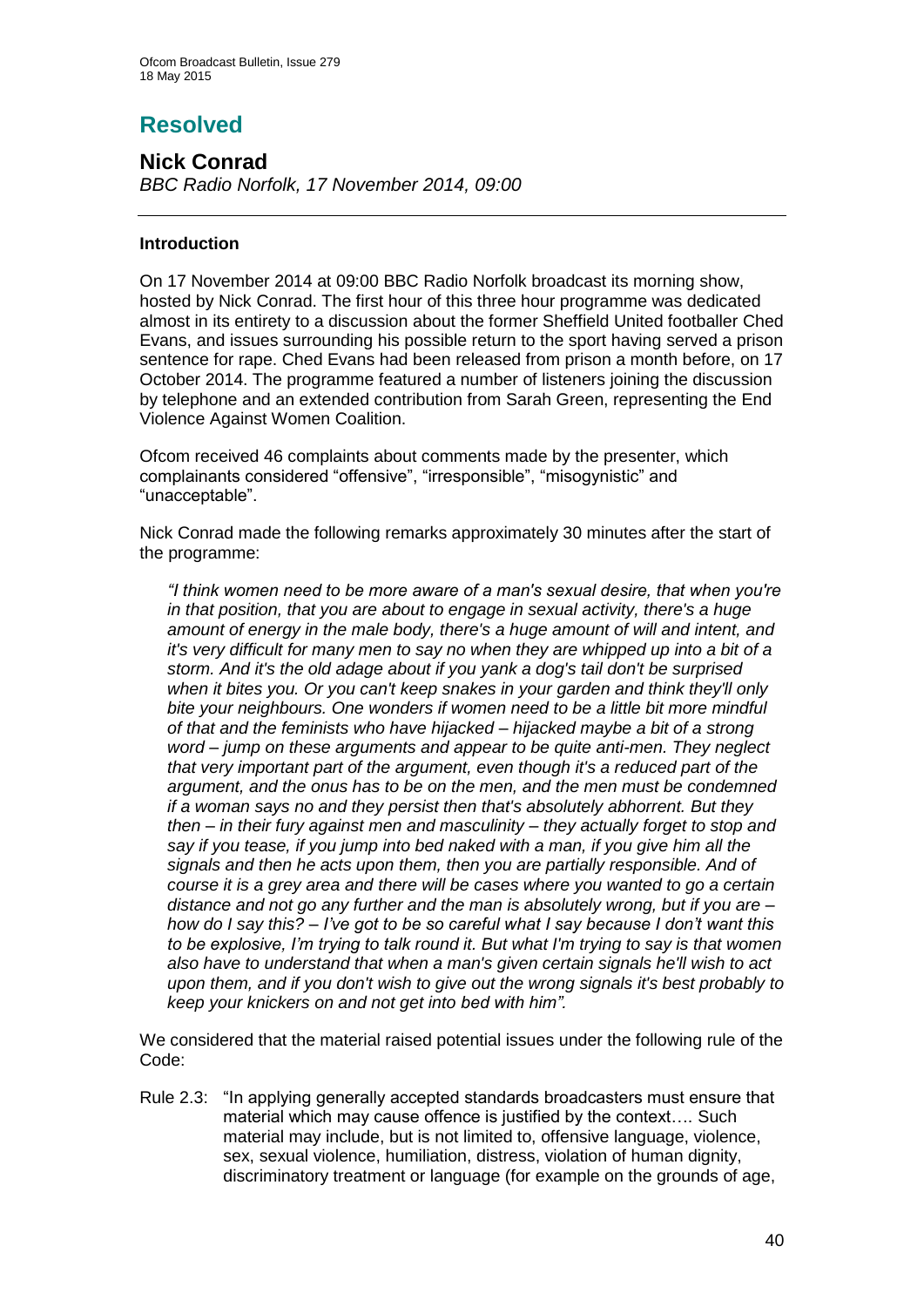disability, gender, race, religion, beliefs and sexual orientation). Appropriate information should also be broadcast where it would assist in avoiding or minimising offence."

We therefore sought comments from the BBC as to how Nick Conrad's comments detailed above complied with this rule.

#### . **Response**

The BBC said that over the course of the "wide-ranging" debate, Nick Conrad "made it very clear that he strongly believes rape to be an abhorrent and unacceptable act". The BBC also highlighted that Mr Conrad "was joined on air by Sarah Green from End Violence Against Women, who spoke at length with both Nick Conrad and callers to the programme".

However, the BBC acknowledged that Mr Conrad's comments (as quoted in the Introduction above) were "ill-judged" and the broadcaster said it had "been made clear to Nick Conrad by BBC management that they were inappropriate". The BBC said that he had accepted this "and he is very sorry for the offence caused".

The BBC also pointed to an apology made by Mr Conrad at the beginning of the 20 November 2014 edition of his programme. He said:

*"You may have seen the news stories surrounding my programme on Monday morning. As part of a wide-ranging discussion where I invited you, my listeners, to talk openly and frankly about the Ched Evans case, I made it clear on several occasions that rape is an abhorrent and inexcusable crime, and that women are victims are* [sic] *in no way to blame. Some of my comments in one section of the discussion were ill-judged and offensive to some. I apologise to anybody who was offended by what I said"*.

In relation to this apology, the BBC said that 20 November was "the first opportunity for Mr Conrad to broadcast an apology after Radio Norfolk became aware that his remarks on 17 November had given rise to complaint". The BBC said that "no complaints were received on the day of their transmission (a Monday), or on the Tuesday. It was only after newspaper stories about the remarks on the Wednesday morning that Radio Norfolk began to receive complaints about them".

Finally, the BBC said that also on 20 November a statement of acknowledgement and apology was posted on the "responses to recent complaints" page of the BBC's website $1$ .

### **Decision**

1

Under the Communications Act 2003, Ofcom has a statutory duty to set standards for broadcast content as appear to it best calculated to secure the standards objectives, which includes providing adequate protection for members of the public from harmful and/or offensive material. This objective is reflected in Section Two of the Code.

In reaching a Decision in this case, Ofcom acknowledged the importance attached to freedom of expression in the broadcasting environment, as contained in Article 10 of the European Convention on Human Rights. This provides for the broadcaster's and

<sup>&</sup>lt;sup>1</sup> <http://www.bbc.co.uk/complaints/complaint/nickconradradionorfolk201114/>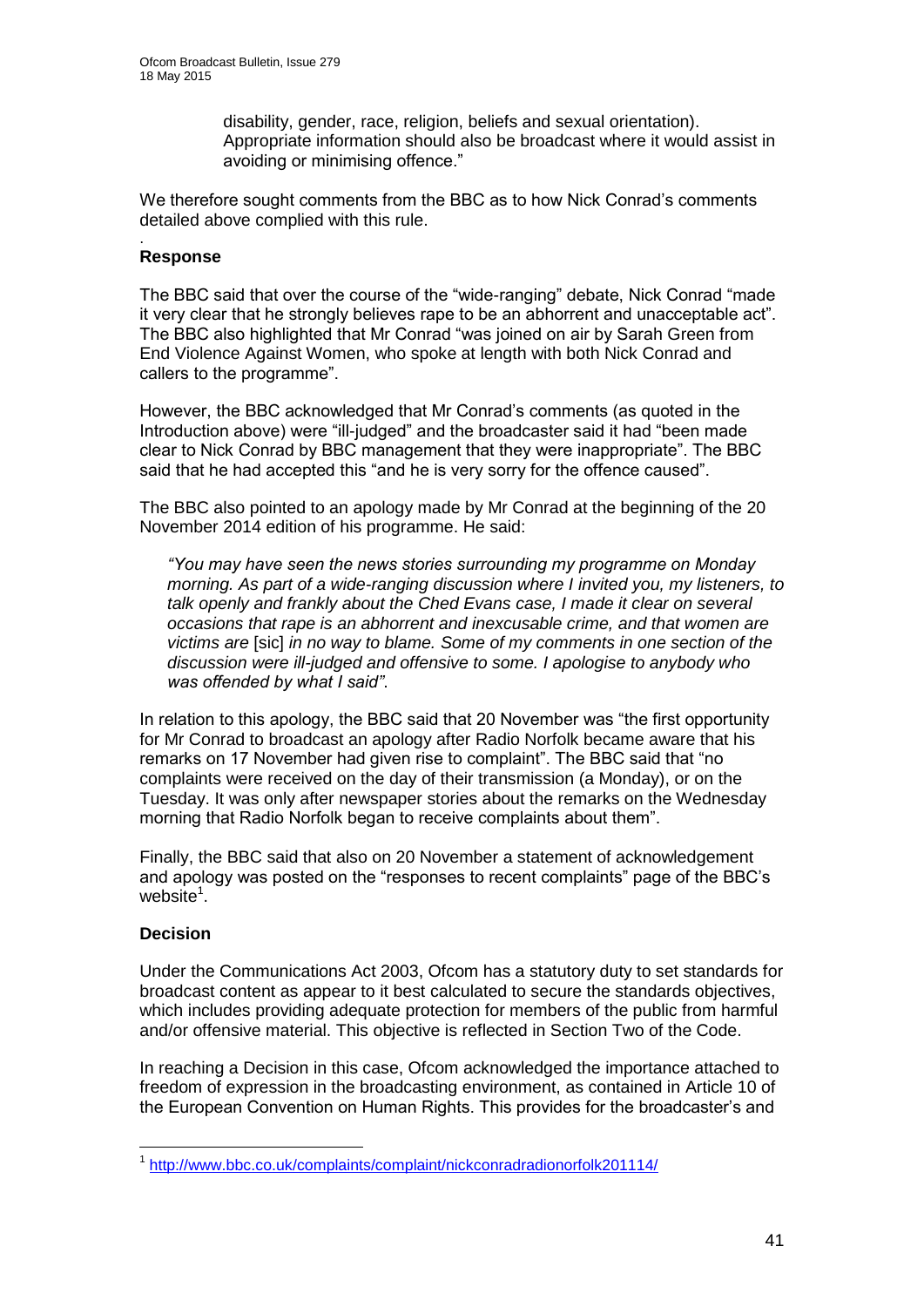audience's right to freedom of expression, which encompasses the right to hold opinions and to receive and impart information and ideas without undue interference by public authority. The broadcaster's right to freedom of expression is not absolute. In carrying out its duties, Ofcom must balance the right to freedom of expression with the requirements of the Code. These include the application of generally accepted standards to broadcast content to provide adequate protection for members of the public from harmful and/or offensive material.

Ofcom recognised, given the high-profile nature of the news surrounding Ched Evans's recent release from prison and the continuing controversy surrounding his potential return to professional football, that the audience for a live phone-in discussion programme in November 2014 could expect it to address issues surrounding rape.

Ofcom also took into account that, when discussing highly sensitive issues such as rape (particularly in the format of a live phone-in discussion programme), there is a clear potential for remarks which are broadcast to cause offence. The Code places no prohibition on the broadcasting of offensive material – to do so would be an inappropriate restriction on a broadcaster's and the audience's freedom of expression. It is crucial that broadcasters are free to make programmes and allow discussions on air about sensitive issues like rape, and be able to include in these broadcasts views or remarks which may cause offence or may not be widely held. Broadcasters however must be mindful of how such views or comments are presented to ensure any offence is justified by the particular context.

Rule 2.3 of the Code states that the broadcast of potentially offensive material must be justified by the context. "Context" includes matters like the editorial content of the programme, the time of broadcast, and the degree of harm or offence likely to be caused by the material Ofcom is investigating.

In coming to a Decision in this case, we therefore assessed first whether the material in this programme was potentially offensive; and if so, whether the offence was justified by the context.

Ofcom considered that the comments made by the programme's presenter (and set out in the Introduction) were likely to have been reasonably understood by listeners as endorsing a viewpoint that in some circumstances, victims of rape were (in Nick Conrad's words) *"partially responsible"* for the crime committed against them. We considered that such views clearly had the potential to cause offence.

We went on to consider if the potential offence caused by these remarks was justified by the context.

We noted that immediately before making the comments quoted above Nick Conrad said:

*"Can I make a point, and this is a point I feel quite strongly"*.

In Ofcom's view, the audience would have understood that the presenter was therefore going on to air his own personal beliefs. As the programme's presenter, Mr Conrad represented the authoritative voice of the programme. We considered that listeners were likely to have placed greater weight on the views expressed by him compared to those made by contributors (particularly those listeners joining the debate by telephone). Therefore, in Ofcom's view, the fact that the potentially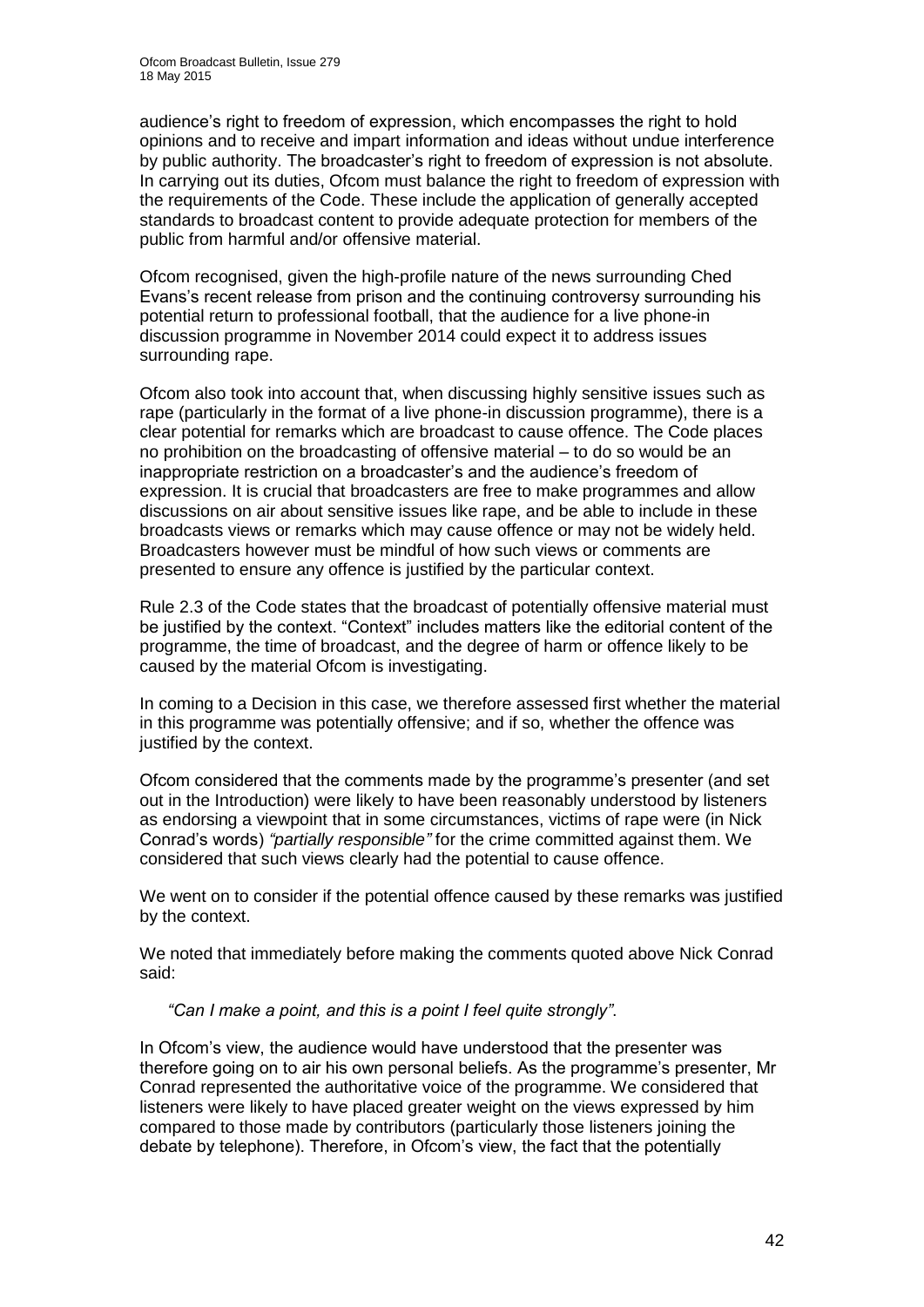offensive remarks were made by the presenter increased further their capacity to generate offence.

Further, Ofcom considered that Mr Conrad's choice of language did not adequately reflect the sensitive nature of the overall issue or help contextualise his potentially offensive comments. For example:

*"…And it's the old adage about if you yank a dog's tail don't be surprised when it bites you. Or you can't keep snakes in the garden and think they'll only bite your neighbours"*.

*"But what I'm trying to say is that women also have to understand that when a man's given certain signals he'll wish to act upon them, and if you don't wish to give out the wrong signals it's best probably to keep your knickers on and not get into bed with him"*.

We considered that the audience may well have had an expectation that offensive viewpoints would be aired in the context of live phone-in discussion programme dealing with a sensitive issue like rape. However, in applying generally accepted standards and ensuring that offence is justified by the context, broadcasters need for example to ensure that offensive views are challenged as appropriate. In this case, we noted that when making his comments, Nick Conrad spoke uninterrupted for two minutes. We also noted that a phone-in contributor immediately endorsed the presenter's comments by saying *"I couldn't agree with you more"*.

Ofcom also noted the other contributions during the programme from listeners by telephone. The listeners spoke about a variety of subjects surrounding the issue of Ched Evans's potential return to football and expressed a range of views. However, no callers directly challenged the view that in certain circumstances, victims of rape could be "*partially responsible*" for the crime committed against them.

We noted a number of statements made by the presenter elsewhere during the programme in which he described the seriousness with which he considered crimes of rape. For example:

*"The thought of raping somebody is absolutely abhorrent and utterly, utterly disgusting, and I feel very passionately about that crime that is just one of the most disgusting crimes that man can commit"*.

*"I find rape the most heinous crime, I think it's the most despicable crime, I think it's disgusting and I've spoken to many people who have been the victims of rapes and the fallout, the devastation is phenomenal".*

We considered that Mr Conrad's repeated assertions that he viewed rape as a serious and grave crime did, to some extent, help to mitigate the offence caused by his other comments described above. However, given the potential of his other comments to cause a considerable level of offence, we did not consider such qualifications provided sufficient justification for such offence.

Finally, and importantly, we also took account of the significant contribution in the final third of the programme from Sarah Green, representing the End Violence Against Women Coalition. Ms Green spoke to Mr Conrad and to callers for about 15 minutes in total, starting about 40 minutes into the hour long programme. Ms Green not only discussed at length many of the issues surrounding Ched Evans's possible return to professional football, she also set out arguments countering the view that victims of rape could be in any way blamed for the crimes committed against them.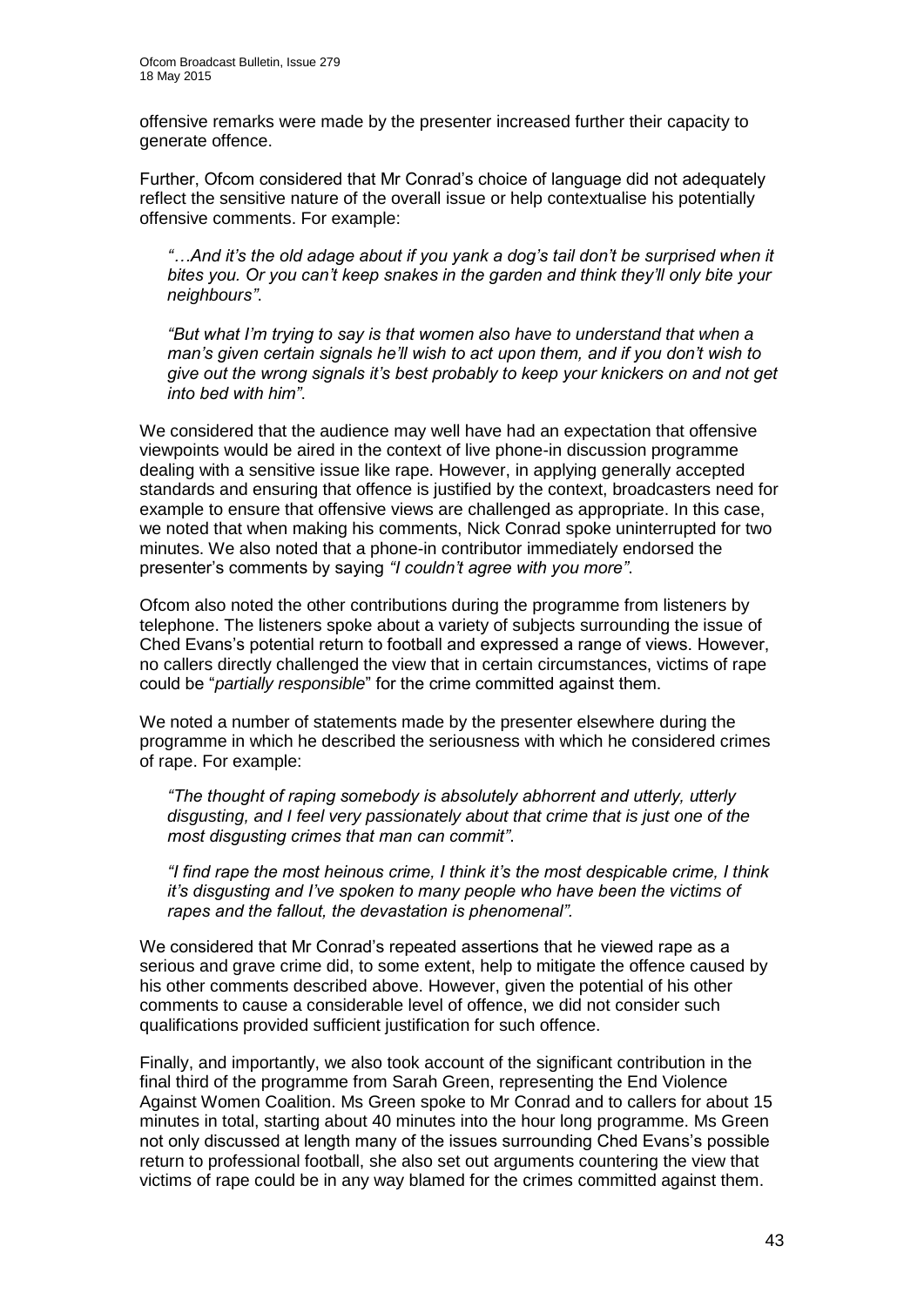We also noted that Mr Conrad said that he *"personally invited her"* onto the programme as she had previously appeared on Mr Conrad's show but he considered she had not had enough time to air her views.

Ms Green dealt with the broader issues being discussed. For example, she said there is "*an unwillingness to believe that women who allege that they have been raped have been so, compared to other crimes*" and described the view that "*women who go out drinking* […] *are therefore asking for it*" as a "*really, really, problematic attitude*". At no point did Ms Green actively challenge the specific comments (noted above) made about 10 minutes earlier by Nick Conrad. However we did consider that she broadly addressed and rebutted views akin to those expressed by Mr Conrad. For example, Ms Green said:

*"I'd say – that's what you started talking about with the last caller, wasn't it, about whether rape is a, whether there's a grey area around rape? Now obviously, working with womens' organisations who support victims of rape who live with it for the rest of their lives, I'm going to say no, it's not that grey actually, at all. And I think this is a really good area to unpick because, actually, attitudes to rape are at the heart of this case"*.

We considered that such remarks, and Ms Green's overall contribution to the programme, did help mitigate the level of offence caused by the presenter's original comments. Nonetheless, we did not consider her contribution overall provided sufficient justification for the offence created by Mr Conrad's earlier remarks.

For all these reasons we therefore considered, on balance, that the offence was not justified by the context in this case.

However, in reaching a Decision in this case, we did have regard to the fact that Mr Conrad apologised at the start of a subsequent programme and an apology was posted on the BBC website. While this apology was not broadcast until 20 November (three days after the original broadcast), we noted the BBC's comments that this represented "the first opportunity for Mr Conrad to broadcast an apology" because no complaints were received about Mr Conrad's comments until 19 November. While in Ofcom's opinion it would have been preferable for him to have broadcast this apology sooner, we considered that the BBC had acted swiftly and appropriately once it became aware of the complaints raised as a result of Mr Conrad's comments. Further, we also noted that BBC management made clear to Mr Conrad that his comments were "inappropriate".

In this case, Ofcom had to balance carefully the right to freedom of expression against our statutory duty to ensure generally accepted standards were applied by the broadcaster in this programme. As pointed out above, Ofcom believes it is essential that broadcasters feel free to make programmes and allow on air discussions about sensitive issues like rape which may cause offence. Mr Conrad's comments, which the BBC accepted were "ill-judged" and "inappropriate", clearly had the potential to cause offence. It was important however in Ofcom's view to take account of the fact they formed a small part of a lengthy and wide-ranging discussion, and that once complaints were received by the broadcaster, Nick Conrad issued a broadcast apology, and the BBC took measures to mitigate the offence and ensure that Mr Conrad would take care to avoid causing offence in a similar way in future.

In light of all these factors, we considered this matter resolved.

### **Resolved**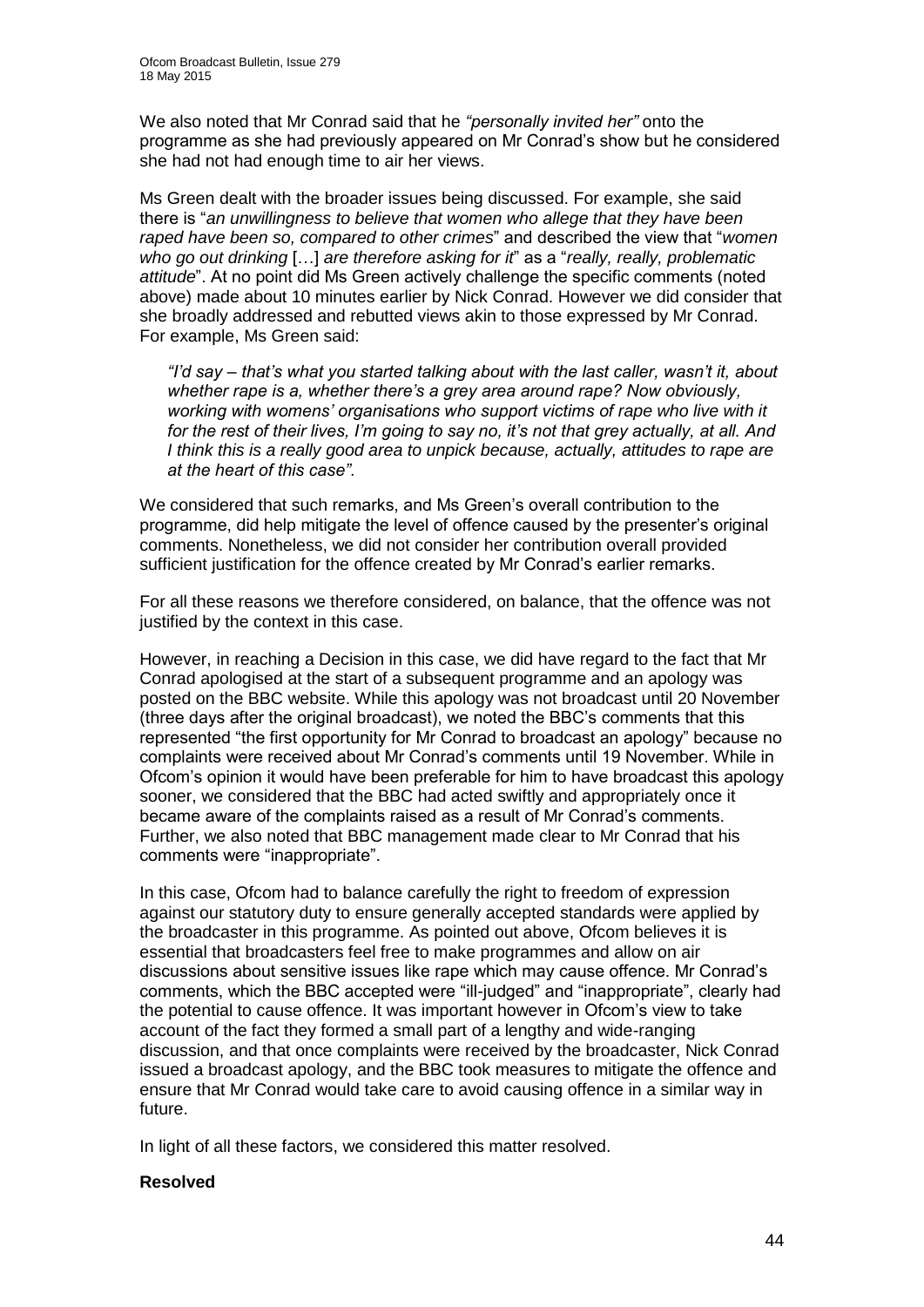# **Advertising Scheduling cases**

## **In Breach**

### **Advertising minutage**

*Brit Asia TV, 29 January to 15 March 2015, various times*

### **Introduction**

Brit Asia TV is an entertainment channel broadcast on digital satellite. The licence for Brit Asia TV is held by Britasia TV Limited ("BritAsia" or "the Licensee").

Rule 4 of the Code on the Scheduling of Television Advertising ("COSTA") states:

"time devoted to television advertising and teleshopping spots on any channel in any one hour must not exceed 12 minutes".

During its routine monitoring of COSTA compliance, Ofcom identified 59 instances between 29 January and 15 March 2015 where the amount of advertising in a single clock hour exceeded the permitted allowance by between five and 141 seconds.

Ofcom considered this matter raised issues warranting investigation under Rule 4 of COSTA and therefore sought comments from the Licensee with regard to this rule.

#### **Response**

BritAsia said that it had recently signed up to an audience monitoring system, and in order to be able to report BritAsia TV's playout, had implemented changes to its playout systems, including a new scheduling system. The Licensee said these changes took place towards the end of January 2015 and that the overruns occurred within the "teething period".

BritAsia said it took these overruns very seriously and that improvements to its systems had been ongoing since January. The Licensee stated that since receiving communication from Ofcom about the overruns (on 6 March), it had "implemented a major change to [its] processes" in the week commencing 16 March to prevent recurrence, and was "fully confident these instances cannot occur again".

### **Decision**

Under the Communications Act 2003, Ofcom has a statutory duty to set standards for broadcast content which it considers are best calculated to secure a number of standards objectives. One of these objectives is that "the international obligations of the United Kingdom with respect to advertising included in television and radio services are complied with".

Articles 20 and 23 of the Audiovisual Media Services Directive set out strict limits on the amount and scheduling of television advertising. Ofcom has transposed these requirements by means of key rules in COSTA. Ofcom undertakes routine monitoring of its licensees' compliance with COSTA.

In this case, Ofcom found that the amount of advertising broadcast by BritAsia TV was in breach of Rule 4 of COSTA on 30 occasions.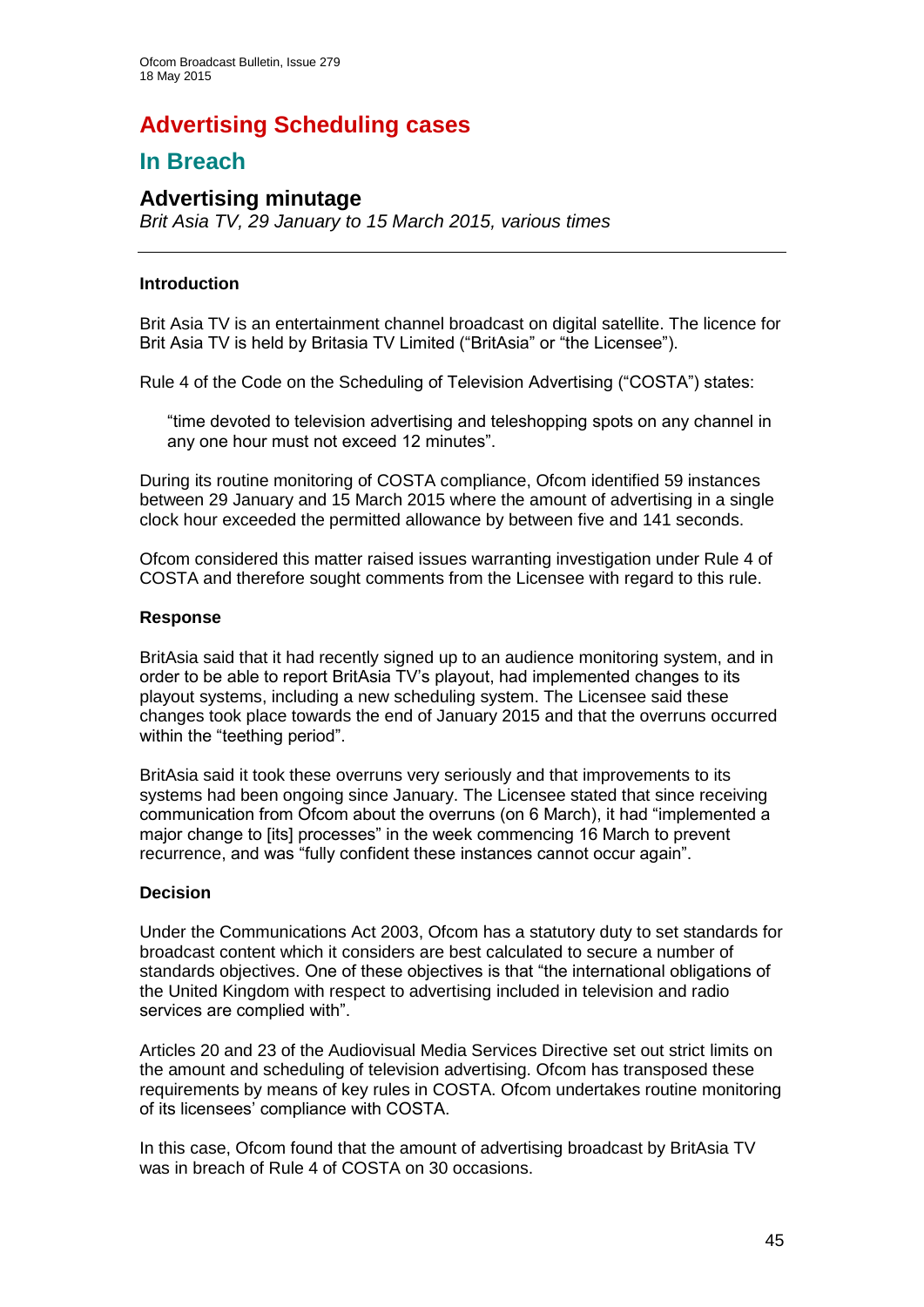Ofcom will continue to monitor the Licensee's compliance with COSTA. Should similar compliance issues arise, Ofcom may consider further regulatory action.

### **Breaches of Rule 4 of COSTA**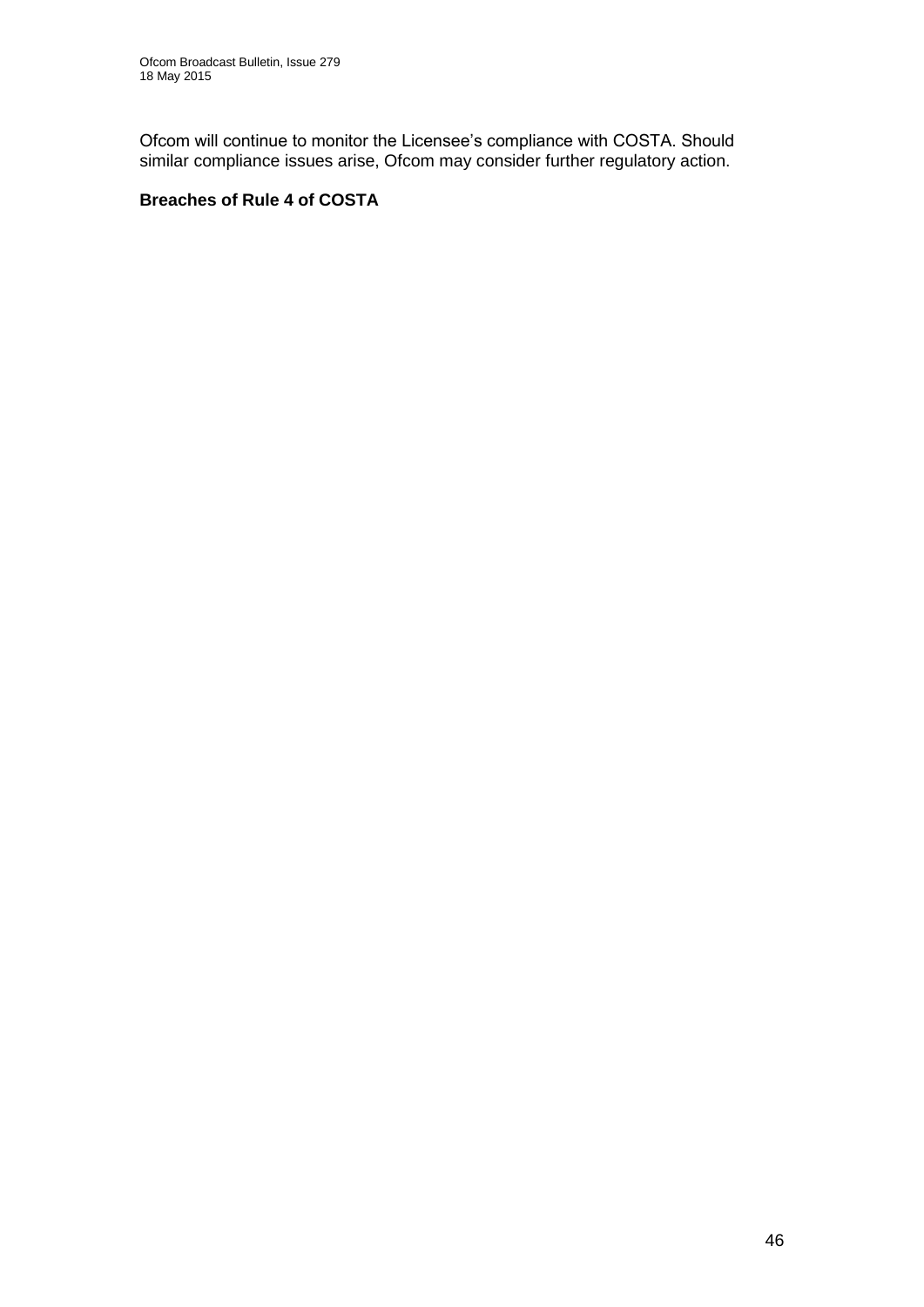## **In Breach**

### **Advertising minutage**

*BT Sport 2, 11 January 2015, 16:00*

### **Introduction**

BT Sport 2 is owned and operated by British Telecommunications Plc ("BT" or "the Licensee").

Rule 4 of the Code on the Scheduling of Television Advertising ("COSTA") states:

"time devoted to television advertising and teleshopping spots on any channel in any one hour must not exceed 12 minutes".

BT contacted Ofcom on 12 January 2015 to notify us that on 11 January 2015, BT Sport 2 had exceeded the maximum permitted allowance for advertising in the 16:00 clock hour by 20 seconds because of a human error at the channel's external transmission and playout facility, provided by Red Bee Media ("Red Bee" or "the playout provider").

Ofcom considered the matter raised issues warranting investigation in respect of Rule 4 of COSTA. We therefore asked the Licensee for its comments under this rule.

### **Response from BT**

1

The Licensee said it "sincerely apologise[d]" for this incident as "this breach was due to human error" because "the Playout Director [at Red Bee] failed to react to the changes in the schedule".

BT explained that an advertising break which should have aired in its entirety in the 15:00 clock hour was broadcast later than scheduled and partially crossed into the 16:00 clock hour. In addition, the Licensee said an advert break which was scheduled for the 17:00 clock hour was broadcast within the 16:00 clock hour. BT said "the combination of these two shifting breaks and the lack of intervention to the live schedule resulted in a breach of Rule 4".

BT stated that following recent breaches, it has worked with Red Bee to develop a tool to ensure Playout Directors "have clear visibility of the amount of advertising airing in each clock hour". On this occasion the Playout Director "failed to follow agreed procedure due to a momentary lapse in concentration and took the offending break without checking the available tools".

The Licensee acknowledged "the recent issues [with its compliance with  $COSTA<sup>1</sup>$ ] …and the fact that the Playout team have been reminded on numerous occasions about the importance of reacting to changes to the advertising schedule".

<sup>1</sup> BT breached Rule 4 of COSTA on two occasions in August 2014. See [http://stakeholders.ofcom.org.uk/binaries/enforcement/broadcast](http://stakeholders.ofcom.org.uk/binaries/enforcement/broadcast-bulletins/obb273/Issue273.pdf)[bulletins/obb273/Issue273.pdf,](http://stakeholders.ofcom.org.uk/binaries/enforcement/broadcast-bulletins/obb273/Issue273.pdf) p61.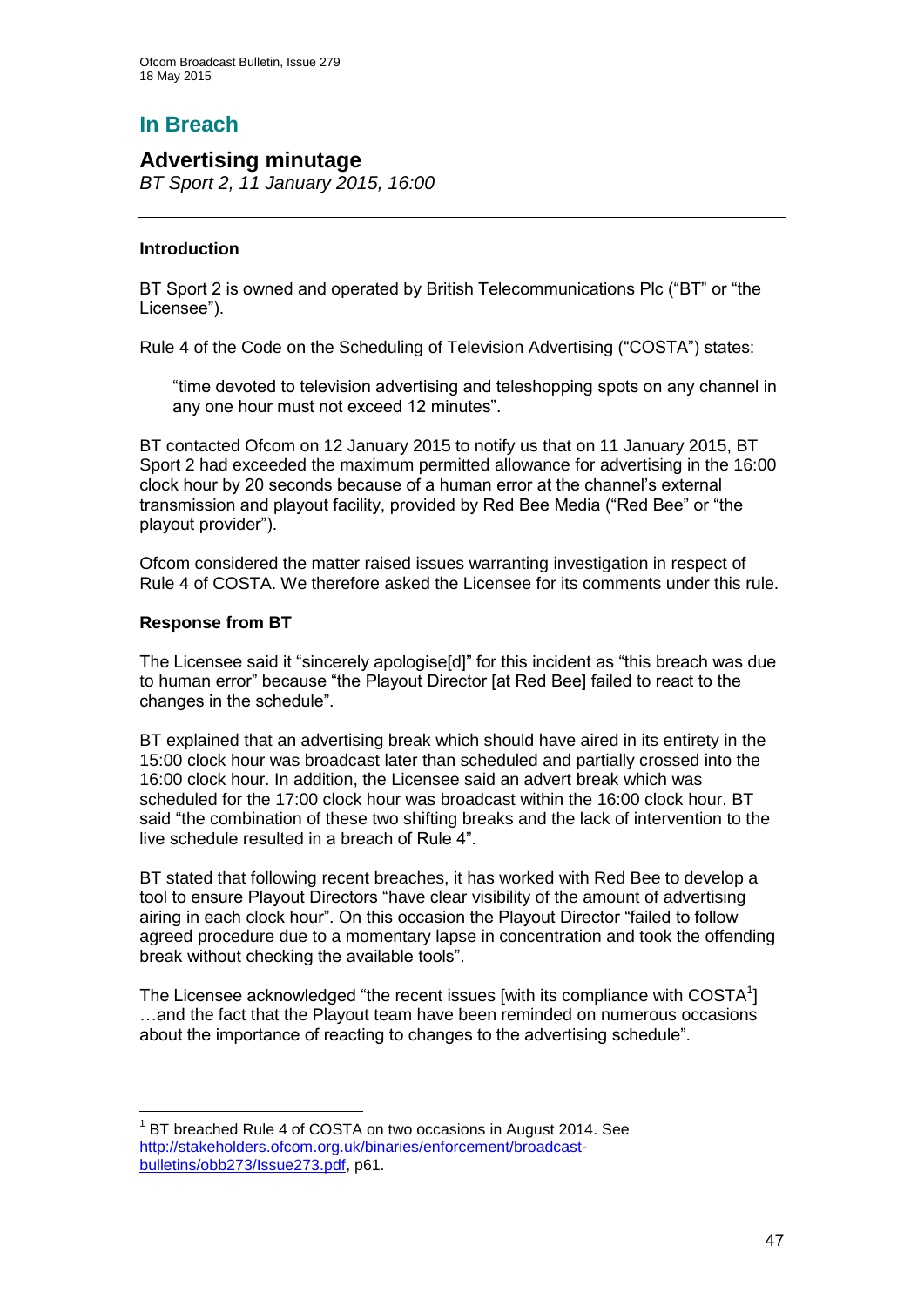The Licensee said it is "confident that future breaches will not occur" as it is continuing to develop compliance software "to eradicate human error". It added that its third party playout provider Red Bee is developing software "that will transmit noncommercial material *if* the minutage limit is to be exceeded". In addition, the Licensee said the "BT Sport Compliance team has held training sessions with the Playout Directors at Red Bee to remind them of the agreed processes in place and, if there is any doubt that the maximum minutage could be exceeded, they should interrupt the output and revert to the BT Sport 'hold' logo".

### **Response from Red Bee**

Ofcom's Procedures for investigating breaches of content standards for television and radio<sup>2</sup> permit Ofcom to seek representations from third parties "who may be directly affected by the outcome of Ofcom's investigation and determination of a complaint(s) and who may have interests independent of the relevant broadcaster of that programme (e.g. presenters, producers and/or independent programmemakers)". In the circumstances of this case, Ofcom considered that Red Bee, as the provider of playout and transmission services for BT Sport 2, met these criteria and therefore gave it the opportunity to respond to BT's comments.

Red Bee said it conducted a formal investigation and found that the compliance software to "track commercial minutage was correctly deployed and functioning" but that "unfortunately, this error was due to a human failure to check and respond to the alerts within the display, in time to prevent the breach".

The playout provider also confirmed it is developing software which "would automatically prevent more than 12 minutes per hour to be played out in any clock hour".

Red Bee apologised for the breach and said it continues to "pursue all reasonable steps to mitigate the risk of any repeat".

### **Decision**

1

Under the Communications Act 2003, Ofcom has a statutory duty to set standards for broadcast content which it considers are best calculated to secure a number of standards objectives. One of these objectives is that "the international obligations of the United Kingdom with respect to advertising included in television and radio services are complied with".

Articles 20 and 23 of the Audiovisual Media Services Directive set out strict limits on the amount and scheduling of television advertising. Ofcom has transposed these requirements by means of key rules in COSTA. Ofcom undertakes routine monitoring its licensees' compliance with COSTA.

In this case, the amount of advertising broadcast on BT Sport 2 exceeded the permitted allowance.

Ofcom noted BT's explanation that this incident occurred due to human error by its third party playout provider. We also noted the additional efforts outlined by the Licensee and the playout provider to improve its COSTA compliance in the future.

<sup>&</sup>lt;sup>2</sup> See [http://stakeholders.ofcom.org.uk/broadcasting/guidance/complaints](http://stakeholders.ofcom.org.uk/broadcasting/guidance/complaints-sanctions/standards/)[sanctions/standards/](http://stakeholders.ofcom.org.uk/broadcasting/guidance/complaints-sanctions/standards/)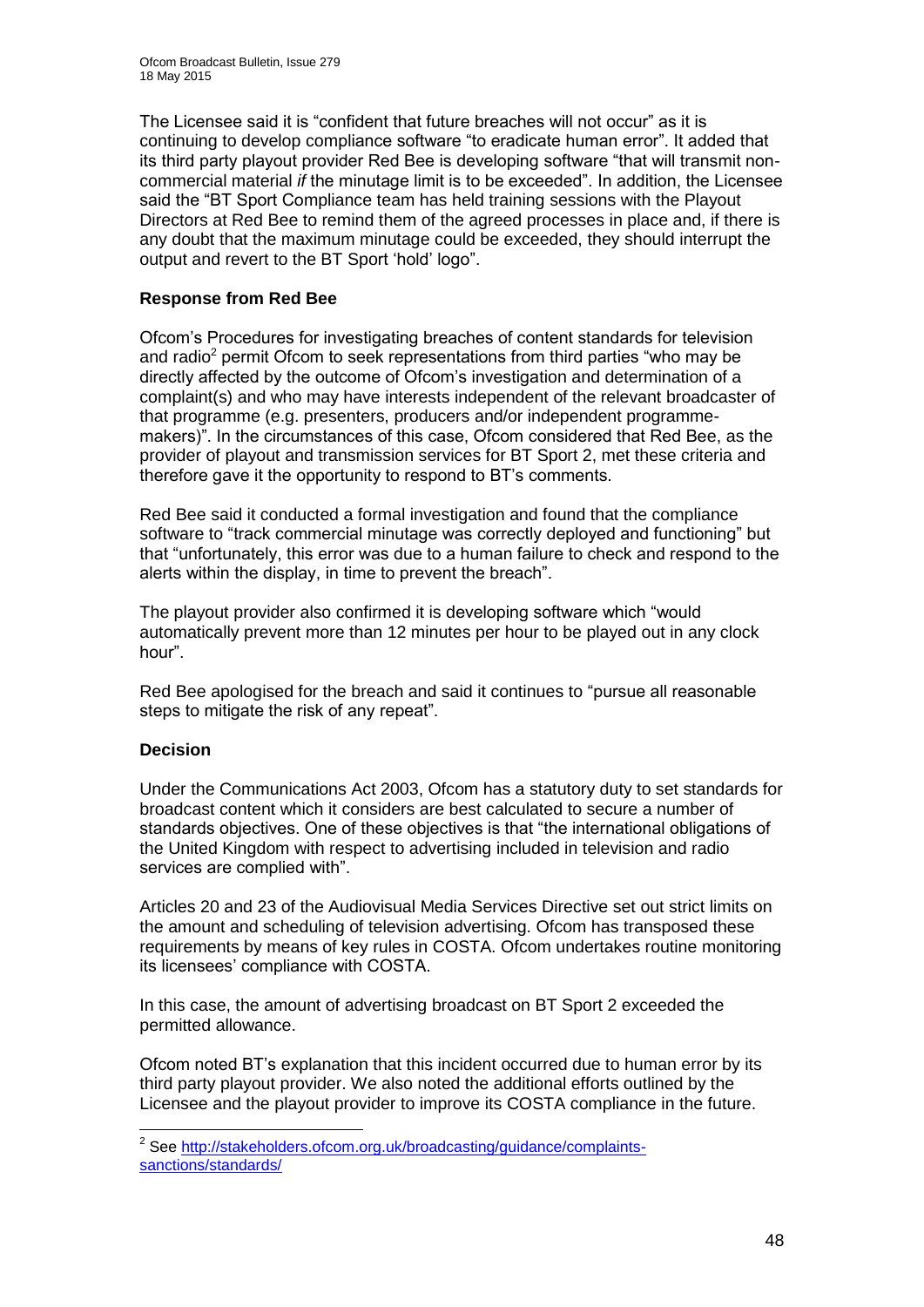However, it is the sole responsibility of the Licensee to put robust procedures in place to ensure compliance with COSTA rules.

Ofcom is concerned that this is the second occasion over recent months where it has reported on COSTA compliance failures at  $BT^3$ , and where human error was cited as the reason for the breaches. Given the compliance measures BT has said will be introduced, Ofcom does not expect future breaches. If future breaches due occur, Ofcom may consider further regulatory action.

### **Breach of Rule 4 of COSTA**

 3 See footnote 1.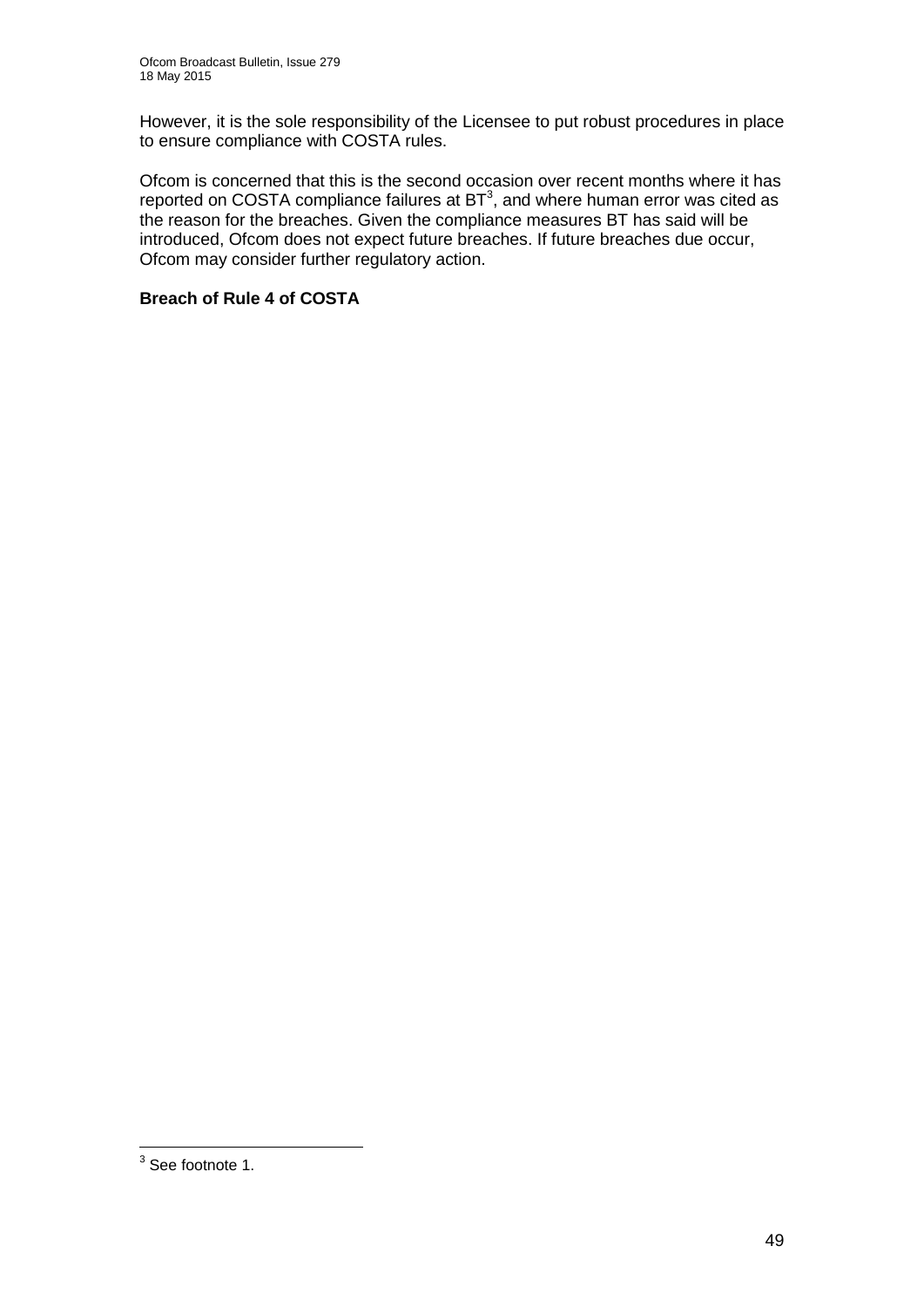# **Fairness and Privacy Adjudications**

## **Upheld**

## **Complaint by Venus TV**

*Welcome TV, MATV, 18 April 2014*

### **Summary**

Ofcom has upheld this complaint of unjust or unfair treatment in the programme as broadcast made by Venus TV.

The programme, broadcast live, was presented by Pastor Nzubila and focussed on religious matters. Mr Songo Didier Aypone ("Pastor Salomon") was a guest on the programme and he encouraged viewers to call in and donate money to help fund the programme.

Ofcom found that the comments made in the programme relating to Venus TV were likely to materially and adversely affect viewers' perception of Venus TV in a way that was unfair. We considered that the comments were serious in nature and suggested that Venus TV had been involved in dishonest conduct in relation the money Pastor Salomon claimed he was owed by Venus TV. Consequently, Ofcom considered that the broadcaster did not take reasonable care to satisfy itself that material facts in relation to Venus TV were presented in the programme in a way that was fair to it.

### **Introduction and programme summary**

Midlands Asian Television ("MATV") is a satellite television service that broadcasts principally Indian programming in Hindi, English, Gujarati and Punjabi. MATV has also broadcast some programming in Lingala<sup>1</sup>, which was the case with this edition of the programme *Welcome TV*. An independent English translation of the programme was obtained by Ofcom and distributed to the complainant and broadcaster. Neither party objected to Ofcom using this translation for the purpose of investigating this complaint (However, see the "Summary of the complaint and the broadcaster's response" section below").

On 18 April 2014, MATV broadcast an edition of *Welcome TV*. The programme, broadcast live, was presented by Pastor Nzubila and focussed on religious matters. Pastor Salomon was a guest on the programme and he encouraged viewers to call in and donate money to help fund the programme. He said:

*"So, today we are not talking much, but we are fundraising to support this space. We want you to honour your God by supporting this space with either £10 or £20 or whatever means you have"*.

Among other topics, Pastor Salomon spoke about another broadcaster, Venus TV. He said:

<sup>1</sup>  $1$  Lingala is a Bantu language spoken throughout the north-western part of the Democratic Republic of the Congo and a large part of the Republic of the Congo.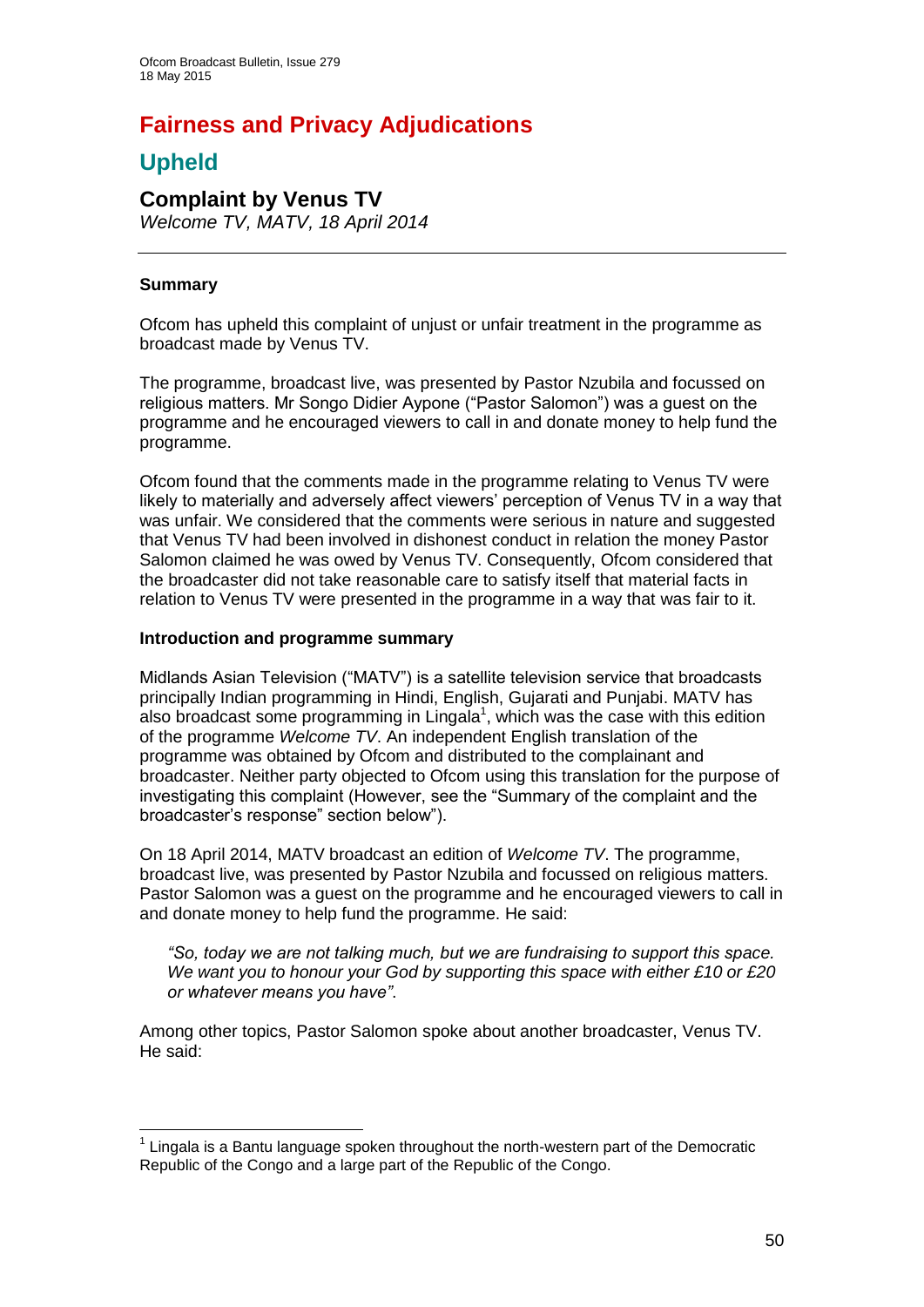*"Yesterday, I went to Venus TV and the people there – the white owner and Brother Henry – ran away. We believed in Brother Henry, we trusted him with our money and until now I still haven't received my money back from him. Yesterday, the show did not happen because they knew I was about. These are all false brothers who have come into the Lord's fields"*.

Venus TV was not discussed again in the remainder of the programme.

### **Summary of the complaint and the broadcaster's response**

Venus TV complained that it was treated unjustly or unfairly in the programme as broadcast because a guest on the programme, Pastor Salomon, alleged that the owner of Venus TV and one of its employees had taken money from him. It said that the allegation was "false" and "baseless" and had "no connection with Venus TV". Venus TV said that the aim of the comments was to: "…malign the reputation of our channel" and that they had: "…caused Venus TV a substantial loss to his [sic] reputation and business".

In response to the complaint, MATV stated that Pastor Salomon had previously presented programmes on Venus TV and that he had entered into a dispute with the owner of Venus TV regarding payments for air time. The broadcaster said that Pastor Salomon had given money to Mr Tahir Ali, the Chairman of Venus TV, but that he had not been permitted to present the programme as agreed. MATV said that the reason Pastor Salomon had visited Venus TV was to claim his money back. The broadcaster provided Ofcom with copies of receipts which it said was evidence that the money in question had been paid by Pastor Salomon to Venus TV.

MATV also stated it did not know who Pastor Salomon was referring to when he spoke of "*the white owner*" of Venus TV as it said that Mr Ali, was not a "white man". The broadcaster also added that Mr Ali was not the kind of person who would "run away" for £1,460 and that Venus TV was overreacting in making the complaint.

MATV did not raise any objections to the independent translation obtained by Ofcom when Ofcom provided it to the parties for their comments before a decision whether to investigate the complaint was made. However, in its statement in response, MATV argued that the word translated in the independent translation as "ran away" was not an accurate translation of the word used by Pastor Salomon. It said that the word meant, in reality, that when Pastor Salomon went to Venus TV's office to ask for his money, "they were not there".

Ofcom sought clarification on this point from the independent translator from whom the translation had been obtained. The translator confirmed that the translation provided to Ofcom was correct and that Pastor Salomon had stated that "…*the white owner and Brother Henry – ran away*". Ofcom was satisfied that independent translation was an accurate and fair reflection of what was said in the programme by Pastor Salomon and that it could be relied on for the purpose of investigating the complaint.

### **Decision**

Ofcom's statutory duties include the application, in the case of all television and radio services, of standards which provide adequate protection to members of the public and all other persons from unjust or unfair treatment and unwarranted infringement of privacy in, or in connection with the obtaining of material included in, programmes in such services.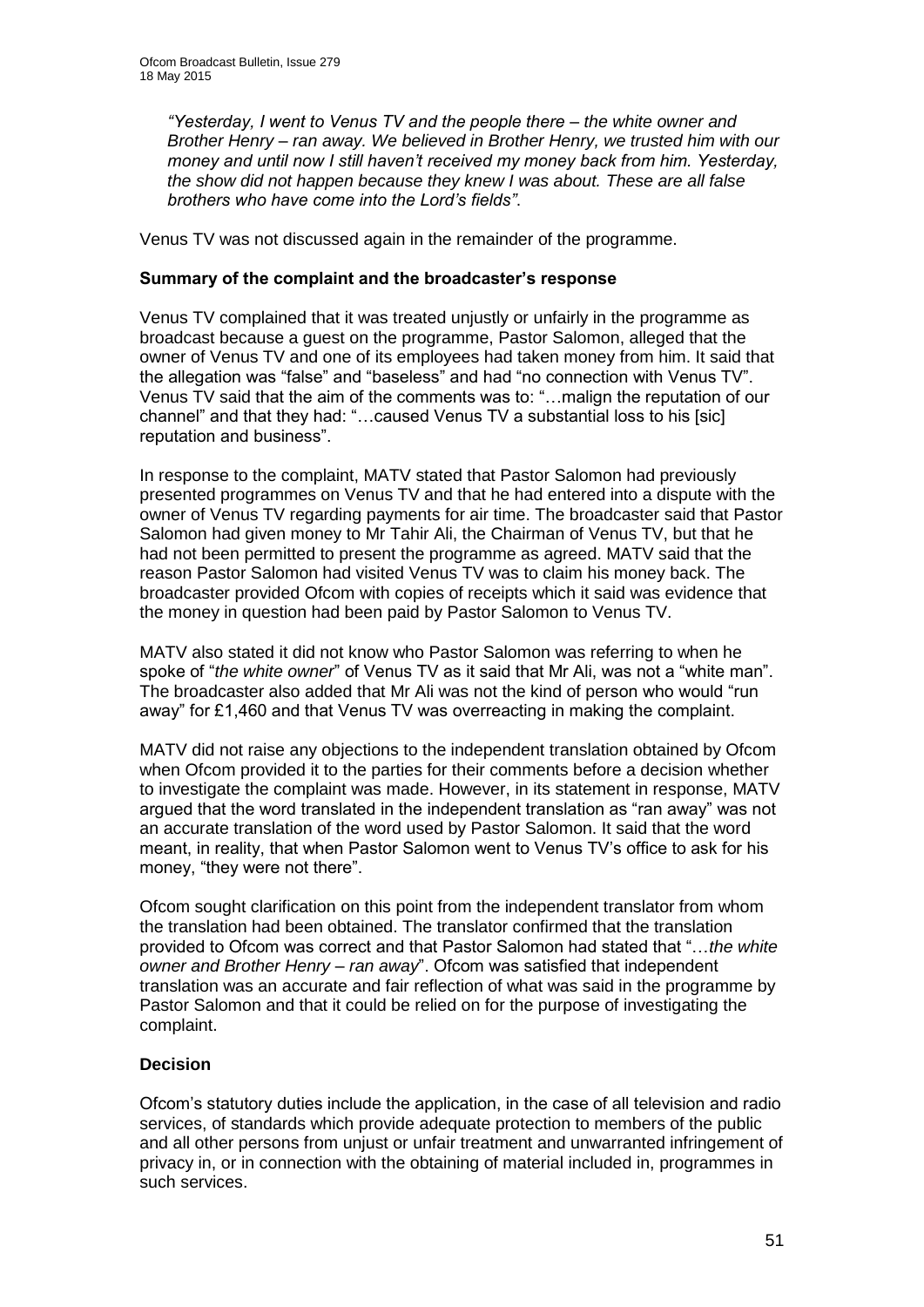In carrying out its duties, Ofcom has regard to the need to secure that the application of these standards is in the manner that best guarantees an appropriate level of freedom of expression. Ofcom is also obliged to have regard, in all cases, to the principles under which regulatory activities should be transparent, accountable, proportionate and consistent and targeted only at cases in which action is needed.

In reaching this decision, Ofcom carefully considered all the relevant material provided by both parties. This included a recording of the programme as broadcast, a translated transcript of it, and both parties' written submissions and supporting documentation. Both parties were given the opportunity to make representations on Ofcom's Preliminary Views. Neither party chose to do so.

When considering complaints of unfair treatment, Ofcom has regard to whether the broadcaster's actions ensured that the programme as broadcast avoided unjust or unfair treatment of individuals and organisations, as set out in Rule 7.1 of Ofcom's Broadcasting Code ("the Code").

Ofcom considered the complaint that Venus TV was treated unjustly or unfairly in the programme as broadcast because a guest on the programme, Pastor Salomon, alleged that the owner of Venus TV and one of its employees had taken money from him.

In considering this complaint, we had particular regard to Practice 7.9 of the Code. This states that before broadcasting a factual programme, broadcasters should take reasonable care to satisfy themselves that material facts have not been presented, disregarded or omitted in a way that is unfair to an individual or organisation. It is important to clarify from the outset that Ofcom is unable to make findings of fact in relation to the allegations made about Venus TV. Rather, our role is to consider whether by broadcasting Pastor Salomon's comments the broadcaster treated Venus TV unfairly and, in particular, whether it took reasonable care not to present, disregard or omit material facts in a way that was unfair to Venus TV.

Having carefully viewed the programme and examined the translated transcript of it, we noted that Pastor Salomon alleged that the owner of Venus TV and one of its employees had taken money from him and that when he had gone to Venus TV's office, the owner and the employee had *"ran away".* Pastor Salomon went on to say that; "*We believed in Brother Henry, we trusted him with our money and until now I still haven't received my money back from him*". Ofcom considered that the language used by Pastor Salomon was accusatory in nature and would have left viewers in no doubt that Pastor Salomon considered that the owner of Venus TV and one of its employees had taken money from him and had not given it back to him. We considered that the use of the words "*ran away*" would have given viewers the clear impression that Venus TV had behaved dishonestly towards Pastor Salomon and had absconded with the money he claimed was owed to him. We noted too that Pastor Salomon presented this allegation strongly and as an unequivocal statement of fact. We considered that this allegation of wrongdoing was serious in nature in that it suggested dishonesty on the part of Venus TV and, as such, had the clear potential to materially and adversely affect viewers' opinions of Venus TV.

We then considered whether the inclusion of Pastor Salomon's comments in the programme as broadcast resulted in unfairness to the complainant. Ofcom acknowledged the broadcasters' right to freedom of expression and that they must be able to broadcast programmes of matters of interest to viewers freely, including the ability to express views and critical opinions without undue constraints. However, this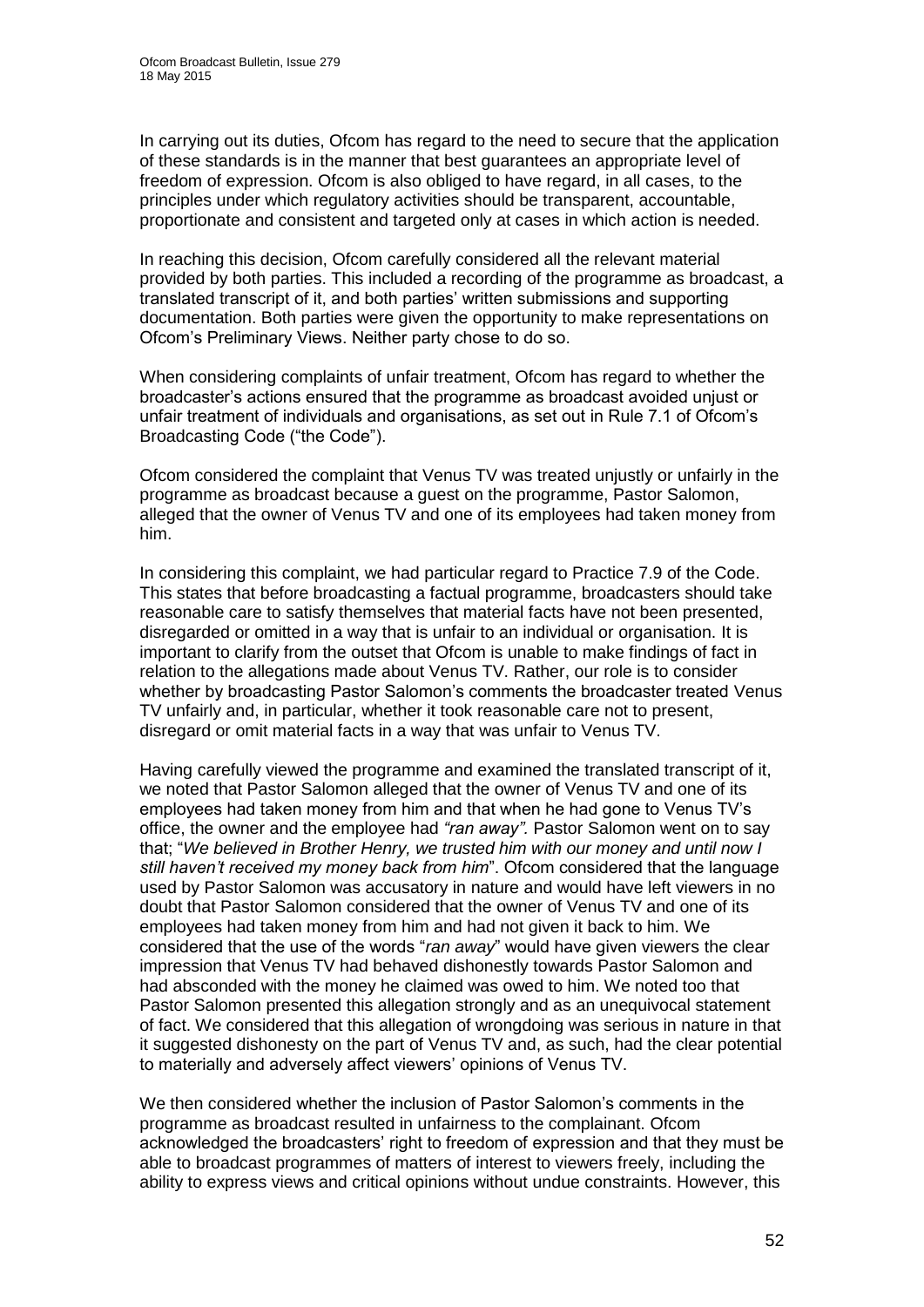freedom comes with responsibility and an obligation on broadcasters to comply with the Code and, with particular reference to this case, avoid unjust or unfair treatment of individuals or organisations in programmes.

We recognised that the programme was broadcast live and that, with such broadcasts, broadcasters need to take particular care. Given the nature of this type of programming, contributors can sometimes make unexpected comments which have the potential to cause unfairness to an individual or organisation. It is Ofcom's view therefore, that, for live broadcast, it is not always possible for the broadcaster to obtain responses from others prior to or during the broadcast. However, in such circumstances, Ofcom considers that when including material that has the potential to amount a significant allegation, reasonable care must be taken by the broadcaster that the broadcast material is consistent with the requirements of the Code and that it does not mislead viewers or portray individuals or organisations in a way that is unfair, without sufficient basis to do so. This may include briefing any studio guests about fairness requirements in advance of the programme, as well as ensuring that any allegations made during the programme are properly tested or challenged. This could be, for example, by pointing out any contradictory argument or evidence or by representing the viewpoint of the person or organisation that is the subject of the allegation.

Given this, Ofcom then assessed what steps, if any, MATV took to satisfy itself that material facts were not presented, disregarded or omitted in a way that was unfair to Venus TV. We noted that MATV provided no evidence that it had taken any appropriate steps before the live broadcast in this regard, for example by advising Pastor Salomon to take care about any allegations he might make. More significantly, Ofcom noted that during the programme the presenter did not attempt to place Pastor Salomon's comments in any form of context by explaining, for example, that the information was unverified, or by challenging or querying its background or basis, or that his comments only reflected Pastor Salomon's personal views. Further, Ofcom was not provided with any evidence from the broadcaster to show that the programme makers had made any attempt to contact Venus TV before, during or after the broadcast to verify or seek his comments on whether or not there was any truth in the claims made.

We noted that MATV provided Ofcom with copies of receipts for what appeared to be a deposit of £1,460 signed by Mr Ali, the owner of Venus TV, and "Didier Songo" (Pastor Salomon) as evidence it said that Pastor Salomon had paid money to Venus TV and that he was therefore not making a false accusation about Venus TV. However, as noted above, Ofcom is not required for the purpose of reaching a decision, to express a view on whether the allegations made by Pastor Salomon were factually correct or not. In any case, we considered that evidence of Mr Salomon having paid Venus TV money did not demonstrate that Venus TV had been involved in dishonest conduct in relation to the money Pastor Salomon claimed was owed to him, which was the clear interpretation of Pastor Salomon's comments in the programme.

Given the above factors and the fact that nowhere else in the programme was anything said to balance or place into appropriate context the comments made by Pastor Salomon about Venus TV, we considered that Pastor Salomon's comments amounted to a significant allegation about Venus TV, which had the potential to materially and adversely affect viewers' opinions of Venus TV and which were presented in the programme in a way that was unfair to it.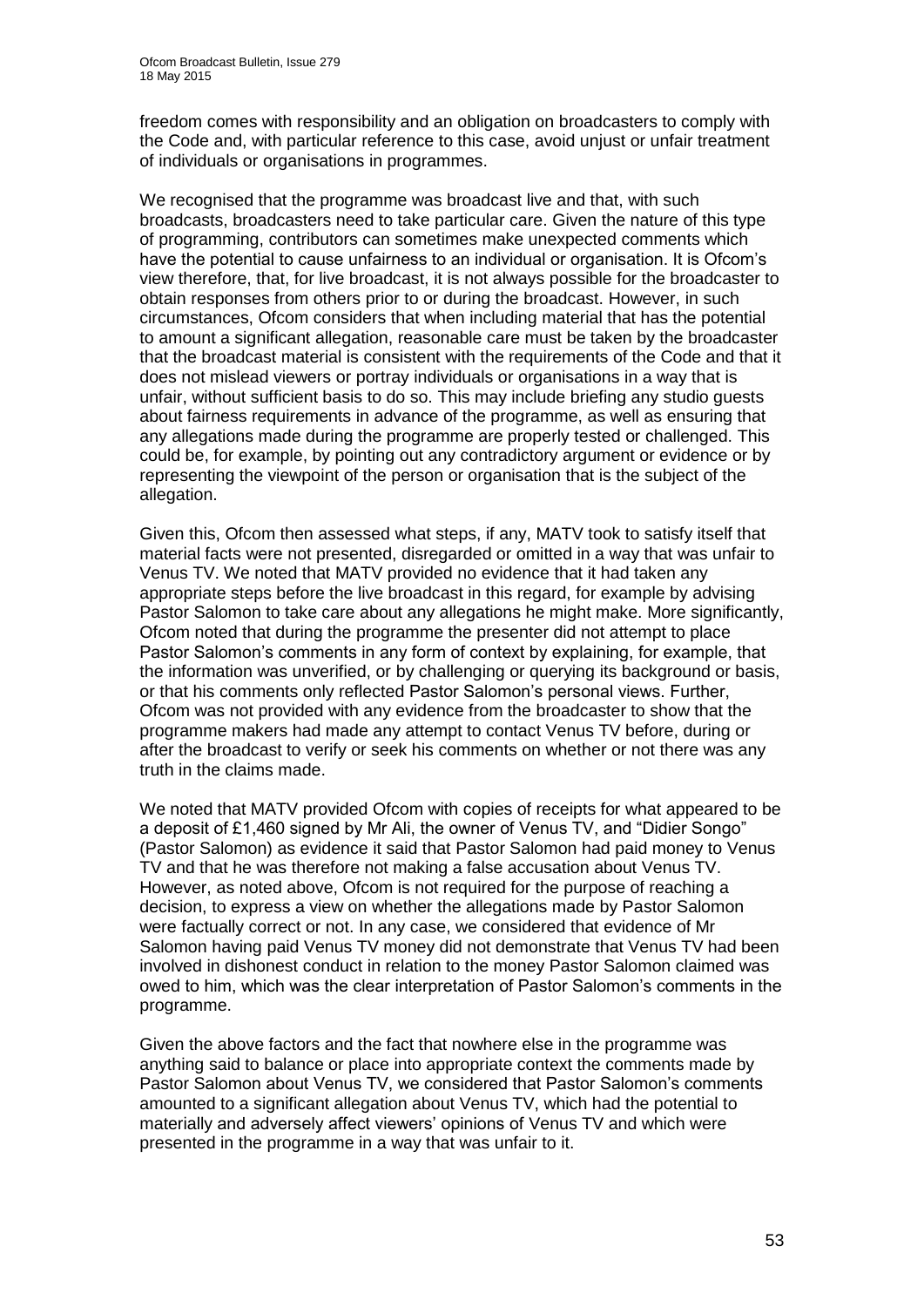Taking all of the above into account, Ofcom considered that, in the circumstances of this case, the broadcaster did not take reasonable care to satisfy itself that material facts had not been presented, disregarded or omitted in a way that was unfair to Venus TV.

**Therefore, Ofcom has upheld Venus TV's complaint of unjust or unfair treatment in the programme as broadcast.**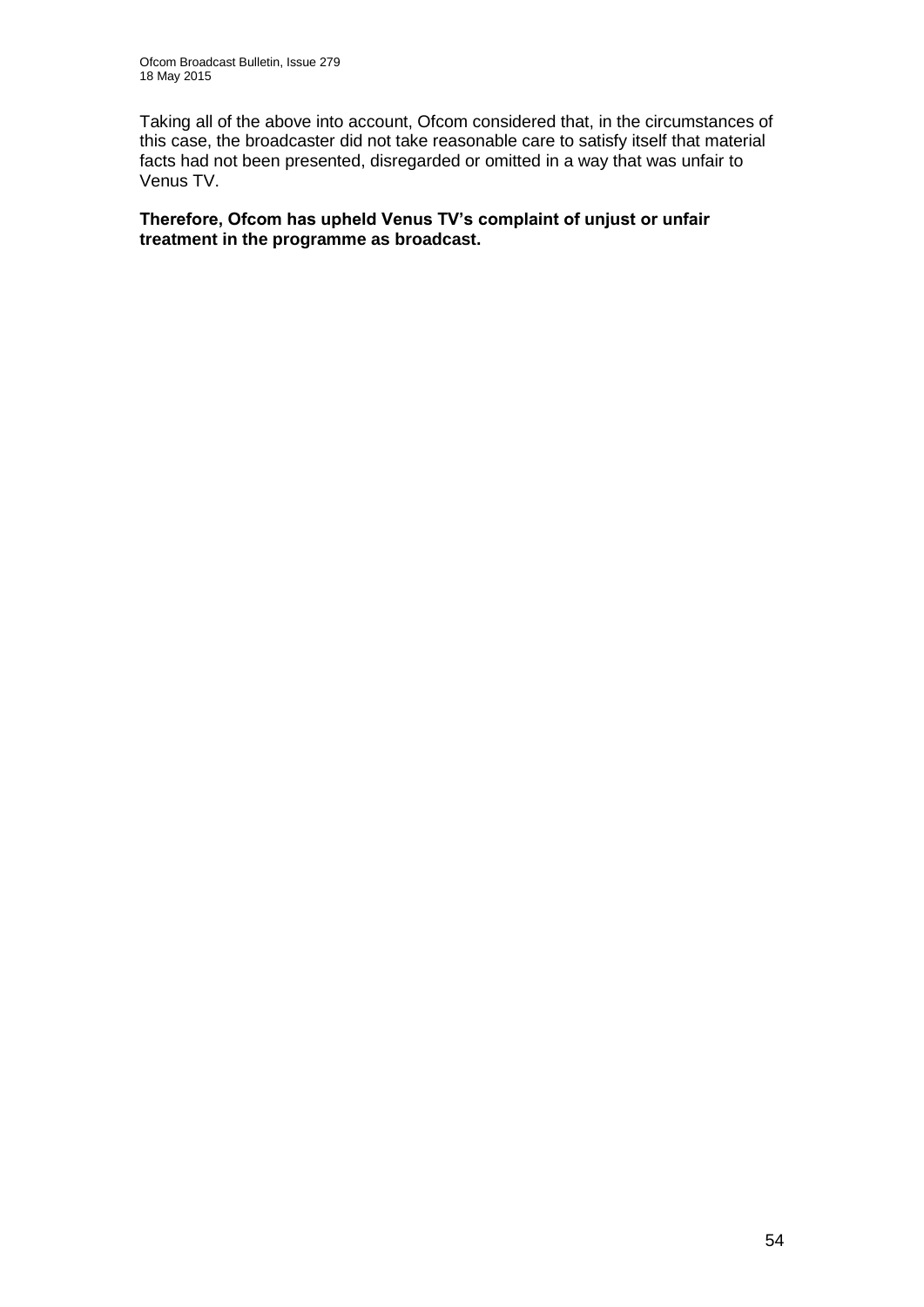# **Upheld**

## **Complaint by Mr Songo Didier Aypone**

*Welcome TV, MATV, 11 September 2014*

### **Summary**

1

Ofcom has upheld Mr Songo Didier Aypone's complaint of unjust or unfair treatment in the programme as broadcast.

The programme, broadcast live and presented by Pastor Bienvenu Messalin, founder of the UK House of Prayer Ministries, invited viewers to call in with their views and questions on religious matters. The focus of this edition of the programme was on the biblical story of David and Goliath.

Ofcom found that the comments made in the programme relating to the complainant were likely to materially and adversely affect viewers' perception of him in a way that was unfair. We considered that the comments alleged that Mr Didier Aypone had been involved in serious wrongdoing, such as blackmail, intimidation, and being a *"killer"*. Consequently, Ofcom considered that the broadcaster did not take reasonable care to satisfy itself that material facts in relation to the complainant were presented in the programme in a way that was fair to him.

### **Introduction and programme summary**

Midlands Asian Television ("MATV") is a satellite television service that broadcasts principally Indian programming in Hindi, English, Gujarati and Punjabi. MATV has also broadcast some programming in Lingala<sup>1</sup>, which was the case with this edition of the programme *Welcome TV*. An independent English translation of the programme was obtained by Ofcom and distributed to the complainant and broadcaster. Neither party objected to Ofcom using this translation for the purpose of investigating this complaint.

On 11 September 2014, MATV broadcast an edition of *Welcome TV.* The programme, broadcast live and presented by Pastor Messalin, the founder of the UK House of Prayer Ministries, invited viewers to call in with their views and questions on religious matters.

Pastor Messalin explained that the focus of the programme would be to: "*Wake up the David who sleeps in you*", referring to the biblical story of David and Goliath and said:

*"There are Goliaths in this community who try to destroy the community because they would like to destroy the work that God has done…When David heard that this man defied God of Israel, he wants to destroy what belonged to Israel, he came to destroy, the Bible says David said this: Who is this uncircumcised? Hallelujah. David said this uncircumcised, where does he come from? Today the uncircumcised people I am talking about are Eugene Ekanga and Salomon* [the

 $1$  Lingala is a Bantu language spoken throughout the north-western part of the Democratic Republic of the Congo and a large part of the Republic of the Congo.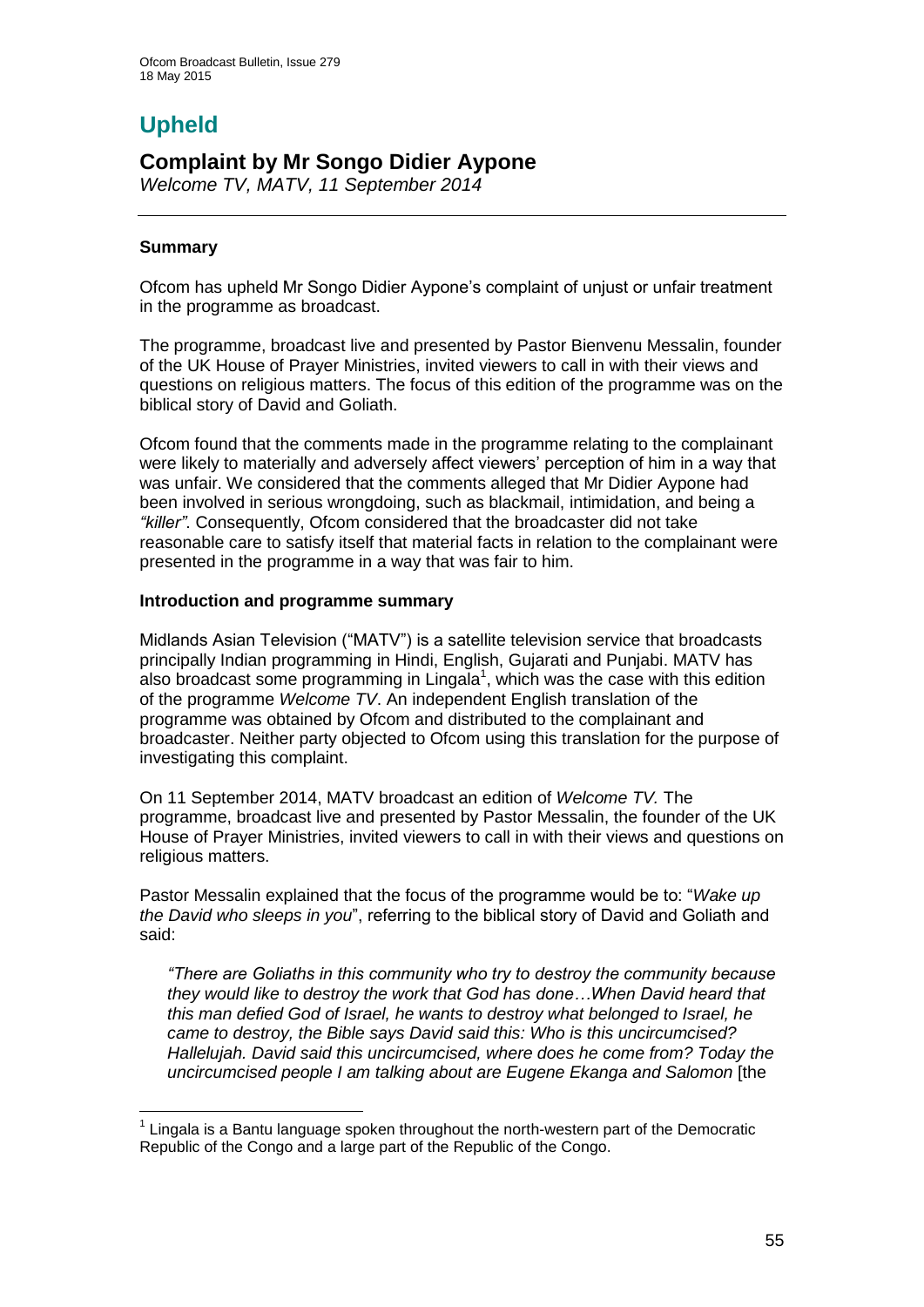complainant]<sup>2</sup>, the two uncircumcised who destroy the Congolese community. *Today I will start by placing them in Satan's hands.*

*Brothers and sisters, I came here to preach the Gospel, but if I go for this it's because these people are doing things that are really serious. If I says it's serious, it's serious, listen to me very carefully. The two uncircumcised who are wreaking havoc in the Congolese community I repeat. As I came here today I have been sent. Pastors have sent me, journalists have sent me and hosts who present programmes".* 

Pastor Messalin spoke about Eugene Ekanga and then said of the complainant:

*"There is a second person, Salomon. He is not one of us. He is not a pastor, he is a sorcerer, but he is the first person to accuse people of witchcraft.*

*Salomon blackmailed people. If he blackmails you and you're afraid he asks for money. He blackmailed Pastor* [Max] *regarding Mukete* [a name]*. I asked why? He said speak and give me £5,000. I told the pastor: why am I doing this? I want to get the arrested in the end because God has placed something so that I will definitely stop these people so that they will stop.*

*And they will stop forever. I went and told the pastor that I know. To maintain peace the man accepted to give him £5,000 so that he would stop insulting him. He saw that this was a lie which is why he gave £5,000. Pastor Max, that made him feel* [cold]*. There in the office, there is a camera, and the Pastor said I am giving you £5,000, so that there will be peace. Pastor Max did this and I felt sad.*

*I caught him. I told this brother that I know Salomon, that Pastor Max had money. If he didn't give him the money he would continue to insult him. Patriarch's wife calls him, God is my witness. He said if they want they can leave it, I will no longer insult them. Let them pay me for three months.*

*I am a Pastor who follows things up right to the end. The patriarch's wife called me to tell me papa, the things my husband did I haven't seen. I know what is going on, but he said to me if you want you can leave it and just give me the money for three months. I am not lying God is my witness. I spoke with her. If you give him the money for three months, he will stop insulting you. The woman said I have no money.*

*This is a man who holds the Bible and claims that he is a pastor. Wake up the David who sleeps in you. He says he is a pastor and see the things that he does. I told him rather, everything you do it is what people call witchcraft. All these things that you do. That is why I kicked him out. There were so many things, it's not worth it. I was seeing all these things, people just speak without thinking.* 

*I hear everything. People said why don't you say anything on TV. I heard it all, I went to Manchester where I stayed, I went there, I found the studio where he was. I found the studio's landlord, I told him that the man who was on TV was a mad man recognised as such by Manchester Police, because I had his case. They said catching him was delicate due to mental problems.*

1

 $2<sup>2</sup>$  Mr Didier Aypone confirmed to Ofcom that he was known by the names "Salomon" and "Messager".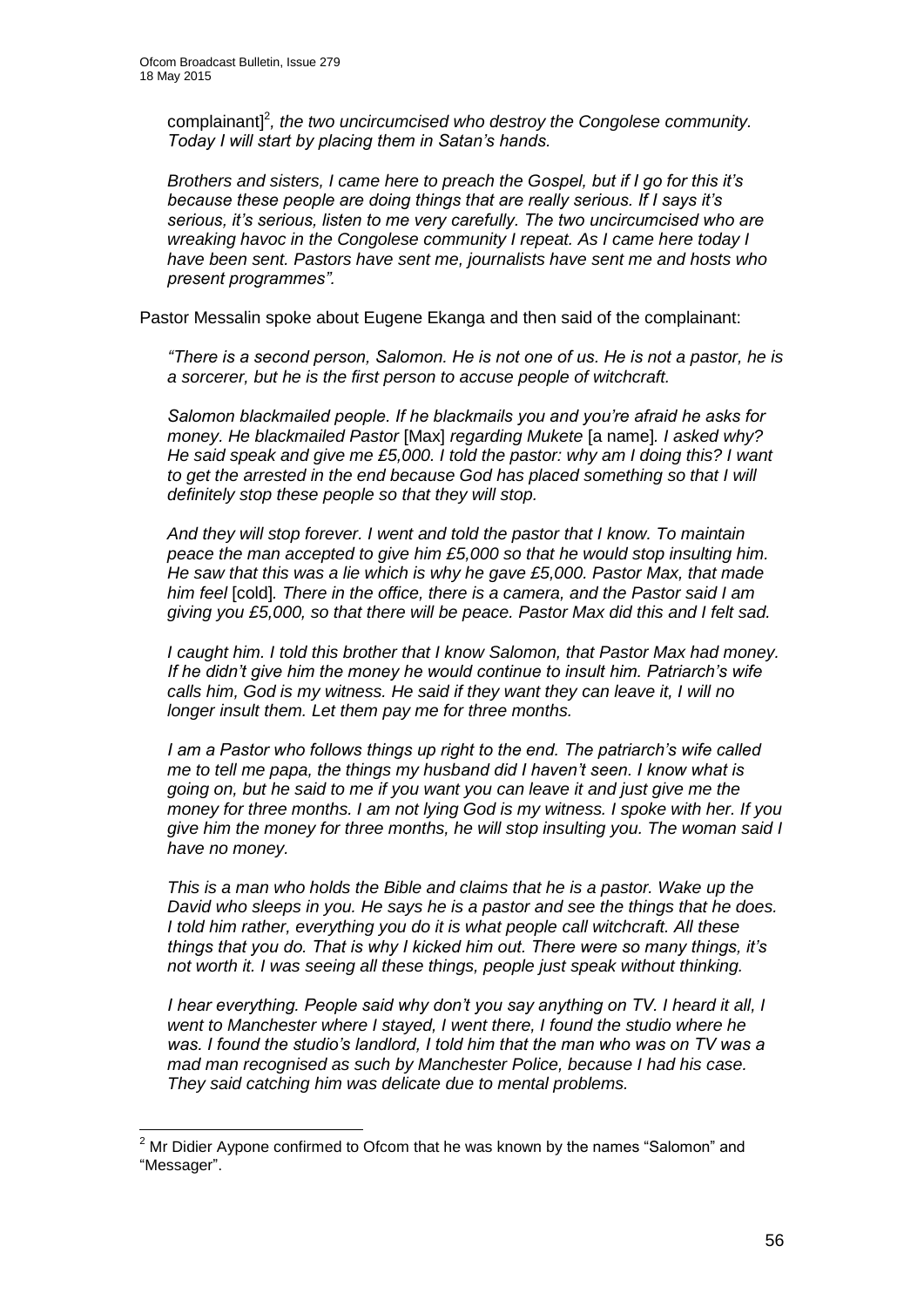*I* went and informed the head of the channel. How can someone who has mental *issues present a programme on TV? Look at what I have received by text today? Did you people read this, is this normal? They kicked him out with the people who were there; there is one sister there who witnessed it. They called them, that sister and his wife, they called them and made us get out.* 

*Imagine I left my home in London, a Pastor to go to Birmingham, to his home in Manchester, so that he will not cause harm. The family was involved because people speak* [to] *the family. I have something in me that drives me to stop these people. I did everything, Salomon will not appear on TV. I stopped him, he will no longer appear on TV. It's over. So what he does now is he gets involved in other aspects. So today, Salomon sends text messages to people, using dead people's identity.* 

*He does this in churches then people say the pastor is a sorcerer when it is actually him. He kills people by traumatising them. He sends text messages that affect people's hearts. I received one of his text messages and I showed it to a pastor; the pastor was reading and he jumped and threw a fit. So now where are these people who threw fits?* [Inaudible]*. You don't see these things I am telling you what happens.* 

*Open your ears, wake up, you are sleeping. You need to hear how things are. David is sleeping in you. You need to know how things are. David didn't want to listen. David said this uncircumcised* [man] *is going to harm us. This uncircumcised man wants to kill our community. This uncircumcised man has come to destroy Israel. It is the same uncircumcised Eugene and Salomon who have come to destroy our community.*

*They talk about deceitful things. They say things that make people fear them. What they say makes people fear them. My beloved ones, I am telling you, these are serious matters. Hallelujah. These are serious matters – people die because of these two people".* 

Pastor Messalin spoke again about Eugene Ekanga and called for the Congolese community to *"Wake up the David who sleeps in you"* and pray to *"present Salomon and Ekanga to Satan*"*.* Pastor Messalin then said: "*Eugene and Salomon defy the community and the Church and have been doing this for a while".* Pastor Messalin went on to say of the complainant:

*"He calls pastors sorcerers. He is a sorcerer. He kills people in churches because of his text messages. So people stay. So my brothers and sisters, today I am telling you, raise your hands, we will send them over to Satan. Today Eugene and Salomon we will place them in the hands of Satan. In the Name of Jesus, Eugene and Salomon, we leave you in the hands of Satan, as well as all the mess you create in people's lives, the things you do in the dark, the things that people don't see".*

Further into the programme, Pastor Messalin continued to explain the biblical story of David and Goliath and spoke with a couple of viewers who had called into the programme. One caller, referred to as *"Brother Edouard"*, said:

"*I heard what you said about Ekanga and Salomon. But Ekanga and Salomon are non-believers*".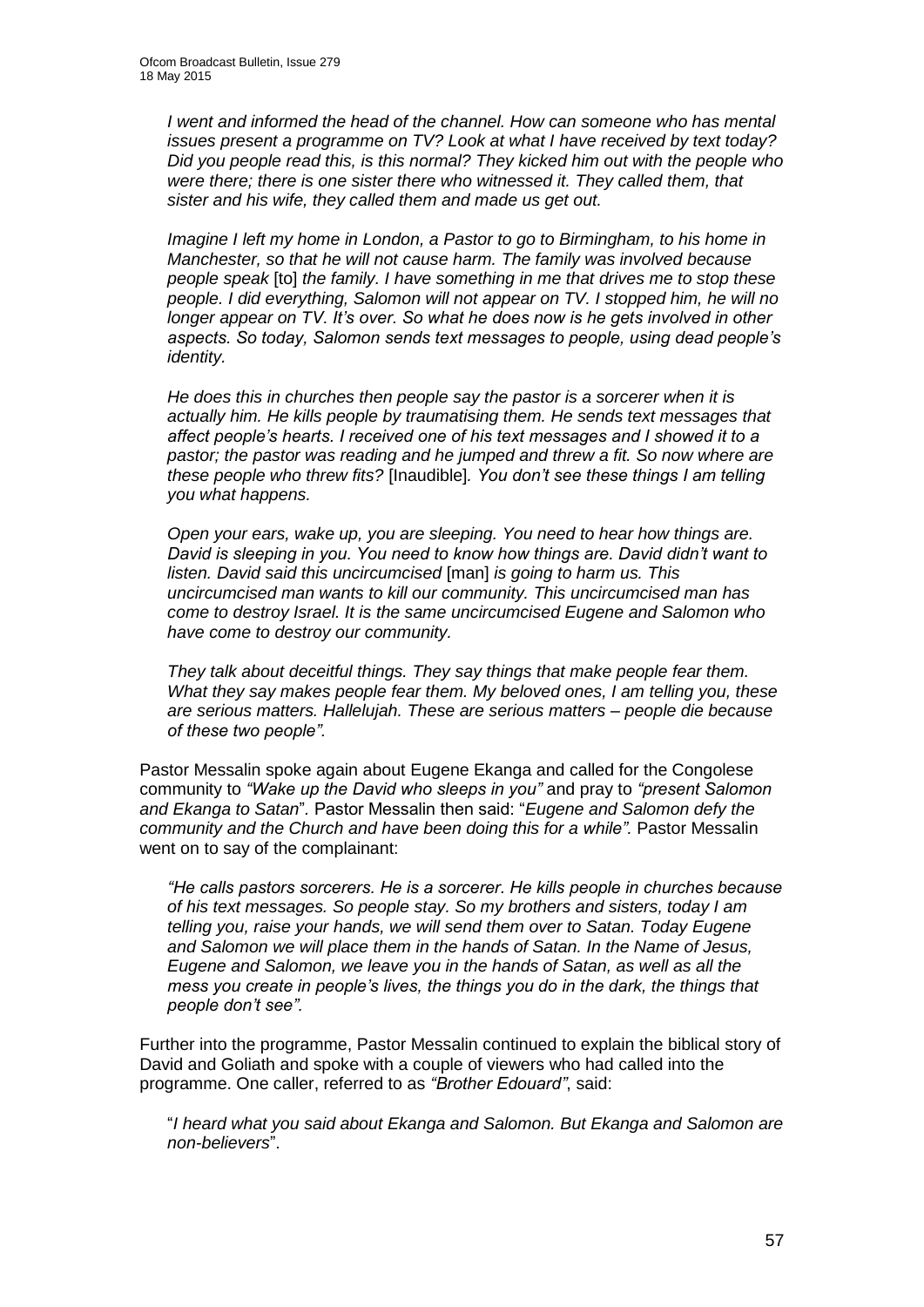Pastor Messalin disagreed with this statement and said:

*"You say they are speaking the truth – this person, Messager* [the complainant]*, he said that I, when Pastor Ngombo will go to heaven, I will go with him. Is that the truth? Tell me, is that the truth? The Messager that you were talking about, he said I will go to heaven with Pastor Ngombo, is that the truth?"*

Pastor Messalin went on to encourage people not to support Eugene Ekanga and Salomon and stated that they had "*destroyed the community"*.

Later in the programme, Pastor Messalin continued:

*"So I am giving a final message. To the uncircumcised Eugene and Salomon, one day if you feel you need to, with the people with whom you did bad things, and that some people would give you money for your work. You need to apologise. One day I would like to call my little brother Eugene. I called you on the phone and they told me no dad went to work. And you I called you, my little brother Salomon, Salomon went to work.*

*If these things – I would be pleased. I will be the person who defends you, so that you will have to ask for forgiveness. I have handed you over to Satan now. If you don't do that it will be painful. Because I know, what you have done is serious, people died because of you. So this is the end, thanks to all of you. I am Pastor Bienvenu Messalin. I am the pastor of a church in Hounslow. God does great things, so I am very proud to be a pastor, if I weren't a pastor I don't know what I would be".*

The programme concluded at this point.

### **Summary of the complaint and the broadcaster's response**

Mr Didier Aypone complained that he was treated unjustly or unfairly in the programme as broadcast because insulting accusations were made against him which he said had damaged his reputation. For instance, he said that the programme alleged that he: was a witch; was a thief who blackmailed people; was regarded by the Manchester police as a "mad man"; had intimidated people by sending them insulting text messages; was a danger to the community; and, a "killer".

In response to the complaint, MATV said that the complainant had not shown that the comments made in the programme were about him. MATV explained that Pastor Messalin had focussed on the biblical story of David and Goliath and that when he referred to "*Eugene Ekanga and Salomon, the two uncircumcised who destroy the Congolese community*", Pastor Messalin had not been referring to Mr Didier Aypone but to "Eugene Ekanga…a Conolese man living in London, and Salomon…another Congolese living in Rochdale in Manchester". It said that Mr Didier Aypone was not mentioned.

MATV said that when "*Salomon*" was referred to again in the programme, Pastor Messalin had made it clear that the man he was speaking about was not a pastor, whereas, it said, Mr Didier Aypone "claims that he is a pastor".

The broadcaster said that when Pastor Messalin had spoken about the "bad things" that Salomon had allegedly done to the community and that the community needed to react, no mention was made to Mr Didier Aypone.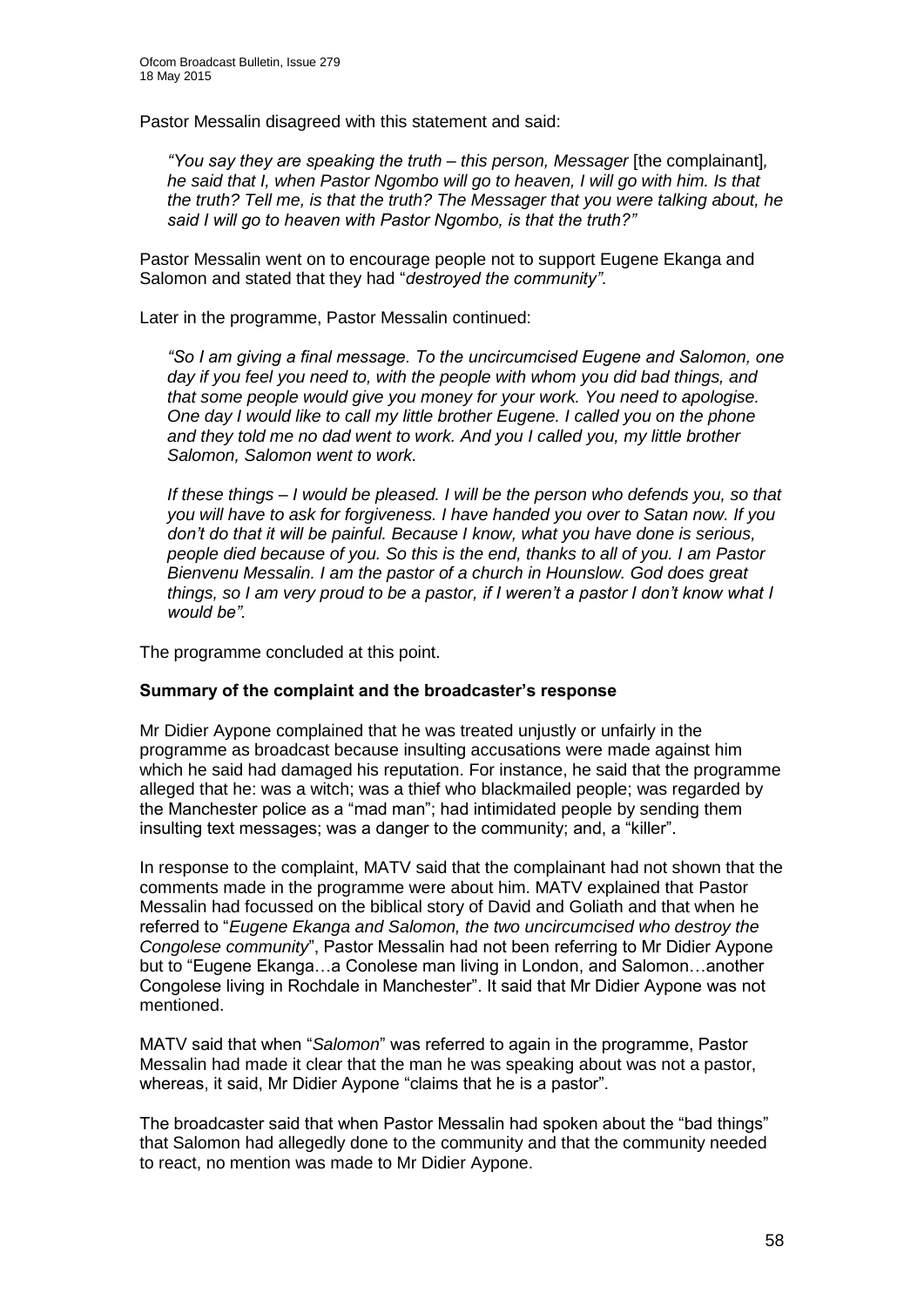MATV said that Mr Didier Aypone was not the person referred to in the programme and added that if Mr Didier Aypone had considered that he had been "abused" by Pastor Messalin's comments, then he would have made a complaint to the broadcaster in order to try and resolve the issue, but he had not done this.

### **Decision**

Ofcom's statutory duties include the application, in the case of all television and radio services, of standards which provide adequate protection to members of the public and all other persons from unjust or unfair treatment and unwarranted infringement of privacy in, or in connection with the obtaining of material included in, programmes in such services.

In carrying out its duties, Ofcom has regard to the need to secure that the application of these standards is in the manner that best guarantees an appropriate level of freedom of expression. Ofcom is also obliged to have regard, in all cases, to the principles under which regulatory activities should be transparent, accountable, proportionate and consistent and targeted only at cases in which action is needed.

In reaching its decision, Ofcom carefully considered all the relevant material provided by both parties. This included a recording of the programme as broadcast and translated transcript, both parties' written submissions, and supporting documentation. Both parties were given the opportunity to make representations on Ofcom's Preliminary View. Neither party chose to do so.

When considering and deciding complaints of unjust and unfair treatment. Ofcom has regard to whether the broadcaster's actions ensured that the programme as broadcast avoided unjust or unfair treatment of individuals and organisations, as set out in Rule 7.1 of the Code.

Ofcom considered Mr Didier Aypone's complaint that he was treated unjustly or unfairly in the programme as broadcast because insulting accusations were made against him which he said had damaged his reputation. For instance, he said that the programme alleged that he: was a witch; was a thief who blackmailed people; was regarded by the Manchester police as a "mad man"; had intimidated people by sending them insulting text messages; was a danger to the community; and, a "killer".

In considering this complaint, we had particular regard to Practice 7.9 of the Code. This states that before broadcasting a factual programme, broadcasters should take reasonable care to satisfy themselves that material facts have not been presented, disregarded or omitted in a way that is unfair to an individual or organisation. It is important to clarify from the outset that Ofcom is unable to make findings of fact in relation to the allegations made about Mr Didier Aypone. Rather, our role is to consider whether by broadcasting these comments the broadcaster treated Mr Didier Aypone unfairly and, in particular, whether it took reasonable care not to present, disregard or omit material facts in a way that was unfair to him.

Before considering the substance of Mr Didier Aypone's complaint, it was necessary for Ofcom to assess whether or not he was identifiable from the references *"Salomon"* and *"Messager"* made by Pastor Messalin in the programme. We noted that the broadcaster disputed that Pastor Messalin was referring to the complainant in the programme, but had been talking about "another Congolese [man] living in Rochdale in Manchester", and that Mr Didier Aypone was not named in the programme. However, we also recognised that Mr Didier Aypone confirmed to Ofcom that he was also known as "Salomon" and "Messager".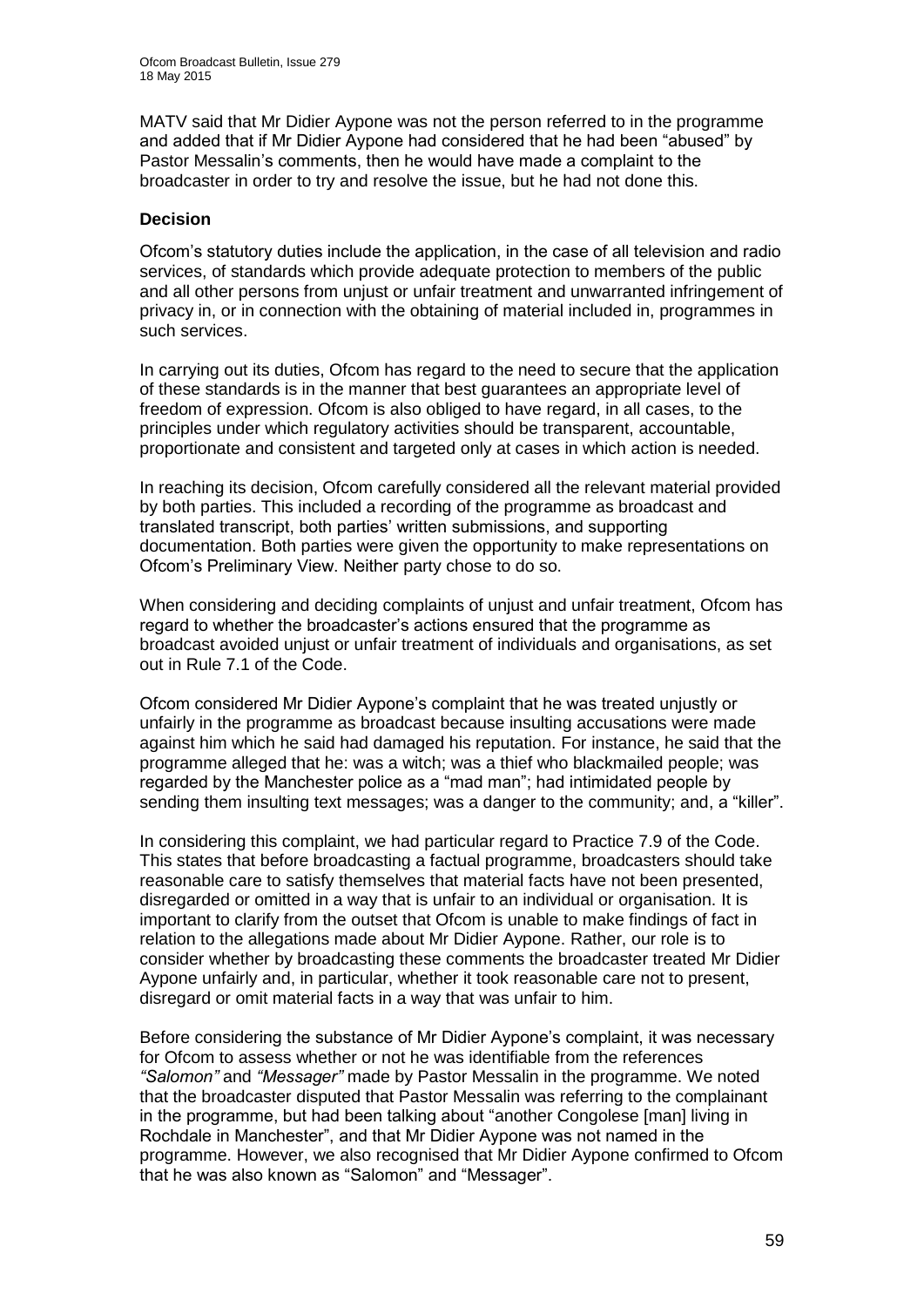While only Pastor Messalin can know for certain who he was referring to when he spoke about "*Salomon*" and *"Messager"*, Ofcom considered it unlikely that an individual would associate themselves with the comments set out in the "Summary of the complaint and the broadcaster's response" section above, for any other reason than a genuine belief that they were the subject of the comments made. Therefore, Ofcom considered that given the information provided to it by the complainant, and in the absence of any specific evidence to the contrary, it would not be an unreasonable conclusion to reach that Mr Didier Aypone was, at least, potentially identifiable as the individual referred to as *"Salomon"* and *"Messager"* by Pastor Messalin. It was in this context that we went on to consider whether or not the presentation of Pastor Messalin's comments could have resulted in any unfairness to Mr Didier Aypone.

Having carefully viewed the programme and examined the translated transcript of it, we noted that in relation to *"Salomon"* and *"Messager"* [the complainant] Pastor Messalin made a number of allegations about this particular individual. While the full extent of these allegations are set out in the "Introduction and programme summary" section above, we noted in particular that Pastor Messalin stated that *"Salomon"* was a "*sorcerer*" who had "*blackmailed*" people into giving him money. He also said that *"Salomon"* was a *"mad man and was recognised as such by Manchester Police"* and that the police had said that *"catching him* [Salomon] *was delicate due to mental problems".* Pastor Messalin also claimed that: *"Salomon sends text messages to people, using dead people's identity"* and that he *"kills people by traumatising them. He sends text messages that affect people's hearts".* Ofcom further noted that Pastor Messalin alleged that: *"Eugene and Salomon who have come to destroy our community"; "…people die because of these two people*"; and, "*He* [Salomon] *is a sorcerer. He kills people in churches because of his text messages".* 

Ofcom considered that the language used by Pastor Messalin was accusatory in nature and would have left viewers in no doubt that he claimed that Mr Didier Aypone had been involved in serious wrongdoing, such as blackmail, intimidation, and being a *"*killer*"*. We noted too that Pastor Messalin presented these allegations strongly and as unequivocal statements of fact. Ofcom considered that the allegations made were very serious in nature and had the clear potential to materially and adversely affect viewers' opinions of Mr Didier Aypone.

We then considered whether the inclusion of Pastor Messalin's comments in the programme as broadcast resulted in unfairness to the complainant. Ofcom acknowledged the broadcasters' right to freedom of expression and that they must be able to broadcast programmes of matters of interest to viewers freely, including the ability to express views and critical opinions without undue constraints. However, this freedom comes with responsibility and an obligation on broadcasters to comply with the Code and, with particular reference to this case, avoid unjust or unfair treatment of individuals or organisations in programmes.

We recognised that the programme was broadcast live and that, with such broadcasts, broadcasters need to take particular care. Given the nature of this type of programming, contributors can sometimes make unexpected comments which have the potential to cause unfairness to an individual or organisation. It is Ofcom's view therefore, that, for live broadcast, it is not always possible for the broadcaster to obtain responses from others prior to or during the broadcast. However, in such circumstances, Ofcom considers that when including material that has the potential to amount a significant allegation, reasonable care must be taken by the broadcaster that the broadcast material is consistent with the requirements of the Code and that it does not mislead viewers or portray individuals or organisations in a way that is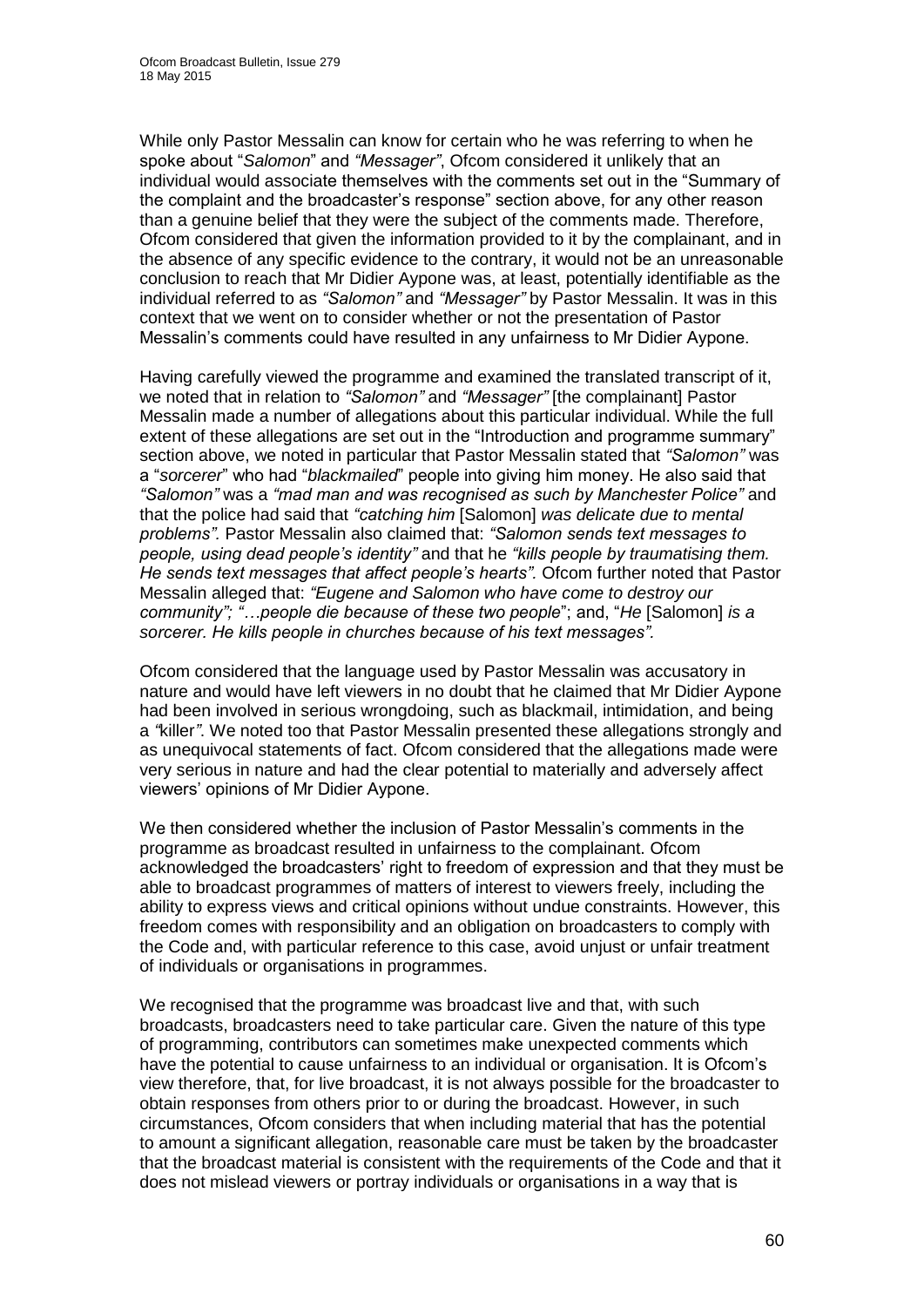unfair, without sufficient basis to do so. This may include briefing any studio guests about fairness requirements in advance of the programme, as well as ensuring that any allegations made during the programme are properly tested or challenged. This could be, for example, by pointing out any contradictory argument or evidence or by representing the viewpoint of the person or organisation that is the subject of the allegation.

Given this, Ofcom then assessed what steps, if any, the broadcaster took to satisfy itself that material facts were not presented, disregarded or omitted in a way that was unfair to Mr Didier Aypone. MATV provided no evidence that it had taken any reasonable steps before the live broadcast in this regard, for example, by advising Pastor Messalin to take care about any allegations he might make. More significantly, during the programme itself, Ofcom noted that Pastor Messalin did not attempt to place his comments in any form of context by explaining, for instance, that the information was unverified or his comments only reflected his personal views. Further, Ofcom was not provided with any evidence from the broadcaster to show that the programme makers had made any attempt to contact Mr Didier Aypone before, during or after the broadcast to verify or to seek his comments on whether or not there was any truth in the claims made.

Given the above factors, and the fact that nowhere else in the programme was anything said to balance or place into appropriate context the comments made by Pastor Messalin about Mr Didier Aypone, we considered that Pastor Messalin's comments amounted to significant allegations about Mr Didier Aypone's conduct, which had the potential to materially and adversely affect viewers' opinions of Mr Didier Aypone and which were presented in the programme in a way that was unfair to him.

Taking all of the above into account, Ofcom considered that, in the circumstances of this case, the broadcaster did not take reasonable care to satisfy itself that material facts had not been presented, disregarded or omitted in a way that was unfair to Mr Didier Aypone.

**Therefore, Ofcom has upheld Mr Didier Aypone's complaint of unjust and unfair treatment in the programme as broadcast.**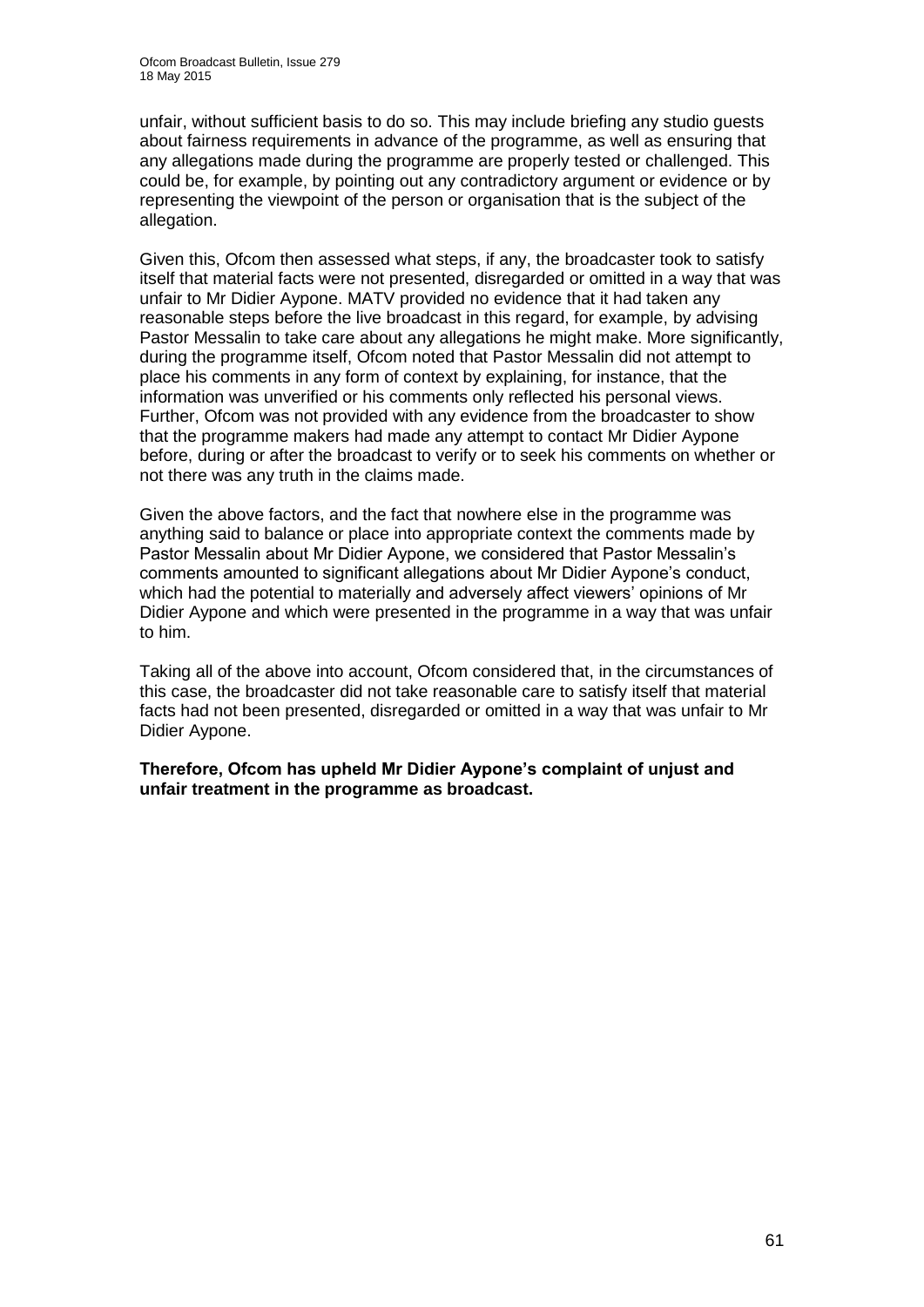# **Upheld in Part**

### **Complaint by Mr Gary Cooper**

*Ken Bates*, *Radio Yorkshire, 11 September 2014*

### **Summary**

Ofcom has upheld in part Mr Gary Cooper's complaint of unjust or unfair treatment in the programme as broadcast. However, Ofcom has not upheld Mr Cooper's complaint of unwarranted infringement of privacy in connection with the obtaining of material included in the programme or in the programme as broadcast.

The radio programme included an interview with Mr Ken Bates, former Chairman and President of Leeds United Association Football Club ("Leeds United"), in which he expressed his views on a variety of topics. Mr Bates discussed the management of Leeds United and made various comments about Mr Gary Cooper, the former Chairman of the Leeds United Supporters Trust ("LUS Trust")<sup>1</sup>.

Ofcom found that:

- The broadcaster did not take reasonable care to satisfy itself that material facts were not presented, disregarded or omitted in a way that was unfair to Mr Cooper, in respect of the comments referred to at head a) ii) (i.e. that he had allegedly orchestrated a campaign of harassment against Mr Bates).
- Given the significant nature of some of the allegations made in the programme (i.e. at head a) ii)), the broadcaster was required to offer Mr Cooper an appropriate and timely opportunity to respond, to avoid unfairness to Mr Cooper (as set out at head b)).
- With regards to Mr Cooper's complaint that his privacy had been infringed, Ofcom considered that Mr Cooper did not have an expectation of privacy in the circumstances of this particular case and concluded that Mr Cooper's privacy was not unwarrantably infringed either in connection with the obtaining of material included in the programme or in the programme as broadcast.

### **Introduction and programme summary**

Radio Yorkshire is a local digital radio service for Yorkshire, focusing particularly on West Yorkshire, which broadcasts local news and sport, sports commentary, local information and music content. It has been broadcasting since December 2013.

On 11 September 2014, Radio Yorkshire broadcast an interview with Mr Ken Bates, former Chairman and President of Leeds United, in which he expressed his views on a variety of topics. One topic discussed by Mr Bates was the current ownership of Leeds United and some of those involved in the change of ownership of the club. Mr Bates said the following:

<sup>1</sup>  $1$  According to its own website, the LUS Trust is "an independent, democratic, not-for-profit cooperative organisation, committed to providing a voice for Leeds United fans all over the world".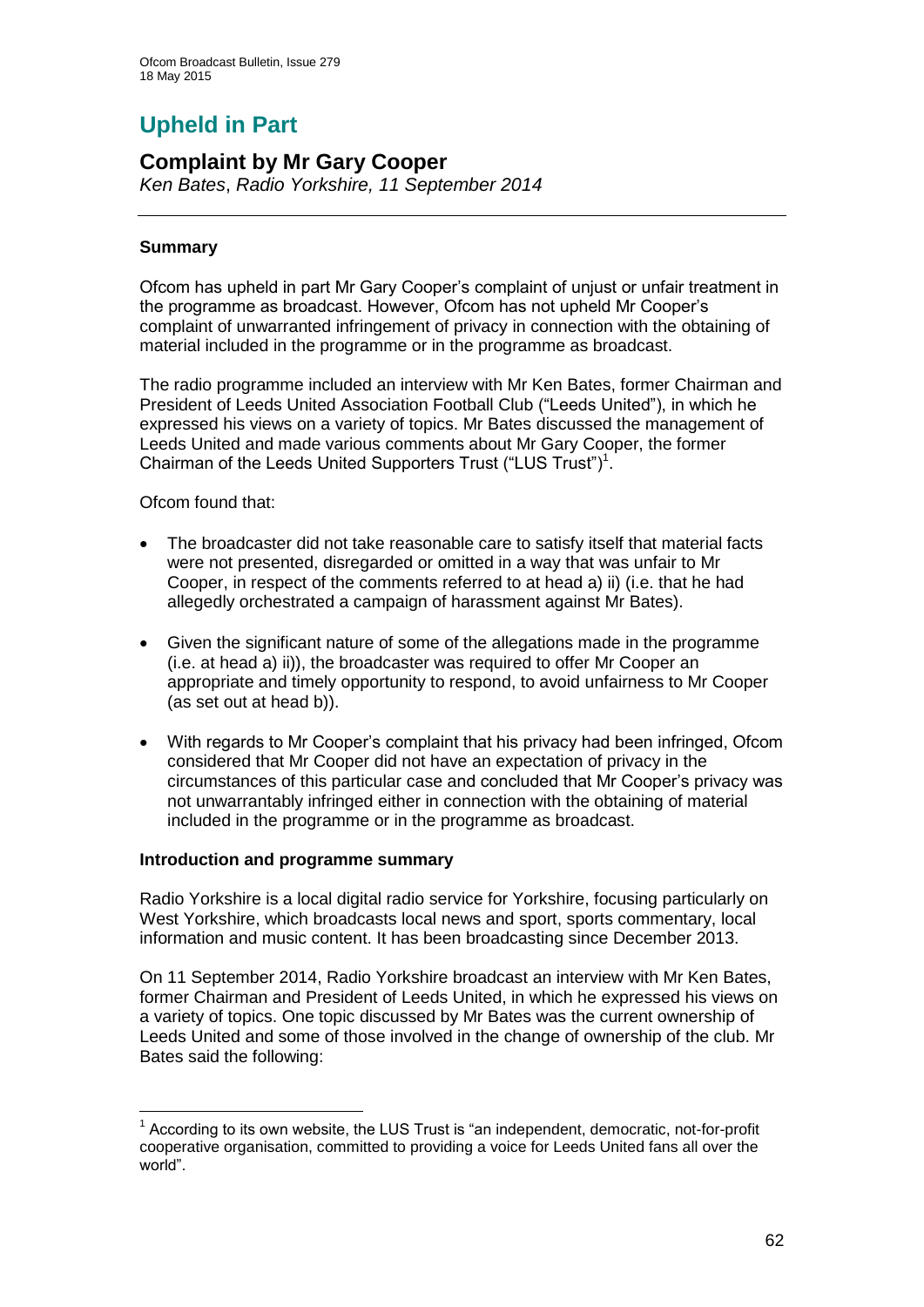*"And, on one last subject, a chap called Alan Clough sent an email following my interview about 29 August* [2014] *and he asked me whether I was being a bit hard on Gary Cooper for blaming him, saying he may have been duped by GFH<sup>2</sup> .*

*But he wasn't duped by the GFH publicity campaign, he actually worked with Salem Pater to engineer the campaign to make myself …* [inaudible]

*It was Cooper and his cohorts who organised "Send Ken a Pen"<sup>3</sup> campaign to sign the contracts, even though I'd never received it.*

*They were concerted – the abuse, practices and phone calls, which of course didn't work for very long, 'cause I simply changed the numbers.*

*And so, he's complicit in the mess Leeds* [Leeds United] *finds itself in today. He had meetings with Salem Patel and David Haigh while the negotiations were taking place. That's why he can always say that he understands that a source close to GFH that…*[inaudible]

*So, the mess Leeds is in today, Mr Cooper must take his fair share of the blame, or for that matter, unfair share. And he admitted to me on the phone when I first spoke to him, in his first letter, he'd been to one Leeds United game in three seasons, what was it, against Hereford at home. So, so much for being a solid, great Leeds United supporter – he wasn't.* 

*So, you can't be too hard on Gary Cooper. Hopefully, the mess he made*  [inaudible] *we'll sort the mess out GFH left it in".*

The subject then changed to matters unrelated to Leeds United and Mr Cooper was not mentioned again in the programme.

### **Background to the complaint**

*Ofcom Adjudication 2013*

On 8 April 2013, Ofcom published in its Broadcast Bulletin Number 227<sup>4</sup> an Adjudication that upheld a complaint of unjust or unfair treatment and unwarranted infringement of privacy by Mr Cooper about programmes broadcast by Yorkshire Radio in 2012<sup>5</sup>. The programmes included interviews with Mr Bates, the then Chairman of Leeds United, who discussed, amongst other topics, criticism and demonstrations held by the LUS Trust about the running of the club by its

 $3$  "Pen 4 Ken" was a Twitter campaign by some Leeds United fans to encourage fans to post a pen to Mr Bates, the then owner and chairman of the club, to prompt him to sign the club over to a consortium looking to buy his majority share.

4 [http://stakeholders.ofcom.org.uk/binaries/enforcement/broadcast](http://stakeholders.ofcom.org.uk/binaries/enforcement/broadcast-bulletins/obb227/obb227.pdf)[bulletins/obb227/obb227.pdf.](http://stakeholders.ofcom.org.uk/binaries/enforcement/broadcast-bulletins/obb227/obb227.pdf)

<sup>5</sup> Yorkshire Radio was a local digital radio station that broadcast live coverage of Leeds United first-team games, music, and predominantly sport-related programming. The station ceased broadcasting on 30 July 2013.

 2 In December 2012, GFH Capital Limited ("GHFC"), a subsidiary of Gulf Finance House ("GFH"), bought the majority shareholding in Leeds United from Mr Bates. Mr Patel and Mr Haigh were senior employees of GFH at the time of the takeover.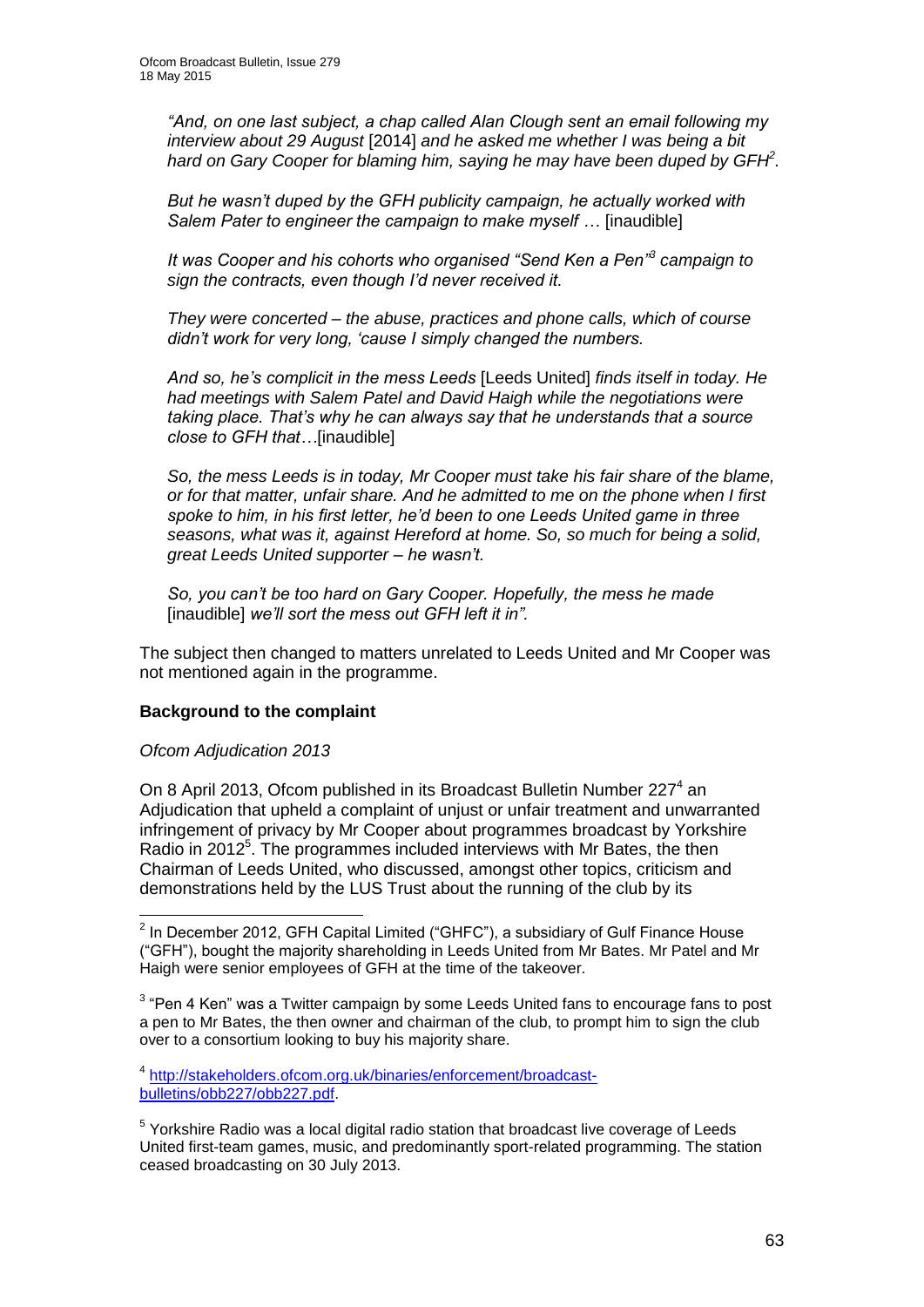management. Mr Bates also commented on the LUS Trust's then Chairman, Mr Cooper, and referred to the number of times in the past year that Mr Cooper had actually attended a "home" game. Mr Bates said that he had gained this information from the club's database.

Ofcom found that:

- Mr Bates' comments about Mr Cooper were likely to have materially or adversely affected listeners' views of Mr Cooper and the LUS Trust in a way that was unfair to them.
- The broadcaster should have provided Mr Cooper with an appropriate and timely opportunity to respond to comments made by Mr Bates in the programme.
- Mr Cooper's privacy was unwarrantably infringed by Mr Bates obtaining information about him from the club's database and that subsequently broadcasting it was a disproportionate interference with Mr Cooper's expectation of privacy and it was not warranted.

### **Summary of the complaint and the broadcaster's response**

### Unjust or unfair treatment

a) In summary, Mr Cooper complained that he was treated unjustly or unfairly in the programme as broadcast because Mr Bates made a number of allegations about him that were false and therefore portrayed him unfairly. In particular, he highlighted the claims listed in sub-heads i) to iv) below.

On behalf of Radio Yorkshire, Manleys Solicitors Limited ("Manleys") responded to the complaint saying that Mr Cooper had not provided any evidence to demonstrate that any of the facts in question were false. It said that the comments made in the programme were just: "…one episode in a robust and often very public dialogue between two parties who have had, over the years, obviously conflicting views on how Leeds Utd Football Club should be run".

Manleys said that to suggest Mr Cooper was being treated unfairly would be to suggest that the debate to date has been entirely one-way. This, it argued, was not the case. It set out its response as follows:

i) Mr Bates falsely claimed that Mr Cooper had attended only one Leeds United match in three seasons thereby seeking to convey to listeners the false impression that he never went to Leeds United matches in person and was, therefore, unaware of the issues surrounding the football club in general.

Manleys said that the comment made regarding Mr Cooper only attending one Leeds United match in three seasons was true. It said that Mr Bates had asked Mr Cooper about his attendance in a telephone call on 22 June 2011 and that Mr Cooper had said that he had only been to one home game in three seasons. Manleys said that it was the content of this phone call to which Mr Bates referred to in the programme. It said that since the information was true, there could be no unfairness to Mr Cooper.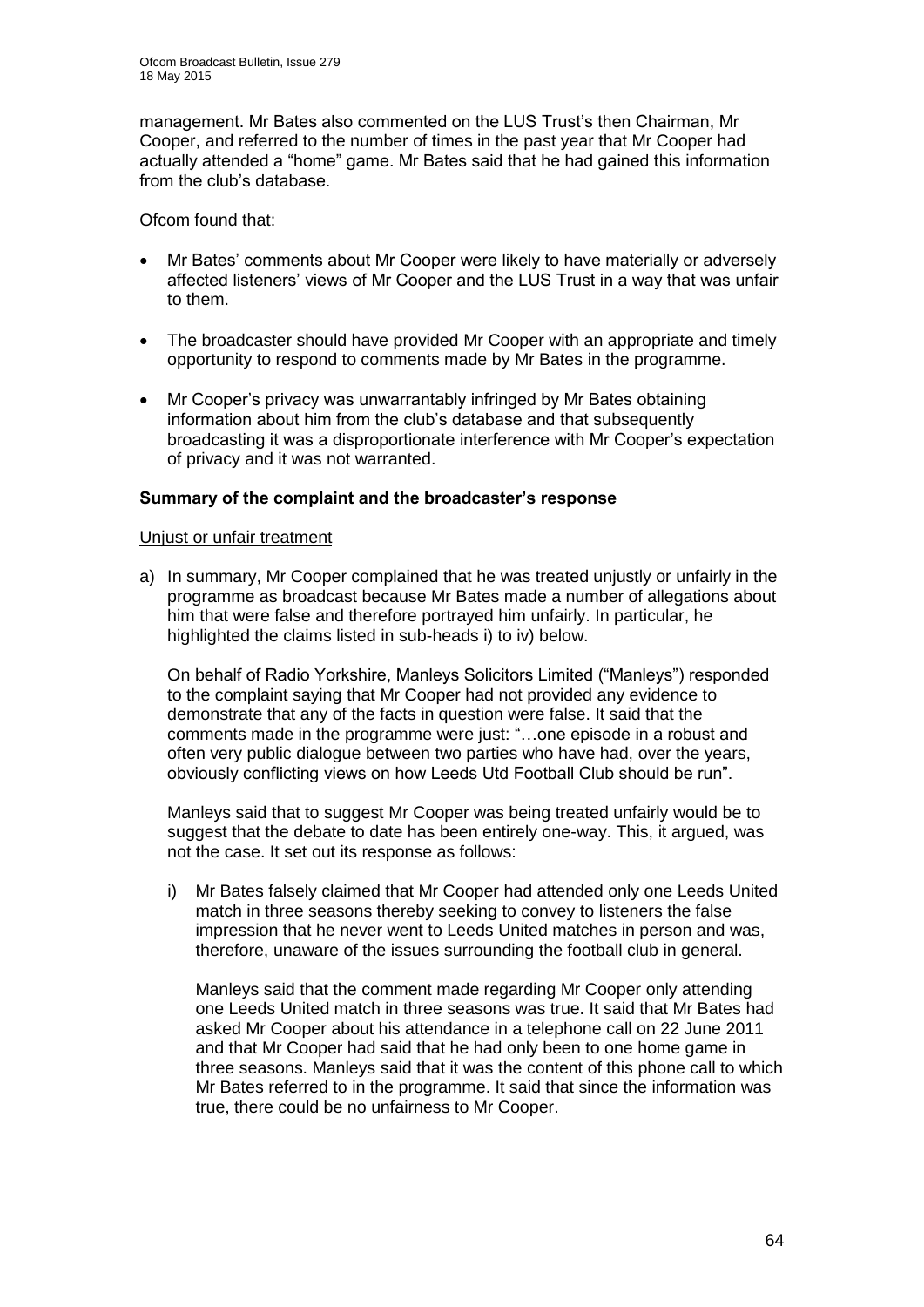ii) Mr Bates falsely accused Mr Cooper of being behind a group called "Pen 4 Ken", and that Mr Cooper and his *"cohorts"* had orchestrated a campaign of making harassing telephone calls directly to Mr Bates.

In response, Manleys argued that Mr Cooper appeared to hold a "grudge" against Mr Bates and that he had used his position as Chairman of LUS Trust to incite others to feel the same. Manley's provided Ofcom with copies of tweets by Mr Cooper: "actively promoting 'Pen 4 Ken'". It said that the campaign had been mentioned in LUS Trust's blog of 26 August 2012, which had explained that the purpose of the campaign was to "force Mr Bates to sell the club as soon as possible".

Manleys said that, according to Mr Bates, Mr Cooper had been instrumental in encouraging others to take part in the controversial campaign, which was on any reasonable view, "a concerted effort to harass Mr Bates and hound him out of the club".

Manleys provided material which it said suggested that one of the key proponents behind a twitter campaign directed against Mr Bates was the twitter account '@LeedsFundraiser', which it said: "…professes to raise money for Leeds Ladies Football Club, of which the Complainant [Mr Cooper] is Chairman". It said that this was why Mr Bates was of the opinion that those behind '@LeedsFundraiser' were in league with Mr Cooper and that they were behind the "fax and phone harassment campaign" also referred to in the programme.

Manleys provided further supporting documentation which it said showed Mr Cooper's "obvious and unrelenting personal grudge against Mr Bates". This included, for example, reports of protests and plans for an end of season party, in which, Manleys pointed out:

"…fans were encouraged to congregate on the upper tier of the east stand which overlooks the Directors' box, with the clear intention that they should direct personal abuse at Mr Bates from close range throughout the game".

Manley's said that given such public, repeated and strongly worded attacks on Mr Bates, it was undoubtedly a matter of considerable public interest to the listeners of Radio Yorkshire to hear what Mr Bates might have to say in reply.

iii) Mr Bates falsely claimed that Mr Cooper conspired with Mr Patel and Mr Haigh of GFHC to influence the sale of Leeds United. Mr Cooper said that these accusations were farcical, since Mr Bates was the only one in charge of whether or not he sold the football club. Mr Cooper said that Mr Bates provided no evidence to support these allegations.

In addressing this particular point, Manleys referred back to its response to head a) ii) above. It said that this response (including, for example, details of the 'Pen 4 Ken' campaign and 'end of season party') demonstrated the pressure placed upon Mr Bates to sell the club and Mr Cooper's: "…firm intention to do what he could to oust the Contributor [Mr Bates]".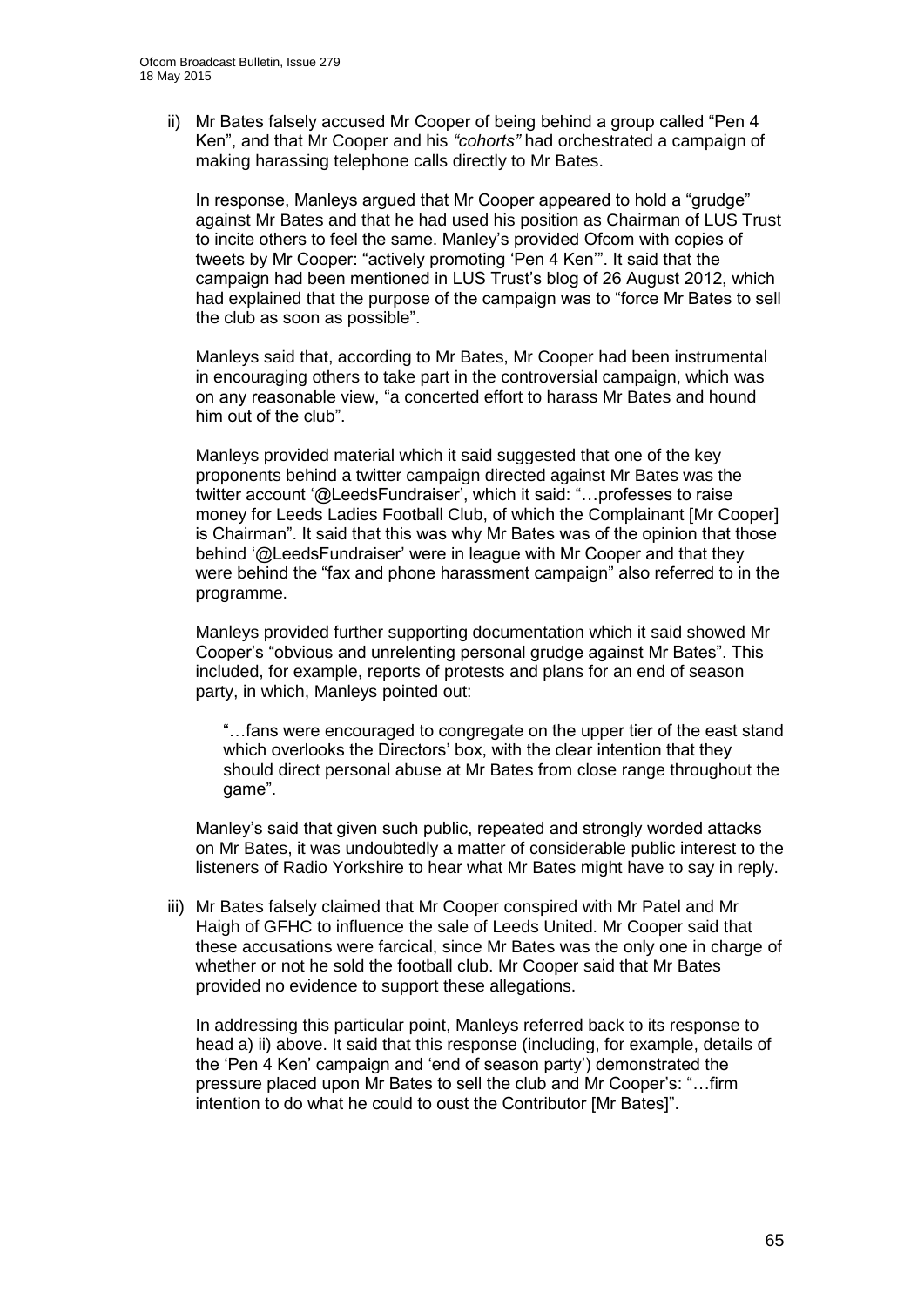In addition, Manleys also provided Ofcom with email correspondence between Mr Cooper and the owner of the company AdMatch<sup>6</sup> and Mr Cooper and Mr David Haigh<sup>7</sup>. It argued that the email exchange dated 15 August 2012 between the owner of Admatch and Mr Cooper illustrated that Mr Cooper had more than just a passing interest in the then potential new owners of the club and the sale process. In fact, it said that it showed that Mr Cooper was receiving apparently confidential emails about the sale and passing them on to his 'contact', who appeared to be an intermediary related to the buyer.

Manleys said that this email exchange demonstrated that Mr Cooper and the owner of Admatch had discussed ways to attempt to influence the direction of the sale and to add to the pressure on Mr Bates to sell Leeds United. It said that there was a desire to interfere with the sale process, certainly to Mr Bates' detriment and, in all likelihood, with the ultimate consequence that this would be to the detriment of the Club too.

Manley's also highlighted comments made in an email to Mr Haigh dated 31 August 2012, in which Mr Cooper stated:

"I am sorry to be one of the many who will be bombarding you right now, however, my contact is a genuine offer from the Leeds United Supporters Trust and our membership now close to 8000 to help or assist by providing support from our members for the takeover or investment as Mr Bates like [sic] to put it in Leeds United. Our members have voiced their desire for change through our vision statement…and we look forward at long last to a Leeds United whose owners share the same ambition as the fans".

In addition, Manleys pointed out several articles on the LUS Trust blog which it said demonstrated that Mr Cooper had held numerous meetings with representatives of GFH. It said that the "open relationship" between Mr Cooper, LUS Trust and GFH was further evidenced by tweets sent by Mr Haigh to Mr Cooper.

Manleys said that Mr Bates had told Radio Yorkshire that he believed that the abuse and demonstrations directed at him by Mr Cooper, the LUS Trust, and those acting in concert with them, persuaded other suitable investors to withdraw their interest in the club, thus leaving Mr Bates with no option but to sell to GFH which, in the end, he did on or about 21 December 2012. It said that Mr Cooper and LUS Trust held a significant influence over the direction of the sale and that this was clearly a matter of "considerable" public interest.

iv) Mr Bates blamed Mr Cooper for the "current situation" that Leeds United found itself in, without providing details or any reasoning as to how Mr Cooper was responsible for the football club's current state. Mr Bates' comments

 6 AdMatch, is a company which was in business with Leeds United. When the business relationship ended, a long-running legal dispute between Admatch and Leeds United ensued. AdMatch was forced to pay damages to Leeds United for misappropriating season ticket funds.

 $<sup>7</sup>$  At the time of the email correspondence (i.e. August 2012) Mr Haigh was deputy CEO of</sup> GFH.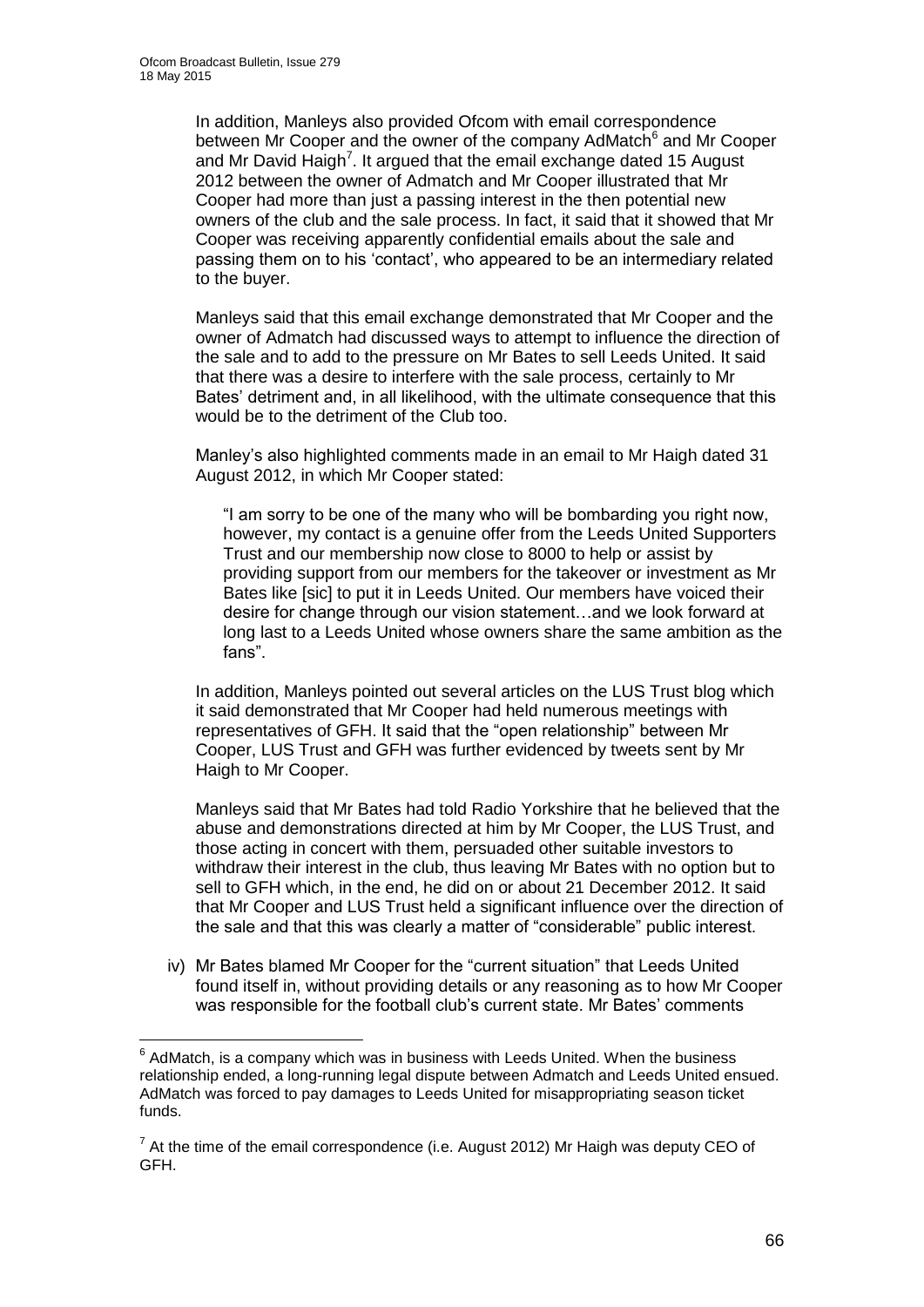unfairly misled listeners that Mr Cooper's personal conduct, including conversations with Mr Patel and Mr Haigh, was somehow to blame for the current financial state and performance of Leeds United. Mr Cooper said that Mr Bates' remarks were false, extremely unfair and bizarre, given that Mr Cooper held no role within the club and has had no financial dealings with the club or dealings with any current, past, or present investors in the club.

In response, Manleys reiterated that it was Mr Bates' opinion that he was forced to sell Leeds United to GFH following a "concerted campaign of pressure" on him to sell (and after other potential investors had withdrawn) following the adverse publicity against Mr Bates, which Mr Cooper and LUS Trust had assisted with and contributed to. It said that it was Mr Bates' view that the sale of Leeds United to GFH was "not necessarily the optimum outcome for the club". It said that Mr Bates believed that Leeds United's "current situation" had come about following this sale and that it was his view that LUS Trust and Mr Cooper were partly responsible for the situation by campaigning and active participation in attempting to influence the direction of the sale and causing other potential investors to withdraw their interest.

Manleys said that Mr Bates did not allege that Mr Cooper had "financial dealings" with Leeds United, nor did Mr Bates claim that Mr Cooper had a "role within the football club". However, it said that Mr Cooper had "dealings and exchanges with intermediaries of GFH", and that it was therefore "disingenuous" of Mr Cooper to say that he had no financial dealings with the club, nor any financial dealings with any current, past, or present investors in the club. Manleys said that it was Mr Bates' honestly held view and he had not misled listeners by expressing his view of events. It also said that both the LUS Trust and Mr Cooper had been extremely active in attempting to influence the direction and future of the club and had succeeded in that by driving away potential investors/buyers. It said that it was in this respect that Mr Cooper had some responsibility for the state of the club.

b) Mr Cooper complained that he was not given an opportunity to respond to the allegations made about him by Mr Bates. He said that had he been able to respond on air he would have easily disproved the allegations. Mr Cooper said that it was the very gist of unfairness to accuse a person without evidence and then fail to allow the accused individual to respond.

In response, Manley's said that Mr Bates had discussed a number of topics during the programme and that the broadcaster was not aware that he would be raising the precise issues that he did regarding Mr Cooper. It said that the relevant part of the interview that referred to Mr Cooper was brief (approximately one and a half minutes in duration) and that it was a relatively succinct reply to the more extensive and widespread accusations that Mr Bates had faced from Mr Cooper and those he liaised with over a considerable period. Manleys said that the accusations made against Mr Bates had been made in a public manner and that it was therefore of public interest to hear Mr Bates' reply to the accusations made.

Manleys said that it was Mr Bates' aim only to address the accusations raised against him and to respond to the email from Mr Clough referred to at the beginning of the relevant part of the programme.

Manleys also said that it disagreed with Mr Cooper's assertion that had he been given the opportunity to respond to the allegations made, he would have been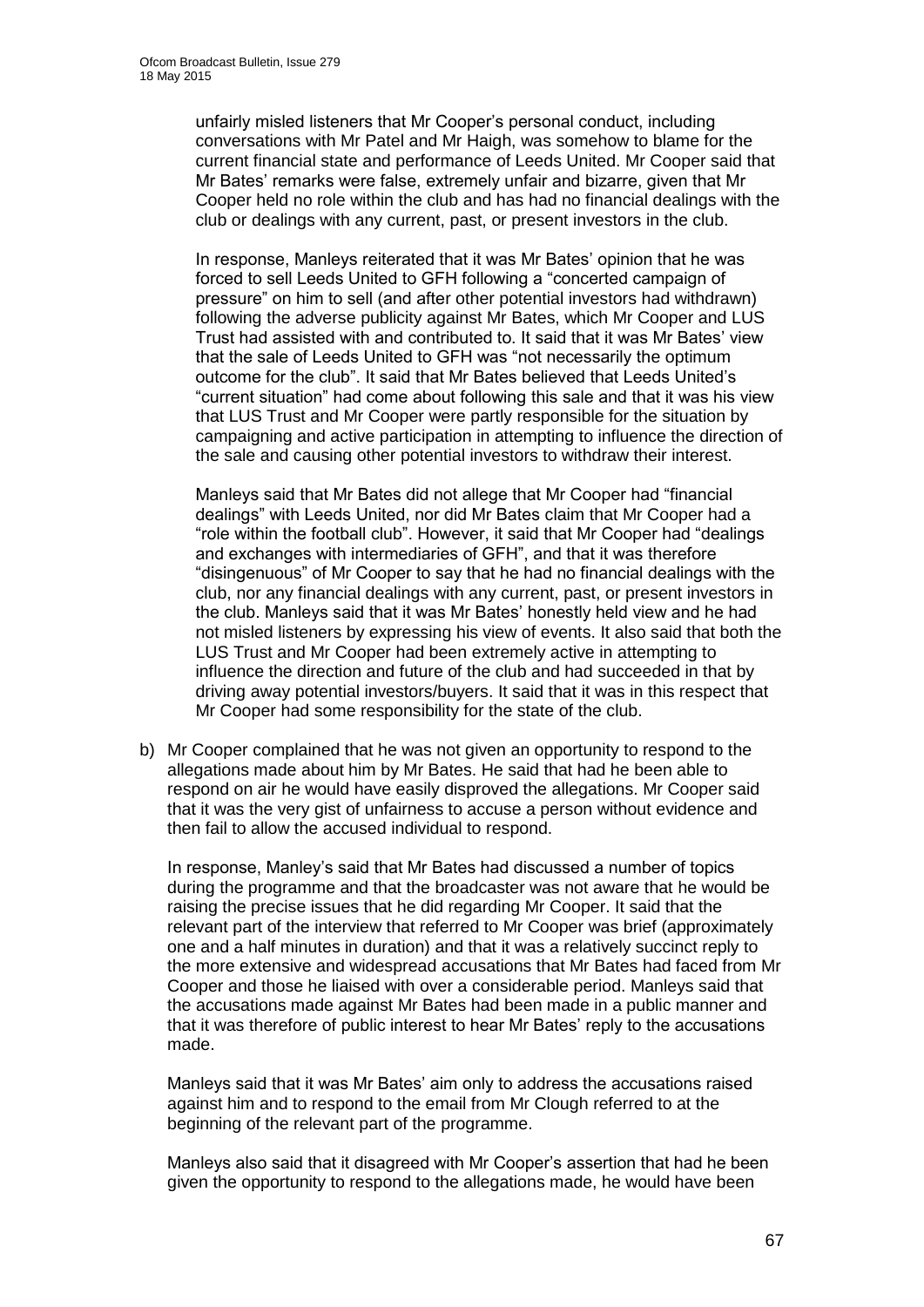able to disprove them. Manleys said that a number of the comments made were honestly held opinions of Mr Bates. It also said that in relation to any assertions of fact, they had not been disproved by any evidence from Mr Cooper. It said that accordingly, "in the context of a vitriolic and very public campaign by Mr Cooper (and others) against Mr Bates", there was a clear public interest in Mr Bates' reply.

### Unwarranted infringement of privacy

c) In summary, Mr Cooper complained that his privacy was unwarrantably infringed in the obtaining of material included in the programme as broadcast because Mr Bates had obtained information from the Leeds United database about Mr Cooper's season ticket and match attendance status. Mr Cooper said that this violated his privacy rights.

By way of background, Mr Cooper said that Mr Bates claimed, incorrectly, that this information was obtained in a telephone call with him. However, Mr Bates had, in fact, obtained the material from the Leeds United database. Mr Cooper referred to the previous Ofcom Adjudication on this point $8$ .

In response, Manleys said that this was an attempt by Mr Cooper to "re-run" an earlier complaint he had made to Ofcom about programmes broadcast in February 2012. It pointed out that the finding of this investigation<sup>9</sup>, including the information contained in it relating to Mr Cooper's attendance at Leeds United's football games, was a matter of public record.

Manleys explained that Mr Bates had asked Mr Cooper about his attendance at Leeds United's football games during a telephone call of 22 June 2011. It said that Mr Cooper had readily admitted to having only attended one home game during the relevant period, identifying that it was against Hereford United.

It said that Mr Bates had not mentioned the Leeds United database as he had done in previous programmes or revisited the database for the purpose of obtaining information about Mr Cooper's attendance at football games. It said that given Ofcom's Adjudication regarding the 2012 programmes, Mr Bates had chosen to rely solely on what Mr Cooper had told him over the telephone. Manleys said that the information about Mr Cooper's attendance at Leeds United football games was not private information as it had been disclosed by Mr Cooper to Mr Bates and was, in any event, a matter of public record. It said that the information had been published on Ofcom's website as part of its Adjudication regarding the 2012 programmes. It said that the Adjudication, including information about Mr Cooper's attendance at football games, had subsequently been reported elsewhere, for example, in an article published on the website Out-Law.com<sup>10</sup>.

 8 See footnote 3 above.

<sup>&</sup>lt;sup>9</sup> Ofcom previously found that Mr Cooper's privacy had been unwarrantably infringed with regards to programmes broadcast on Yorkshire Radio in 2012. This was because Mr Bates had obtained personal information about Mr Cooper and his attendance at Leeds United football games from a Leeds United computer database and subsequently broadcast it. See the "Background to the complaint" section and footnote 3 above.

 $10$  'Out-Law' is an online legal news and guidance service provided by Pinset Masons LLP.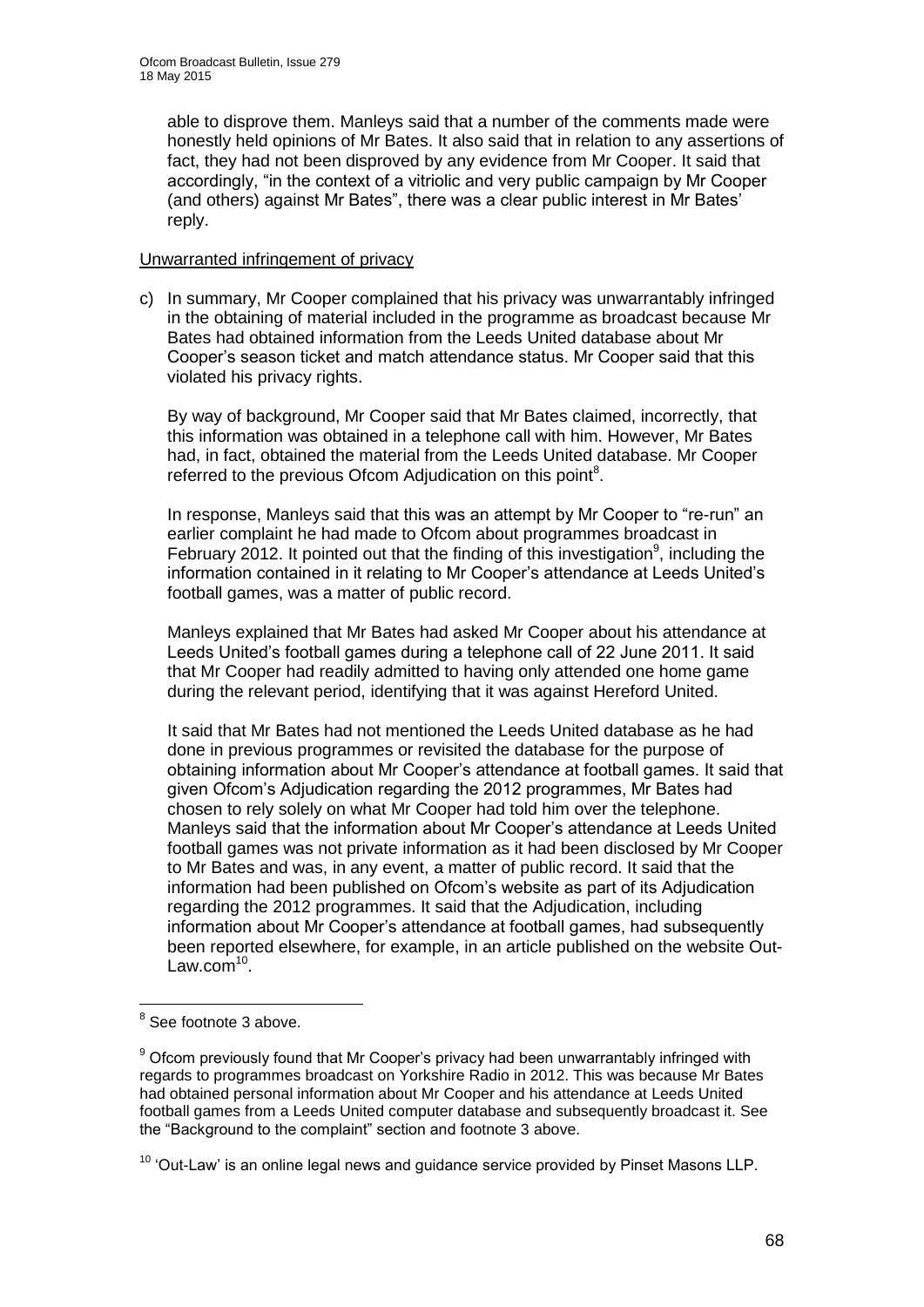Further to this, Manleys said that given Mr Cooper's status as a high profile figure regarding Leeds United and a leading figure in the LUS Trust, who regularly gave interviews in the media, his match attendance was relevant and of public interest. It also said that the information could not in any event be reasonably considered as being particularly sensitive or private in nature.

d) Mr Cooper also complained that his privacy was unwarrantably infringed in the programme as broadcast in that Mr Bates disclosed private information relating to his season ticket and match attendance status.

In response, Manleys said that it reiterated the arguments made in head c) above. In summary, it said that the information was already in the public domain as at September 2014, and that, even if the information had not been in the public domain, it was not particularly sensitive or private in nature. Manleys also said that the attendance record of Mr Cooper was a matter of public interest as he was a public figure in relation to the affairs of Leeds United.

### **Decision**

Ofcom's statutory duties include the application, in the case of all television and radio services, of standards which provide adequate protection to members of the public and all other persons from unjust or unfair treatment and unwarranted infringement of privacy in, or in connection with the obtaining of, material included in, programmes in such services.

In carrying out its duties, Ofcom has regard to the need to secure that the application of these standards is in the manner that best guarantees an appropriate level of freedom of expression. Ofcom is also obliged to have regard, in all cases, to the principles under which regulatory activities should be transparent, accountable, proportionate and consistent and targeted only at cases in which action is needed.

In reaching this decision, Ofcom carefully considered all the relevant material provided by both parties. This included a recording of the programme as broadcast and transcript, and both parties' written submissions and supporting documentation. Both parties were given the opportunity to make representations on Ofcom's Preliminary View. Neither party chose to do so.

### Unjust or unfair treatment

When considering and deciding complaints of unjust and unfair treatment, Ofcom has regard to whether the broadcaster's actions ensured that the programme as broadcast avoided unjust or unfair treatment of individuals and organisations, as set out in Rule 7.1 of Ofcom's Broadcasting Code ("the Code"). Ofcom had regard to this Rule when reaching its decision.

a) Ofcom first considered Mr Cooper's complaint that he was treated unjustly or unfairly in the programme as broadcast because Mr Bates made a number of allegations about him that were false and therefore portrayed him unfairly.

It is important to clarify from the outset that Ofcom is not able, nor is required, for the purpose of considering this complaint, to express a view on the truth or otherwise of the individual statements made in the programme by Mr Bates about Mr Cooper.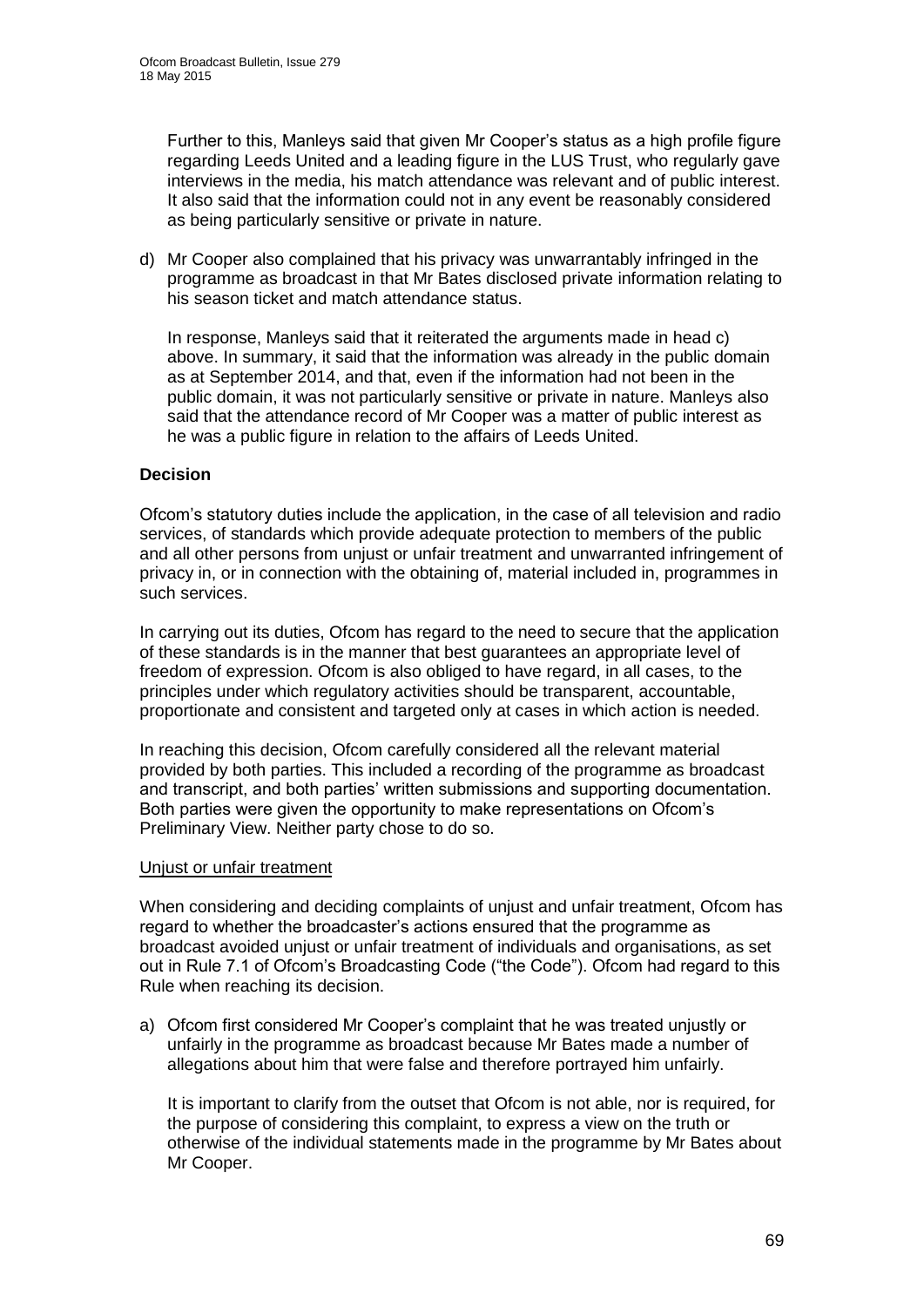In considering this part of the complaint, Ofcom had regard to Practice 7.9 of the Code. This states that before broadcasting a factual programme, broadcasters should take reasonable care to satisfy themselves that material facts have not been presented, disregarded or omitted in a way that is unfair to an individual or organisation.

Ofcom recognises the broadcasters' right to freedom of expression and that they must be able to investigate and report on matters of interest to viewers freely, and be able to express views and critical opinions without undue constraints. However, this freedom comes with responsibility and an obligation on broadcasters to comply with the Code and, with particular reference to this case, avoid unjust or unfair treatment of individuals or organisations in programmes.

Ofcom first considered the nature of the programme and the context in which the comments in question were made.

Ofcom understood from the information made available to it that Mr Bates participated in a weekly interview on Radio Yorkshire and that it was a regular part of the programme. We considered that the format of Mr Bates' interview would have been known to those who regularly listened to the station and that it was likely that those listeners would have been familiar with Mr Bates, as the former Chairman and President of Leeds United, and his persona. We also considered that these listeners would have been likely to have understood that his comments were made in the context of a long running and public disagreement between Mr Bates and Mr Cooper about matters relating to the management of Leeds United.

It was in this context, therefore, that Ofcom next considered the following subheads of complaint as set out in the "Summary of the complaint and broadcaster's response" section above, in order to reach an overall decision as to whether the programme, taken as a whole, resulted in unfairness to Mr Cooper.

i) Mr Bates falsely claimed that Mr Cooper had attended only one Leeds United match in three seasons thereby seeking to convey to listeners the false impression that Mr Cooper never went to Leeds United matches in person and was, therefore, unaware of the issues surrounding the football club in general.

In considering this sub-head of complaint Ofcom noted what Mr Bates said in the programme:

*"And he* [Mr Cooper] *admitted to me on the phone when I first spoke to him, in his first letter, he'd been to one Leeds United game in three seasons, what was it, against Hereford at home. So, so much for being a solid, great Leeds United supporter – he wasn't".* 

As outlined above, it is not for Ofcom to investigate and adjudicate on whether a statement broadcast is factually correct or not, but rather to consider whether the inclusion of a statement amounted to unjust or unfair treatment of an individual and, or organisation. Therefore, in the context of this particular case, Ofcom will not attempt to establish whether the information about Mr Cooper's match attendance (or the source of this information) was correct or not. We will consider only whether the inclusion of the information about Mr Cooper's match attendance resulted in unfairness to him.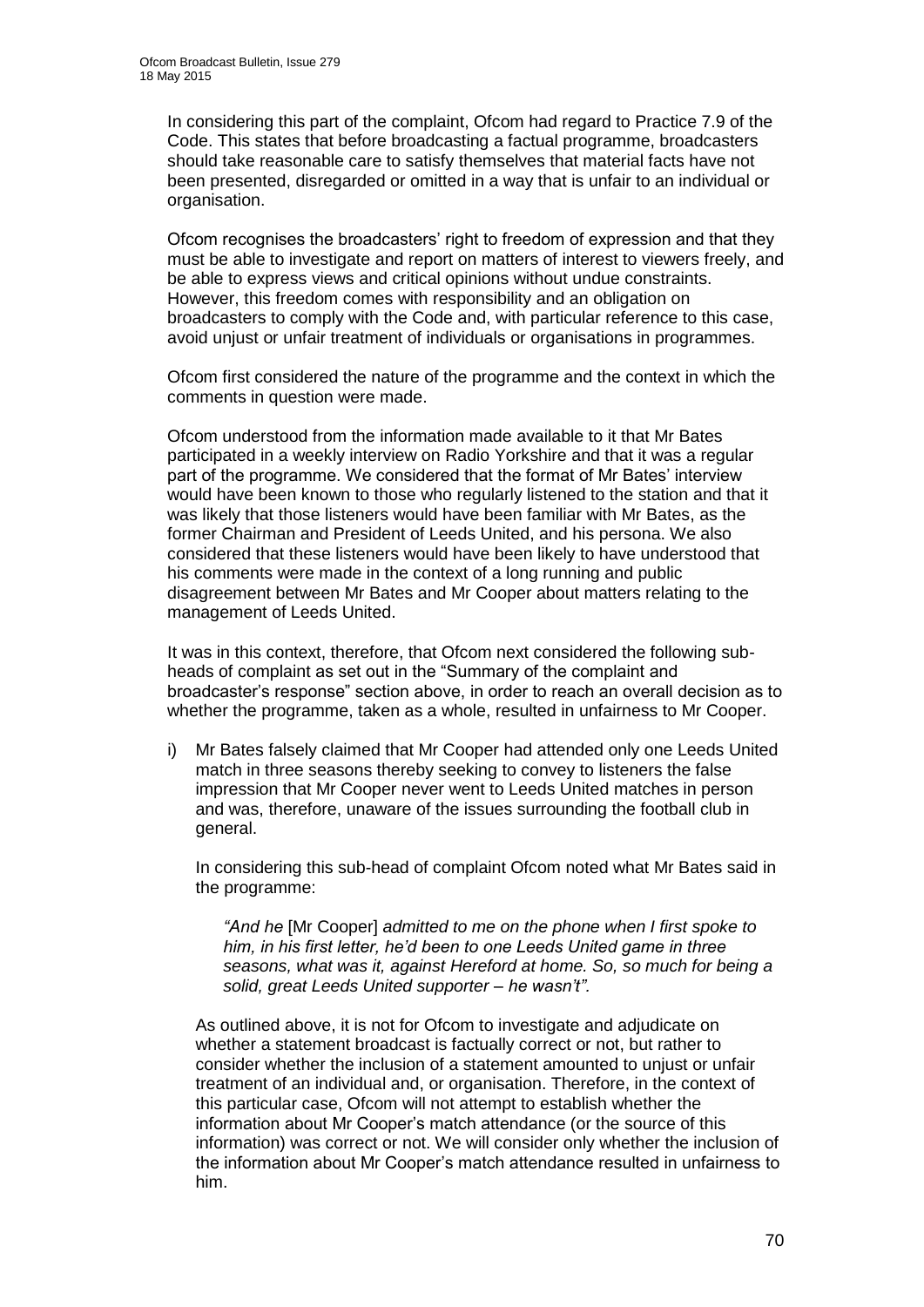Ofcom acknowledged that the number of football games Mr Cooper may or may not have attended had the potential to materially and adversely affect listeners perceptions of Mr Cooper, given that he had been the Chairman of LUS Trust, and that this could potentially be unfair to him. However, we also noted that Mr Cooper was no longer the Chairman of LUS Trust and that the comments were made in relation to the 2011-2012 football season (at least two and a half years ago when he held that position). Given this, we considered that the comments amounted to a far less potentially unfair claim, with considerably less potential to materially or adversely affect listeners' opinions of Mr Cooper.

In Ofcom's view, Mr Bates' comments were clearly presented as his personal recollections of the subject matter of a telephone call and the content of a letter from a long time ago (i.e. around the 2011-2012 football season). We considered that in this context, listeners were unlikely to consider what was said as verified fact. Although the manner in which Mr Bates delivered his views about Mr Cooper was, in our opinion, robust and forthright, we also considered that listeners would have understood that the comments were made about someone who was well known for being openly critical of Mr Bates and his management of Leeds United in the past. Given the history to the relationship between Mr Cooper and Mr Bates, Ofcom considered that it would be reasonable to make the assumption that it was likely that listeners would have been aware of the differences of opinion between the two sides and that Mr Bates' comments, made in the context of responding to criticism, were his personal view on the matter.

In these circumstances, therefore, Ofcom did not consider that Mr Bates' comments about Mr Cooper's match attendance were likely to have materially or adversely affected listeners' views of Mr Cooper in a way that was unfair to him.

Ofcom therefore considered that the broadcaster had, in this particular regard, taken reasonable care to satisfy itself that material facts had not been presented, disregarded or omitted in a way that was unfair to Mr Cooper.

ii) Mr Bates falsely accused Mr Cooper of being behind a group called "Pen 4 Ken", and that Mr Cooper and his *"cohorts"* had orchestrated a campaign of making harassing telephone calls directly to Mr Bates.

Ofcom noted the specific comments made by Mr Bates in the programme:

*"It was Cooper and his cohorts who organised "Send Ken a Pen" campaign to sign the contracts, even though I'd never received it.*

*They were concerted – the abuse, practices and phone calls, which of course didn't work for very long, 'cause I simply changed the numbers".*

It was Ofcom's view that Mr Bates stated the above as fact and we considered that the comments amounted to a strong and unequivocal allegation that Mr Cooper and his "*cohorts*" had engaged in a campaign of deliberate harassment against Mr Bates. This was a serious claim which had the clear potential to materially and adversely affect viewers' opinion of Mr Cooper.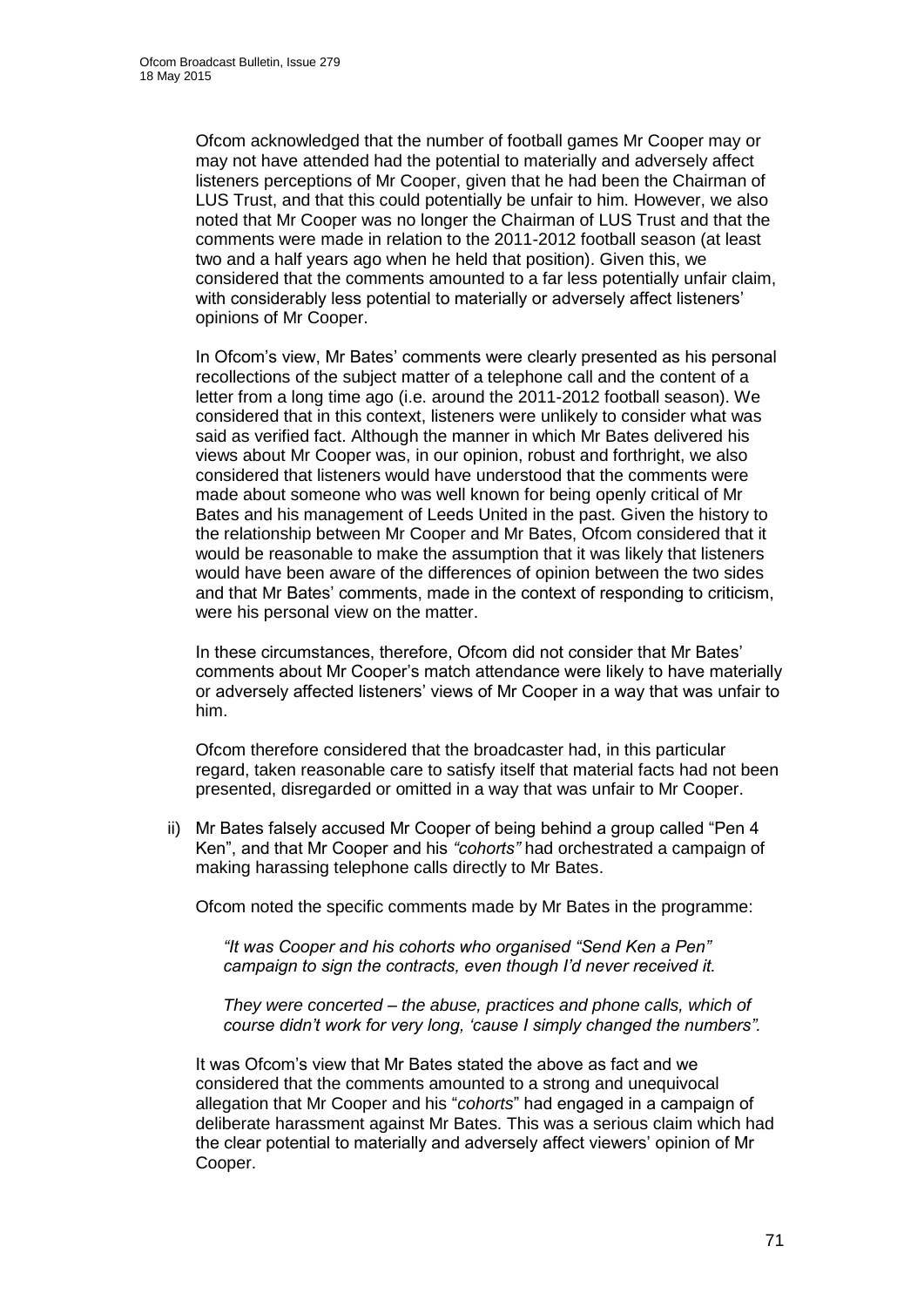As outlined above, under Practice 7.9 broadcasters should take reasonable care before broadcasting a factual programme, including programmes examining past events, to satisfy themselves that material facts have not been presented, disregarded or omitted in a way that is unfair to an individual or organisation. Whether a broadcaster has taken reasonable care to present material facts in a way that is not unfair to an individual or organisation will depend on all the particular circumstances of the case including, for example, the seriousness of any allegations and the context within which they are made.

In response to Mr Cooper's complaint, Manleys provided Ofcom with evidence that it considered demonstrated that Mr Cooper held a "grudge" against Mr Bates and that he had used his position as Chairman of the LUS Trust to "incite others to feel the same". However, whether a presenter/contributor to a programme considers what they are saying to be true, broadcasters need to take care, especially with live broadcasts, to ensure that comments made do not amount to unfairness to an individual or organisation. This may include briefing any studio guests about fairness requirements in advance of the programme, as well as ensuring that any allegations made during the programme are properly tested or challenged. This could be, for example, by pointing out any contradictory argument or evidence or by representing the viewpoint of the person who is the object of the significant allegation (this is further discussed in head b) below).

Therefore, having regard to Practice 7.9, Ofcom assessed what steps (if any) Radio Yorkshire took to satisfy itself that material facts were not presented, disregarded or omitted in a way that could be unfair to Mr Cooper. We noted that Manleys provided no supporting material to demonstrate that Radio Yorkshire had taken any appropriate steps before the live broadcast in this regard, for example by advising Mr Bates to take care about any allegations he might make about named individuals. We considered that this was especially concerning given Ofcom's previous Adjudication of 8 April 2013 (as detailed above in the "Background to the complaint" section). During the programme itself, Ofcom noted that at no time during the relevant part of Mr Bates' interview did the programme's presenter challenge or query Mr Bates' comments. Without any attempt by the presenter to counter the comments made by Mr Bates in the programme, it appeared to Ofcom that Mr Bates could and did say what he wished without any balance or challenge from the subject of his comments or from the presenter. We also noted that there was no attempt to contact Mr Cooper before, during or after the broadcast (see head b) of the decision) to ascertain whether or not there was any truth in Mr Bates' claims and that it was not made clear to listeners that Mr Cooper was not able to respond to Mr Bates' remarks.

Therefore, taking all of the above into account, Ofcom considered, in the particular circumstances of this case, that the broadcaster did not take reasonable care to satisfy itself that these material facts had not been presented, disregarded or omitted in a way that was unfair to Mr Cooper.

iii) Mr Bates falsely claimed that Mr Cooper conspired with Mr Patel and Mr Haigh of GFHC to influence the sale of Leeds United. Mr Cooper said that these accusations were farcical, since Mr Bates was the only one in charge of whether or not he sold the football club. Mr Cooper said that Mr Bates provided no evidence to support these allegations.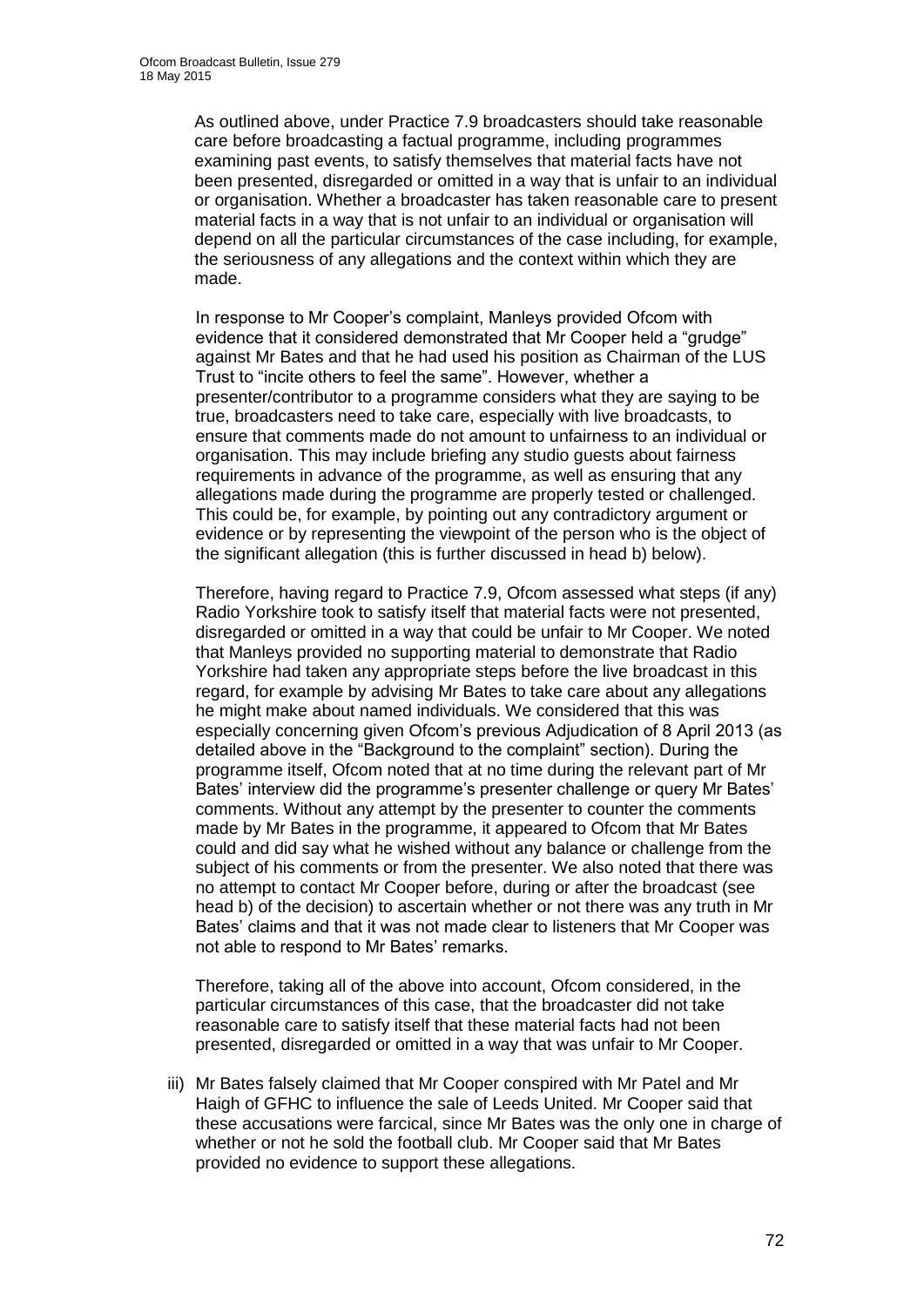Ofcom noted the specific comments made by Mr Bates in the programme. He said:

*"And so, he's complicit in the mess Leeds* [Leeds United] *finds itself in today. He had meetings with Salem Patel and David Haigh while the negotiations were taking place. That's why he can always say that he understands that a source close to GFH that …*[inaudible]

*So, the mess Leeds is in today, Mr Cooper must take his fair share of the blame, or for that matter, unfair share".*

It was Ofcom's view that the statement "*He* [Mr Cooper] *had meetings with Salem Patel and David Haigh while the negotiations were taking place"* was unlikely to be understood by reasonable listeners, whether or not they were aware of the background to the selling of Leeds United, in the way Mr Cooper implied in his complaint, i.e. that he had "conspired with Mr Patel and Mr Haigh of GFHC to influence the sale of Leeds United". We noted that Mr Bates did not explicitly raise the issue of the sale of the club, nor did he state that Mr Cooper had "conspired" to influence it in any way. Mr Bates simply stated in the programme that Mr Cooper had had meetings with particular people while "negotiations" were taking place.

However, Ofcom acknowledged that in the context of Mr Bates' comments that Mr Cooper was "*complicit in the mess*" Leeds United was in, a clearly critical remark, in our view, directed at Mr Cooper, it was possible that some listeners, who were aware of the background to the selling of Leeds United, may have understood Mr Bates' comments to mean that Mr Cooper had, in some way, contributed to the financial problems experienced by Leeds United by his attempts to influence the sale of the club. However, we considered that the comments made were vague and open to interpretation.

As set out at head a) i) above, while Ofcom acknowledged that the manner in which Mr Bates delivered his views about Mr Cooper was, in our opinion, robust and forthright, we also considered that listeners would have understood that the comments were made about someone who was well known for being openly critical of Mr Bates and his management of Leeds United in the past. Given the background history to the relationship between Mr Cooper and Mr Bates, Ofcom considered that it would be reasonable to make the assumption that listeners would have been aware of the differences of opinion between the two sides and that Mr Bates' comments, made in the context of responding to criticism, were his personal view on the matter.

In these circumstances, and taking into particular consideration the vague nature of the comments made, Ofcom did not consider that Mr Bates' comments about Mr Cooper's alleged influence on the sale of Leeds United were likely to have materially or adversely affected listeners' views of Mr Cooper in a way that was unfair to him.

Ofcom therefore considered that the broadcaster had taken reasonable care to satisfy itself that material facts had not been presented, disregarded or omitted in a way that was unfair to Mr Cooper.

iv) Mr Bates blamed Mr Cooper for the "current situation" that Leeds United found itself in, without providing details or any reasoning as to how Mr Cooper was responsible for the football club's current state. Mr Bates' comments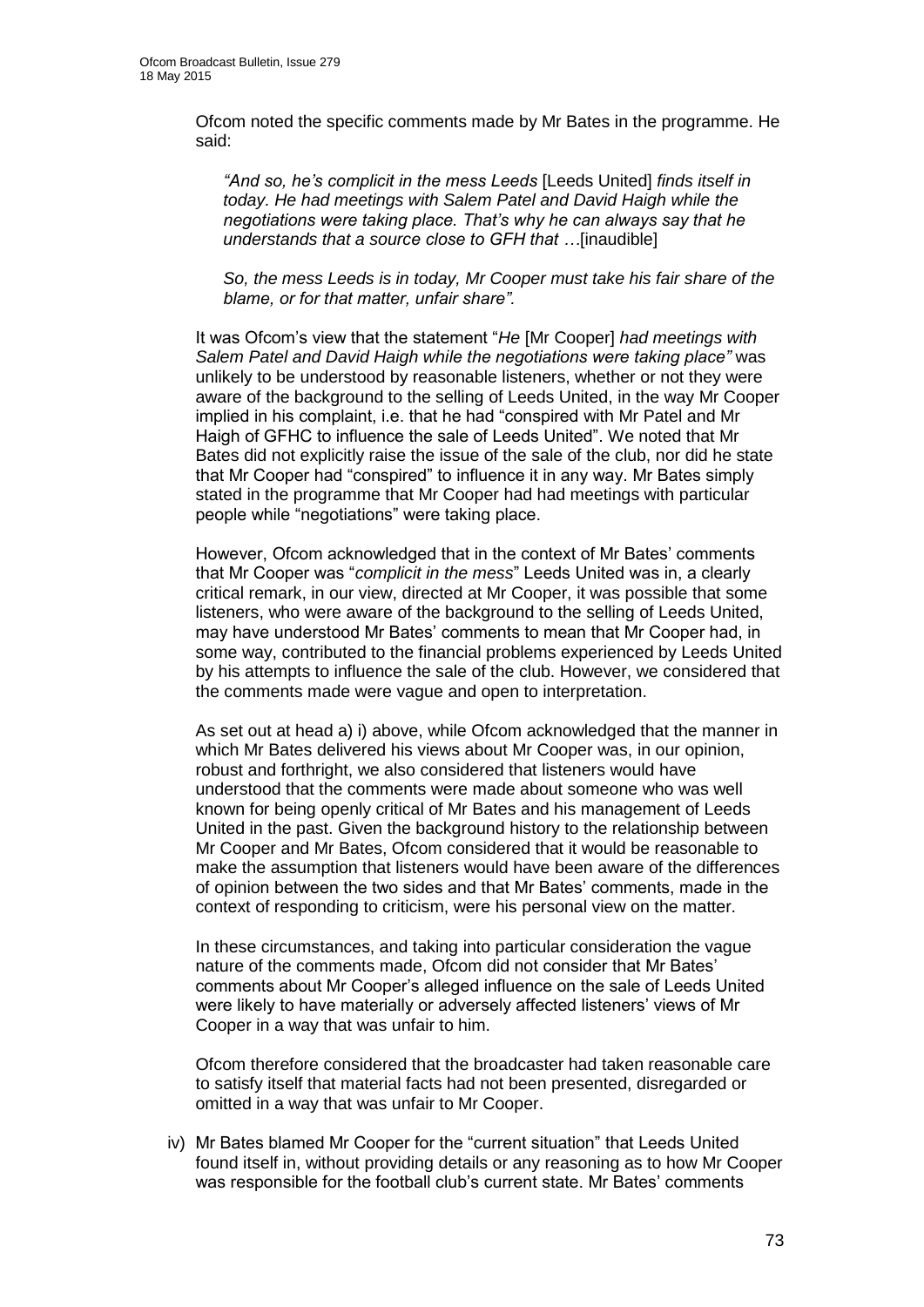unfairly misled listeners that Mr Cooper's personal conduct, including conversations with Mr Patel and Mr Haigh, was somehow to blame for the current financial state and performance of Leeds United. Mr Cooper said that Mr Bates' remarks were false, extremely unfair and bizarre, given that Mr Cooper held no role within the club and has had no financial dealings with the club or dealings with any current, past, or present investors in the club.

Ofcom noted the specific comments made by Mr Bates in the programme. He said:

*"And so, he's complicit in the mess Leeds* [Leeds United] *finds itself in today."*

*…*

…

*"So, the mess Leeds is in today, Mr Cooper must take his fair share of the blame, or for that matter, unfair share".*

*"So, you can't be too hard on Gary Cooper. Hopefully, the mess he made*  [inaudible] *we'll sort the mess out GFH left it in".*

As above, Ofcom considered Mr Bates' comments to be clearly critical of Mr Cooper and we appreciated that some listeners may have interpreted Mr Bates' claim that Mr Cooper was "*complicit in the mess*" to mean that Mr Cooper had in some way contributed to the financial problems experienced by Leeds United. However, we also considered that the comments made were vague and open to interpretation; Mr Bates did not elaborate on what he meant by "*mess*" nor explicitly state that Mr Cooper was responsible for the current financial situation of Leeds United.

As set out at head a) i) and a) iii) above, while Ofcom acknowledged that the manner in which Mr Bates delivered his views about Mr Cooper was, in our opinion, robust and forthright, we also considered that listeners would have understood that the comments were made about someone who was well known for being openly critical of Mr Bates and his management of Leeds United in the past. Given the background history to the relationship between Mr Cooper and Mr Bates, Ofcom considered that it would be reasonable to make the assumption that listeners would have been aware of the differences of opinion between the two sides and that Mr Bates' comments, made in the context of responding to criticism, were his personal view on the matter.

In these circumstances, and taking into particular consideration the vague nature of the comments, Ofcom did not consider that Mr Bates' comments about Mr Cooper being "responsible for the football club's current state" were likely to have materially or adversely affected listeners' views of Mr Cooper in a way that was unfair to him.

Ofcom therefore considered that the broadcaster had taken reasonable care to satisfy itself that material facts had not been presented, disregarded or omitted in a way that was unfair to Mr Cooper.

Overall, in the particular circumstances of this case, we considered that in respect of the comments referred to under head a) ii), Mr Cooper was treated unfairly in the context of the programme as a whole, and in particular that material facts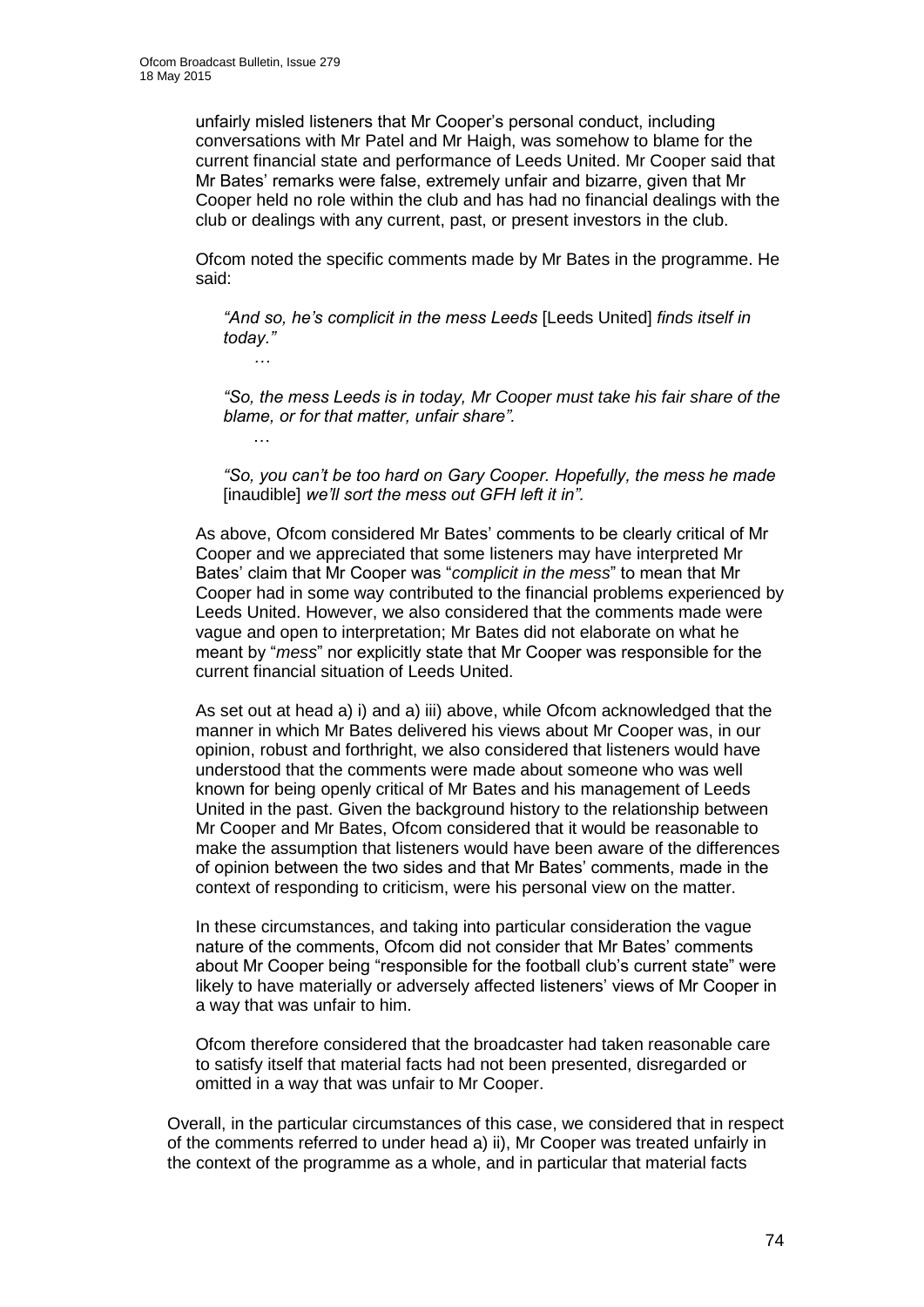were presented, disregarded or omitted in a way that portrayed him unfairly in the programme as broadcast.

b) Mr Cooper complained that he was not given an opportunity to respond to the allegations made about him by Mr Bates. He said that had he been able to respond on air he would have easily disproved the allegations. Mr Cooper said that it was the very gist of unfairness to accuse a person without evidence and then to fail to allow the accused individual to respond.

In assessing this head of complaint Ofcom took into account Practice 7.11 which states that if a programme alleges wrongdoing or incompetence or makes other significant allegations, those concerned should normally by given an appropriate and timely opportunity to respond.

For the reasons already given in head a) above, Ofcom considered that the comments made by Mr Bates in the programme noted at a) ii) above amounted to significant allegations against Mr Cooper. Normally, where a significant allegation is made about an individual or organisation in a programme, the broadcaster should ensure that the individual or organisation concerned is given an opportunity to respond and, where appropriate, for that response to be represented in the programme in a fair manner.

In response to this particular complaint, Manleys argued that Mr Bates had discussed a number of topics during the programme and that the broadcaster: "…was not aware that he would be raising the precise issues that he did regarding the Complainant". It said that the relevant part of the interview that referred to Mr Cooper was brief and that it was a relatively short and succinct reply to the: "…far more extensive and widespread accusations that Mr Bates had faced from Mr Cooper (and others he was liaising with) over a considerable period and across a spectrum of media".

Ofcom appreciates that owing to the nature of this type of live programming, contributors can sometimes make unexpected comments which have the potential to cause unfairness to an individual/organisation. We also acknowledge that in certain formats of programming, such as news reporting or live events, and in particular, live interviews and studio discussions, it is not always possible for broadcasters to obtain responses from others prior to or during the broadcast of the programme. In this case we recognised that the programme was broadcast live and that, to some extent, the broadcaster therefore had little control over what Mr Bates said in relation to Mr Cooper. However, in such circumstances, Ofcom considers that when including material that has the potential to amount to a significant allegation, reasonable care must be taken by the broadcaster that the broadcast material is consistent with the requirements of the Code and that it does not mislead listeners or create unfairness to individuals or organisations.

In this particular case, Ofcom recognised that it would have been difficult for the broadcaster to have given Mr Cooper an appropriate and timely opportunity to respond to Mr Bates' comments made in interview owing to the live format of the programme. Nevertheless, there remained an obligation on the broadcaster to ensure that it avoided unjust or unfair treatment of individuals and organisations in programmes. Ofcom noted, as at head a) ii) above, that at no time during the relevant part of Mr Bates' interview did the programme's presenter challenge or query Mr Bates' comments. Ofcom also noted that there was no attempt to contact Mr Cooper before, during or after the broadcast to ascertain whether or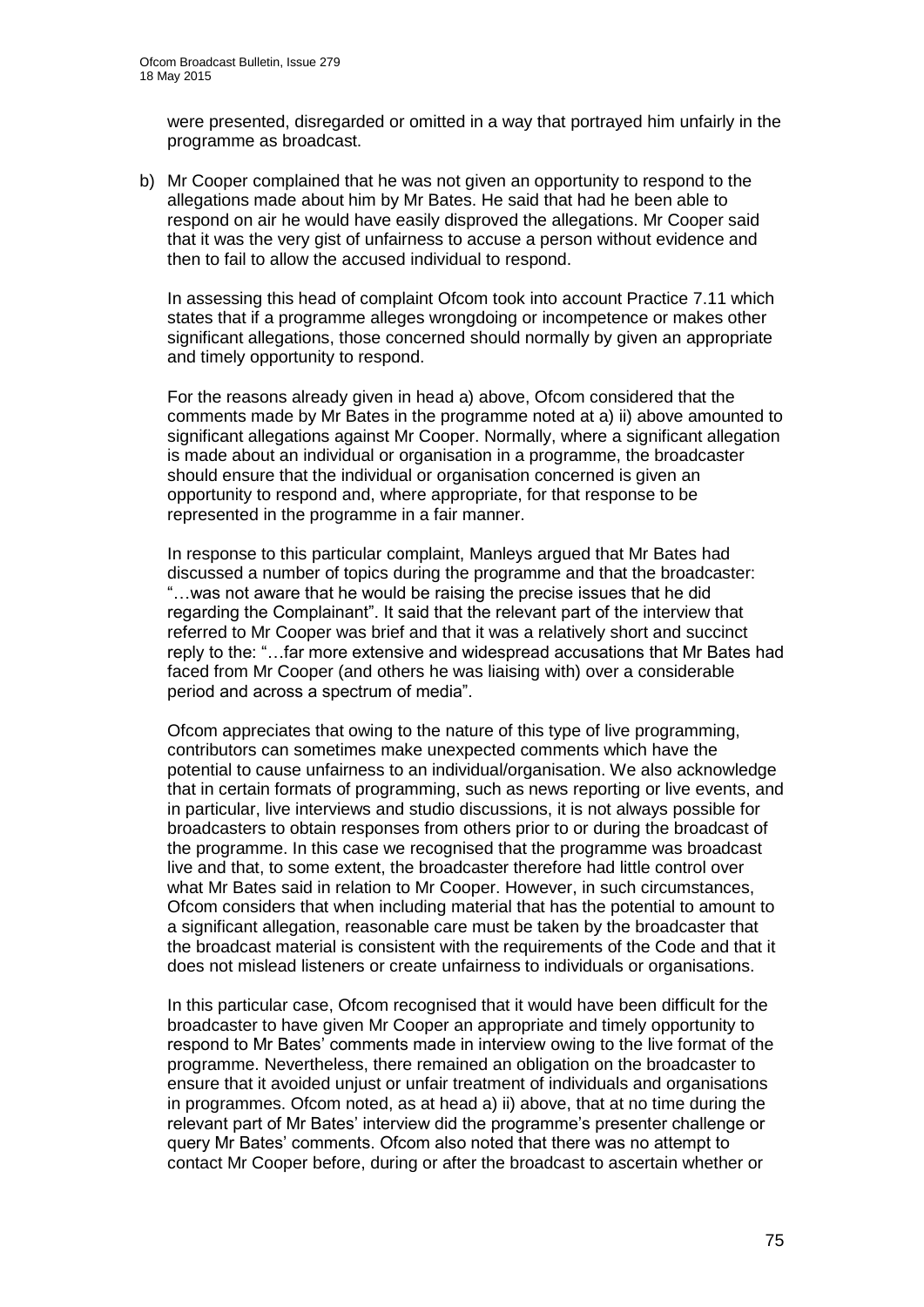not there was any truth in Mr Bates' claims and that it was not made clear to listeners that Mr Cooper was not able to respond to Mr Bates' remarks.

Taking all these factors above into account, Ofcom considered that it was not particularly practical (owing to the live broadcast format of the programme) for the broadcaster to provide Mr Cooper with an opportunity to respond to Mr Bates' comments in the programme itself. However, some of Mr Bates' comments (i.e. that he had allegedly orchestrated a campaign of harassment against Mr Bates) amounted to significant allegations about Mr Cooper and the broadcaster failed to take reasonable care to avoid unfairness to him by not making it clear to listeners that Mr Cooper was not able to respond.

Ofcom therefore considered that Mr Cooper had been treated unfairly in this respect in the programme as broadcast.

### Unwarranted infringement of privacy

In Ofcom's view, the individual's right to privacy has to be balanced against the competing right of the broadcaster to freedom of expression. Neither right as such has precedence over the other and where there is a conflict between the two, it is necessary to intensely focus on the comparative importance of the specific rights. Any justification for interfering with or restricting each right must be taken into account and any interference or restriction must be proportionate.

This is reflected in how Ofcom applies Rule 8.1 of the Code, which states that any infringement of privacy in programmes or in connection with obtaining material included in programmes must be warranted.

c) Mr Cooper complained that his privacy was unwarrantably infringed in the obtaining of material included in the programme as broadcast because Mr Bates had obtained information from the Leeds United database about his season ticket and match attendance status. Mr Cooper said that this violated his privacy rights.

By way of background, Mr Cooper said that Mr Bates claimed incorrectly that this information was obtained in a telephone call with Mr Cooper. However, Mr Bates had, in fact, obtained the material from the Leeds United database. Mr Cooper referred to the previous Ofcom Adjudication finding on this point $11$ .

In considering this head of complaint, Ofcom had regard to Practice 8.5 of the Code which states that any infringement in the making of a programme should be with the person's consent or otherwise be warranted. It also had regard to Practice 8.9 which states that the means of obtaining material must be proportionate in all the circumstances and in particular to the subject matter of the programme.

In the programme, Mr Bates stated:

"*And he* [Mr Cooper] *admitted to me on the phone when I first spoke to him, in his first letter, he'd been to one Leeds United game in three seasons, what was it, against Hereford at home. So, so much for being a solid, great Leeds United supporter – he wasn't".* 

1

 $11$  See footnote 3 above.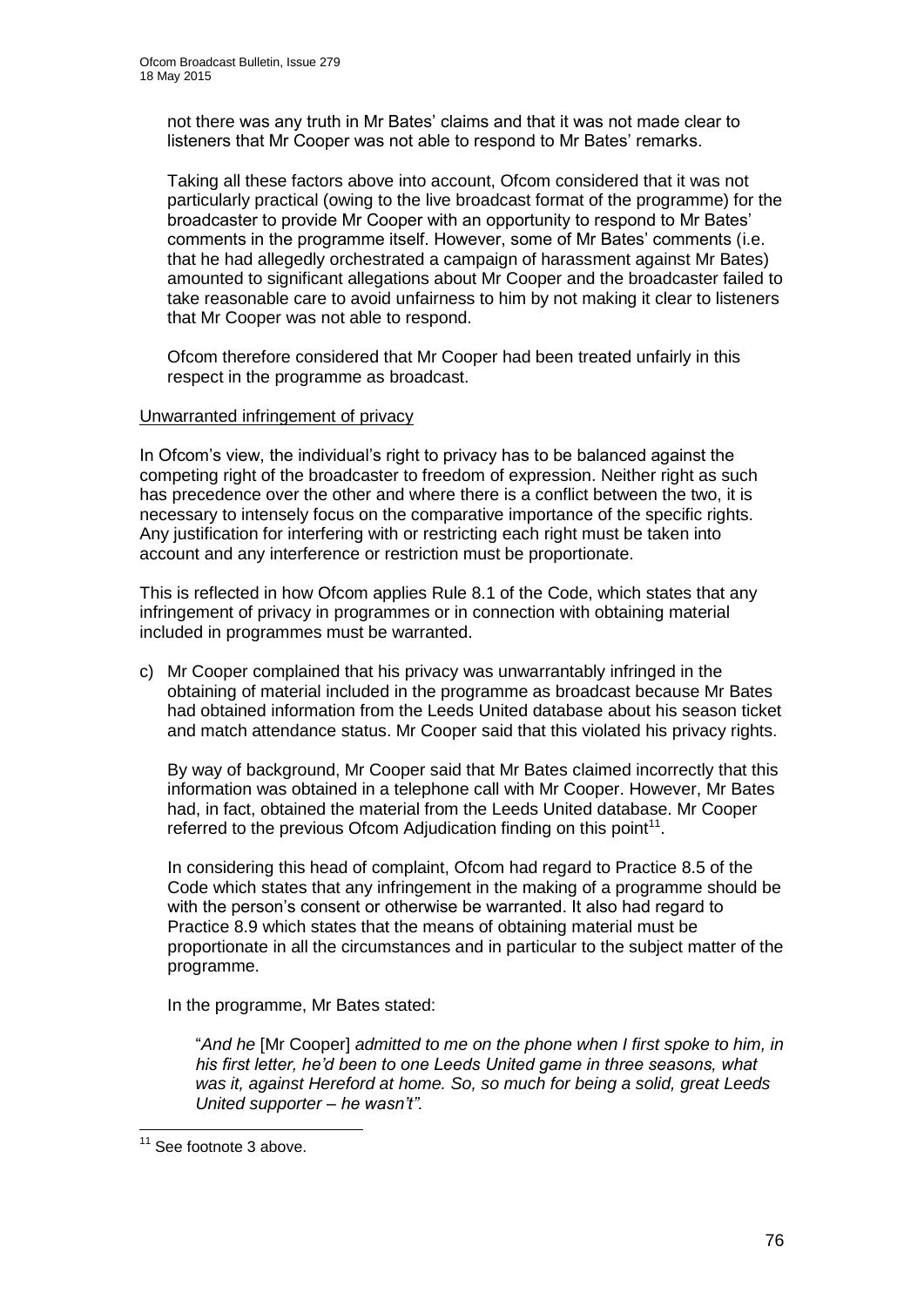Ofcom noted the disparity between the information provided by the parties regarding the source of the information relating to Mr Cooper's match attendance. In his complaint to Ofcom, Mr Cooper said:

"Mr Bates lied during the broadcast and claimed this information was obtained in a telephone call [of 22 June 2011]…a remark in direct conflict with the prior adjudication by Ofcom on this matter".

It is not for Ofcom to determine whether particular information disclosed in a programme is factually correct or not, but rather to consider in this case whether the inclusion of it amounted to an unwarranted infringement of Mr Cooper's privacy. This said, however, we noted that in Ofcom's previous Adjudication (published on 8 April 2013), there was no dispute between the parties that the information relating to Mr Cooper's match attendance had been obtained from a Leeds United's computer database, and that neither party raised any issue relating to a telephone call of 22 June 2011. Therefore, whether or not the information was also discussed in a telephone call or a letter, it was not disputed that the information was originally obtained from a Leeds United computer database.

In considering whether or not Mr Cooper's privacy was unwarrantably infringed in the obtaining of material included in this programme as broadcast (i.e. 11 September 2014), Ofcom first considered the extent to which he had a legitimate expectation of privacy, in that the information about his match attendance would not be obtained for use in the programme.

As outlined above in the "Background to the complaint" section, Ofcom had previously investigated a complaint made by Mr Cooper about information broadcast about him which had been obtained from the Leeds United's computer database. In particular, Ofcom found that while Mr Cooper's match attendance was not information that could be reasonably considered as being particularly sensitive or private in nature, it was not information that was readily available; it was personal information held on a database. Therefore, given the circumstances in which the information was obtained, Ofcom considered that Mr Cooper had a legitimate expectation of privacy regarding this information and that his privacy was unwarrantably infringed in the manner in which it was obtained.

However, as already noted above, Ofcom's previous Adjudication was published in its online Broadcast Bulletin on 8 April 2013. Therefore, information pertaining to Mr Cooper's match attendance during the 2011-2012 football season, and the circumstances in which it was obtained, was publicly available on Ofcom's website. Ofcom considered therefore that the information was now in the public domain. We also noted that in Manleys' response to the complaint, it highlighted the fact that Ofcom's previous decision and information in it had subsequently been reported elsewhere.

Taking the factors above into account, on balance, we concluded that Mr Cooper did not have a legitimate expectation of privacy concerning the comments made about his match attendance. Having decided on the particular facts of this case that Mr Cooper did not have a legitimate expectation of privacy, Ofcom did not need to go on to consider whether any infringement was warranted or not.

Ofcom's decision is therefore that Mr Cooper's privacy was not unwarrantably infringed in the obtaining of material included in the programme as broadcast.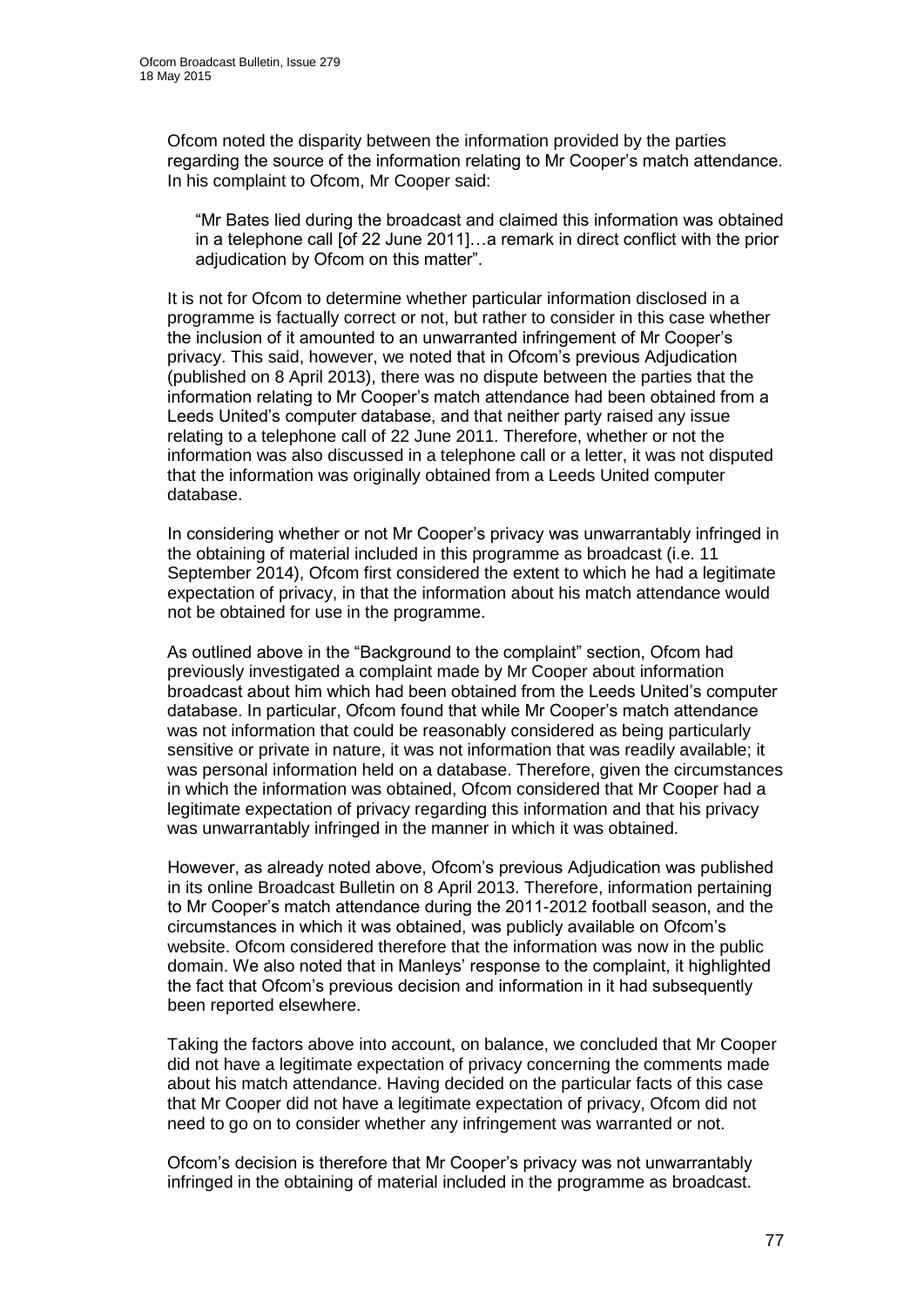d) Mr Cooper also complained that his privacy was unwarrantably infringed in the programme as broadcast in that Mr Bates disclosed private information relating to Mr Cooper's season ticket and match attendance status.

In assessing whether or not Mr Cooper's privacy was unwarrantably infringed in the programme as broadcast, Ofcom first considered the extent to which he had a legitimate expectation of privacy in relation to the material broadcast. In doing so, Ofcom had regard to Practice 8.6 of the Code which states that, if the broadcaster of a programme would infringe the privacy of a person, consent should be obtained before the relevant material is broadcast unless the infringement of privacy is warranted.

As outlined in detail above at head c), we considered that Mr Cooper did not have a legitimate expectation of privacy in relation to the information pertaining to Mr Cooper's match attendance during the 2011-2012 football season. Having decided on the particular facts of this case that Mr Cooper did not have a legitimate expectation of privacy in relation to this information because it was already in public domain, Ofcom considered that it was not necessary for it to consider whether the infringement was warranted or not.

Ofcom's decision is therefore that Mr Cooper's privacy was not unwarrantably infringed in the programme as broadcast.

**Therefore, Ofcom has upheld in part Mr Cooper's complaint of unjust and unfair treatment in the programme as broadcast. However, Ofcom has not upheld Mr Cooper's complaint of unwarranted infringement of privacy in connection with the obtaining of material included in the programme or in the programme as broadcast.**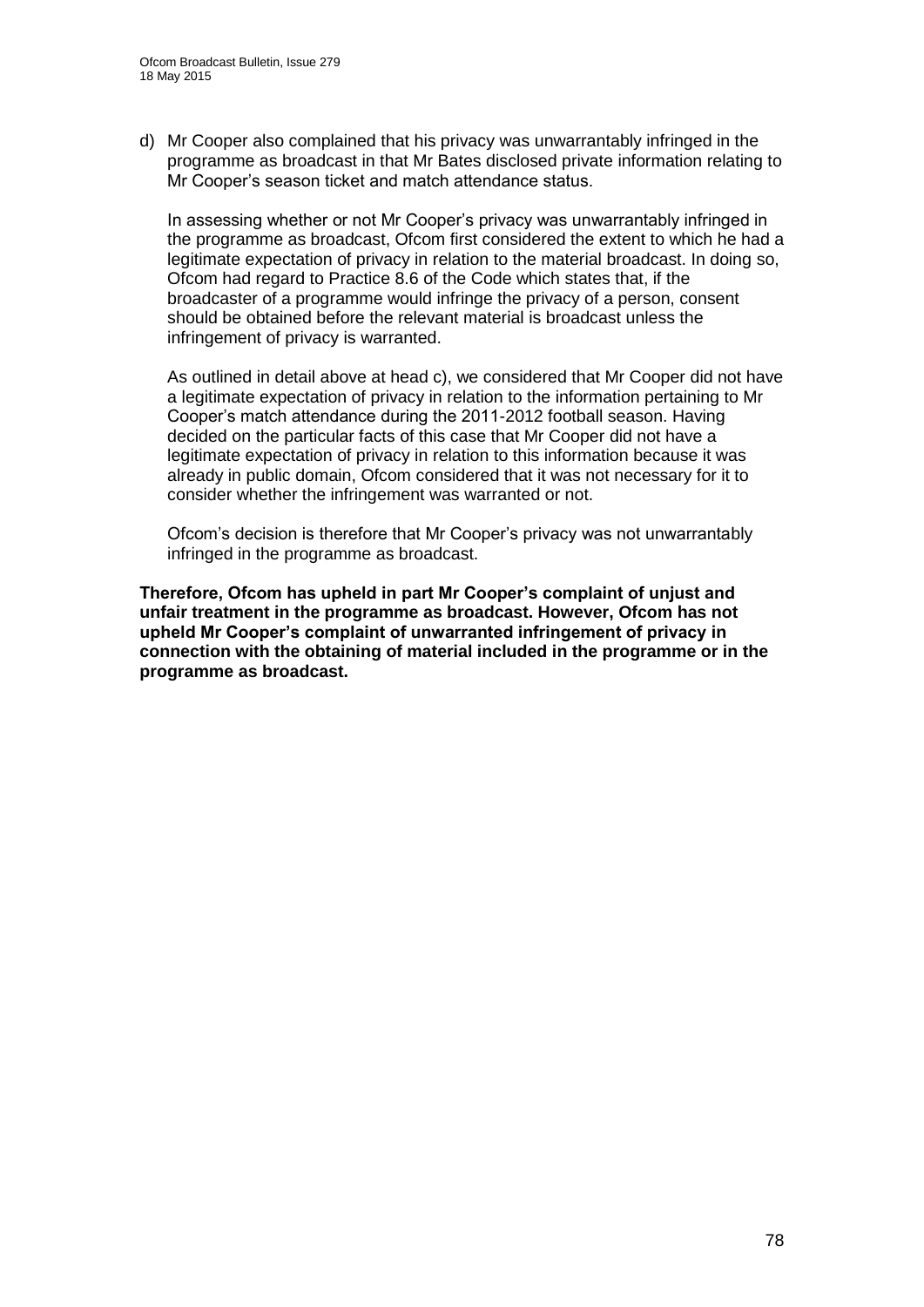# **Not Upheld**

# **Complaint by Mr Robert Irving**

*Beware! Cowboy Builders Abroad, Channel 5, 17 April 2014*

# **Summary**

Ofcom has not upheld this complaint of unwarranted infringement of privacy in connection with the obtaining of material included in the programme and in the programme as broadcast made by Mr Robert Irving.

This programme investigated claims of sub-standard building work alleged to have been carried out Mr Irving, who lived and worked in Spain. Mr Irving's photograph was shown in the programme as was footage of him being approached by the programme's presenter to answer the claims made about him in the programme. Mr Irving was shown unobscured in the programme and identified by name.

Ofcom found that:

- Mr Irving did not have a legitimate expectation of privacy, either in connection with the fact that the programme makers showed a photograph of him to people in the area in which he lived, or in the obtaining of footage of him while he drove his van home. Therefore, it was not necessary for Ofcom to go on to consider whether his privacy was unwarrantably infringed in these respects.
- Mr Irving did have a legitimate expectation of privacy with regard to the obtaining of the footage of the attempt to interview him at his property. However, the programme makers only approached Mr Irving in this way after their earlier requests to interview him had failed, and any infringement of Mr Irving's privacy in this respect was warranted by the public interest in trying to obtain from him a substantive response to the claims which the programme intended to make.
- There was no unwarranted infringement of Mr Irving's privacy in the programme as broadcast. This was because Mr Irving did not have a legitimate expectation of privacy with regard to the inclusion in the programme of the photograph of himself. In addition, although Mr Irving had a legitimate expectation of privacy with regard to the inclusion in the programme of the footage taken at his property, any infringement of privacy in this respect was warranted by the public interest in illustrating to viewers the programme makers' attempt to get a substantive response from Mr Irving to the claims which were made in the programme.

# **Introduction and programme summary**

On 17 April 2014, Channel 5 broadcast an episode of *Beware! Cowboy Builders*, a series in which claims of sub-standard building work are investigated by the presenter Mr Dominic Littlewood. This episode was filmed in Spain and was called *Beware! Cowboy Builders Abroad*. Mr Irving was the subject of the claims investigated in the programme.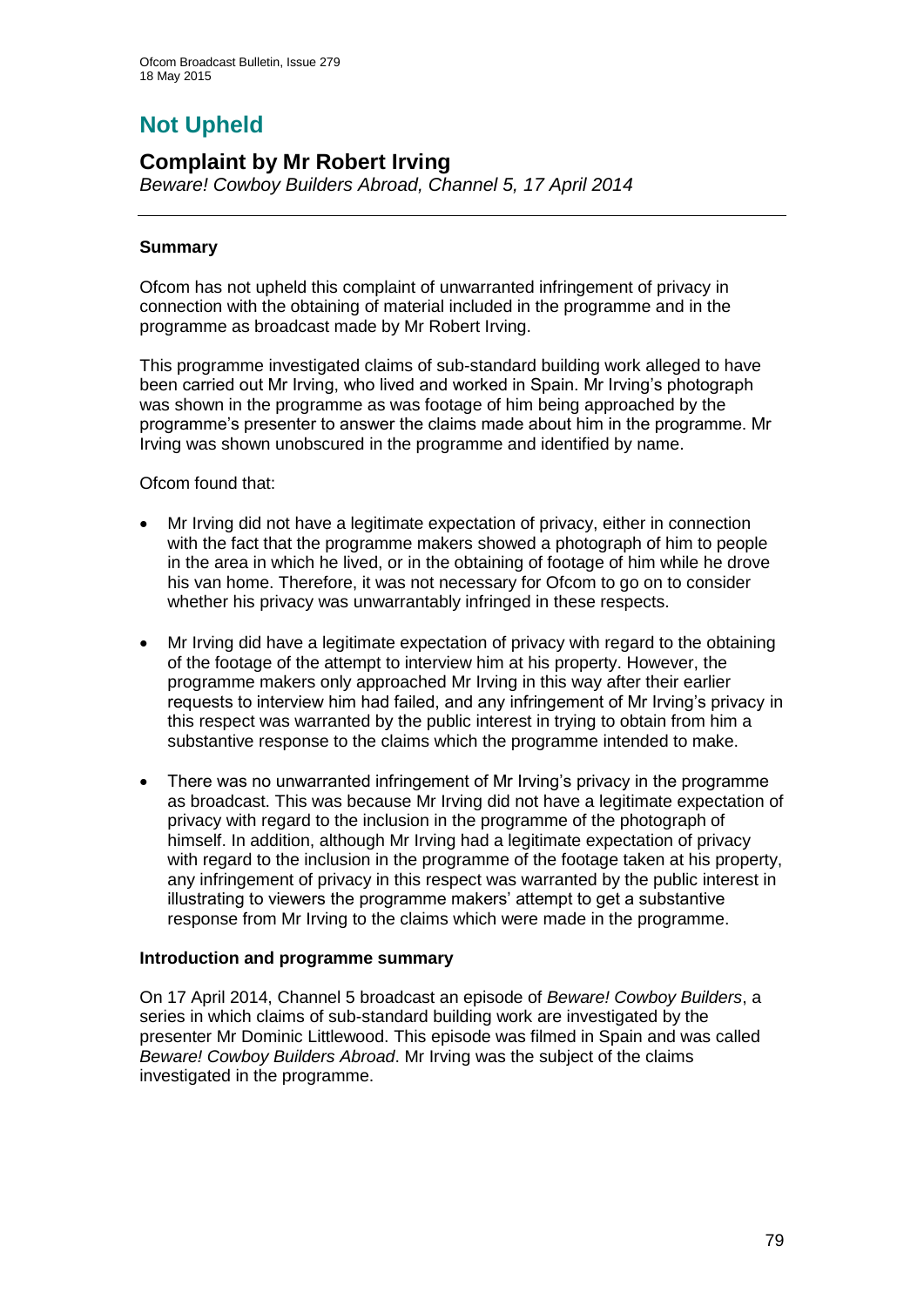Mr Littlewood introduced the episode as follows:

*"I'm in the Alicante region of Spain on the trail of a British builder who's been up to no good. He's called Bob Irving. Irving runs a limited company that builds houses here, and I've come ahead to investigate".*

This was accompanied by a photograph of Mr Irving, which was shown a number of times throughout the programme. The photograph showed Mr Irving from the waist up, wearing a blue T-shirt and smiling at the camera.

The programme included contributions from three couples who had bought properties built by Mr Irving all of whom recounted their negative experiences of living in the said properties. The programme also featured Mr Littlewood attempting to track down Mr Irving in order to confront him with claims about the properties he had sold. Mr Littlewood showed a photograph of Mr Irving to people in local bars:

| Mr Littlewood: | "Do you recognise that gentleman there? He's called Bob Irving.                                                                                                                                                                                 |
|----------------|-------------------------------------------------------------------------------------------------------------------------------------------------------------------------------------------------------------------------------------------------|
| Barman:        | "A littleTo come here, to take a coffee.                                                                                                                                                                                                        |
| Mr Littlewood: | He drinks in here, yes?                                                                                                                                                                                                                         |
| Barman:        | It's possible, one day, or two days, it's possible.                                                                                                                                                                                             |
| Mr Littlewood: | Do you know any projects he might be working on, or what he's up<br>to at the moment?                                                                                                                                                           |
| Customer:      | I don't know what he's up to at the moment, I've seen him around,<br>he's a builder. He's been involved in some projects around<br>There's a big one somewhere up in the hills he was involved in.<br>He does local building. He's a developer. |
| Mr Littlewood: | Yeah. Any idea what his reputation's like, as far as you know?                                                                                                                                                                                  |
| Customer:      | I've heard You know, you hear mixed rumours and mixed<br>stories, but, yeah".                                                                                                                                                                   |

Mr Littlewood was later shown in a car following Mr Irving who was driving a van. However, he failed to intercept Mr Irving before he returned to his house. The sequence included images of the van, but not Mr Irving himself.

Later in the programme, Mr Littlewood was shown confronting Mr Irving on his property:

| Mr Littlewood: | "So far, I've failed to catch up with him. If he's not coming to me,<br>I'll go to him – to his house. But it's a gamble, as he could slam the<br>door in my face. |  |
|----------------|--------------------------------------------------------------------------------------------------------------------------------------------------------------------|--|
| Mr Littlewood: | I think it's time to go in.                                                                                                                                        |  |
|                | [Mr Littlewood was shown walking towards the ungated driveway<br>of the property.]                                                                                 |  |
| Mr Littlewood: | I know it's a long shot. I just hope if he sees me he'll want to give<br>his victims answers.                                                                      |  |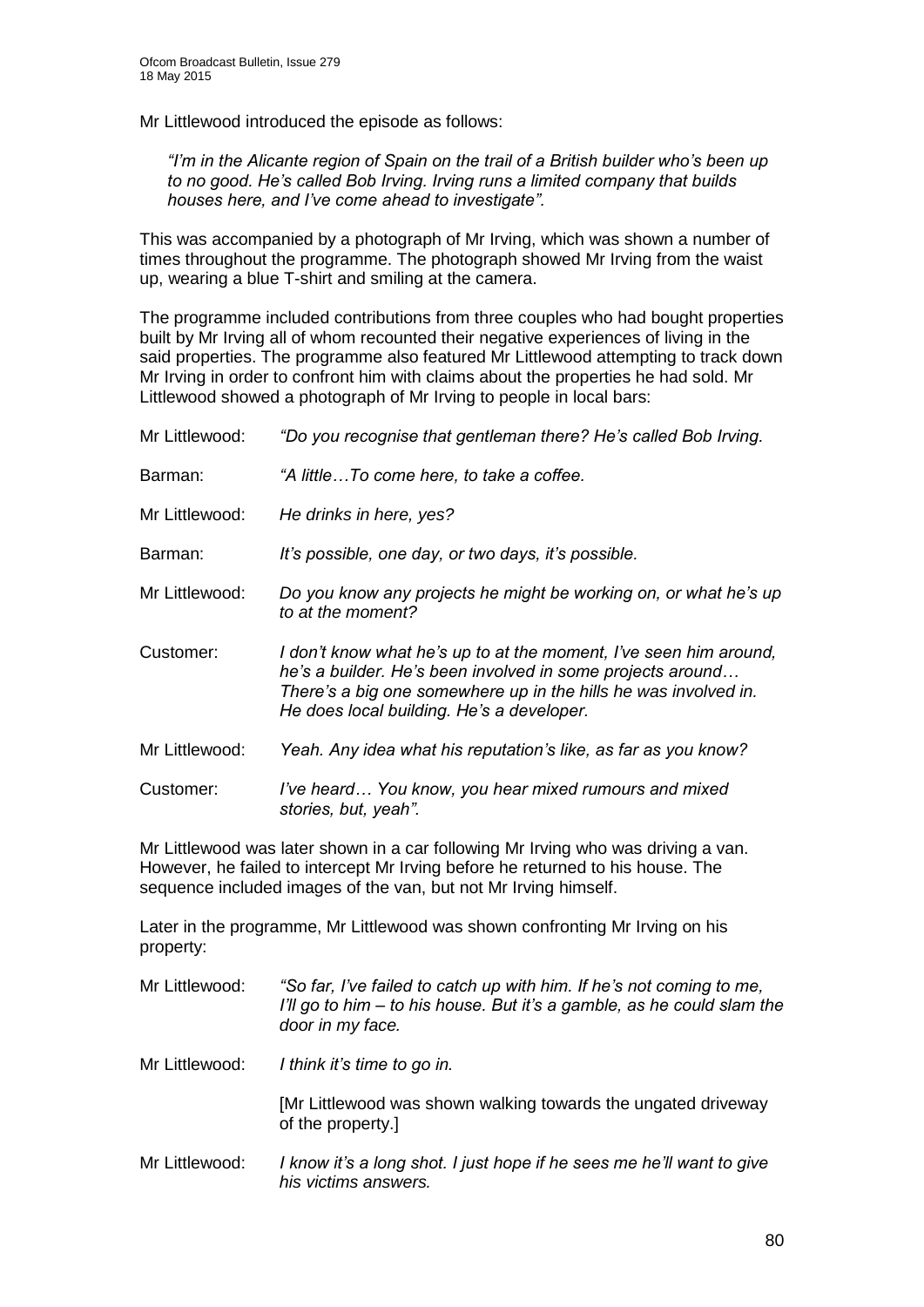[Mr Littlewood then walked onto the driveway of Mr Irving's property and approached Mr Irving who raised his arm to gesture to the camera crew to leave.]

#### Mr Irving: *"Out!"*

[Mr Irving walked off at this point. Neither the presenter nor the camera crew pursued Mr Irving]

Mr Littlewood: *"Right, Mr Irving, Bob Irving, come on, it's Dominic Littlewood. Mr Irving, would you like to come and have a chat with me? Dominic Littlewood, from Cowboy Builders, Channel 5.*

> [to camera] *Dammit. I knew it was a last resort confronting Irving on his own land in case he fled indoors, and I went round the wrong side of the van and missed my only chance.*

*That was Bob Irving. It was a very short glimpse you had of him there, mainly the back of his head. He's obviously a man who doesn't want to face the music, doesn't want to answer any questions, he's quite happy for people to make up their own minds about what sort of person he is. There you have it. Bob Irving. Spineless".*

Immediately afterwards Mr Littlewood said that Mr Irving contacted the programme to say *"he didn't want to talk to me because he didn't think we'd let the truth be spoken"*. Mr Littlewood also set out comments which Mr Irving made to the programme at this stage in response to some of the claims made about him and his work by the three couples who contributed to the programme. The footage of Mr Irving telling the camera crew to leave and then walking off was shown in slow-motion a number of times during this section of the programme.

#### **Summary of the complaint and the broadcaster's response**

- a) Mr Irving complained that his privacy was unwarrantably infringed in connection with the obtaining of material included in the programme because:
	- The programme makers showed a photograph of him to people in the local area and asked for information about him.

In response, Channel 5 stated that Mr Irving's privacy was not unwarrantably infringed by the programme makers either in obtaining the photograph of Mr Irving or in showing the photograph of him to people in the local area and asking for information. Channel 5 also stated that it was standard practice for programme makers to conduct research into the subject of a programme, which in this case included visiting the area where Mr Irving lived and worked in order to find out background information about him. The photograph of Mr Irving was used to identify the person about whom enquiries were being made.

Channel 5 argued that the use of the photograph in this way was not intrusive, because it did not reveal any information about Mr Irving which could be considered private and that there was no legitimate expectation of privacy in relation to the mere disclosure of what a person looks like. It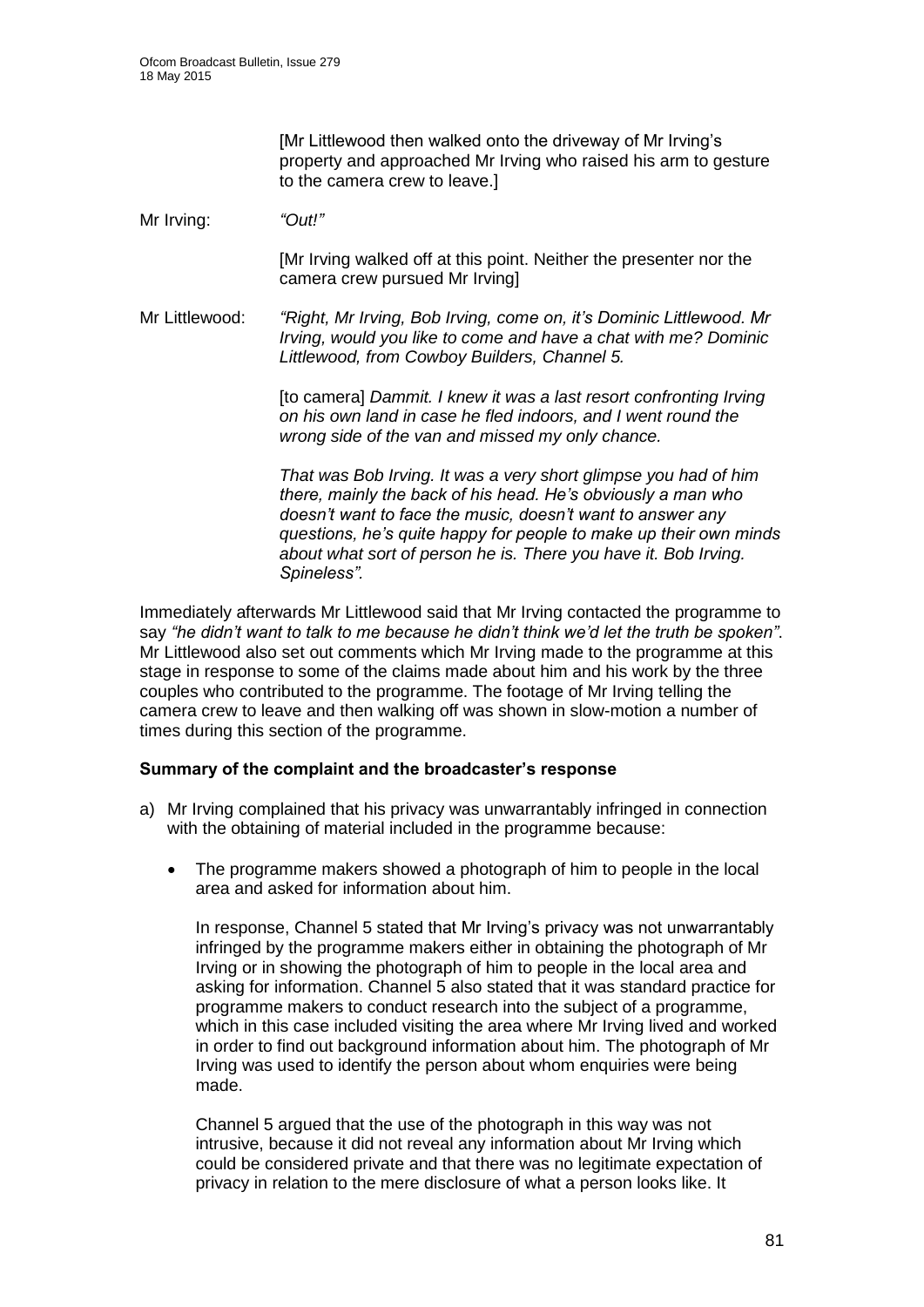1

emphasised that the photograph of Mr Irving did not disclose any information of a personal or sensitive nature, neither did it show him in an embarrassing situation. The photograph was not private and, therefore, Mr Irving did not have a legitimate expectation of privacy in relation to its use in connection with the obtaining of material included in the programme.

Channel 5 explained to Ofcom in an email dated 19 November 2014 that the photograph of Mr Irving was cropped from a larger photograph supplied to the programme makers by one of Mr Irving's customers who featured in the programme. The larger, uncropped, photograph had shown the customer with Mr Irving and another man.

The broadcaster said that in the event that Ofcom considered that Mr Irving did have a legitimate expectation of privacy, its use was warranted in the public interest. It added that it was important for the programme makers to thoroughly research their subject, and in particular for them to be satisfied that information provided to them related to Mr Irving. The photograph was used to ensure that there was no doubt about whom was being discussed when undertaking enquiries in the area where Mr Irving lived and worked. Finally, Channel 5 claimed that the use of photographs in this way is a standard tool of investigative journalism, and suggested that to interpret it as an unwarranted infringement of privacy would amount to a disproportionate interference with Channel 5's freedom of expression, with negative implications for investigative journalism more generally.

 He was pursued by a camera crew in a car, and filmed from the vehicle as he attempted to avoid them.

In response, Channel 5 stated that in the ordinary course of the programme's production a letter dated 8 January 2014 was sent to Mr Irving in which the programme makers set out the claims that had been made about him and his work and invited him to an interview so that he could contribute to the programme by giving his version of events and explaining his actions. Mr Irving declined to be interviewed. Channel 5 said that the programme makers wrote again to Mr Irving on 5 March 2014 and put the substance of the claims that might be made in the programme to him. Mr Irving responded to the programme makers. However, Channel 5 said that his responses were not apposite. The broadcaster said that the programme makers were, therefore, unable properly to represent Mr Irving's position in the programme and that viewers would not have been able to judge Mr Irving's veracity for themselves. Given that Mr Irving had declined to be interviewed and had not addressed the claims either in writing or via the telephone, Channel 5 said that the only option left was to attempt to doorstep<sup>1</sup> Mr Irving in the hope of getting some answers to the claims that had been made about his work.

Channel 5 said that the decision to attempt to doorstep Mr Irving was taken in accordance with its procedures and was considered at the appropriate editorial and legal levels within Channel 5. The programme makers and Channel 5 considered that the story was in the public interest, and that it was

<sup>&</sup>lt;sup>1</sup> 'Doorstepping' is defined in the Code as "the filming or recording of an interview or attempted interview with someone, or announcing that a call is being filmed or recorded for broadcast purposes, without any prior warning. It does not, however, include vox-pops (sampling the views of random members of the public).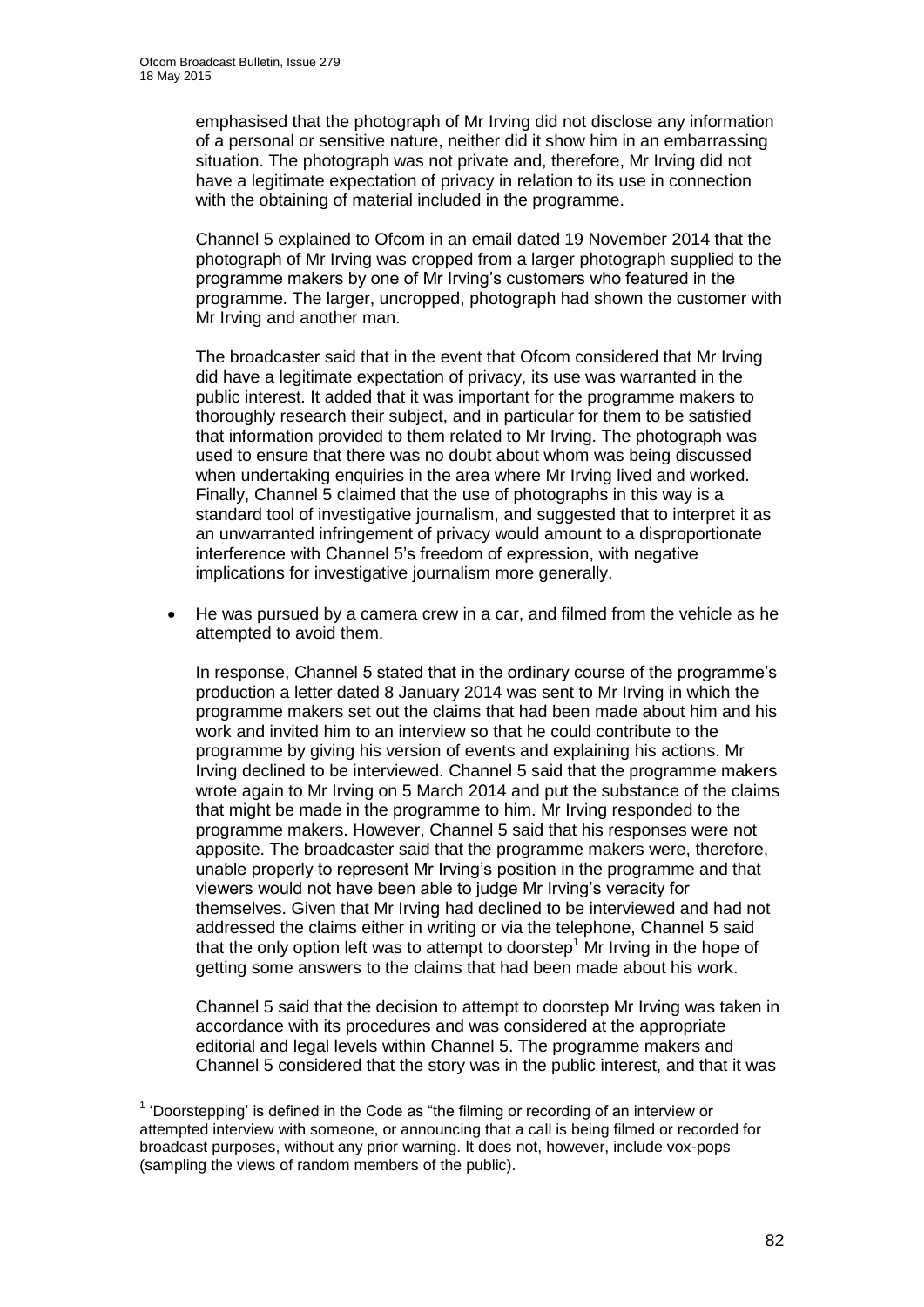important to represent the position of Mr Irving in the programme. The broadcaster said that the programme makers' procedures for doorstepping included attempting to conduct the interview away from the home of the interviewee and away from third parties in the first instance. To that end, on 10 February 2014, Mr Irving's property was placed under surveillance, while the film crew waited some distance away, and when Mr Irving left his property he was followed by them with the intention of conducting an interview at another location. However, the opportunity to do so did not arise. Channel 5 said that this short journey was the only period during which the film crew followed Mr Irving and there was always at least one car between the film crew and Mr Irving's vehicle. In addition, it said that only brief pieces of footage of Mr Irving's vehicle were filmed and from some distance, so it was not possible to see Mr Irving himself. The broadcaster said that it was wrong for Mr Irving to suggest that the programme maker chased him around the countryside for two days. Far from making attempts to avoid the film crew, Channel 5 said it would be surprised if Mr Irving was even aware of the presence of the film crew at the time.

Channel 5 also said that the filming of Mr Irving's vehicle on the public highway from a distance did not amount to an unwarranted infringement of Mr Irving's privacy and that individuals did not have a legitimate expectation of privacy when in a public place such as a public highway. However, in the event that Ofcom considered that Mr Irving did have a legitimate expectation of privacy in these circumstances, Channel 5 argued that the infringement of it was warranted because of the strong public interest in programmes of this nature. Channel 5 said that it would be unreasonable to expect programme makers to make finely balanced judgements weighing the right to privacy against the right to freedom of expression at the point of filming, and that to do so would in fact represent a disproportionate interference with broadcasters' rights to freedom of expression. Instead, it argued that the broadcaster should take steps to ensure that the broadcast of material obtained in such circumstances does not result in an unwarranted infringement of privacy in the programme as broadcast.

 The camera crew entered the grounds of his house without permission and filmed him and his property.

In response, Channel 5 explained that after the failed attempt to doorstep Mr Irving away from his property, the programme makers had tried unsuccessfully to contact him again by telephone, and ultimately decided to attempt to interview him at his home. The intention was to approach Mr Irving and ask politely if he would answer some questions, leaving immediately if requested to do so. In the event, Mr Irving ordered the film crew off his land immediately and they left. Channel 5 said that the whole incident was very brief and emphasised that doorstepping somebody at their home was a tactic only used by the programme makers as a last resort.

Channel 5 pointed out that Mr Irving's property was not gated and that, in its view, it was reasonable for the film crew to enter in the same way as somebody wishing to make a delivery would. It therefore maintained that Mr Irving did not have a legitimate expectation of privacy in these circumstances. However, Channel 5 said that if Ofcom considered that there was a legitimate expectation of privacy, then it argued that the visit to the property was in the public interest, and that the filming was therefore warranted. The broadcaster again argued that it would represent a disproportionate interference with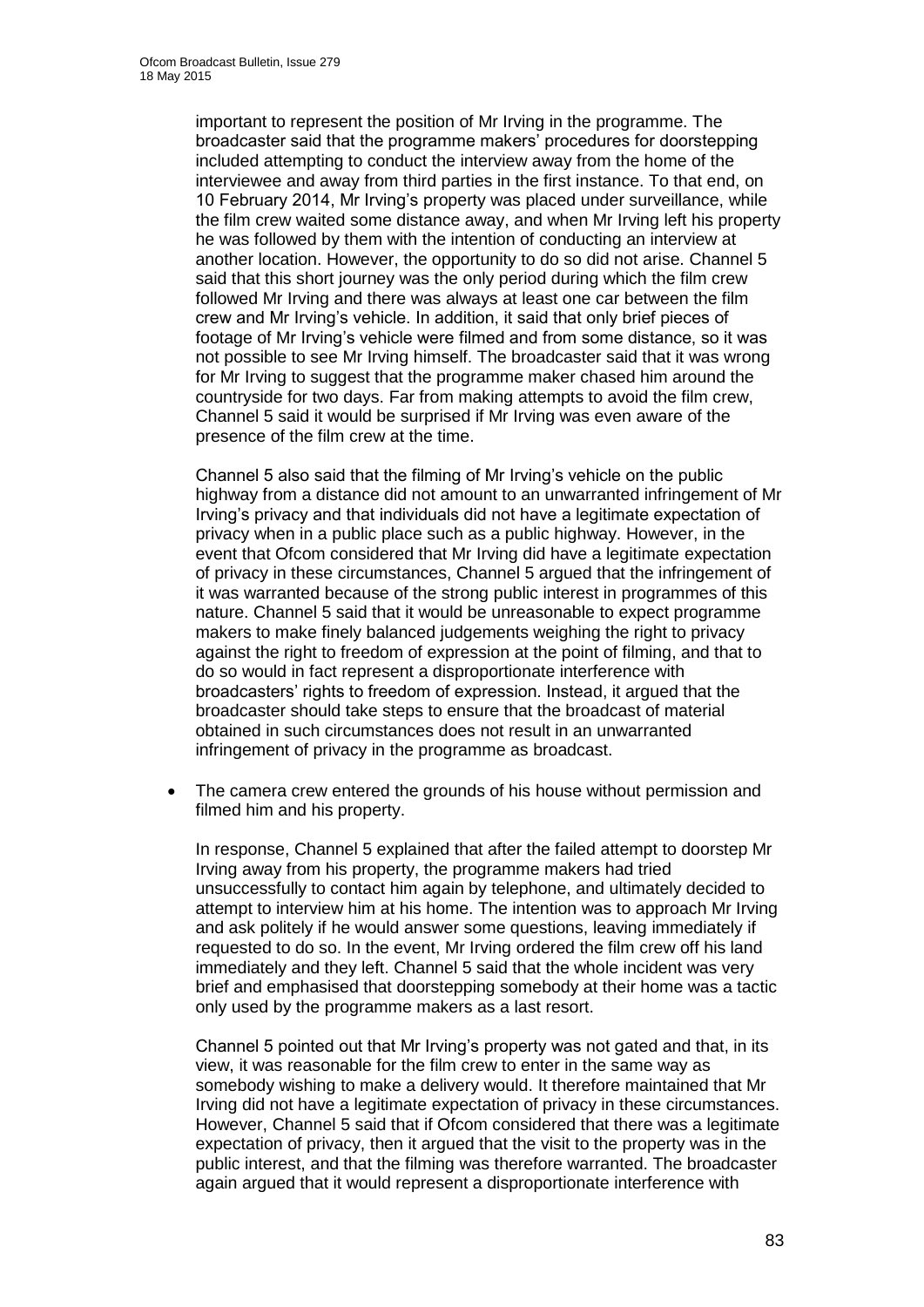broadcasters' rights to freedom of expression to expect finely balanced judgements of this sort to be made at the point of filming.

- b) Mr Irving complained that his privacy was unwarrantably infringed in the programme as broadcast because:
	- A photograph of him was featured in the programme.

In response, Channel 5 reiterated its position that there was no legitimate expectation of privacy in the disclosure of what a person looks like, and in circumstances where the inclusion of the image does not disclose any personal or sensitive information, or show the person in a sensitive situation. In the event that Ofcom considered that Mr Irving did have a legitimate expectation of privacy in relation to the inclusion of the photograph in the programme, Channel 5 said that the infringement of that expectation was warranted in the public interest. Specifically, Channel 5 maintained that it was important for viewers to know what Mr Irving looked like, so that he would not be confused with anyone with the same or a similar name. Further, given that Mr Irving was still in business, the programme makers considered that it was in the public interest for viewers to be able to recognise him and avoid dealing with him professionally if they so wished.

 Footage of him and his property was shown. He said that showing footage of his property had revealed the location of where he lived.

By way of background to the complaint, Mr Irving said that the programme had caused him and his family a great deal of stress, and damaged his reputation in the community where he lived and worked.

In response, Channel 5 stated that Mr Irving did not have a legitimate expectation of privacy, as both he and his property were visible from the public highway. In the event, however, that Ofcom considered that Mr Irving did have a legitimate expectation of privacy in relation to the inclusion of this footage in the programme as broadcast, Channel 5 again argued that the infringement of that expectation was warranted in the public interest. Further, Channel 5 argued that the footage included in the programme as broadcast did not reveal the location of Mr Irving's property. It said that Mr Irving lived in a very remote and rural part of Spain where the roads were pretty much indistinguishable from one another. Nevertheless, Channel 5 said that care was taken to ensure that the footage of Mr Littlewood's visit to Mr Irving's property included in the programme showed nothing which could reveal the location of Mr Irving's property.

# **Ofcom's Preliminary View**

Ofcom prepared a Preliminary View on this case that Mr Irving's complaint should not be upheld. Both parties were given the opportunity to make representations on the Preliminary View. Channel 5 chose not to so, however, Mr Irving did and his comments are summarised below.

#### Mr Irving's representations

Mr Irving said that despite being referred to as a *"builder"* in the programme who *"runs"* a limited company, he was, in fact, a director of a Spanish limited company, Hamiltons of London Construction SL, but had never traded, or held a work licence,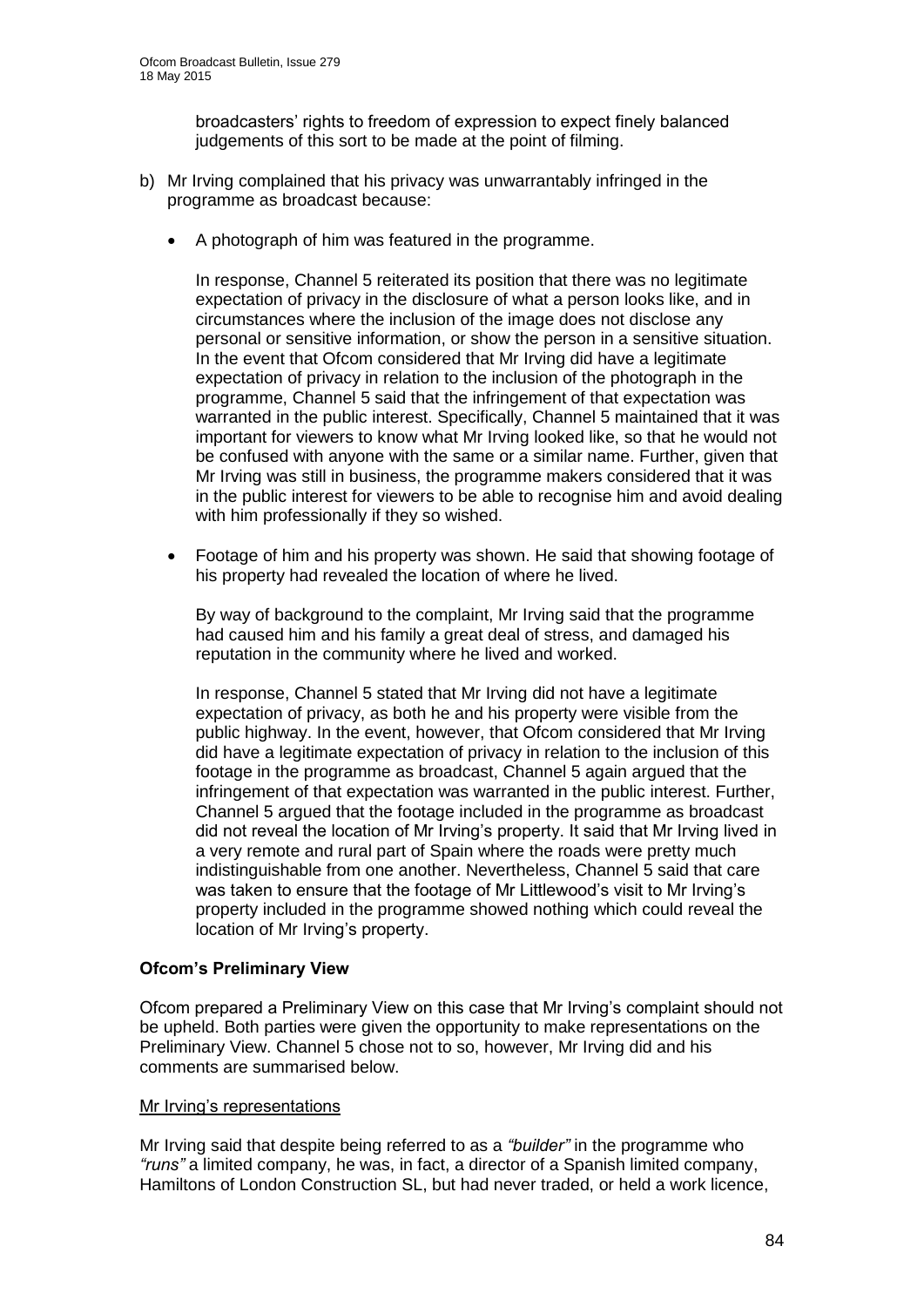under his own name in Spain. Mr Irving argued that a grave factual error had been made in not separating him from this legally registered company which was "a separate entity".

While noting Mr Irving's comments. Ofcom considered that they were not directly relevant to the complaint as entertained, i.e. that Mr Irving's privacy was unwarrantably infringed in connection with the obtaining of material included in the programme and in the programme as broadcast. We therefore did not consider Mr Irving's representations further.

# **Decision**

Ofcom's statutory duties include the application, in the case of all television and radio services, of standards which provide adequate protection to members of the public and all other persons from unwarranted infringement of privacy in, or in connection with the obtaining of material included in, programmes in such services.

In carrying out its duties, Ofcom has regard to the need to secure that the application of these standards is in the manner that best guarantees an appropriate level of freedom of expression. Ofcom is also obliged to have regard, in all cases, to the principles under which regulatory activities should be transparent, accountable, proportionate and consistent and targeted only at cases in which action is needed.

In reaching this decision, Ofcom carefully considered all the relevant material provided by both parties. This included a recording of the programme as broadcast and transcript, unedited footage of the programme, both parties' written submissions and supporting material. Ofcom also noted the representations made by the complainant in response to Ofcom's Preliminary View on this complaint.

In Ofcom's view, the individual's right to privacy has to be balanced against the competing rights of the broadcasters to freedom of expression. Neither right as such has precedence over the other and where there is a conflict between the two, it is necessary to intensely focus on the comparative importance of the specific rights. Any justification for interfering with or restricting each right must be taken into account and any interference or restriction must be proportionate.

This is reflected in how Ofcom applies Rule 8.1 which states that any infringement of privacy in programmes, or in connection with obtaining material included in programmes, must be warranted.

a) Mr Irving complained that his privacy was unwarrantably infringed in connection with the obtaining of material included in the programme. In reaching our decision on this head of complaint, we considered each example given by Mr Irving in his complaint separately.

In considering each of the elements of this head of complaint, Ofcom had regard to Practice 8.5 of the Code, which states that any infringement of privacy in the making of a programme should be with person's and/or organisation's consent or be otherwise warranted. We also had regard to Practice 8.9 which states that the means of obtaining material must be proportionate in all the circumstances and in particular to the subject matter of the programme.

 The programme makers showed a photograph of Mr Irving to people in the local area and asked for information about him.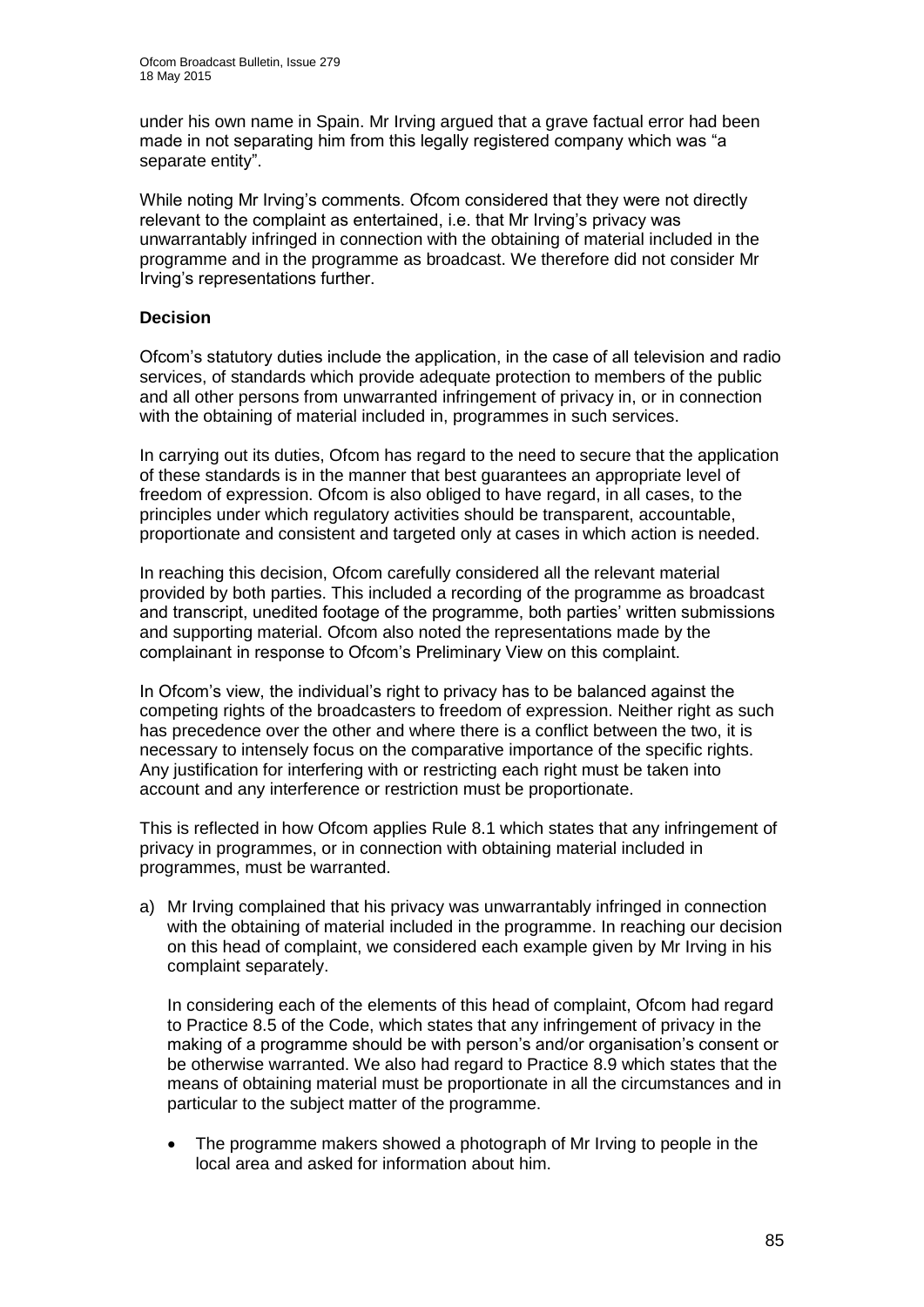We first considered the extent to which Mr Irving may have had a legitimate expectation of privacy with regard to the programme makers' actions in showing a photograph of him to people in the area in which he lived and worked.

Ofcom observed from the footage included in the programme that Mr Littlewood showed a photograph of Mr Irving to a number of apparently randomly selected people in the area in which the programme makers understood Mr Irving lived and worked in order to get some information about him (see "Introduction and programme summary" section above). In the photograph, which was provided to the programme makers by one of the contributors to the programme, Mr Irving's face was clearly visible. However, it did not include any information about Mr Irving, or show him engaged in an activity or situation that was particularly private or sensitive in nature, or reveal any information about his private life that could reasonably be understood to afford him a legitimate expectation of privacy. Nor could the location in which it was taken (other than that fact that it was outside) be discerned from the photograph.

In addition, we noted Channel 5's argument that the programme makers used the photograph to identify Mr Irving and ensure that the information which they were gathering related to the correct person. In these circumstances, Ofcom considered that the use of the photograph in this manner was an appropriate and proportionate tool of investigative journalism.

Taking all the above factors into account, and considering the manner in which the photograph was used by the programme makers, Ofcom considered that Mr Irving did not have a legitimate expectation of privacy with regard to the fact that the programme makers showed a photograph of him to people in the local area. Having reached this conclusion, Ofcom considered that it was not necessary to assess whether or not any infringement into Mr Irving's privacy in this respect was warranted.

 Mr Irving was pursued by a camera crew in a car and filmed from the vehicle as he attempted to avoid them.

Ofcom first considered the extent to which Mr Irving may have had a legitimate expectation of privacy with respect to the programme makers' following him in a vehicle and filming him while he was driving along a public road and attempting to avoid them.

We observed that this material was filmed because the programme makers hoped to be able to interview Mr Irving in order to obtain a response from him to the claims that were to be made in the programme about his building work (see Decision in relation to filming at Mr Irving's property below for a detailed consideration of this issue). However, from the unedited footage provided by Channel 5, it was apparent that prior to filming this sequence the programme makers were positioned some distance away from Mr Irving while he stopped at a garage and that Mr Irving got into his van and drove away before they could attempt to interview him. It was also apparent that Mr Irving then drove straight home and the programme makers were again unable to even attempt to secure an interview with him.

Ofcom noted Channel 5's comments in relation to doorstepping with respect to this particular head of the complaint. However, given that the programme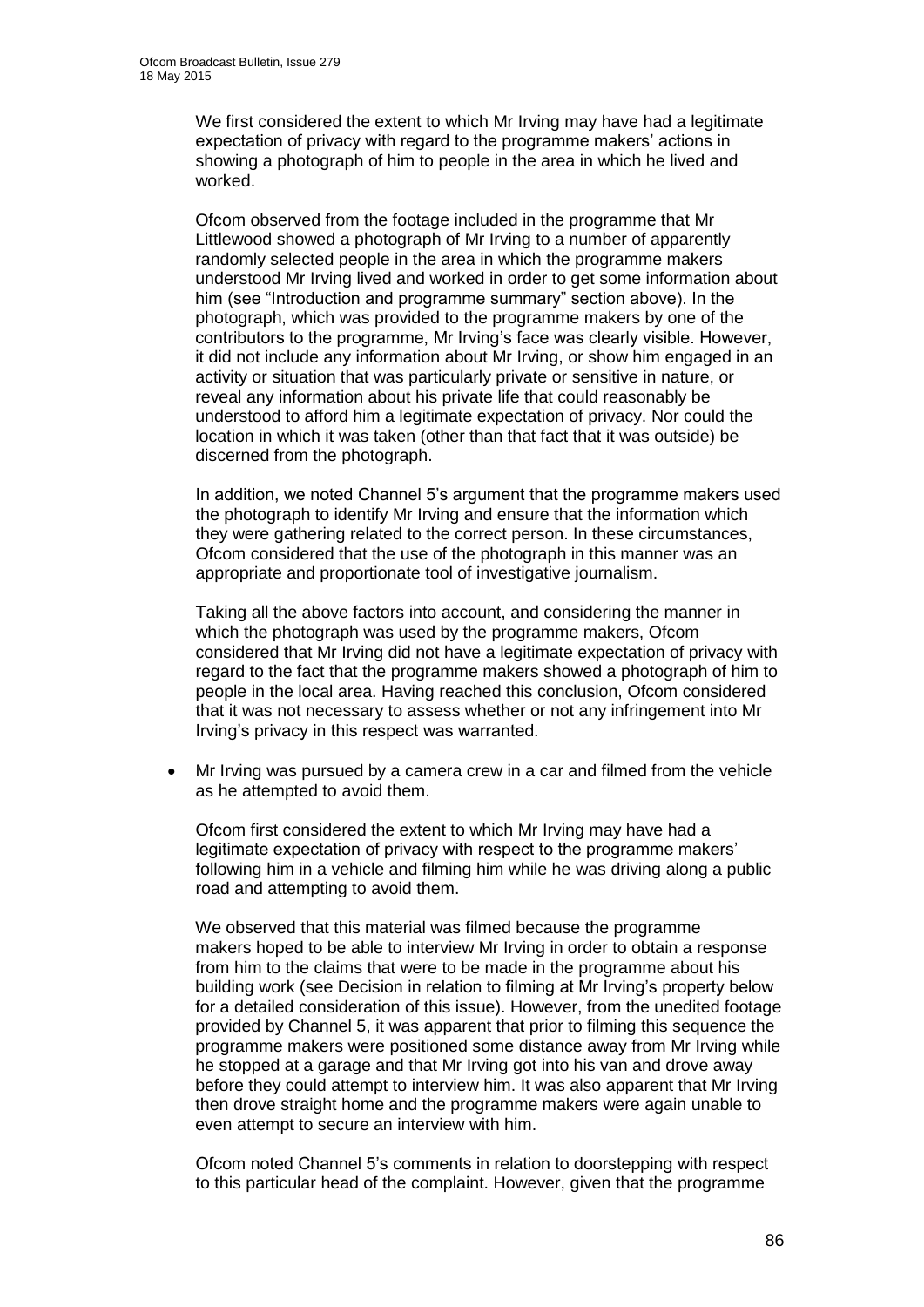makers did not in fact film an interview or an attempt to interview Mr Irving during the period in which he drove from the garage to his home, we do not consider that Practice 8.11 is relevant to our consideration of this specific element. We therefore considered whether or not Mr Irving had a legitimate expectation of privacy in regard to the obtaining of this footage taking into account Practices 8.5 and 8.9 of the Code alone.

We observed that the unedited footage showed that the programme makers followed the route Mr Irving took along the public highway; that they recorded footage of Mr Irving's van while it was on the public highway; and footage of the van was filmed only sporadically and from a distance. Other than the fact that it was white, no specific features of the van were discernible from this footage. In addition, this footage included no images of Mr Irving himself. We also observed that the vehicle in which the presenter (Mr Littlewood) and at least one camera operator were located was some way behind Mr Irving's van and did not appear to be travelling particularly fast or undertaking any action which could reasonably be regarded as being intrusive to Mr Irving. In our view, the manner in which this filming took place was consistent with the programme makers' desire to secure an interview with Mr Irving in order to get him to respond to the claims that would be made in the programme (again, see Decision in relation to filming at Mr Irving's property below for a detailed consideration of this issue).

We considered that this footage did not include any information about Mr Irving, or show him engaged in an activity or situation that was particularly private or sensitive in nature, or reveal any information about his private life that could reasonably be understood to afford him a legitimate expectation of privacy. Nor could the precise location in which the footage was recorded (other than that fact that it was on the public highway) be discerned from the footage.

Taking all the above factors into account, and considering the circumstances in which this material was filmed and the nature of the footage recorded, Ofcom considered that Mr Irving did not have a legitimate expectation of privacy in relation to the filming of this particular section of footage. Having reached this conclusion, Ofcom considered that it was not necessary to assess whether or not any infringement into Mr Irving's privacy in this respect was warranted.

 The camera crew entered the grounds of Mr Irving's house without permission and filmed him and his property.

In addition to Practices 8.5 and 8.9 (set out above), Ofcom also considered Practice 8.11 in relation to this head of Mr Irving's complaint. Practice 8.11 states that doorstepping for factual programmes should not take place unless a request for an interview has been refused or it has not been possible to request an interview, or there is good reason to believe that an investigation will be frustrated if the subject is approached openly, and it is warranted to doorstep. However, normally broadcasters may, without prior warning interview, film or record people in the news when in public places".

Ofcom first examined whether Mr Irving had a legitimate expectation of privacy in relation to the obtaining of the relevant material – namely the filming of footage of him and his property.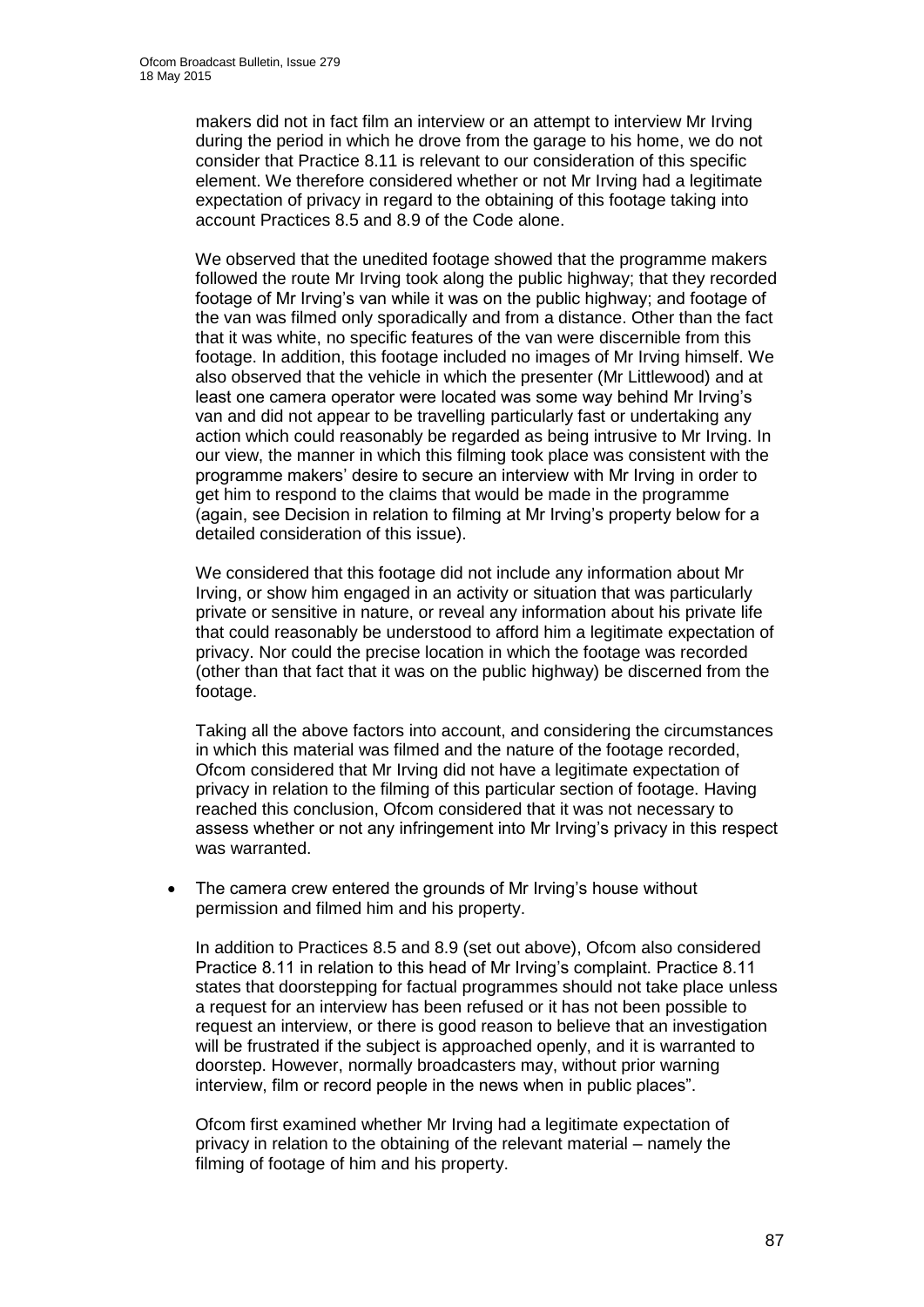1

Ofcom recognises that an individual may have a legitimate expectation of privacy in relation to filming on their private property. In this case, we noted that Channel 5 argued that Mr Irving's property was not gated and it was reasonable for the film crew to enter in the same way as somebody wishing to make a delivery would; and therefore, Mr Irving did not have a legitimate expectation of privacy in relation to the filming of him and his property.

However, from the unedited footage we noted that Mr Irving's property was located on a track, just off the public road and that although it was not gated it was surrounded by a wall which allowed for only a partial view of the first part of the driveway from the road. We also noted that the programme makers, including the camera operators, walked some way on to Mr Irving's driveway and the footage they recorded while on the driveway included images of buildings on Mr Irving's property, vehicles parked on his driveway, including his van, the registration plate of which was visible in the unedited footage, and of Mr Irving himself as he walked away from the programme makers. The footage included in the programme also showed that a second camera operator (i.e. not the one who filmed the unedited footage provided to Ofcom) filmed footage of Mr Irving in which his face was visible on this occasion.

We noted that when Mr Irving became aware that he was being filmed by the programme makers he told them to leave and the programme makers did so. However, in light of the footage which was recorded on this occasion and the fact that it was filmed while the programme makers were on Mr Irving's private property, we considered that Mr Irving had a legitimate expectation of privacy with regard to the filming of this footage of him and his property.

As the unedited footage showed, Mr Irving did not consent to the filming of this footage. Therefore, Ofcom went on to consider whether the filming of this footage was warranted. The Code states that "warranted" has a particular meaning. It means that, where broadcasters wish to justify an infringement of privacy as warranted, they should be able to demonstrate why, in the particular circumstances of the case, it is warranted. If the reason is that it is in the public interest, then the broadcaster should be able to demonstrate that the public interest outweighs the right to privacy. Examples of public interest could include revealing or detecting crime, protecting public health or safety, exposing misleading claims by individuals or organisations or disclosing incompetence that affects the public.

We considered that the filming of the occasion described above constituted an incident of doorstepping (i.e. "the filming or recording of an interview or attempted interview with someone…without any prior warning"). Having regard to Practice 8.11 (as set out above), Ofcom considered that doorstepping can be justified by the broadcaster if a request for an interview has been declined or if it has not been possible to request one. From the prebroadcast correspondence between the parties (provided to Ofcom by Channel 5), we noted that, before this attempt to interview Mr Irving without prior warning took place<sup>2</sup>, the programme makers:

 $2$  From Channel 5's response to the complaint, Ofcom understands that the attempt to interview Mr Irving at his property was filmed on the morning of 11 February 2014 – i.e. the day after the programme makers filmed Mr Irving's van as he drove home.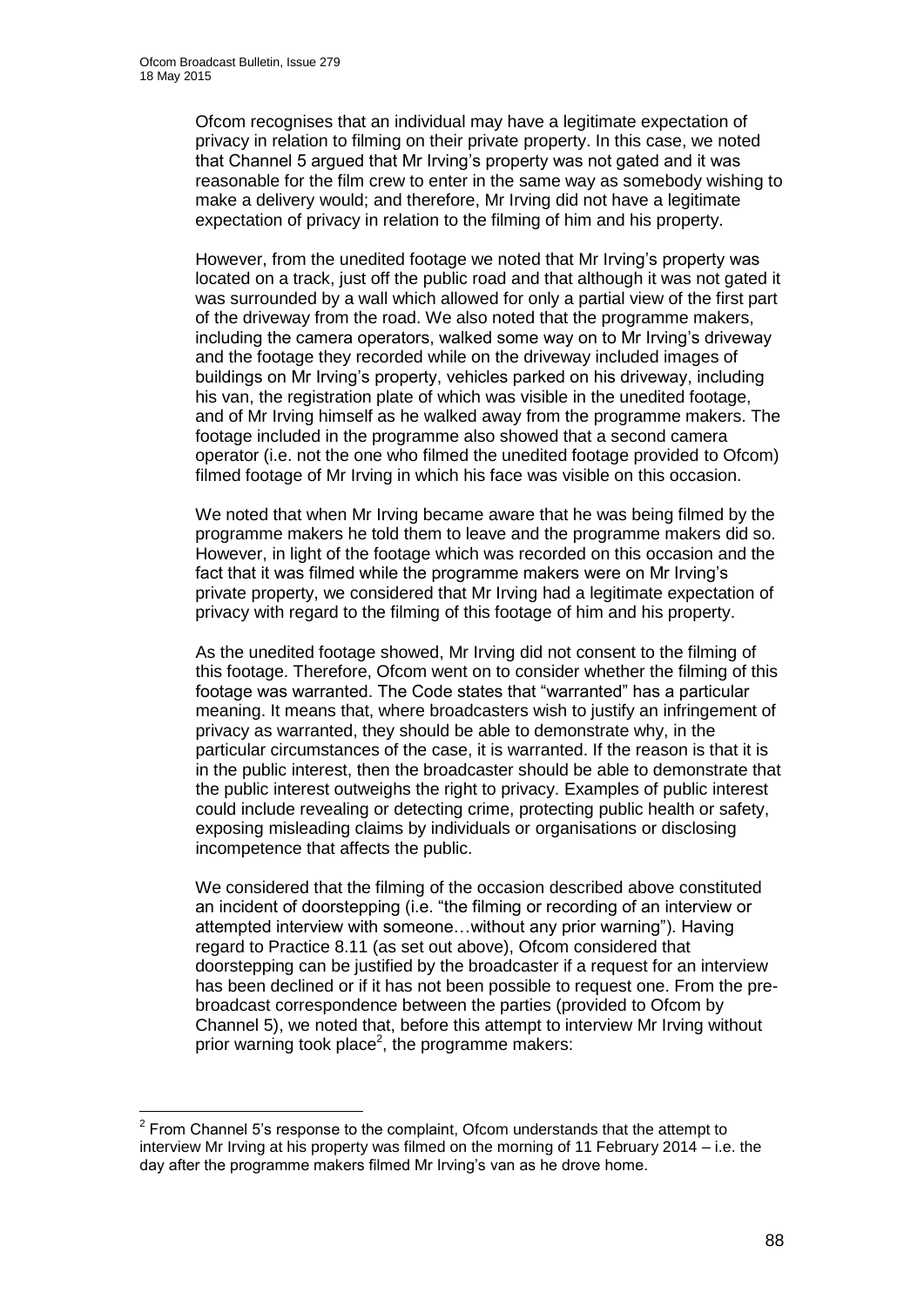- wrote to Mr Irving on 8 January 2014 to inform him of the claims which would be made against him and invited him to respond via an on-camera interview. Mr Irving subsequently (on 17 January 2014) spoke to the programme makers via telephone. He declined the offer of an interview but said he would provide a written response; and,
- a week later (on 24 January 2014), having not heard further from the complainant, wrote to Mr Irving to again offer him an on-camera interview.

In addition, Ofcom noted that on 10 February 2014 (after the programme makers filmed Mr Irving while he drove his van home) Mr Littlewood twice called Mr Irving on the telephone, but received no answer and that Mr Littlewood called Mr Irving and received no answer again immediately prior to attempting to interview him at his property the following day.

Only after the second offer of an interview was declined (in an email sent to the programme makers by Mr Irving on 29 January 2014); Mr Irving had failed to provide a substantive response to the claims which the programme planned to make about him; and the programme makers had not been able to contact Mr Irving by telephone, did they decide to attempt to interview Mr Irving at his property without prior warning.

In Ofcom's view, the claims raised by the programme makers in their correspondence with Mr Irving were serious: they concerned claims that he repeatedly built properties which were either not fit for habitation and/or in which the owners were not legally entitled to live or trade. The programme also claimed that, as a result, several people (notably two of the couples who contributed to the programme) had lost very considerable sums of money. We considered that investigating these claims was a matter of public interest and that given that Mr Irving had twice refused to be interviewed and had not answered the specific claims that were put to him, it was reasonable for the programme makers to assume that Mr Irving was unwilling to cooperate with them.

For this reason, Ofcom took the view that the decision to doorstep Mr Irving was warranted in the particular circumstances of this case. We also considered that the means of obtaining material, i.e. filming while the programme makers walked on to Mr Irving's property, attempted to speak to him about the claims the programme planned to make and left the property when requested, were proportionate in all the circumstances and in particular to the subject matter of the programme.

Therefore, taking all the factors set out above into account, Ofcom considered that the broadcaster's right to freedom of expression and the public interest in recording this material so as to illustrate the programme-makers attempt to get a substantive response from Mr Irving to the claims made about him, outweighed the complainant's expectation of privacy in relation to the obtaining of this footage.

Ofcom therefore found that there was no unwarranted infringement of Mr Irving's privacy in connection with the obtaining of material included in the programme.

b) Ofcom considered Mr Irving's complaint that his privacy was unwarrantably infringed in the programme as broadcast. In reaching our Decision on this head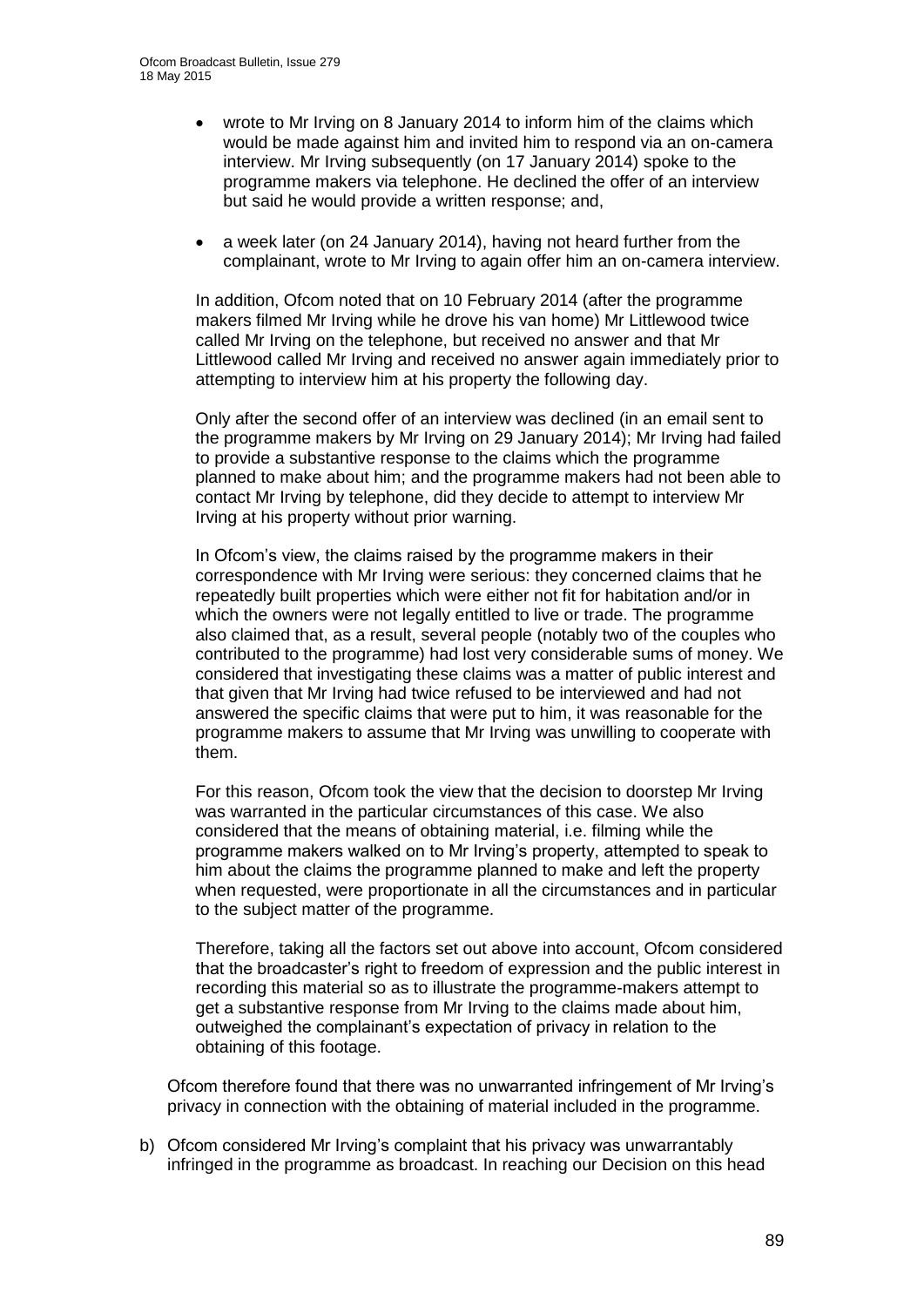of complaint, we considered each example given by Mr Irving in his complaint separately.

In considering each of the elements of his head of complaint, Ofcom had regard to Practice 8.6 of the Code which states that if the broadcast of a programme would infringe the privacy of a person, consent should be obtained before the relevant material is broadcast, unless that infringement is warranted.

A photograph of Mr Irving was featured in the programme.

Ofcom first assessed the extent to which Mr Irving may have had a legitimate expectation of privacy in relation to the inclusion of this photograph in the programme as broadcast.

We observed that the face of the man in the photograph (which was shown on a number of occasions) was clearly visible to viewers and that the programme said that the photograph was an image of Mr Irving.

As stated above, in relation to head a) of the complaint, Ofcom concluded that Mr Irving did not have a legitimate expectation of privacy in connection with the programme makers' use of his photograph during the making of the programme. However, Ofcom recognises that a legitimate expectation of privacy may still arise where that photograph has been subsequently included in the programme as broadcast.

We noted that, on the information available, it did not appear that the photograph (which was given to the programme makers by one of Mr Irving's former clients and contributor to the programme) had previously been published or otherwise put into the public domain. We noted too, that Mr Irving did not appear to have had a public profile prior to the broadcast of this programme. However, Ofcom also took note of the broadcaster's argument that there can be no legitimate expectation of privacy in the disclosure of what a person looks like.

We observed that the broadcast of the photograph did not disclose any information about Mr Irving to viewers other than what he looked like. Nor did it show him engaged in an activity that could reasonably be regarded as private or sensitive in nature. In addition, neither the programme nor the photograph itself disclosed any information about the location or circumstances in which the photograph had been taken (other than that it had been taken outside).

Taking into account these factors, we considered that Mr Irving did not have a legitimate expectation of privacy with regard to the broadcast of this photograph in the programme. Having reached this conclusion, Ofcom considered that it was not necessary to assess whether or not any infringement into Mr Irving's privacy in this respect was warranted.

 Footage of Mr Irving and his property was shown. He said that showing the footage of his property had revealed the location of where he lived.

In considering this head of the complaint, Ofcom considered both Practices 8.6 and, as set out further below, Practice 8.2 insofar as Mr Irving states that the location of his home was disclosed in the programme as broadcast.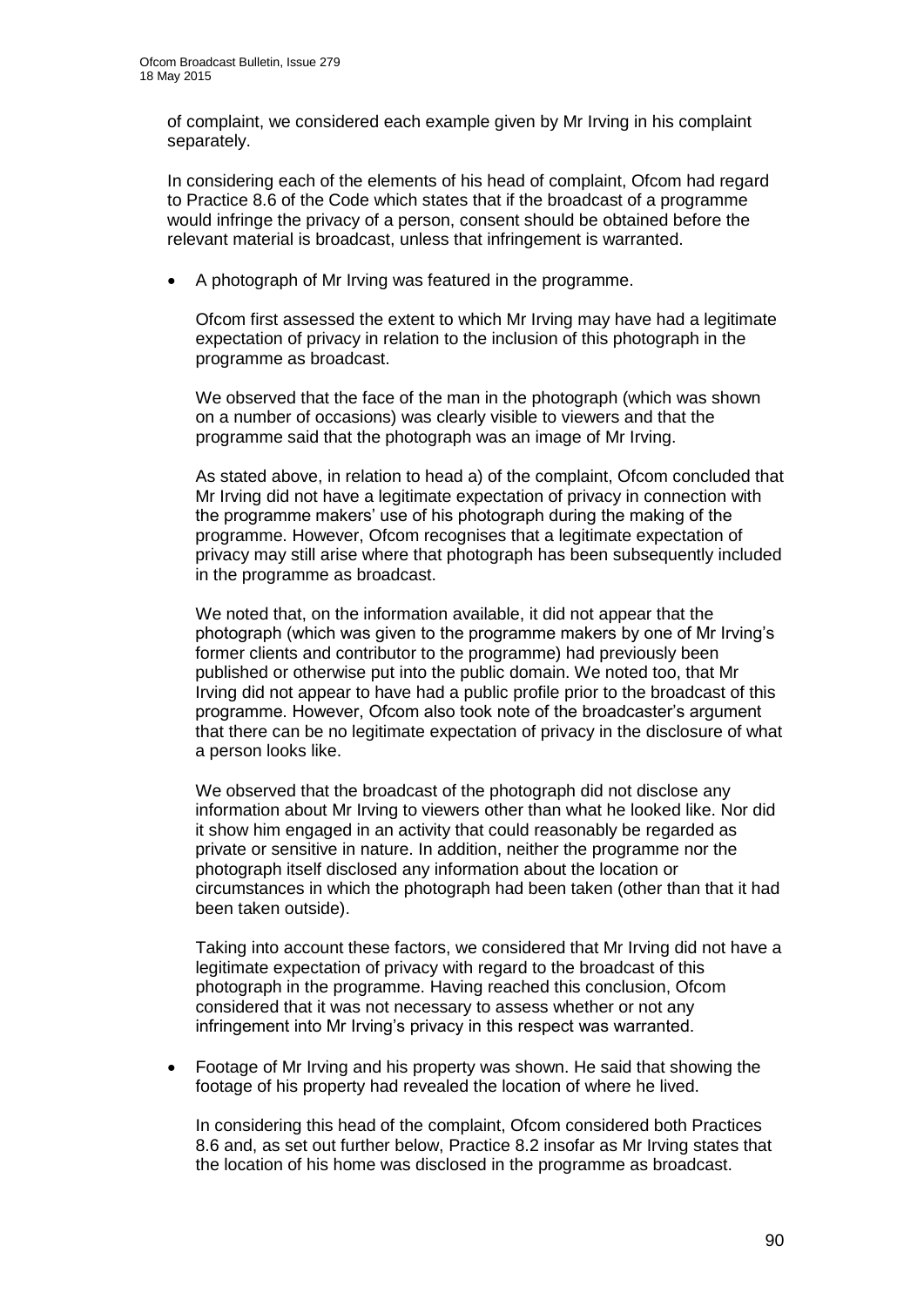Ofcom first assessed the extent to which Mr Irving may have had a legitimate expectation of privacy in relation to the broadcast of footage of him and his property in the programme.

As set out under head a) above, footage of Mr Irving and his property was filmed because the programme makers had decided that, after several unsuccessful attempts to get a substantive response from Mr Irving, they would try to get an interview with him by doorstepping him. Ofcom took the view that Mr Irving had a legitimate expectation of privacy in connection with the obtaining of this footage. We now consider whether or not Mr Irving also had a legitimate expectation of privacy in this material as broadcast.

In making our assessment, we have taken into account both the circumstances in which the relevant footage was filmed and also the nature of the material included in the programme as broadcast. Towards the end of the programme, Mr Littlewood was shown: approaching Mr Irving's property; walking on to the driveway; passing some garages next to which Mr Irving had parked his van, speaking to Mr Irving (who then told the camera crew to leave before walking away towards his house), and then leaving the property. The footage included images of several vehicles parked on Mr Irving's driveway including his van. However, any registration plates included in this footage were obscured. The footage also showed Mr Irving ordering the programme makers to leave his property. During this section of the footage Mr Irving's face was visible. This section of the footage was shown for approximately four seconds on two occasions in quick succession and then again as a slowed-down and then still image for approximately seven seconds.

Ofcom took note of the broadcaster's argument that Mr Irving did not have a legitimate expectation of privacy with regard to the inclusion of the footage of himself and his property in the programme because both he and his property were visible from the public highway when it was filmed.

However, as before, we observed that although Mr Irving's property was not gated it was surrounded by a wall which allowed for only a partial view of the first part of the driveway from the road. In addition, as set out above, the footage shown was filmed at Mr Irving's home, in circumstances where Mr Irving might otherwise have expected his activities to be private. Mr Irving is clearly shown, asking the programme makers to stop filming and to leave his private property and is also seen trying to avoid the cameras by walking away.

Taking account of all the factors noted above, and in particular that the footage of Mr Irving and his property included in the programme was filmed while the programme makers were at the complainant's home, we concluded that Mr Irving had a legitimate expectation of privacy in regard to the broadcast of this material.

As noted above, the unedited footage showed that Mr Irving did not consent to the filming of this footage and, in its response to the complaint, Channel 5 did not indicate that the programme makers subsequently obtained consent from Mr Irving for the broadcast of this material. Therefore, we considered that Mr Irving had not consented to the broadcast of this footage and that his privacy was thereby infringed in this respect.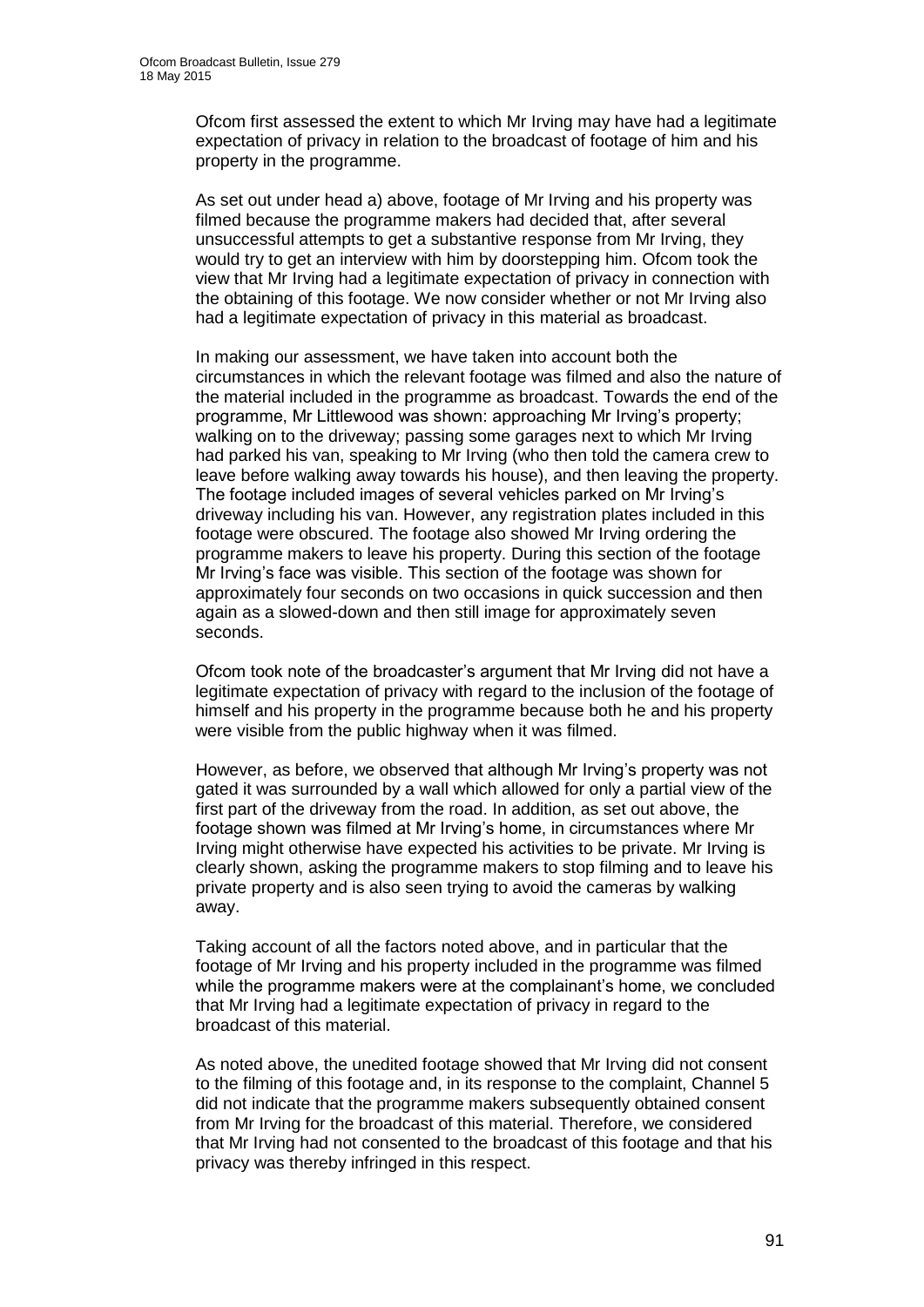Ofcom next took a view as to whether broadcasting this footage was warranted. As noted above, an individual's privacy must be balanced against the competing rights of broadcasters to freedom of expression. Neither of these rights has precedence over the other and, where there is conflict between the two, it is necessary to intensely focus on the comparative importance of the specific right.

Ofcom carefully balanced Mr Irving's legitimate expectation of privacy in relation to the broadcast of this footage of him and his property against both the broadcaster's right to freedom of expression and the audience's right to receive information in the public interest. Given the serious nature of the claims made about Mr Irving's work, and that he had repeatedly failed to provide a substantive response to those claims, we considered that there was a genuine public interest in broadcasting the footage of Mr Littlewood confronting Mr Irving to try to obtain a candid and meaningful response to these claims.

Therefore, on balance, and taking all the factors set out above into account, Ofcom considered that the broadcaster's right to freedom of expression, and the audience's right to receive this information, outweighed Mr Irving's legitimate expectation of privacy in circumstances where there was a public interest in broadcasting the footage of the programme makers' attempt to get a substantive response from Mr Irving to the serious claims that were being made about him.

Disclosure of the location of Mr Irving's Home

Practice 8.2 of the Code states that information which discloses the location of a person's home or family should not be revealed without permission, unless it is warranted.

As set out above, the programme included images of the entrance to Mr Irving's property, part of his driveway and some buildings located on his property. It also said that he lived in the Alicante region of Spain and that his property was *"in a remote place up a long road"*. No other information about the property or its location was included in the programme and in particular the programme did not include the house name or number or the name of the road on which it was located. We also noted that the footage of the area surrounding Mr Irving's property which was shown in the programme included no particularly distinguishing features.

For these reasons, we considered that it was unlikely that anyone to whom Mr Irving and his property was not already known would have discerned the location of Mr Irving's home from the programme as broadcast.

Given this conclusion, it was not necessary for Ofcom to consider this element of the complaint further.

Taking into account all the factors above, Ofcom therefore found that there was no unwarranted infringement of Mr Irving's privacy in the programme as broadcast.

**Therefore, Ofcom has not upheld Mr Irving's complaint of unwarranted infringement of privacy in connection with the obtaining of material in the programme, and in the programme as broadcast.**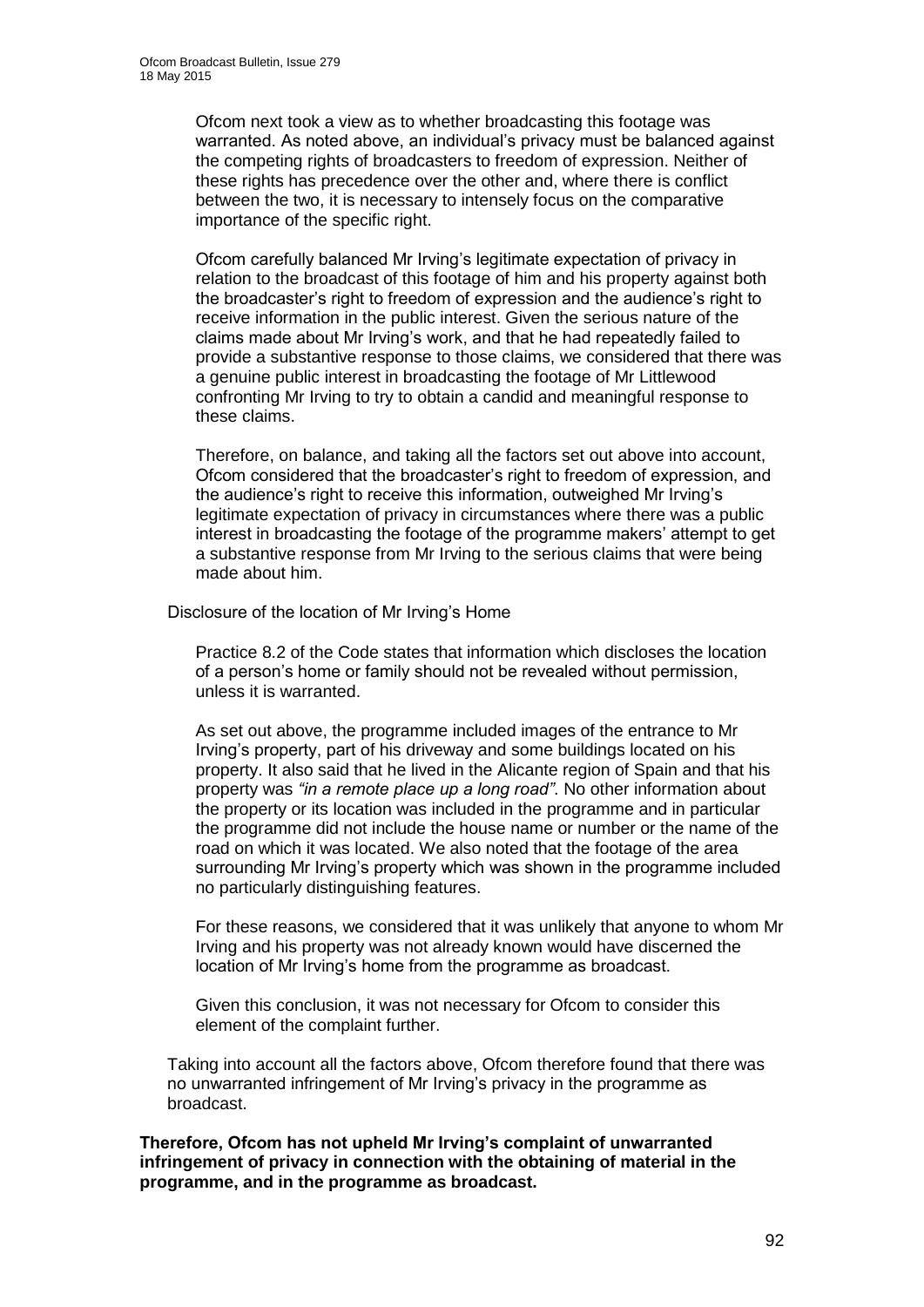# **Not Upheld**

# **Complaint by Mr Mohammed Islam**

*Can't Pay? We'll Take it Away, Channel 5, 15 October 2014*

# **Summary**

Ofcom has not upheld this complaint of unwarranted infringement of privacy in the programme as broadcast made by Mr Mohammed Islam.

The programme included footage of Mr Islam speaking on his mobile telephone and to High Court Enforcement Officers ("HCEOs") in attempting to negotiate a settlement for debt repayment on behalf of a friend. Mr Islam was not named in the programme; however, his face was shown unobscured and his voice was audible.

Ofcom considered that, in the particular circumstances of this case, Mr Islam had a legitimate expectation of privacy with regard to the inclusion of the footage of him in the programme as broadcast. However, we considered that, on balance, and given all the factors set out above, Ofcom considered that the broadcaster's right to freedom of expression and the public interest in broadcasting the material in order to demonstrate the work and situations encountered by the HCEOs, outweighed Mr Islam's expectation of privacy. Ofcom concluded therefore that there was no unwarranted infringement of Mr Islam's privacy in the programme as broadcast.

# **Introduction and programme summary**

On 15 October 2014, Channel 5 broadcast an episode of *Can't Pay? We'll Take It Away*, a series which followed a team of HCEOs as they attempted to resolve debt disputes through negotiated settlements and asset seizures.

This edition included a visit by two HCEOs to an Indian restaurant in Brightlingsea, Essex, to collect payment of £40,000 owed to a wholesaler. The programme showed one of the officers, Mr Paul Bohill, speaking to a member of the restaurant's staff as the owner was on holiday. Mr Bohill asked the staff member to pay either the full amount of £40,000, or make part-payment of £10,000, by 12:30, otherwise assets would be seized.

A friend of the restaurant owner (the complainant, Mr Islam) was then shown talking on his mobile telephone. Mr Islam was filmed from both the front and rear, with a *"Pizza Bros"* company logo clearly visible on the front of his bright green polo shirt (as it was in other shots in which Mr Islam appeared). Mr Bohill was then shown saying:

*"It's always the same old story isn't it, friends of friends of friends, nobody's actually – you know, the man himself is on holiday so everybody's rallying round and trying to dig him out the shit"*.

The programme then showed the restaurant staff member opening the restaurant for the HCEOs and removals men entering the building, with Mr Islam visible in the background. The programme showed Mr Bohill instructing the removals men to clear the tables which led to a discussion between Mr Bohill and the staff member.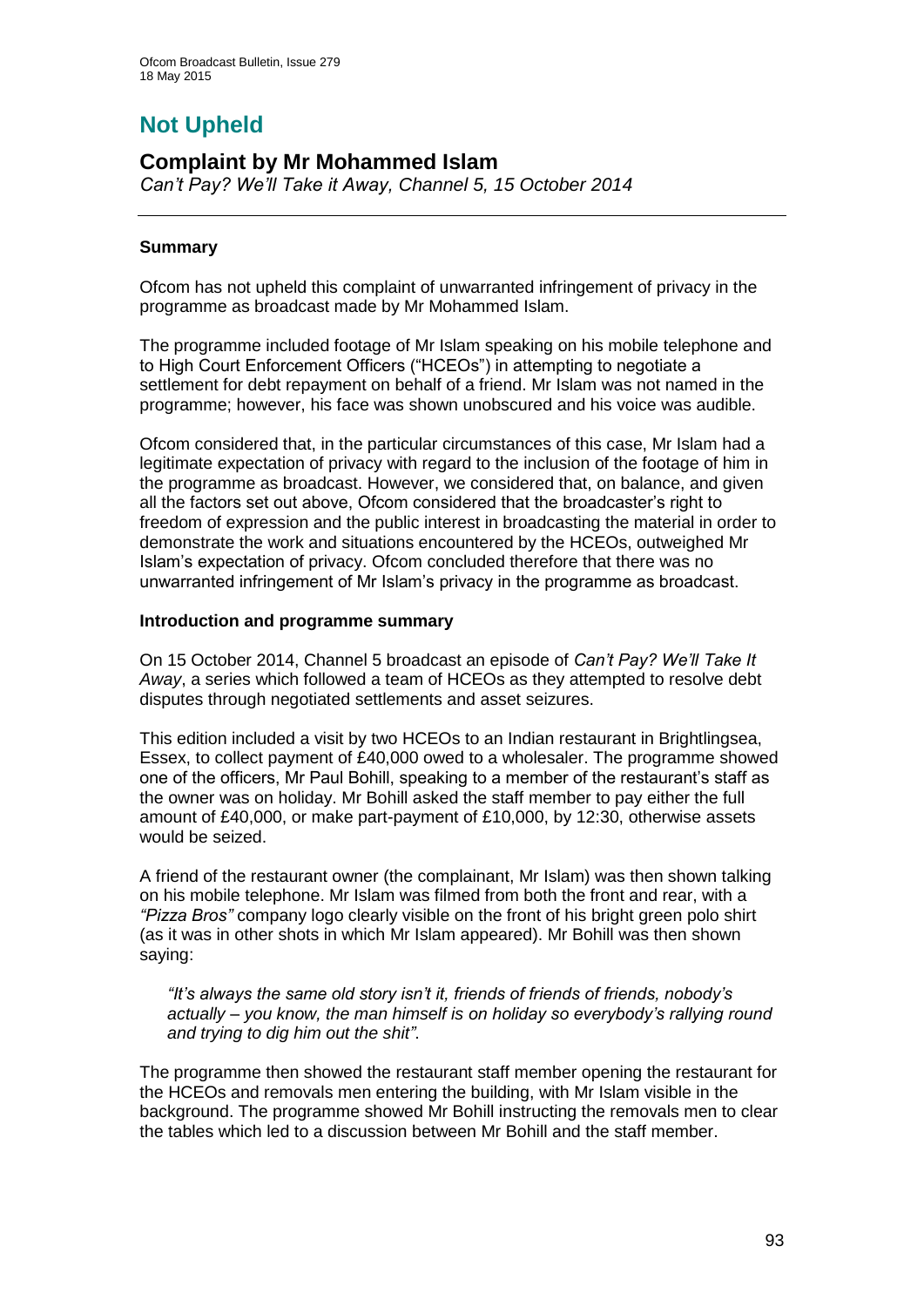The programme then showed Mr Islam as he became aware that Mr Bohill had instructed the removal of items from the restaurant. Mr Islam was shown in close up as he said:

*"One second, one second, what's happened now? Just give him 15 more minutes"*.

Mr Bohill was shown in the background as he replied:

*"No, it was 15 minutes the last time, then it was an hour then it was four hours and the money's not been transferred"*.

The programme showed Mr Islam as he told Mr Bohill that he was speaking to the restaurant owner on his mobile telephone. Mr Islam said that the owner was willing to pay £5,000, to which Mr Bohill replied "*I won't move for less than ten* [thousand pounds]".

The programme showed the removals men clearing chairs from the restaurant as the programme's narrator explained that a payment plan could be negotiated for the debt if part of it was paid now. Mr Bohill then said to the camera that he had conferred with solicitors who had agreed that £5,000 was a sufficient initial payment. As Mr Bohill spoke, Mr Islam was shown and heard in the background talking to the restaurant owner on his mobile telephone.

Following this, Mr Islam was shown outside the restaurant negotiating, on behalf of the restaurant owner, with Mr Bohill. After a short discussion, Mr Bohill was shown agreeing to accept a payment of £5,000 provided that Mr Islam could ensure the restaurant owner paid within ten minutes. Mr Bohill then spoke to the camera and noted that the value of the expected payment exceeded the value of the assets in the restaurant. Following his comments, Mr Islam was shown from a distance, talking on his mobile telephone.

The programme showed the restaurant staff member attempting to prevent the removal of tables from the restaurant. Mr Islam was shown facing the camera. The programme then used a combination of close and mid-range camera angles to show Mr Bohill telling the staff member to "*back off*", with Mr Islam visible throughout.

Immediately following this, the narrator said that the restaurant owner's friend (Mr Islam) had paid £5,000 on the owner's behalf. Mr Islam was shown holding up his mobile telephone to show Mr Bohill that he had received the money from the owner. Mr Islam was shown as he confirmed the payment transfer to the account specified by Mr Bohill. Following this, Mr Islam was shown walking down the road with Mr Bohill.

Mr Islam was not named and was not shown or heard any further in the programme.

#### **Summary of the complaint and the broadcaster's response**

Mr Islam complained that his privacy was unwarrantably infringed in the programme as broadcast because footage of him was included in the programme as broadcast without his consent.

Mr Islam said that he had informed the programme producer that he had served time in prison, and that the producer had offered to obscure his face and the name of his company, "Pizza Bros". Mr Islam said that the producer had asked him to sign a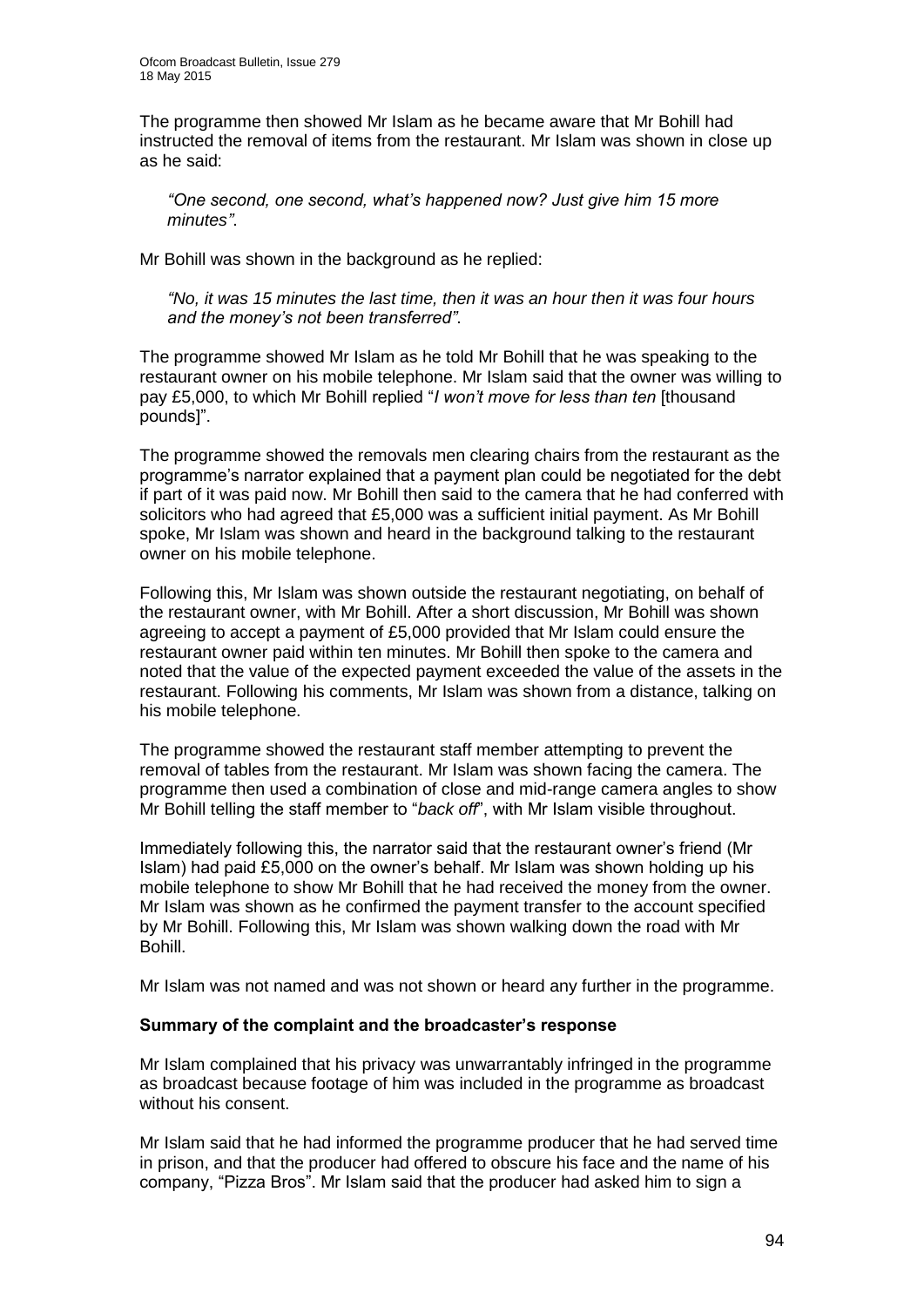consent form, but he had refused. After the broadcast of the programme, Mr Islam said that he received threatening telephone calls at his workplace and that he had installed a panic alarm on police advice at his place of work.

In response, Channel 5 said that the sequence in the programme which featured Mr Islam concerned the activities of HCEOs executing a warrant for the repossession of property. Channel 5 said that the activities of HCEOs, the manner in which the law is utilised or ignored, the kind of difficulties faced by HCEOs when executing their duties and the impact of these activities on those affected are all matters of public interest. For those reasons, the broadcaster took the view that it was appropriate and reasonable to include footage of persons interacting with the HCEOs in the programme, taking into account the need to balance rights under Article 8 of the European Convention on Human Rights, which relate to the right to respect for private and family life, with those under Article 10 which relate to freedom of expression.

Channel 5 said that Mr Islam was not a bystander to the actions of the HCEOs, but imposed himself upon them by declaring that he represented the interests of the absent owner and was empowered to negotiate a settlement on the owner's behalf. The broadcaster said it was clear that Mr Islam was not caught off-guard by the presence of the HCEOs.

Channel 5 said that: as Mr Islam had co-operated with the filming process and the HCEOs; was not shown engaged in a private activity; no information that was private to him was disclosed; and there was no reason to suspect that he was the subject of any particular vulnerability, his identity was not obscured when the programme was broadcast.

Channel 5 confirmed that Mr Islam had not signed a consent form and that, *"the complainant indicated he did not want to appear in the programme"*, but added that no undertaking was given that he would not appear. Channel 5 said that although the programme makers discussed privacy with Mr Islam, they did not consider they were made aware of any particular vulnerability that would cause them to conclude it was necessary to obscure his identity. The broadcaster said that on subsequently learning of the nature of Mr Islam's concerns, it had voluntarily taken steps not to rebroadcast the sequence featuring him.

# **Decision**

Ofcom's statutory duties include the application, in the case of all television and radio services, of standards which provide adequate protection to members of the public and all other persons from unjust or unfair treatment and unwarranted infringement of privacy in, or in connection with the obtaining of material included in, programmes in such services.

In carrying out its duties, Ofcom has regard to the need to secure that the application of these standards is in the manner that best guarantees an appropriate level of freedom of expression. Ofcom is also obliged to have regard, in all cases, to the principles under which regulatory activities should be transparent, accountable, proportionate and consistent and targeted only at cases in which action is needed.

In reaching this decision, Ofcom carefully considered all the relevant material provided by both parties. This included a recording and transcript of the programme as broadcast and both parties' written submissions. We also examined the unedited footage of Mr Islam talking to the HCEOs and the programme makers. Both Mr Islam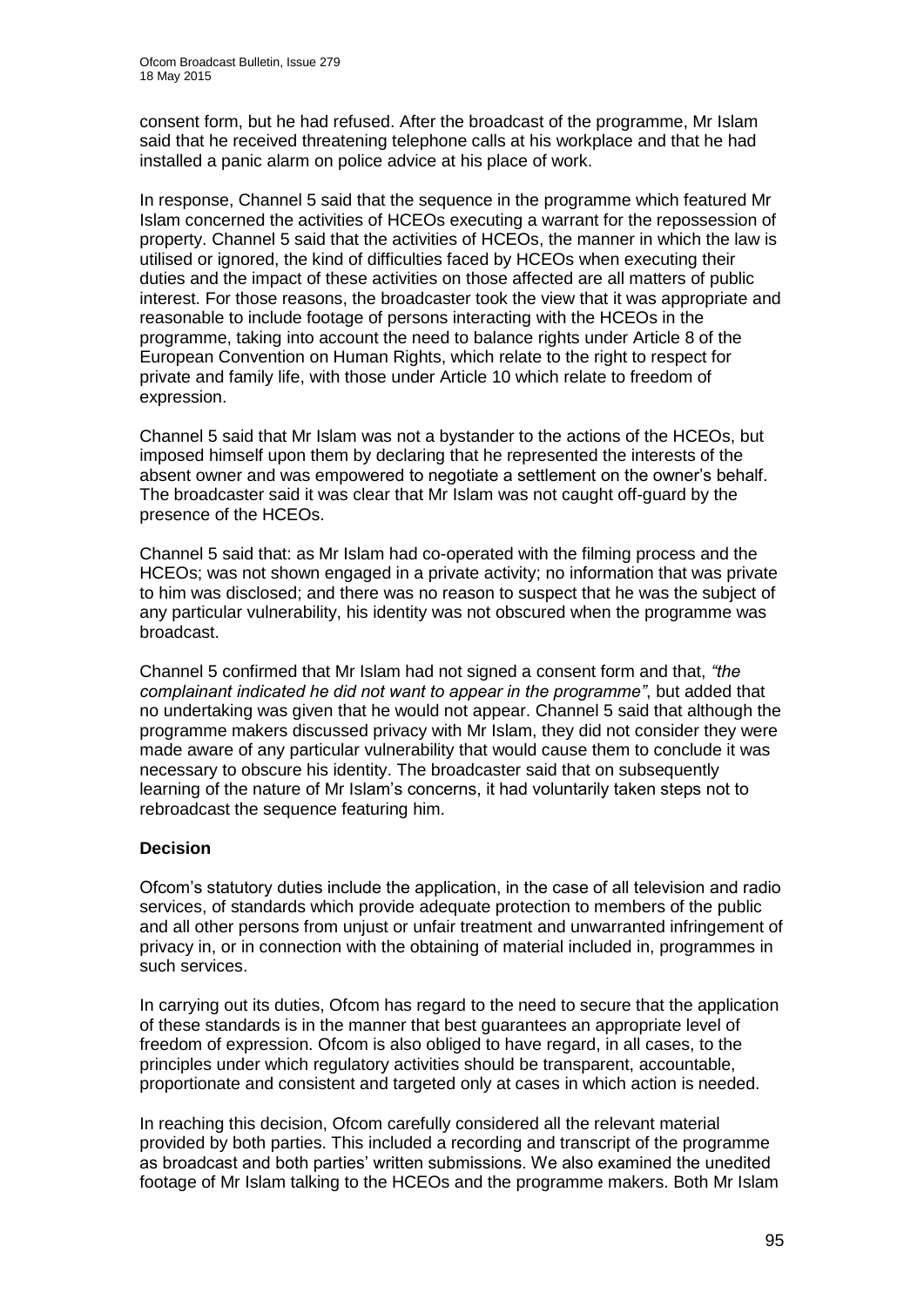and Channel 5 were given the opportunity to make representations on Ofcom's Preliminary View. Neither party chose to make representations to Ofcom.

The individual's right to privacy has to be balanced against the competing rights of the broadcasters to freedom of expression. Neither right as such has precedence over the other and where there is a conflict between the two, it is necessary to intensely focus on the comparative importance of the specific rights. Any justification for interfering with or restricting each right must be taken into account and any interference or restriction must be proportionate. This is reflected in how Ofcom applies Rule 8.1 of the Code which states that any infringement of privacy in programmes, or in connection with obtaining material included in programmes, must be warranted.

Ofcom considered Mr Islam's complaint that his privacy was unwarrantably infringed in the programme as broadcast because footage of him was included in the programme without his consent.

In assessing this complaint, we had particular regard to Practice 8.4 of the Code which states that broadcasters should ensure that actions filmed or recorded in, or broadcast from, a public place, are not so private that prior consent is required before broadcast from the individual concerned, unless broadcasting without their consent is warranted. We also had particular regard to Practice 8.6 which states that if the broadcast of a programme would infringe the privacy of a person or organisation, consent should be obtained before the relevant material is broadcast, unless the infringement of privacy is warranted.

We first considered the extent to which Mr Islam had a legitimate expectation of privacy in in relation to the footage of him included in the programme as broadcast.

As set out in the "Introduction and programme summary" section above, Ofcom noted that Mr Islam was shown in the programme negotiating with the HCEOs about an outstanding debt owed by his friend, a restaurant owner. Mr Islam was shown both inside and outside the restaurant and in the street speaking on his mobile telephone as he relayed offers and counter-offers of payment between the HCEOs and the restaurant owner. Mr Islam's face and company logo were shown unobscured in the programme, and his voice was audible. Mr Islam appeared on screen for approximately 1 minute 50 seconds.

The test applied by Ofcom as to whether a legitimate expectation of privacy arises is objective: it is fact sensitive and must always be judged in light of the circumstances in which the individual concerned finds him or herself. Ofcom will therefore continue to approach each case on its facts.

In our view, whether or not someone who has been filmed in the circumstances in which Mr Islam found himself in has a legitimate expectation of privacy in the subsequent broadcast of that footage will depend on all the relevant circumstances. These may include:

- whether the filming occurred in a public place;
- whether the individual was aware of the filming;
- whether the individual was identifiable from either the information and/or footage included in the programme;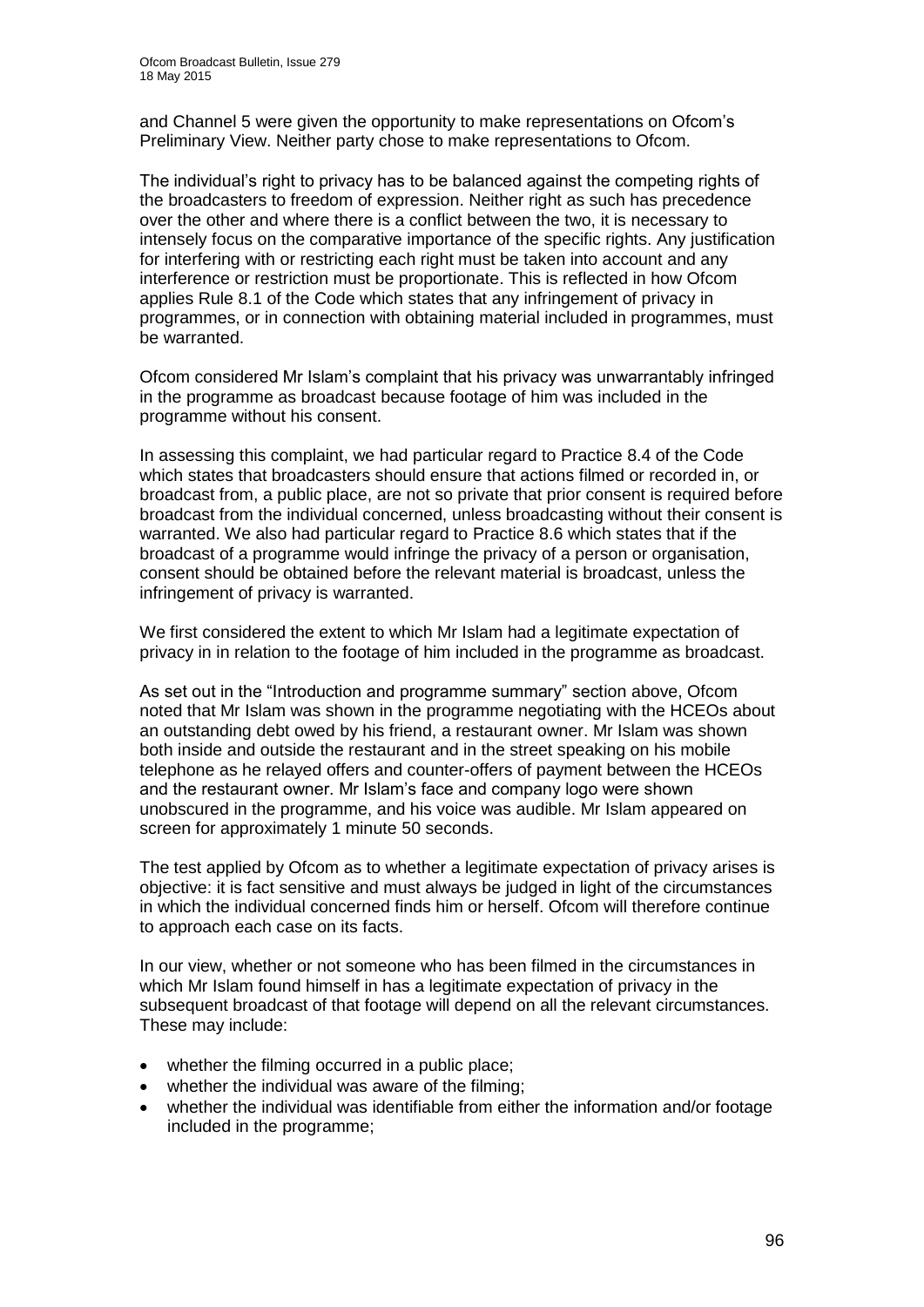- whether the footage depicted the individual doing something, or disclosed information about that individual, which was confidential, private and/or sensitive; and
- what discussions, if any, took place between the programme makers and the individual about the filming and subsequent broadcast of the footage, in particular, any discussions about that individual's consent for the footage to be used in any subsequent broadcast.

In the specific circumstances of Mr Islam's case, Ofcom noted from the programme as broadcast and the unedited material that he was filmed negotiating with the HCEOs and speaking to the restaurant owner via mobile telephone inside a restaurant which was not open for business at that time and where the public could not have overheard him. Mr Islam was also shown speaking to one of the HCEOs, Mr Bohill, on the threshold of the restaurant about the payment to be delivered by the restaurant owner.

We also considered that Mr Islam was shown while engaged in negotiating a sensitive financial matter on behalf of a friend, the restaurant owner. While we recognised that Mr Islam was not discussing his own financial affairs, we considered he was, nonetheless, shown engaging the HCEOs on a topic that could reasonably be considered as private and sensitive. We rejected Channel 5's suggestion that Mr Islam imposed himself on the officer. We considered that, while not a bystander, Mr Islam was filmed and broadcast while acting as an intermediary between the restaurant owner and HCEOs regarding this financial matter. We acknowledge that the HCEOs were not seeking to recover assets from him but his friend. However, the material broadcast showed Mr Islam conducting pressurised financial negotiations on behalf of that friend. Ofcom concluded, therefore, that Mr Islam had a legitimate expectation of privacy in the particular circumstances of this case.

We then went on to consider whether Mr Islam's legitimate expectation of privacy was infringed in the circumstances.

Ofcom recognised that, as set out in the "Summary of the complaint and the broadcaster's response" above, Mr Islam's recollection of precisely what he told the programme makers in explaining his reasons for not giving his consent to appear in the programme, differed to that of the programme makers, as described in Channel 5's statement in response to the complaint. Channel 5 confirmed that the programme makers did not have Mr Islam's consent to be included in the broadcast, and included footage of him on the basis that it did not consider his consent to be required in the circumstances. We noted Channel 5's submission that the programme makers were not aware of the detail of Mr Islam's concern. Having reviewed non-broadcast material, we accept that Channel 5 were not at the time aware of some of the matters later raised by Mr Islam as to why he did not wish to be shown and, on becoming aware, Channel 5 voluntarily chose not to rebroadcast the footage. Nevertheless, it is common ground that Channel 5 did not obtain Mr Islam's consent prior to broadcast.

Ofcom then considered whether the intrusion into Mr Islam's expectation of privacy was warranted. In determining whether or not the infringement of Mr Islam's privacy was warranted in the circumstances, we balanced the broadcaster's right to freedom of expression and the viewers' right to receive information and ideas without unnecessary interference, having regard to the meaning of "warranted" within the Code.

The Code states that "warranted" has a particular meaning. It means that, where broadcasters wish to justify an infringement of privacy as warranted, they should be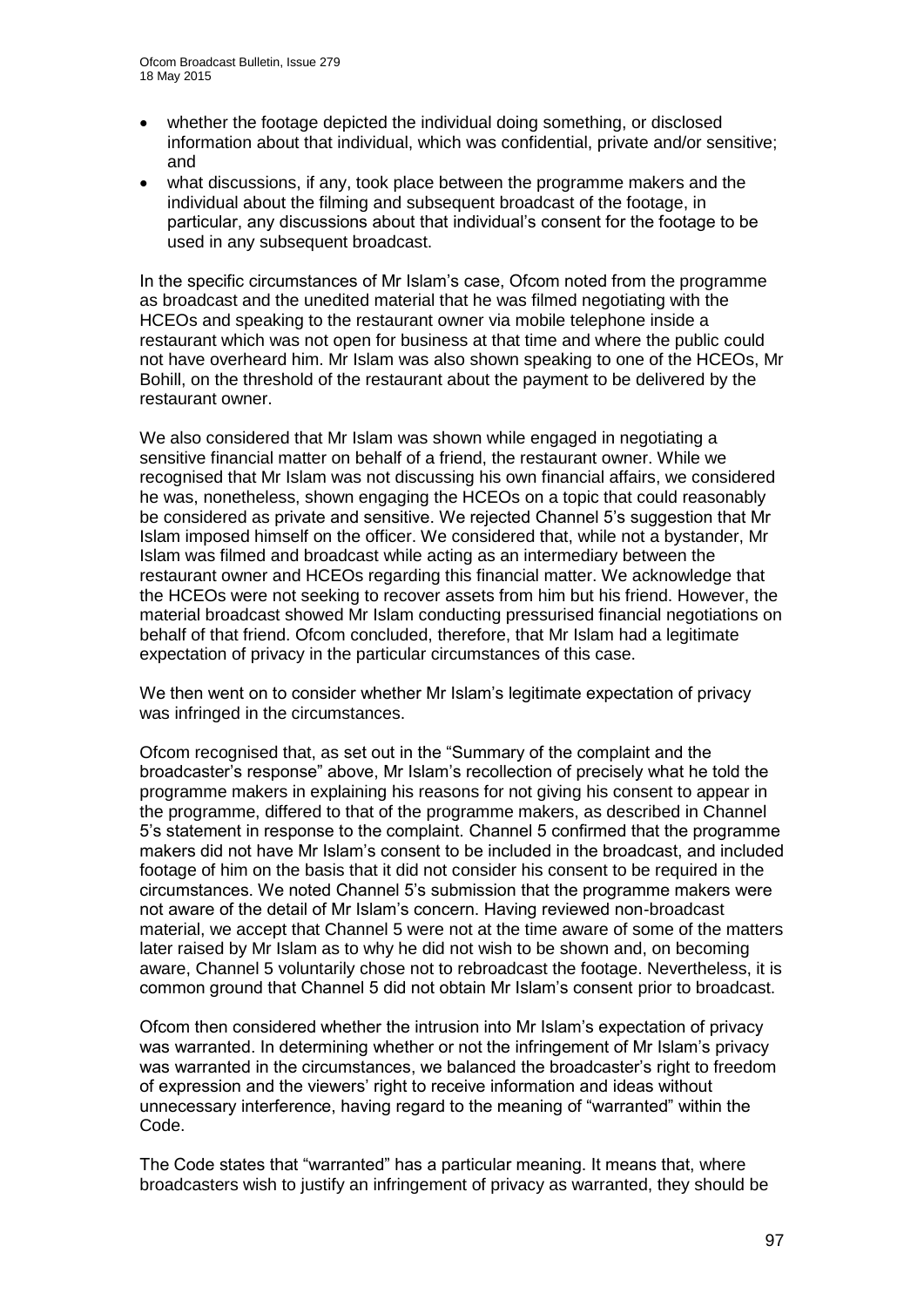able to demonstrate why, in the particular circumstances of the case, it is warranted. As already set out above, the individual's right to privacy has to be balanced against the competing rights of the broadcaster to freedom of expression. Neither right has precedence over the other and where there is a conflict between the two, it is necessary to intensely focus on the comparative importance of the specific right.

We therefore carefully balanced Mr Islam's right to privacy in the broadcast of the footage of him in the programme with the broadcaster's right to freedom of expression and the audience's right to receive the information broadcast without unnecessary interference.

Ofcom considered that there was a genuine public interest in broadcasting programmes of this nature and which showed HCEOs as they executed their official duties with the aim of conveying to viewers an understanding of the work they do in recovering outstanding debts and, the often lengthy negotiations between the HCEOs and those they come into contact with. In our view, the footage of Mr Islam negotiating on behalf of his friend with the HCEOs was important in enabling the broadcaster to illustrate this work and the difficulties experienced by individuals and the HCEOs. On this basis, therefore, and notwithstanding that Mr Islam did not give his consent, Ofcom concluded that the infringement of his legitimate expectation of privacy was warranted in the circumstances.

Therefore, on balance, and given all the factors set out above, Ofcom considered that the broadcaster's right to freedom of expression and the public interest in broadcasting the material in order to demonstrate the work and situations encountered by the HCEOs, outweighed Mr Islam's expectation of privacy in the particular circumstances of the case. Ofcom concluded therefore that there was no unwarranted infringement of Mr Islam's privacy in the programme as broadcast.

**Ofcom has not upheld Mr Islam's complaint of unwarranted infringement of privacy in the programme as broadcast.**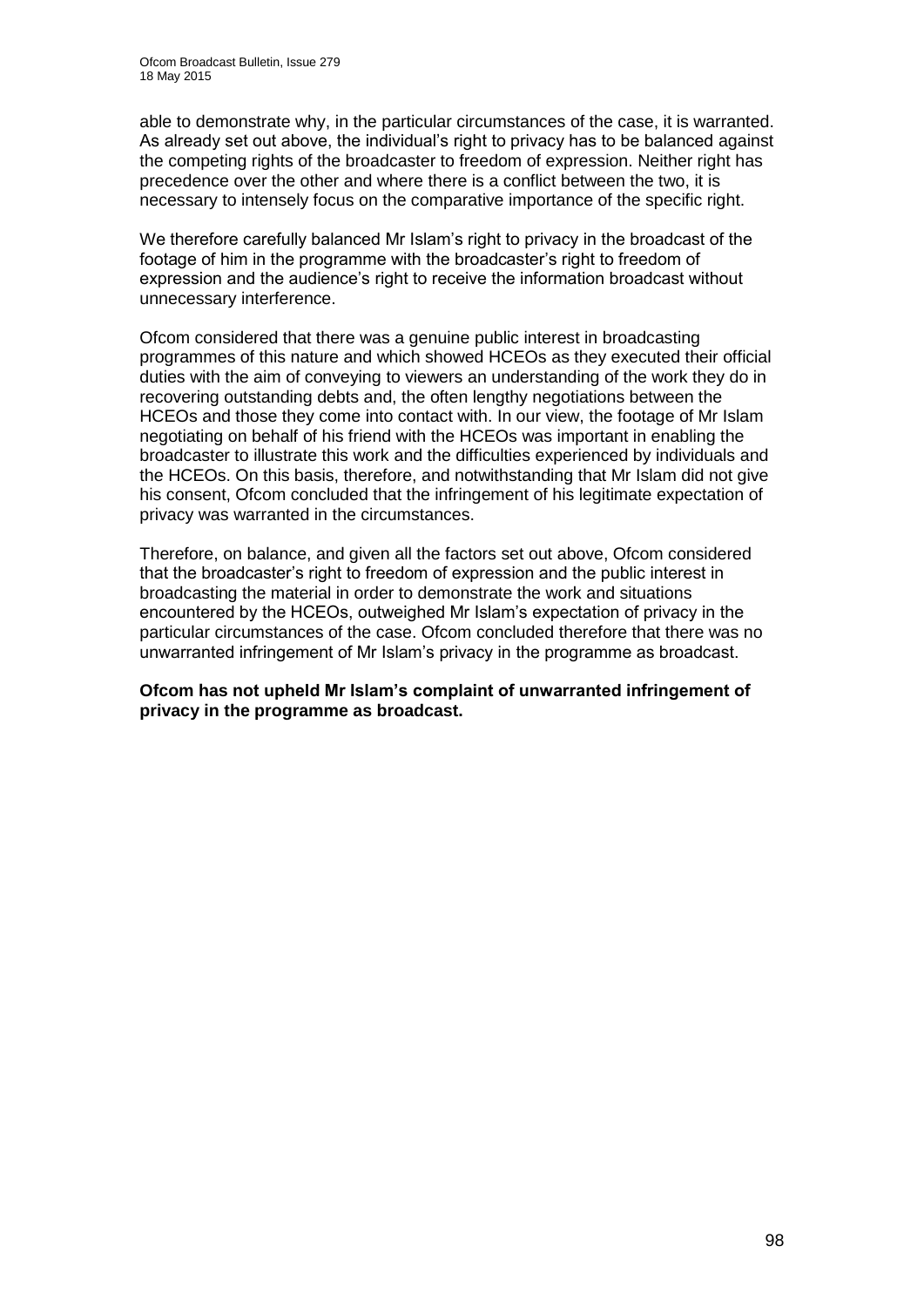# **Not Upheld**

# **Complaint by Mrs Katherine Edwards**

*Confessions of a Copper, Channel 4, 19 November 2014*

# **Summary**

1

Ofcom has not upheld this complaint by Mrs Katherine Edwards of unwarranted infringement of privacy in the programme as broadcast.

The programme was part of a series that explored how professional jobs in the United Kingdom have changed over the past 50 years. This particular episode examined police practices since the 1960s and the changes encountered by the police over that time. Towards the end of the programme, footage of Mrs Edwards was shown with her face unobscured.

Ofcom found that, in the particular circumstances of this case, Mrs Edwards did not have a legitimate expectation of privacy with regard to the inclusion of the footage of her in the programme as broadcast. Therefore, Mrs Edwards' privacy was not unwarrantably infringed in the programme as broadcast.

# **Introduction and programme summary**

On 19 November 2014, Channel 4 broadcast an edition of *Confessions of…*, a series of programmes which examined how professional jobs in the United Kingdom had changed over the past 50 years.

This particular edition, entitled *Confessions of a Copper*, covered a chronology of the police force from the 1960s onwards, focusing on key topics as well as individual incidents that were presented as *"turning points"* in the development of modern policing. Seven former police officers were shown in interview in the programme discussing their experiences as police officers *"before paperwork ran riot*". The topics covered in the programme included:

- the planting of false evidence by police officers;
- violence against suspects and protesters;
- institutional sexism and sexual harassment (including examples of personal incidents by two female former police officers), and the impact of the Sex Discrimination Act 1975;
- $\bullet$  institutional racism, the impact of the "sus law"<sup>1</sup> on police relations with ethnic minorities, and the inquiries into the murder of Stephen Lawrence and subsequent diversity training; and,
- increased regulation of the police force from the introduction of the Police and Criminal Evidence Act 1984 ("PACE") onwards, and the subsequent expansion of administrative work.

 $1$  The "sus" or "suspected persons" law was the term applied to Section 4 of the Vagrancy Act 1824, which gave police officers the power to stop and search anyone whom they suspected may commit an offence.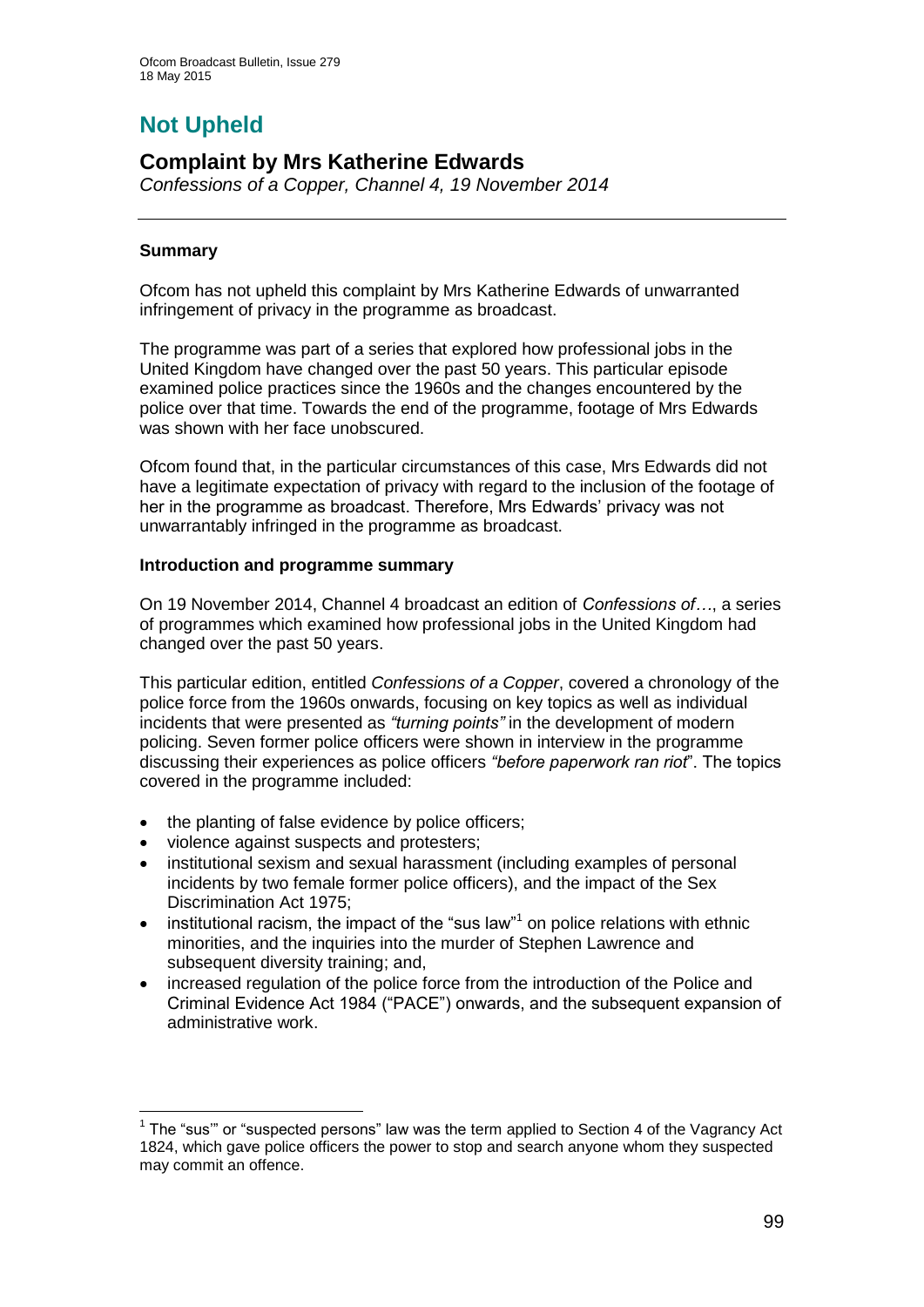The section of the programme examining the growth in administrative work after the introduction of PACE in 1984 showed former police officer, Mr Alfie Moore, speaking about bureaucracy within the police force. He said:

*"The changes, the wind of change has come in a lot in the last 10 years…created a lot of bureaucracy in many cases*".

The programme showed a montage of clips, including two police officers with children from an ethnic minority background, a police officer entering data on a computer screen, and shelves filled with forms. Mr Moore said:

*"Good cops never needed any of that. Good cops were, were good cops, they did the right thing*".

Archive black and white footage was then shown of a police officer on a bicycle, waving to pedestrians. The programme's narrator said: "*Our coppers* [i.e. those who were interviewed for the programme] *had joined the force in a time when they had power, and respect*". Images of the these former police officers were then shown, followed by footage of a police officer using physical violence to restrain a struggling man. The narrator said:

*"But, within a generation, their hands had been tied, by paperwork and protocol. And they found themselves in a world they no longer recognised*".

The programme showed footage of a police officer sitting behind a desk with boxes and stacks of files on it, a police officer entering data on a computer, and a line of police staff working at their computers.

This was followed by footage panning across shelves of papers which included an image of a Stop and Search form. A police officer (the complainant, Mrs Edwards) was then shown holding a Stop and Search form and a report in her hand. The footage was slowed down as she looked towards the camera with her lips pursed. There was no further footage of Mrs Edwards in the programme.

While Mrs Edwards face was shown unobscured, she was not named in the programme nor was her voice heard.

# **Summary of the complaint and the broadcaster's response**

Mrs Edwards complained that her privacy was unwarrantably infringed in the programme as broadcast because footage of her working as a police officer was shown without her consent. Mrs Edwards said that she now worked as a teacher in an area where many families held negative views of the police. Mrs Edwards said that she did not tell people about her time as a police officer because she did not want to incur a negative reaction from the parents of the children in her class.

By way of background, Mrs Edwards said the footage of her was from a *Channel 4 News* report which she had taken part in while working for Essex Police and that she believed that she only gave permission for this footage to be included in this news report.

In response to the complaint, Channel 4 said that it considered that Mrs Edwards had consented to the use of the footage in programmes other than its original broadcast.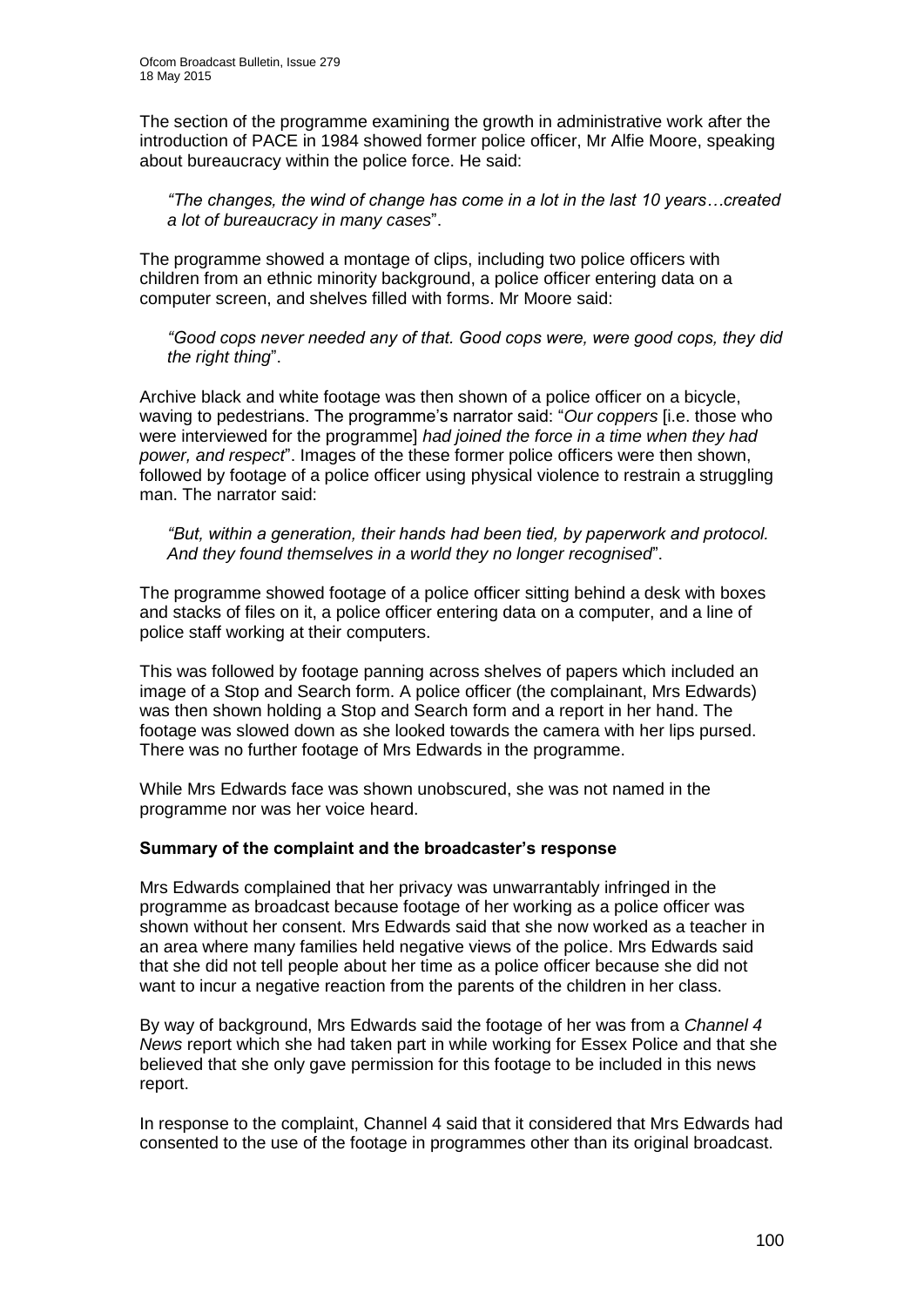Channel 4 noted a discrepancy in Mrs Edwards' recollection of events in relation to the permission she had given about the footage of her. It said that in Mrs Edwards' initial complaint to Ofcom she said "I do not know what permissions I gave at the time", but that in her complaint form she told Ofcom that she was "under the impression I only ever gave permission for a news report" and that "I gave permission for this to be on television at the time, however I did not give any permission for it to be used for any other production or in the future at all". As a consequence, Channel 4 said that they did not accept that Mrs Edwards did not agree for the footage to be reused in any other programme. The broadcaster added that it was also possible that Mrs Edwards may have explicitly consented to the material being reused in other programmes and licensed to third parties and that they assumed that she had done so. In any event, Channel 4 said that even if Mrs Edwards had not provided her explicit consent, it was still unnecessary for them to have obtained her consent for use of the footage in the programme.

Channel 4 explained that the footage included in the programme of Mrs Edwards was properly licensed to the producers by a reputable licensor, ITN Source, by way of a Licence Agreement. Channel 4 stated that the agreement gave the producers a "nonexclusive, non-transferable licence to incorporate material in the production in accordance with the terms of the agreement". The broadcaster added that the footage of Mrs Edwards formed part of four ITN Source clips featuring her and which were available on ITN Source's website. Further, Channel 4 provided a website link to the footage and said that it was available to view by the public and was licensable for broadcast. The broadcaster stated that part of the footage featuring Mrs Edwards (but not the precise footage used in the programme complained about) formed part of a Channel 4 News item dated 7 February 2008 and that it was also publically available for licensing from ITN Source (Channel 4 also provided the website link to this material).

Channel 4 said that the footage was therefore available on the internet for members of the public to search for and view on the ITN Source website and that it was described as "ready to buy" and "available for world all media licensing". Channel 4 also understood that the footage had previously been licensed for use by other production companies. Therefore, the broadcaster said that the footage was already in the public domain and continued to be available on the internet. Channel 4 said that this footage (i.e. that owned by ITN Source) included Mrs Edwards' image and information about her working as a police officer.

In relation to the reuse of the footage of Mrs Edwards in the programme, Channel 4 said that the original footage of Mrs Edwards showed her at Basildon police station in Essex in 2008 carrying out her work as a police officer, i.e. speaking on the telephone, working at her desk, liaising with colleagues and describing how she filled out "stop and search" forms.

Channel 4 said that the description of the publically available news item was as follows:

"C4N: CRIME: Chief Inspector of Constabulary calls for police reform. Sir Ronnie Flanagan, the Home Office's policing advisor and Chief Inspector of Constabulary, has warned that current officer numbers in England and Wales are "unsustainable" and will have to fall. He argues that many tasks could instead be done by support staff. He has also called for big changes in the number of forms that have to be filled in during investigations".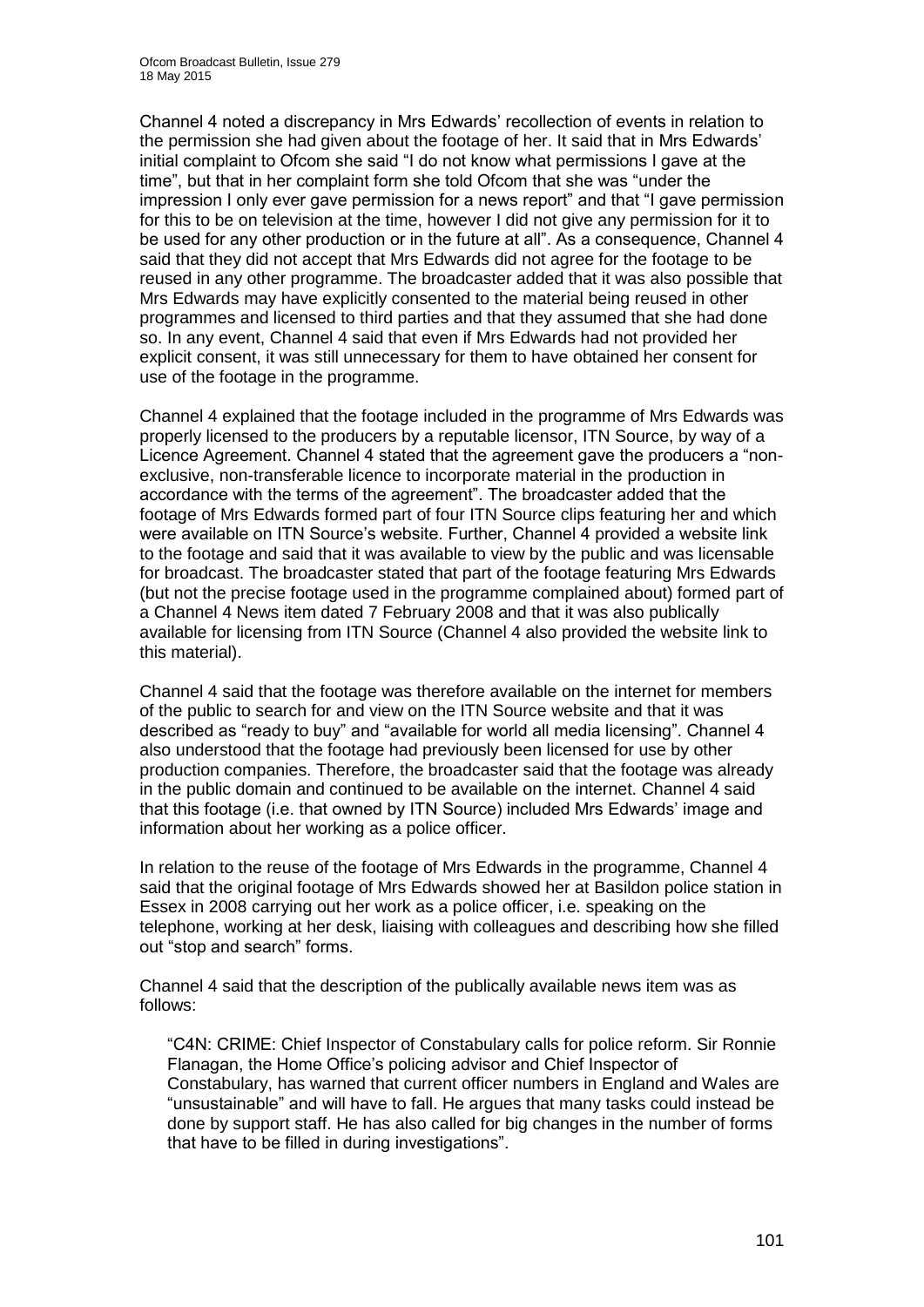The broadcaster said that Mrs Edwards was filmed and communicated openly with the interviewer. Further, Channel 4 stated that at the time it was clear that Mrs Edwards had consented to being filmed in this way. Channel 4 pointed out that Mrs Edwards had also acknowledged in her complaint form that she gave permission for the material to be on television at the time.

Channel 4 also stated that the footage illustrated a point that was very similar to the original context of the news item, i.e. administrative burdens on the police, and had not been used in a defamatory or derogatory context. Channel 4 said that the footage was slowed down to portray the administrative difficulties encountered by the police in an empathetic light and was "clearly delineated" from the more controversial matters raised earlier in the programme, i.e. sexism, racism and police brutality. Channel 4 said that the footage was not inherently private in nature, sensitive or embarrassing. Further, Mrs Edwards' name (current or former) was not used and her voice was not heard. The broadcaster said that Mrs Edwards was simply shown working in her capacity as a police officer, carrying out duties in that role and being filmed in a context that cannot reasonably be described as private or sensitive.

Channel 4 stated that in the footage included in the programme, Mrs Edwards was shown briefly (for no more than four seconds). It also said that the footage of her was used as an illustrative device to show the increase in bureaucracy and administrative work undertaken by police officers following the implementation of PACE and did not cast any aspersions on the integrity or honesty of Mrs Edwards.

Channel 4 stated that the fact that Mrs Edwards was, but is no longer, a police officer did not create an unwarranted infringement of her privacy with regard to the recent broadcast of footage of and information about her. Channel 4 said that there is nothing inherently private or sensitive about the fact of being a police officer, which is a public facing and publicly funded position, nor is there any stigma attached to being a police officer. The broadcaster added that Mrs Edwards would have spent some of her time interacting with the public in her capacity as a police officer. Channel 4 stated that the fact that Mrs Edwards was a police officer in Essex is a matter that is already, and remains, in the public domain as a result of the original news item that featured her and was previously broadcast with her consent. The fact that Mrs Edwards was no longer a police officer did not give rise to an expectation of privacy.

Channel 4 did not accept that it was incumbent on it and the programme makers to check whether Mrs Edwards' circumstances might have changed given that the footage itself contained nothing inherently private or sensitive and the use of the footage did not materially differ from its original use. Channel 4 said that to place such an obligation on broadcasters would be a disproportionate burden on its right to free expression under Article 10 of the European Convention on Human Rights.

Channel 4 also considered that Mrs Edwards had provided no evidence to support her claim that the programme as broadcast could cause reprisals towards her. For example, Mrs Edwards had not provided any detail about the extent to which she had sought to keep her former career as a police officer a secret or provided the evidence upon which to analyse whether or not her fear of a negative reaction for being known as a police officer in the locality was a reasonable one

In any event, Channel 4 stated that if Ofcom did conclude that Mrs Edwards had a limited legitimate expectation of privacy and that there had been an infringement of that expectation of privacy (neither of which Channel 4 said it accepted), it considered that it was warranted to include the footage of her in the circumstances.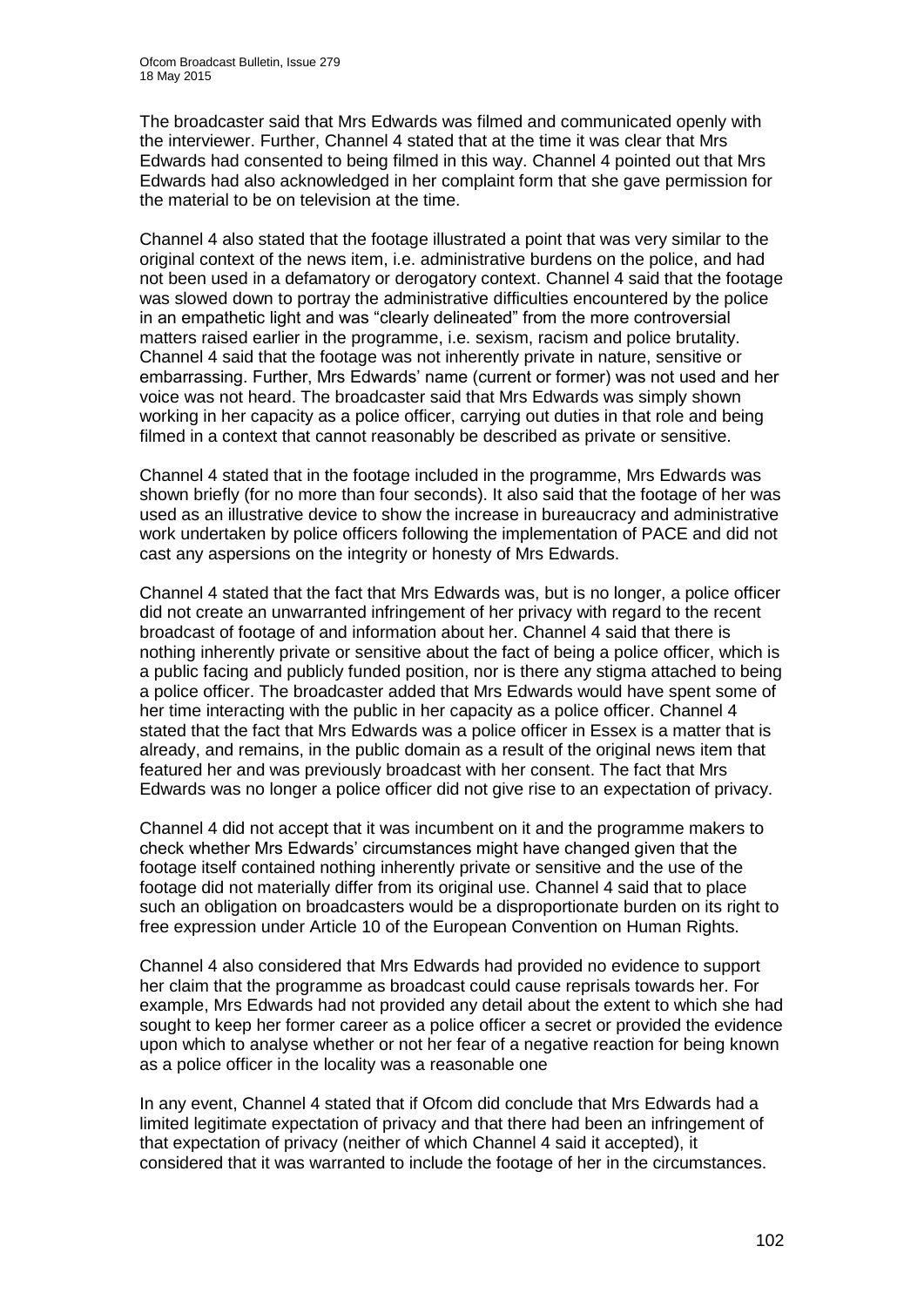Channel 4 stated that the programme examined matters of public interest, namely the role of the police over the last 50 years, to what extent it had changed and whether the changes were a good thing. Channel 4 stated that the footage of Mrs Edwards was used to illustrate a particular point relating to the increasing administrative burden on police and was done in a "responsible, proportionate and fair manner".

Channel 4 said that there was a public interest in free expression itself and the media's ability to express itself freely. The broadcaster stated that the ability of archive owners, such as ITN, to license footage which it has properly obtained to third parties is a "legitimate and proper endeavour" of the media and its right to freely express itself. Further, the ability of Channel 4 and others to reuse material broadcast where consent has been obtained from the relevant contributors is "a standard, necessary and important part of the media's operations (both commercially and creatively) and its free expression rights".

Channel 4 concluded by stating that the use and reuse of archive footage is a means by which broadcasters receive and impart information as they are entitled to do pursuant to Article 10 of the ECHR which relates to freedom of expression. Channel 4 argued that upholding Mrs Edwards' complaint would "amount to an obligation to require broadcasters to seek consent from all those appearing in properly licenced archive footage, whatever the circumstances". Channel 4 considered this would place an "unnecessary, significant and disproportionate burden on broadcasters who are already obliged, pursuant to the Ofcom Code, to properly (as Channel 4 has done in this case) consider issues that may arise from the re-use of archive footage (pursuant to Practice 8.10)" and that this would have a significant chilling effect on the use of archive and archive production/licensing as a whole which would ultimately restrain free expression.

# **Decision**

Ofcom's statutory duties include the application, in the case of all television and radio services, of standards which provide adequate protection to members of the public and all other persons from unjust or unfair treatment and unwarranted infringement of privacy in, or in connection with the obtaining of material included in, programmes in such services.

In carrying out its duties, Ofcom has regard to the need to secure that the application of these standards is in the manner that best guarantees an appropriate level of freedom of expression. Ofcom is also obliged to have regard, in all cases, to the principles under which regulatory activities should be transparent, accountable, proportionate and consistent and targeted only at cases in which action is needed.

In reaching this Decision, Ofcom carefully considered all the relevant material provided by both parties. This included a recording of the programme as broadcast and transcript and both parties' written submissions and supporting material. Ofcom provided the parties with the opportunity to make representations on Ofcom's Preliminary View (which was to uphold the complaint). Neither party made any representations on the Preliminary View.

In Ofcom's view, the individual's right to privacy has to be balanced against the competing rights of the broadcaster to freedom of expression. Neither right as such has precedence over the other and where there is a conflict between the two, it is necessary to intensely focus on the comparative importance of the specific rights.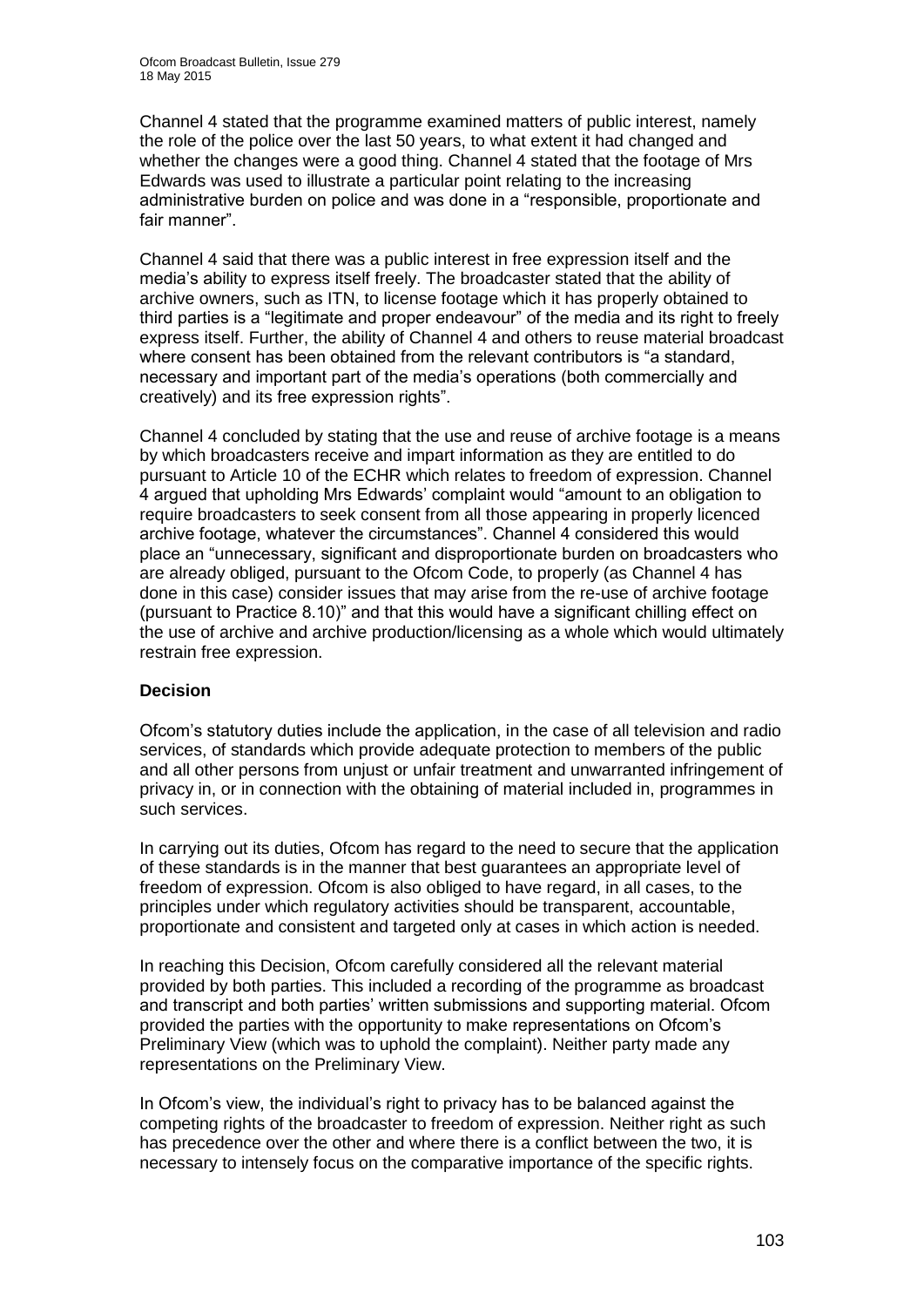Any justification for interfering with or restricting each right must be taken into account and any interference or restriction must be proportionate.

This is reflected in how Ofcom applies Rule 8.1 of the Code which states that any infringement of privacy in programmes, or in connection with obtaining material included in programme, must be warranted.

In considering Mrs Edwards' complaint that her privacy was unwarrantably infringed in the programme as broadcast because footage of her working as a police officer was shown without her consent, Ofcom had regard to Practice 8.6 of the Code which states that if the broadcast of a programme would infringe the privacy of a person or organisation, consent should be obtained before the relevant material is broadcast, unless the infringement of privacy is warranted. We also had regard to Practice 8.10 which states that broadcasters should ensure that the re-use of material (i.e. use of material originally filmed or recorded for one purpose or used in a later or different programme) does not create an unwarranted infringement of privacy. This applies both to material obtained from others and the broadcaster's own material.

In assessing whether or not Mrs Edward's privacy was unwarrantably infringed in the programme as broadcast, we first considered the circumstances in which the original footage of Mrs Edwards was filmed and broadcast and the circumstances of its rebroadcast in *Confessions of a Copper.* 

Ofcom noted that the footage of Mrs Edwards was originally filmed for a *Channel 4 News* report. Channel 4 did not provide Ofcom with a copy of the full *Channel 4 News* report broadcast on 7 February 2008 or the unedited material. However, it did provide Ofcom with the ITN Source website link to the footage of Mrs Edwards.

Ofcom viewed all of the footage of Mrs Edwards available on the ITN Source website and noted that the unedited footage showed Mrs Edwards and another police officer working in a police station. In this footage, Mrs Edwards was shown in police uniform writing at a desk; talking on the telephone about a criminal complaint; and, explaining to the cameraman the length of time it took to fill in a "Stop and Search" form. We were not able to view the full *Channel 4 News* report, because it had not been made available to Ofcom. However, part of the report was available on the ITN Source website and it included footage of Mrs Edwards in police uniform writing at her desk. We understood from Channel 4's response to the complaint that the footage of Mrs Edwards included in *Confessions of a Copper* i.e. Mrs Edwards holding a "Stop and Search" form, had not been broadcast in the original *Channel 4 News* report.

We then assessed the context in which the original footage was filmed and subsequently used in the *Channel 4 News* report. From the unedited footage, we noted that it appeared that Mrs Edwards and her colleague were filmed while carrying out their daily duties as police officers at Basildon Police Station, which included completing paperwork, and that neither Mrs Edwards nor the other police officer objected to the filming. As noted above, the full *Channel 4 News* report was not available on the ITN Source website. However, during the introduction to the report, in which footage of Mrs Edwards and her colleague was briefly shown (but not the footage which was subsequently used in the programme *Confessions of a Copper*), the newsreader said:

*"*[Current officer numbers] *in England and Wales are unsustainable and will have to fall. Sir Ronnie Flanagan* [the then Chief Inspector of Constabulary] *argues that many tasks could instead be done by support staff. He's also called for big*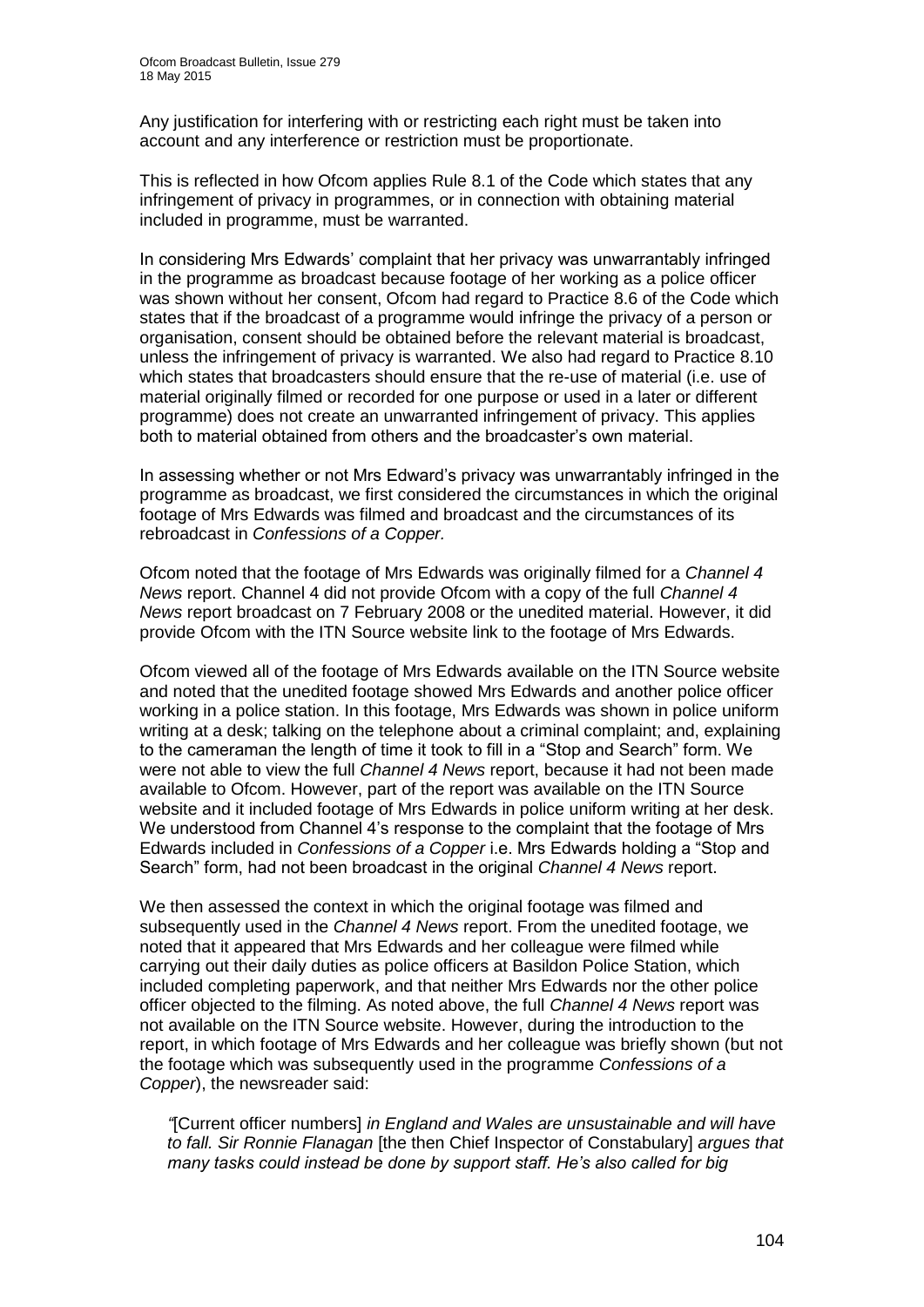*changes in the number of forms that have to be filled in during investigations and says that demands for more police need to stop".* 

Given our observations about the content of the *Channel 4 News* report, set out above, we considered that the footage of Mrs Edwards in this report was used as an illustrative device to accompany Sir Ronnie Flanagan's comments about the need for changes to the police force – including a reduction in the number of forms police officers need to complete during investigations. Further, we noted that it did not appear from Mrs Edwards' complaint that she had ever objected to being filmed and the footage of her being included in the *Channel 4 News* report in this context.

We then considered the circumstances in which the footage of Mrs Edwards was used in the programme *Confessions of a Copper.* As noted in the "Introduction and programme summary" section, the programme considered changes undergone by the police force from the 1960s to the present day and explored several key topics, for example, institutional sexism and racism. In particular, we noted that the footage of Mrs Edwards was shown in the context of discussions about the increased regulation of and administrative burden on the police following the introduction of PACE.

Therefore, we considered that although the footage of Mrs Edwards had originally been filmed for a different type of programme i.e. a news programme and that the recently used footage of Mrs Edwards had not been used in the *Channel 4 News* report, the footage of Mrs Edwards was used for a similar purpose i.e. to illustrate the administrative burden on police officers particularly in relation to the amount of paperwork which needs to be completed during investigations, and disclosed the same information i.e. that the person shown was or had been a police officer.

Ofcom next considered whether Mrs Edwards had a legitimate expectation of privacy in relation to the inclusion of the footage in the programme *Confessions of a Copper*. In this particular case, we took into account the fact that Mrs Edwards had been filmed openly and had said that she had originally consented to the filming of the footage of her for the purposes of the *Channel 4 News report*. We also noted that information about Mrs Edwards being a police officer had already been placed in the public domain by way of the broadcast of similar footage of Mrs Edwards in the *Channel 4 News* report*.* We also took into account the fact that the footage of Mrs Edwards was publically available on the ITN Source website for individuals to view and purchase, albeit, in a limited forum, i.e. only people who may be looking for archive footage would be likely to visit this website. We further noted the time which had elapsed between the filming of Mrs Edwards for the *Channel 4 News* report in 2008 and the broadcast of the footage in the programme *Confessions of a Copper* in 2014, i.e. some six years. We noted that Mrs Edwards had previously worked as a police officer, but that now she worked as a teacher.

We had regard to the fact that the footage of Mrs Edwards broadcast in the programme was very brief and that she did not appear to be engaged in any activities which were private or sensitive in nature, nor did the programme reveal any obviously private or sensitive information about Mrs Edwards. We noted that the footage showed Mrs Edwards dressed in a police uniform holding up a "Stop and Search" form while at her former workplace and that it would have been understood from the footage that she was (or had been) a police officer. We also took the view that Mrs Edwards, when employed as a police officer, was a public servant undertaking a public-facing role.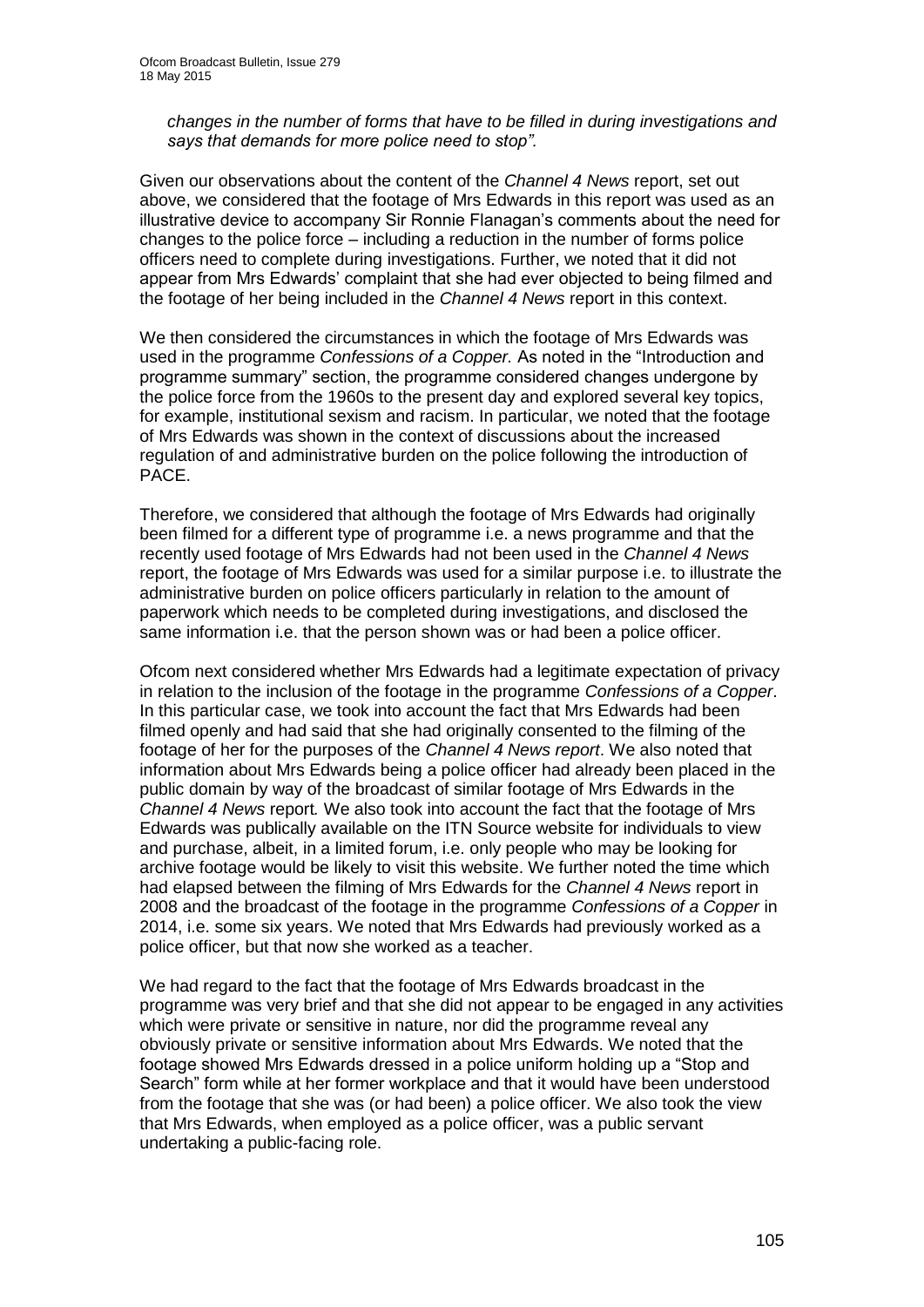We also had regard to the fact that Mrs Edwards said that she had kept information about her previous employment as a police officer private, because she worked in an area where many families hold negative views of the police and that she did not want to incur a negative reaction from her pupils or their parents. However, we noted that Mrs Edwards had not provided any evidence indicating that she had incurred any negative reprisals as a consequence of the broadcast of the programme or any specific evidence regarding why her students or their parents would react negatively if they discovered she was a police officer.

We next assessed whether Mrs Edwards was identifiable in the programme as broadcast. Mrs Edwards' face was shown unobscured, although she was not named nor referred to specifically in the programme. We considered that Mrs Edwards was identifiable from the footage included in the programme.

Overall, the information in the programme disclosed that Mrs Edwards had previously worked as a police officer and we considered that it would be possible for people who may not have known that she was previously a police officer, to have identified her from the footage. Nevertheless, it was our view that the footage itself did not show Mrs Edwards doing anything obviously private or sensitive and simply showed her carrying out her previous role as a police officer. Therefore, taking all the above factors into consideration, it was our view that while Mrs Edwards may have preferred information about her previous employment as a police officer to remain private, we did not consider that she had a legitimate expectation in relation to the broadcast of the unobscured footage of her working as a police officer in the circumstances of this case.

As a result, it was not necessary for Ofcom to go on to consider whether any infringement into Mrs Edwards' privacy was warranted.

**Therefore, Ofcom has not upheld Mrs Edwards' complaint of unwarranted infringement of privacy in the programme as broadcast.**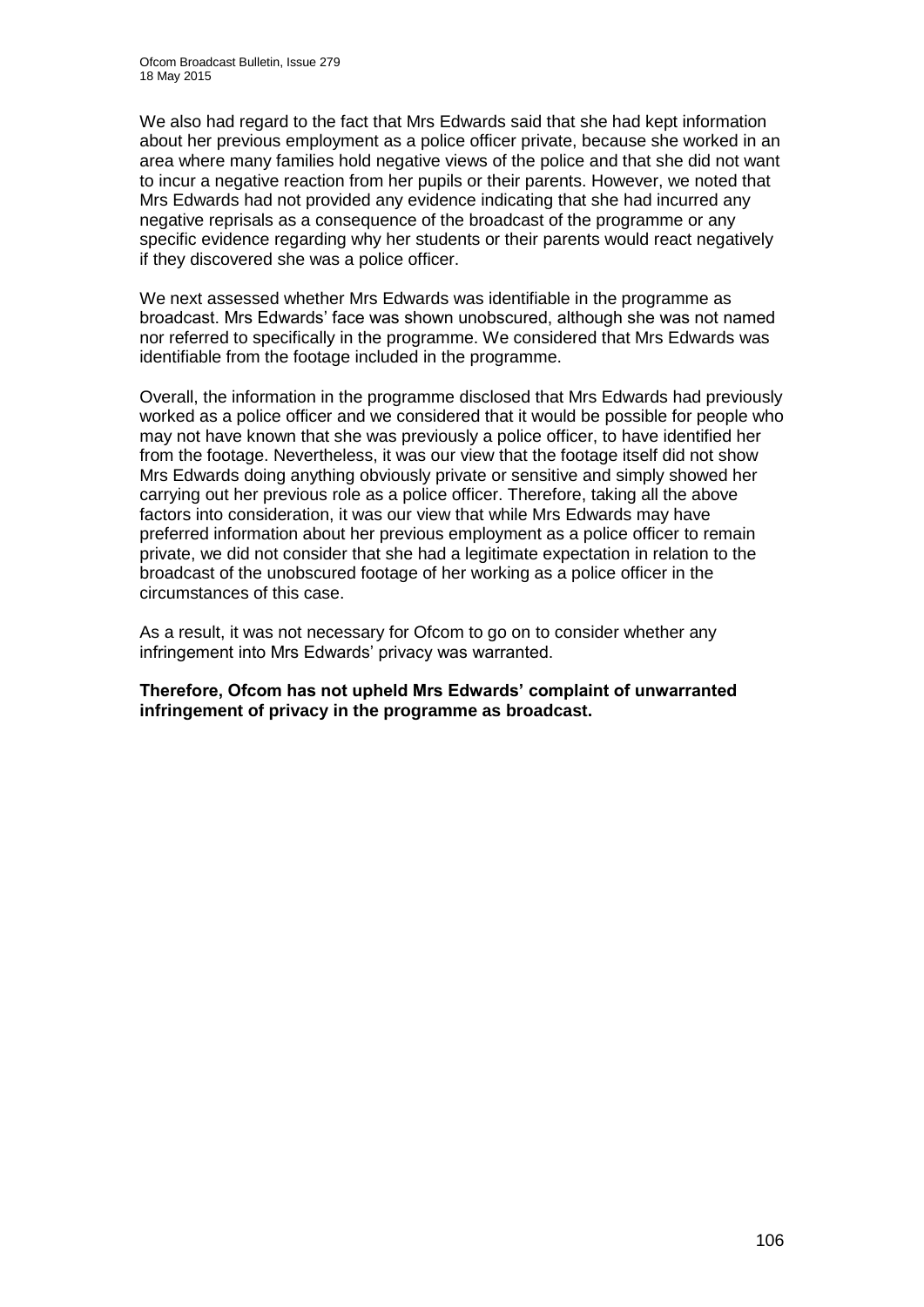.

# **Investigations Not in Breach**

Here are alphabetical lists of investigations that Ofcom has completed between 21 April and 5 May 2015 and decided that the broadcaster did not breach Ofcom's codes, licence conditions or other regulatory requirements.

# **Investigations conducted under the Procedures for investigating breaches of content standards for television and radio**

| <b>Programme</b>            | <b>Broadcaster</b> | <b>Transmission</b><br>date | <b>Categories</b>                                                             |
|-----------------------------|--------------------|-----------------------------|-------------------------------------------------------------------------------|
| Advertisements              | Bonanza Bonanza    | 12/02/2015                  | Advertising minutage                                                          |
| UKIP: The First 100<br>Days | Channel 4          | 16/02/2015                  | Due impartiality / Generally<br>accepted standards /<br>Materially misleading |

For more information about how Ofcom conducts investigations about content standards, go to: [http://stakeholders.ofcom.org.uk/broadcasting/guidance/complaints](http://stakeholders.ofcom.org.uk/broadcasting/guidance/complaints-sanctions/standards/)[sanctions/standards/.](http://stakeholders.ofcom.org.uk/broadcasting/guidance/complaints-sanctions/standards/)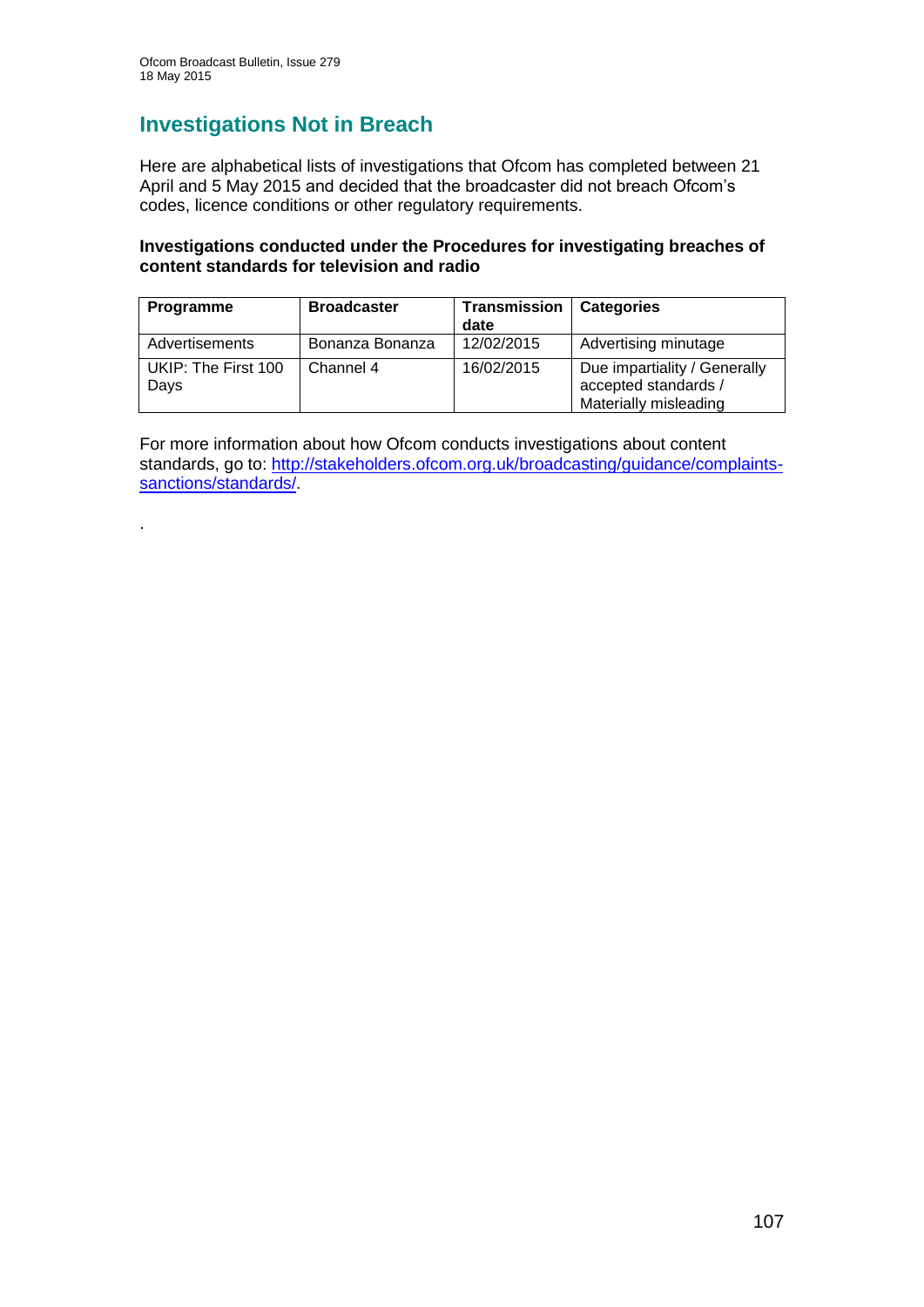# **Complaints Assessed, Not Investigated**

Here are alphabetical lists of complaints that, after careful assessment, Ofcom has decided not to pursue between 21 April and 5 May 2015 because they did not raise issues warranting investigation.

### **Complaints assessed under the Procedures for investigating breaches of content standards for television and radio**

For more information about how Ofcom assesses conducts investigations about content standards, go to: [http://stakeholders.ofcom.org.uk/broadcasting/guidance/complaints](http://stakeholders.ofcom.org.uk/broadcasting/guidance/complaints-sanctions/standards/)[sanctions/standards/.](http://stakeholders.ofcom.org.uk/broadcasting/guidance/complaints-sanctions/standards/)

| Programme                                  | <b>Broadcaster</b> | <b>Transmission</b> | <b>Categories</b>                           | <b>Number of</b><br>complaints |
|--------------------------------------------|--------------------|---------------------|---------------------------------------------|--------------------------------|
| Turn Up the Weekend                        | 4Music             | Date<br>03/04/2015  | Scheduling                                  |                                |
| Easter Special<br>Can't Pay? We'll Take it | $5*$               | 15/03/2015          | Offensive language                          | $\mathbf 1$                    |
| Away!                                      |                    |                     |                                             |                                |
| <b>News</b>                                | <b>Arise News</b>  | 31/03/2015          | Due accuracy                                | 1                              |
| <b>BBC Election Debate 2015</b>            | BBC <sub>1</sub>   | 16/04/2015          | Outside of remit / other                    | $\overline{3}$                 |
| <b>BBC News</b>                            | BBC <sub>1</sub>   | 25/04/2015          | Outside of remit / other                    | 1                              |
| <b>BBC News</b>                            | BBC <sub>1</sub>   | 26/04/2015          | Generally accepted<br>standards             | 1                              |
| <b>BBC News</b>                            | BBC <sub>1</sub>   | Various             | Outside of remit / other                    | $\mathbf 1$                    |
| <b>BBC News at Six</b>                     | BBC <sub>1</sub>   | 22/04/2015          | Race<br>discrimination/offence              | $\mathbf{1}$                   |
| <b>BBC News at Six</b>                     | BBC <sub>1</sub>   | 23/04/2015          | Outside of remit / other                    | 1                              |
| <b>BBC News at Ten</b>                     | BBC <sub>1</sub>   | 08/01/2015          | Religious/Beliefs<br>discrimination/offence | $\mathbf{1}$                   |
| <b>BBC News at Ten</b>                     | BBC <sub>1</sub>   | 16/04/2015          | Religious/Beliefs<br>discrimination/offence | 1                              |
| <b>Breakfast</b>                           | BBC <sub>1</sub>   | 20/04/2015          | Race<br>discrimination/offence              | 1                              |
| EastEnders                                 | BBC <sub>1</sub>   | 10/04/2015          | Violence and dangerous<br>behaviour         | 1                              |
| EastEnders                                 | BBC <sub>1</sub>   | 14/04/2015          | Race<br>discrimination/offence              | 1                              |
| <b>EastEnders</b>                          | BBC <sub>1</sub>   | 17/04/2015          | Generally accepted<br>standards             | 1                              |
| <b>EastEnders</b>                          | BBC <sub>1</sub>   | 28/04/2015          | Offensive language                          | 1                              |
| Election 2015                              | BBC <sub>1</sub>   | 29/04/2015          | Outside of remit / other                    | 1                              |
| Election 2015                              | BBC <sub>1</sub>   | 30/04/2015          | Outside of remit / other                    | 1                              |
| Formula One                                | BBC <sub>1</sub>   | 14/03/2015          | Offensive language                          | 1                              |
| Have I Got News for You                    | BBC <sub>1</sub>   | 10/04/2015          | Generally accepted<br>standards             | 1                              |
| Have I Got News for You                    | BBC <sub>1</sub>   | 24/04/2015          | Generally accepted<br>standards             | 1                              |
| Look East                                  | BBC <sub>1</sub>   | 20/11/2014          | Generally accepted<br>standards             | $\mathbf{1}$                   |
| Michael McIntyre's Easter                  | BBC <sub>1</sub>   | 05/04/2015          | Religious/Beliefs                           | 1                              |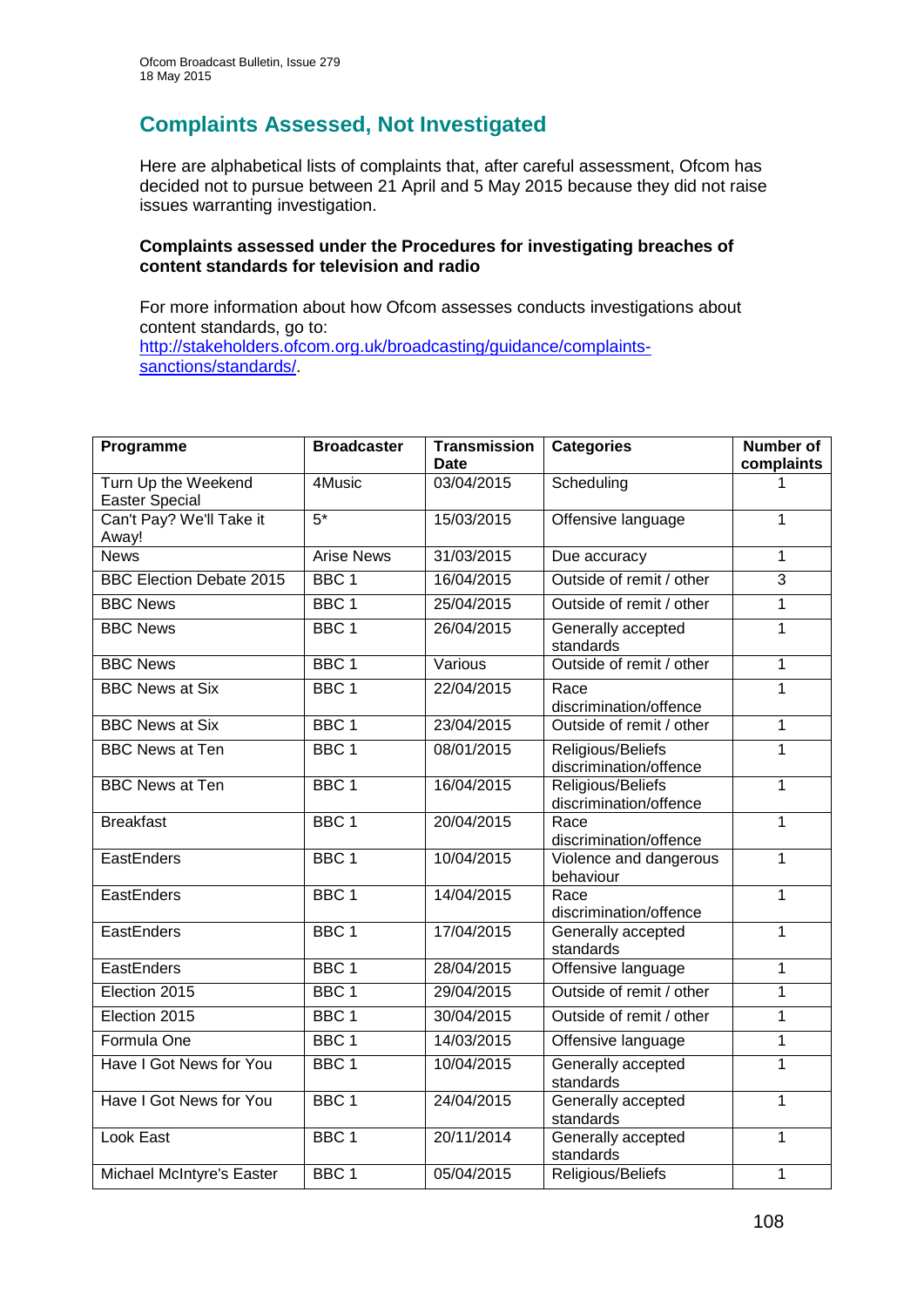| Night at the Coliseum                                    |                              |            | discrimination/offence                      |                |
|----------------------------------------------------------|------------------------------|------------|---------------------------------------------|----------------|
| <b>Operation Black Vote</b>                              | BBC <sub>1</sub>             | 15/04/2015 | Race                                        | 1              |
| advertisement                                            |                              |            | discrimination/offence                      |                |
| <b>Ordinary Lies</b>                                     | BBC <sub>1</sub>             | 07/04/2015 | Generally accepted<br>standards             | $\overline{9}$ |
| Party Election Broadcast by<br>the UK Independence Party | BBC <sub>1</sub>             | 30/04/2015 | Generally accepted<br>standards             | 1              |
| Pointless                                                | BBC <sub>1</sub>             | 14/04/2015 | Generally accepted<br>standards             | 1              |
| <b>Question Time Election</b><br>Leaders Special         | BBC <sub>1</sub>             | 30/04/2015 | Outside of remit / other                    | 6              |
| Regional News and<br>Weather                             | BBC <sub>1</sub>             | 16/04/2015 | Generally accepted<br>standards             | 3              |
| Regional News and<br>Weather                             | BBC <sub>1</sub>             | 21/04/2015 | Outside of remit / other                    | 1              |
| Saturday Kitchen Live                                    | BBC <sub>1</sub>             | 11/04/2015 | Gender<br>discrimination/offence            | 1              |
| Subtitling                                               | BBC <sub>1</sub>             | Various    | <b>Television Access</b><br>Services        | 1              |
| The Ark                                                  | BBC <sub>1</sub>             | 30/03/2015 | Sexual material                             | $\overline{2}$ |
| The Leader Interviews                                    | BBC <sub>1</sub>             | 20/04/2015 | Outside of remit / other                    | $\overline{2}$ |
| The Leader Interviews                                    | BBC <sub>1</sub>             | 22/04/2015 | Outside of remit / other                    | 71             |
| The Leader Interviews                                    | BBC <sub>1</sub>             | 27/04/2015 | Outside of remit / other                    | 1              |
| The Dog Factory                                          | BBC <sub>1</sub>             | 15/04/2015 | Generally accepted                          | 1              |
| Back in Time for Dinner                                  | Scotland<br>BBC <sub>2</sub> | 05/04/2015 | standards<br>Race                           | 1              |
|                                                          |                              |            | discrimination/offence                      |                |
| Collectaholics                                           | BBC <sub>2</sub>             | 13/04/2015 | Offensive language                          | 1              |
| <b>Daily Politics</b>                                    | BBC <sub>2</sub>             | 17/04/2015 | Outside of remit / other                    | $\mathbf 1$    |
| Inside Harley Street                                     | BBC <sub>2</sub>             | 13/04/2015 | Generally accepted<br>standards             | 1              |
| Meet the Ukippers                                        | BBC <sub>2</sub>             | 22/02/2015 | Race<br>discrimination/offence              | 1              |
| Meet the Ukippers                                        | BBC <sub>2</sub>             | 22/02/2015 | Due impartiality/bias                       | 9              |
| Newsnight                                                | BBC <sub>2</sub>             | 27/03/2015 | <b>Disability</b><br>discrimination/offence | 1              |
| Newsnight                                                | BBC <sub>2</sub>             | 22/04/2015 | Outside of remit / other                    | 5              |
| Party Election Broadcast by<br>the Liberal Democrats     | BBC <sub>2</sub>             | 23/04/2015 | Violence and dangerous<br>behaviour         | 1              |
| The Daily Politics                                       | BBC <sub>2</sub>             | 04/03/2015 | Generally accepted<br>standards             | 1              |
| The Daily Politics                                       | BBC <sub>2</sub>             | 23/04/2015 | Outside of remit / other                    | 1              |
| The World At War                                         | BBC <sub>2</sub>             | 25/03/2015 | Suicide and self harm                       | 1              |
| <b>How Scotland Works</b>                                | BBC <sub>2</sub><br>Scotland | 28/04/2015 | Outside of remit / other                    | 1              |
| A Nation Divided? The<br>Charlie Hebdo Aftermath         | BBC <sub>3</sub>             | 30/03/2015 | Outside of remit / other                    | 1              |
| Don't Tell the Bride                                     | BBC <sub>3</sub>             | 10/03/2015 | Scheduling                                  | 1              |
| Don't Tell the Bride                                     | BBC <sub>3</sub>             | 15/04/2015 | Scheduling                                  | 1              |
| Killer Magic                                             | BBC <sub>3</sub>             | 25/03/2015 | Outside of remit / other                    | 1              |
| <b>Stacey Dooley Investigates</b>                        | BBC <sub>3</sub>             | 22/04/2015 | Outside of remit / other                    | 1              |
| Marc Riley                                               | <b>BBC 6 Music</b>           | 16/04/2015 | Offensive language                          | 1              |
| <b>BBC News</b>                                          | <b>BBC News</b>              | 27/03/2015 | <b>Disability</b>                           | 1              |
|                                                          | Channel                      |            | discrimination/offence                      |                |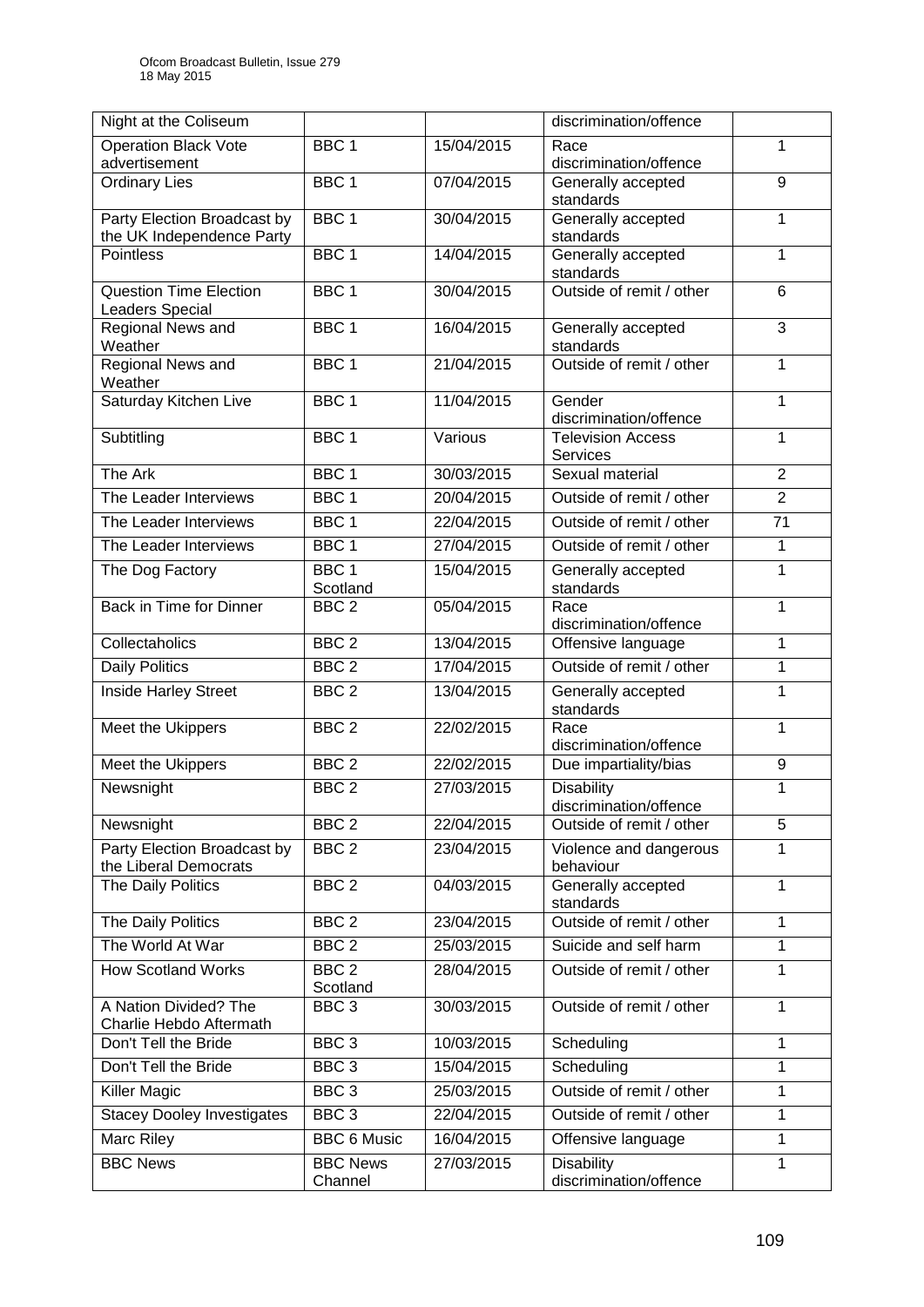| <b>BBC News</b>           | <b>BBC News</b><br>Channel                                  | 26/04/2015 | Outside of remit / other                    | 1              |
|---------------------------|-------------------------------------------------------------|------------|---------------------------------------------|----------------|
| <b>Sports News</b>        | <b>BBC News</b><br>Channel                                  | 20/04/2015 | Outside of remit / other                    | 1              |
| The Film Review           | <b>BBC News</b><br>Channel                                  | 10/04/2015 | Gender<br>discrimination/offence            | 1              |
| Victoria Derbyshire       | <b>BBC News</b><br>Channel                                  | 29/04/2015 | Outside of remit / other                    | 1              |
| Newsbeat: Ask The Leaders | <b>BBC Radio 1</b>                                          | 22/04/2015 | Outside of remit / other                    | 1              |
| <b>BBC News</b>           | <b>BBC Radio 4</b>                                          | 23/04/2015 | Outside of remit / other                    | 1              |
| The Norman Conquests      | <b>BBC Radio 4</b>                                          | 28/03/2015 | Violence and dangerous<br>behaviour         | 1              |
| The Today Programme       | <b>BBC Radio 4</b>                                          | 27/04/2015 | Outside of remit / other                    | 1              |
| Kaye Adams                | <b>BBC Radio</b><br>Scotland                                | 28/04/2015 | Outside of remit / other                    | 1              |
| lain Lee                  | <b>BBC Three</b><br>Counties<br>Radio                       | 16/04/2015 | Scheduling                                  | 1              |
| lain Lee                  | <b>BBC Three</b><br>Counties<br>Radio                       | 27/04/2015 | Outside of remit / other                    | 1              |
| FA Cup Football           | BT Sport 1                                                  | 19/04/2015 | Outside of remit / other                    | 1              |
| Clarence                  | Cartoon<br><b>Network</b><br>(Central<br>Eastern<br>Europe) | 27/03/2015 | Scheduling                                  | 1              |
| Programming               | <b>CBS</b> Action                                           | 19/04/2015 | Outside of remit / other                    | 1              |
| Decision Time (trailer)   | Challenge                                                   | 28/04/2014 | Elections/Referendums                       | 1              |
| All4.com (trailer)        | Channel 4                                                   | 11/04/2015 | Religious/Beliefs<br>discrimination/offence | 1              |
| All4.com (trailer)        | Channel 4                                                   | 11/04/2015 | Generally accepted<br>standards             | $\overline{2}$ |
| All4.com (trailer)        | Channel 4                                                   | 12/04/2015 | Religious/Beliefs<br>discrimination/offence | $\mathbf{1}$   |
| All4.com (trailer)        | Channel 4                                                   | 17/04/2015 | Scheduling                                  | 1              |
| All4.com (trailer)        | Channel 4                                                   | 22/04/2015 | Generally accepted<br>standards             | 1              |
| All4.com (trailer)        | Channel 4                                                   | 22/04/2015 | Religious/Beliefs<br>discrimination/offence | 1              |
| All4.com (trailer)        | Channel 4                                                   | 23/04/2015 | Generally accepted<br>standards             | 1              |
| All4.com (trailer)        | Channel 4                                                   | 24/04/2015 | Generally accepted<br>standards             | 1              |
| All4.com (trailer)        | Channel 4                                                   | Various    | Generally accepted<br>standards             | 1              |
| <b>Ballot Monkeys</b>     | Channel 4                                                   | 21/04/2015 | Elections/Referendums                       | 1              |
| <b>Ballot Monkeys</b>     | Channel 4                                                   | 21/04/2015 | Generally accepted<br>standards             | $\overline{2}$ |
| Channel 4 News            | Channel 4                                                   | 18/03/2015 | Materially misleading                       | 1              |
| Channel 4 News            | Channel 4                                                   | 20/03/2015 | Due impartiality/bias                       | 1              |
| Channel 4 News            | Channel 4                                                   | 20/04/2015 | Elections/Referendums                       | $\overline{2}$ |
| Channel 4 News            | Channel 4                                                   | 22/04/2015 | Generally accepted<br>standards             | 4              |
| Channel 4 News            | Channel 4                                                   | 24/04/2015 | Elections/Referendums                       | 1              |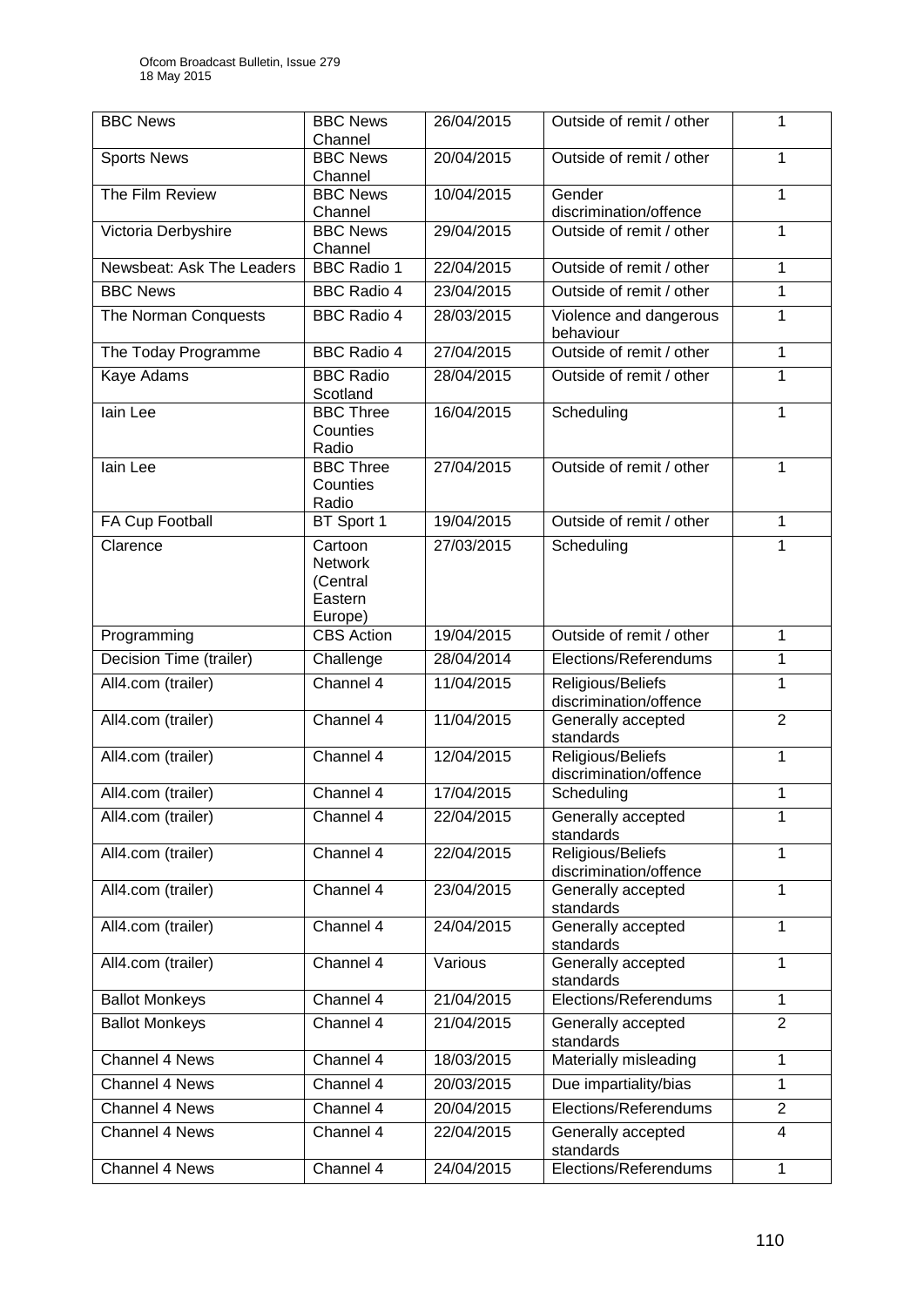| Channel promotion                                       | Channel 4              | 16/04/2015 | Materially misleading                       | 1              |
|---------------------------------------------------------|------------------------|------------|---------------------------------------------|----------------|
| Channel promotion                                       | Channel 4              | 23/04/2015 | Materially misleading                       | $\overline{2}$ |
| Channel promotion                                       | Channel 4              | Various    | Materially misleading                       | 1              |
| Come Dine with Me                                       | Channel 4              | 25/04/2015 | Animal welfare                              | $\mathbf{1}$   |
| Gogglebox                                               | Channel 4              | 17/04/2015 | Race<br>discrimination/offence              | $\overline{2}$ |
| Hollyoaks                                               | Channel 4              | 03/04/2015 | <b>Disability</b><br>discrimination/offence | 1              |
| Hollyoaks                                               | Channel 4              | 13/04/2015 | Sexual material                             | $\mathbf{1}$   |
| Location, Location, Location                            | Channel 4              | 19/04/2015 | Gender<br>discrimination/offence            | 1              |
| One Born Every Minute                                   | Channel 4              | 14/04/2015 | Race<br>discrimination/offence              | $\mathbf{1}$   |
| The Island with Bear Grylls                             | Channel 4              | 15/04/2015 | Offensive language                          | $\mathbf{1}$   |
| The Island with Bear Grylls                             | Channel 4              | 15/04/2015 | Animal welfare                              | 9              |
| The Island with Bear Grylls                             | Channel 4              | 22/04/2015 | Generally accepted<br>standards             | 1              |
| The Last Leg                                            | Channel 4              | 23/04/2015 | Elections/Referendums                       | 1              |
| The Morning Line                                        | Channel 4              | Various    | Materially misleading                       | $\mathbf{1}$   |
| Things We Won't Say About<br>Race That are True         | Channel 4              | 19/03/2015 | Materially misleading                       | $\mathbf{1}$   |
| Three in a Bed                                          | Channel 4              | 27/04/2015 | Offensive language                          | 1              |
| Travel Man: 48 Hours in<br>Iceland                      | Channel 4              | 13/04/2015 | Race<br>discrimination/offence              | 1              |
| UKIP: The First 100 Days<br>$(\text{pre-tx})$           | Channel 4              | 16/02/2015 | Outside of remit / other                    | 45             |
| Weekend Brunch - From the<br><b>Grand National</b>      | Channel 4              | 11/04/2015 | Gender<br>discrimination/offence            | $\mathbf{1}$   |
| Benefits and Bypasses:<br><b>Billion Pound Patients</b> | Channel 5              | 08/04/2015 | Materially misleading                       | $\mathbf{1}$   |
| Benefits Britain: Life on the<br>Dole                   | Channel 5              | 23/02/2015 | Materially misleading                       | $\mathbf{1}$   |
| Benefits Britain: Life on the<br>Dole                   | Channel 5              | 23/02/2015 | Generally accepted<br>standards             | 5              |
| Benefits Britain: Life on the<br>Dole                   | Channel 5              | 09/03/2015 | Generally accepted<br>standards             | 1              |
| Benefits Britain: Life on the<br>Dole                   | Channel $\overline{5}$ | 09/03/2015 | Materially misleading                       | 1              |
| Benefits Britain: Life on the<br>Dole                   | Channel 5              | 11/03/2015 | Generally accepted<br>standards             | 1              |
| Benefits Britain: Life on the<br>Dole                   | Channel 5              | Various    | Generally accepted<br>standards             | 1              |
| Can't Pay? We'll Take it<br>Away!                       | Channel 5              | 17/09/2014 | Materially misleading                       | 1              |
| Farage Fans and UKIP<br>Lovers                          | Channel 5              | 04/03/2015 | Race<br>discrimination/offence              | 1              |
| Farage Fans and UKIP<br>Lovers                          | Channel 5              | 04/03/2015 | Due impartiality/bias                       | 43             |
| <b>Glasgow's Killing Streets</b>                        | Channel 5              | 02/04/2015 | Materially misleading                       | $\overline{2}$ |
| <b>Grand Theft Auto: UK</b>                             | Channel 5              | 01/04/2015 | Crime                                       | $\mathbf{1}$   |
| Mysteries of the Bible                                  | Channel 5              | 27/03/2015 | Religious/Beliefs<br>discrimination/offence | 1              |
| Nanna Love: 50 Shades of<br>Granny                      | Channel 5              | 31/03/2015 | Sexual material                             | 2              |
| <b>NCIS</b>                                             | Channel 5              | 14/03/2015 | Advertising minutage                        | $\mathbf{1}$   |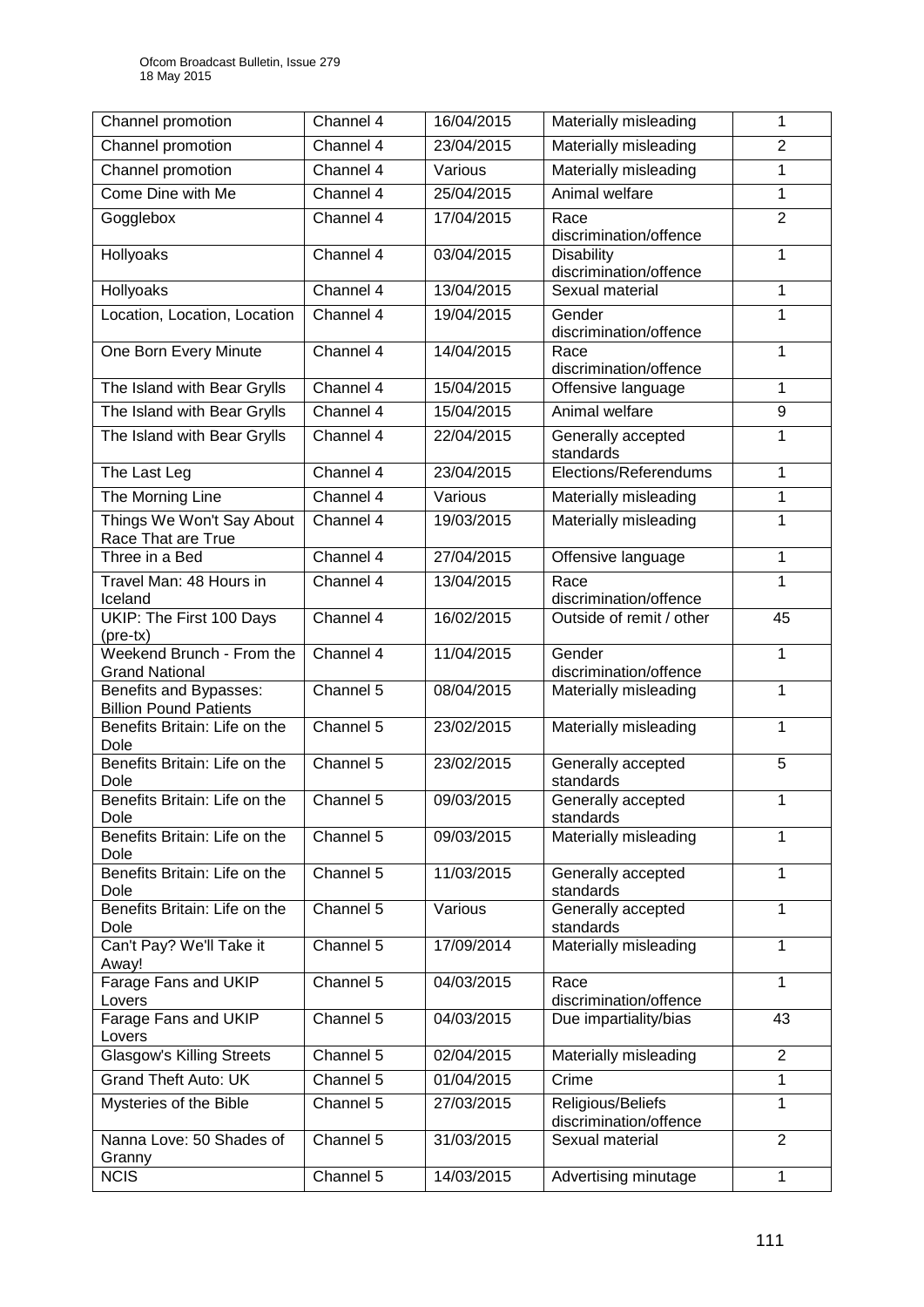| Neighbours                                                    | Channel 5              | 27/04/2015 | Television Access                           | 1              |
|---------------------------------------------------------------|------------------------|------------|---------------------------------------------|----------------|
| <b>OAPs Behaving Badly</b>                                    | Channel 5              | 01/04/2015 | <b>Services</b><br>Sexual material          | 1              |
|                                                               | Channel 5              | 07/04/2015 |                                             | 1              |
| Pip Ahoy!                                                     |                        |            | Disability<br>discrimination/offence        |                |
| Russell Howard's Stand Up<br>Central (trailer)                | Channel 5              | 21/04/2015 | Generally accepted<br>standards             | 1              |
| The Nightmare Neighbour<br><b>Next Door</b>                   | Channel 5              | 22/04/2015 | Generally accepted<br>standards             | 1              |
| Dej Loaf 'Try Me' Music<br>Video                              | <b>Channel AKA</b>     | 21/03/2015 | Violence and dangerous<br>behaviour         | 1              |
| Advertisement                                                 | Comedy<br>Central      | 21/04/2015 | Outside of remit / other                    | 1              |
| <b>Epic Meal Empire</b>                                       | Comedy<br>Central      | Various    | Generally accepted<br>standards             | 1              |
| Yukon Men                                                     | <b>DMAX</b>            | 15/04/2015 | Animal welfare                              | 1              |
| All4.com (trailer)                                            | E <sub>4</sub>         | 16/04/2015 | Religious/Beliefs<br>discrimination/offence | 1              |
| All4.com (trailer)                                            | E <sub>4</sub>         | 17/04/2015 | Generally accepted<br>standards             | 1              |
| Hollyoaks Omnibus                                             | E <sub>4</sub>         | 29/03/2015 | Materially misleading                       | 1              |
| Jane the Virgin (trailer)                                     | E <sub>4</sub>         | 25/04/2015 | Scheduling                                  | 1              |
| Programming                                                   | E <sub>4</sub>         | 21/04/2015 | Advertising minutage                        | 1              |
| Advertisement                                                 | <b>ITV</b>             | 20/04/2015 | Outside of remit / other                    | $\overline{2}$ |
| Advertisement                                                 | <b>ITV</b>             | 22/04/2015 | Outside of remit / other                    | $\overline{2}$ |
| Advertisement                                                 | <b>ITV</b>             | 25/04/2015 | Outside of remit / other                    | 22             |
| Advertisement                                                 | <b>ITV</b>             | 27/04/2015 | Outside of remit / other                    | 1              |
| Ant and Dec's Saturday<br>Night Takeaway                      | <b>ITV</b>             | 21/03/2015 | Crime                                       | 1              |
| Ant and Dec's Saturday<br>Night Takeaway                      | $\overline{\text{IV}}$ | 21/03/2015 | Scheduling                                  | $\overline{2}$ |
| Ant and Dec's Saturday<br>Night Takeaway                      | <b>ITV</b>             | 21/03/2015 | Generally accepted<br>standards             | 3              |
| <b>Bear Grylls: Mission Survive</b>                           | $\overline{IV}$        | 03/04/2015 | Animal welfare                              | 1              |
| <b>Britain's Got Talent</b>                                   | <b>ITV</b>             | 11/04/2015 | Animal welfare                              | 3              |
| <b>Britain's Got Talent</b>                                   | <b>ITV</b>             | 18/04/2015 | Race<br>discrimination/offence              | 1              |
| <b>Britain's Got Talent</b>                                   | $\overline{IV}$        | 18/04/2015 | Under 18s in<br>programmes                  | 3              |
| <b>Coronation Street</b>                                      | <b>ITV</b>             | 01/04/2015 | Materially misleading                       | $\overline{2}$ |
| <b>Coronation Street</b>                                      | <b>ITV</b>             | 03/04/2015 | Promotion of<br>products/services           | 1              |
| <b>Coronation Street</b>                                      | <b>ITV</b>             | 03/04/2015 | Scheduling                                  | 1              |
| <b>Coronation Street</b>                                      | <b>ITV</b>             | 06/04/2015 | Materially misleading                       | 1              |
| <b>Coronation Street</b>                                      | <b>ITV</b>             | 20/04/2015 | Generally accepted<br>standards             | 1              |
| <b>Coronation Street</b>                                      | <b>ITV</b>             | 20/04/2015 | Religious/Beliefs<br>discrimination/offence | 1              |
| <b>Coronation Street</b>                                      | <b>ITV</b>             | 20/04/2015 | Scheduling                                  | 4              |
| Crizal UV Protective<br>Lenses' sponsorship of ITV<br>Weather | $\overline{IV}$        | 14/04/2015 | Materially misleading                       | 1              |
| Daybreak                                                      | <b>ITV</b>             | 27/03/2015 | <b>Disability</b><br>discrimination/offence | 1              |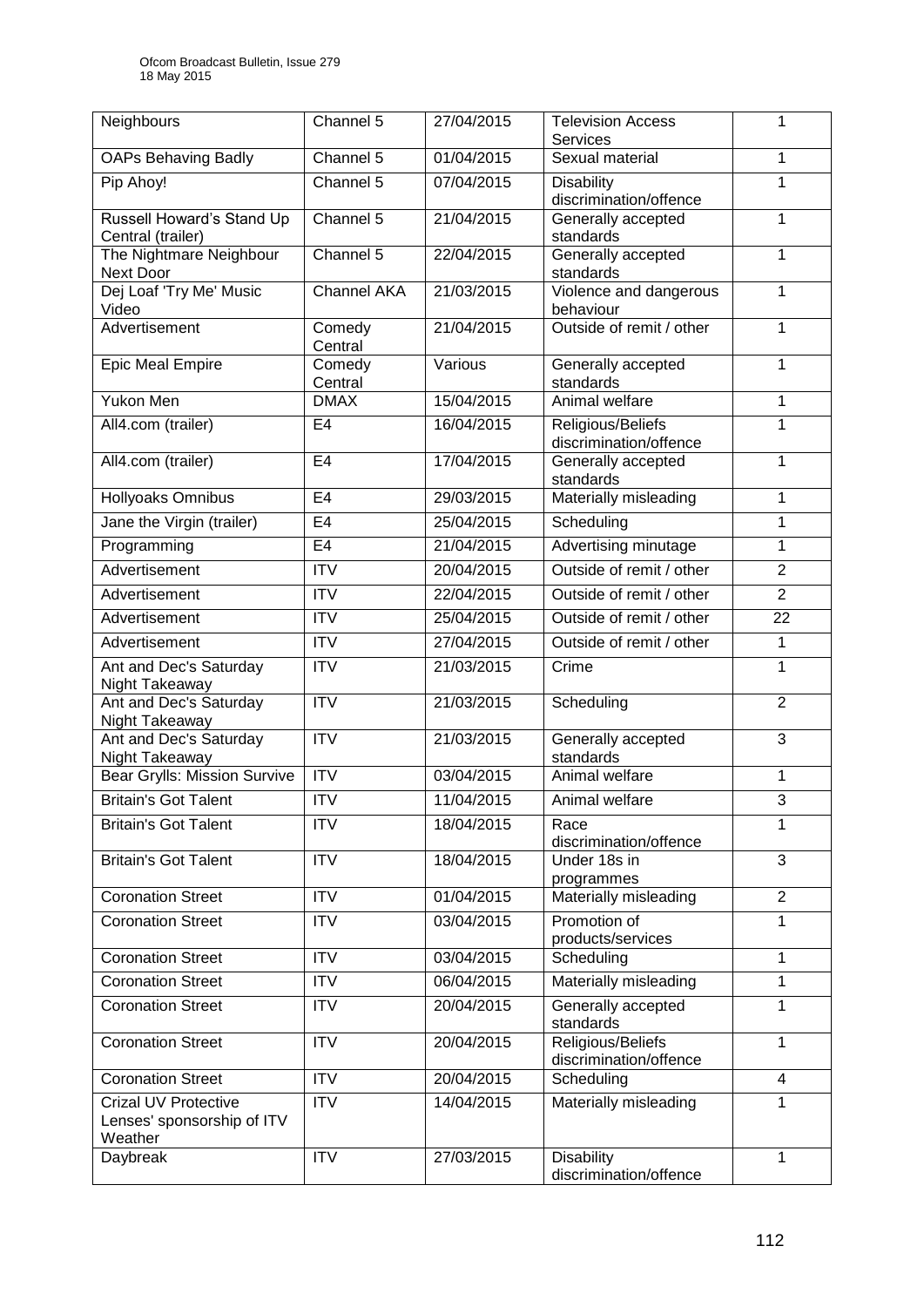| Emmerdale                                                | <b>ITV</b>             | 08/04/2015 | Offensive language                          | 1              |
|----------------------------------------------------------|------------------------|------------|---------------------------------------------|----------------|
| Emmerdale                                                | <b>ITV</b>             | 16/04/2015 | Violence and dangerous<br>behaviour         | 1              |
| Emmerdale                                                | $\overline{\text{IV}}$ | 17/04/2015 | 1<br>Generally accepted<br>standards        |                |
| Emmerdale                                                | <b>ITV</b>             | 20/04/2015 | Race<br>discrimination/offence              |                |
| Give a Pet a Home                                        | <b>ITV</b>             | 15/04/2015 | Generally accepted<br>standards             | 1              |
| Give a Pet a Home                                        | <b>ITV</b>             | 15/04/2015 | Outside of remit / other                    | 1              |
| <b>Good Morning Britain</b>                              | <b>ITV</b>             | 14/04/2015 | Drugs, smoking,<br>solvents or alcohol      | 1              |
| <b>Good Morning Britain</b>                              | $\overline{\text{IV}}$ | 14/04/2015 | Generally accepted<br>standards             | $\mathbf 1$    |
| <b>Good Morning Britain</b>                              | <b>ITV</b>             | 14/04/2015 | Sexual material                             | 1              |
| <b>Good Morning Britain</b>                              | <b>ITV</b>             | 16/04/2015 | Elections/Referendums                       | 1              |
| <b>Good Morning Britain</b>                              | <b>ITV</b>             | Various    | Generally accepted<br>standards             | 1              |
| <b>ITV News and Weather</b>                              | <b>ITV</b>             | 13/04/2015 | Violence and dangerous<br>behaviour         | 1              |
| ITV News at Ten and<br>Weather                           | <b>ITV</b>             | 30/03/2015 | Generally accepted<br>standards             | 1              |
| ITV News at Ten and<br>Weather                           | <b>ITV</b>             | 23/04/2015 | Generally accepted<br>standards             | 1              |
| Loose Women                                              | <b>ITV</b>             | 26/03/2015 | Suicide and self harm                       | 1              |
| Loose Women                                              | <b>ITV</b>             | 16/04/2015 | <b>Disability</b><br>discrimination/offence | 1              |
| Morrisons' sponsorship of<br><b>Britain's Got Talent</b> | <b>ITV</b>             | 18/04/2015 | <b>Disability</b><br>discrimination/offence | 1              |
| Nationwide's sponsorship of<br><b>ITV</b> documentaries  | <b>ITV</b>             | 16/04/2015 | Generally accepted<br>standards             | 1              |
| Nationwide's sponsorship of<br><b>ITV</b> documentaries  | <b>ITV</b>             | 16/04/2015 | Sponsorship credits                         | 1              |
| Newzoids                                                 | <b>ITV</b>             | 22/04/2015 | Elections/Referendums                       | 1              |
| Newzoids (trailer)                                       | <b>ITV</b>             | 13/04/2015 | Generally accepted<br>standards             | 1              |
| Newzoids (trailer)                                       | <b>ITV</b>             | 14/04/2015 | Generally accepted<br>standards             | 1              |
| Ninja Warrior UK                                         | <b>ITV</b>             | 18/04/2015 | Generally accepted<br>standards             | 1              |
| O'Brien                                                  | <b>ITV</b>             | 03/04/2015 | Scheduling                                  | 1              |
| O'Brien                                                  | <b>ITV</b>             | 07/04/2015 | Due impartiality/bias                       | 1              |
| O'Brien                                                  | <b>ITV</b>             | 09/04/2015 | Scheduling<br>1                             |                |
| Play to the Whistle                                      | <b>ITV</b>             | 11/04/2015 | Violence and dangerous<br>behaviour         | 1              |
| Play to the Whistle                                      | <b>ITV</b>             | 11/04/2015 | Gender<br>discrimination/offence            | $\overline{2}$ |
| Safe House                                               | <b>ITV</b>             | 20/04/2015 | Outside of remit / other                    | 1              |
| Safe House                                               | <b>ITV</b>             | 20/04/2015 | Violence and dangerous<br>behaviour         | 1              |
| Skoda's sponsorship of<br>mystery drama on ITV           | <b>ITV</b>             | 04/03/2015 | Generally accepted<br>standards             | 1              |
| The Jeremy Kyle Show                                     | <b>ITV</b>             | 19/03/2015 | Scheduling                                  | 1              |
| The Jeremy Kyle Show                                     | <b>ITV</b>             | 16/04/2015 | Generally accepted<br>standards             | 1              |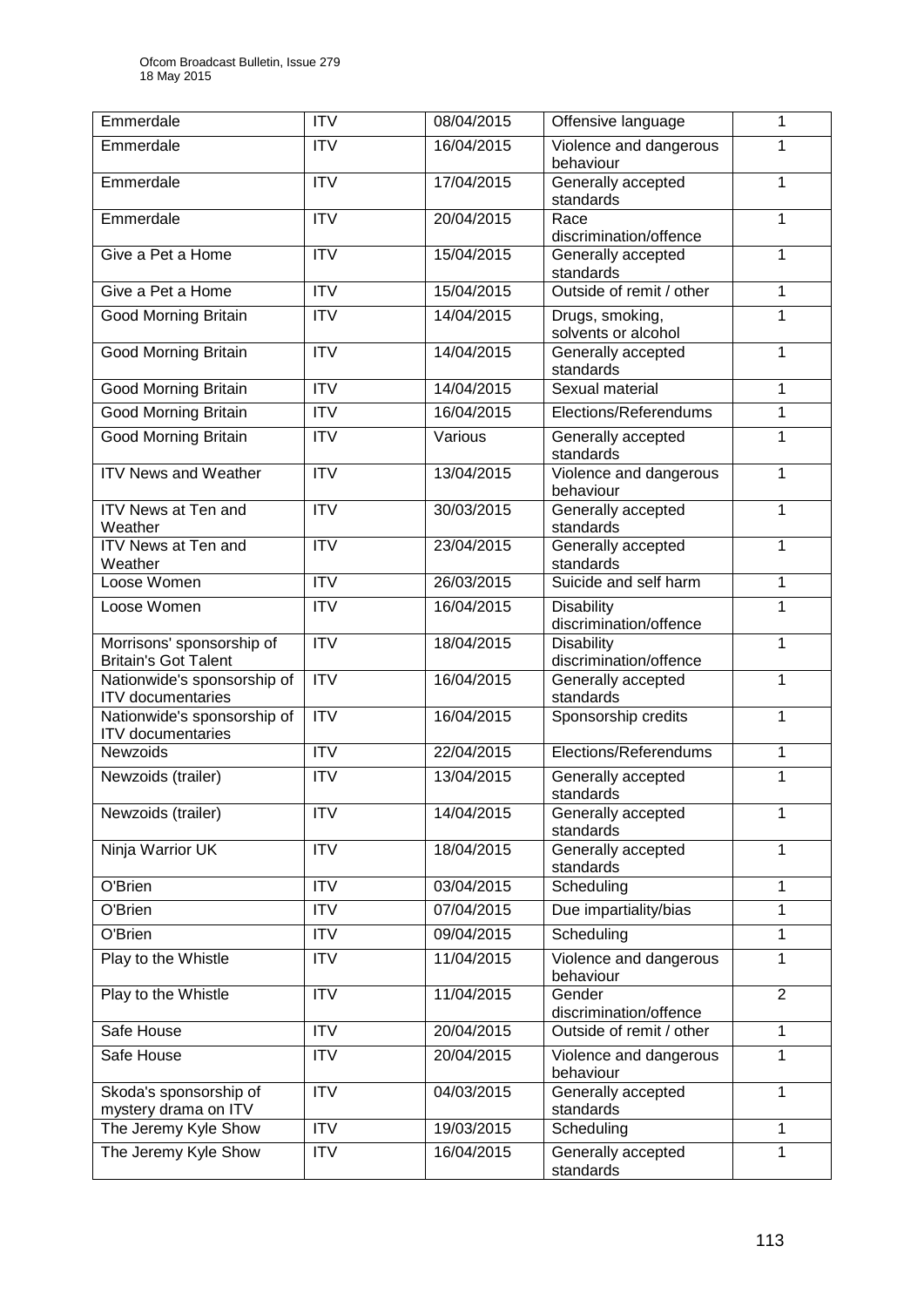| The Jeremy Kyle Show                                 | <b>ITV</b>             | 21/04/2015 | Materially misleading                       | 1              |
|------------------------------------------------------|------------------------|------------|---------------------------------------------|----------------|
| The Jeremy Kyle Show                                 | $\overline{\text{IV}}$ | 27/04/2015 | Generally accepted<br>standards             | 1              |
| This Morning                                         | $\overline{ITV}$       | 08/12/2014 | Competitions                                | 1              |
| This Morning                                         | <b>ITV</b>             | 20/02/2015 | Scheduling                                  | 1              |
| This Morning                                         | <b>ITV</b>             | 26/03/2015 | Scheduling                                  | 1              |
| This Morning                                         | <b>ITV</b>             | 01/04/2015 | Religious/Beliefs<br>discrimination/offence | $\overline{2}$ |
| This Morning                                         | <b>ITV</b>             | 17/04/2015 | Generally accepted<br>standards             | 1              |
| This Morning                                         | <b>ITV</b>             | 17/04/2015 | Materially misleading                       | 1              |
| This Morning                                         | <b>ITV</b>             | 17/04/2015 | Race<br>discrimination/offence              | 1              |
| This Morning                                         | <b>ITV</b>             | 22/04/2015 | Elections/Referendums                       | $\overline{4}$ |
| This Morning                                         | $\overline{ITV}$       | 29/04/2015 | Elections/Referendums                       | 1              |
| Tonight: The Food We Eat                             | <b>ITV</b>             | 19/03/2015 | Materially misleading                       | 1              |
| You've Been Framed!                                  | <b>ITV</b>             | 14/03/2015 | <b>Disability</b><br>discrimination/offence | 1              |
| <b>ITV News Granada Reports</b>                      | <b>ITV Granada</b>     | 26/03/2015 | Due accuracy                                | 1              |
| <b>ITV News Granada Reports</b>                      | <b>ITV</b> Granada     | 15/04/2015 | Elections/Referendums                       | 1              |
| Advertisement                                        | ITV2                   | 24/04/2015 | Outside of remit / other                    | 1              |
| Advertisement                                        | ITV2                   | 29/04/2015 | Political advertising                       | 1              |
| <b>Britain's Got More Talent</b>                     | ITV2                   | 25/04/2015 | Scheduling                                  | 1              |
| Celebrity Juice                                      | ITV2                   | 16/04/2015 | Generally accepted<br>standards             | 1              |
| Celebrity Juice                                      | ITV2                   | 20/04/2015 | Generally accepted<br>standards             | 1              |
| <b>Reality Bites</b>                                 | ITV2                   | 08/03/2015 | Under 18s in<br>programmes                  | 1              |
| <b>Reality Bites</b>                                 | ITV2                   | 12/03/2015 | Generally accepted<br>standards             | 1              |
| 118 118's sponsorship of<br><b>ITV Movies</b>        | ITV4                   | 26/04/2015 | Scheduling                                  | 1              |
| <b>MSA British Touring Car</b><br>Championship       | ITV4                   | 19/04/2015 | Advertising scheduling                      | 1              |
| The Only Way is Essex                                | <b>ITVBe</b>           | 22/03/2015 | Generally accepted<br>standards             | 1              |
| Nick Ferrari                                         | <b>LBC 97.3 FM</b>     | 08/04/2015 | Elections/Referendums                       | 1              |
| 10 Years Younger                                     | London Live            | 10/04/2015 | Materially misleading                       | 1              |
| All4.com (trailer)                                   | More4                  | 26/04/2015 | Generally accepted<br>standards             | 1              |
| Geordie Shore                                        | <b>MTV</b>             | 07/04/2015 | Generally accepted<br>standards             | 1              |
| Super Base Beats: Jason<br>Deruolo "Want to Want Me" | MTV Base               | 15/04/2015 | Scheduling                                  | 1              |
| The Thundermans                                      | Nickelodeon            | 29/03/2015 | Scheduling                                  | 1              |
| How I Came to Islam                                  | Peace TV               | 12/04/2015 | Generally accepted<br>standards             | 1              |
| Advertisement                                        | QVC                    | 21/04/2015 | Outside of remit / other                    | 1              |
| In the Now                                           | <b>RT</b>              | 10/03/2015 | Due impartiality/bias<br>1                  |                |
| Programming                                          | Samaa                  | 09/02/2015 | Scheduling                                  | 1              |
| Advertisements                                       | <b>SET MAX</b>         | Various    | Outside of remit / other                    | 1              |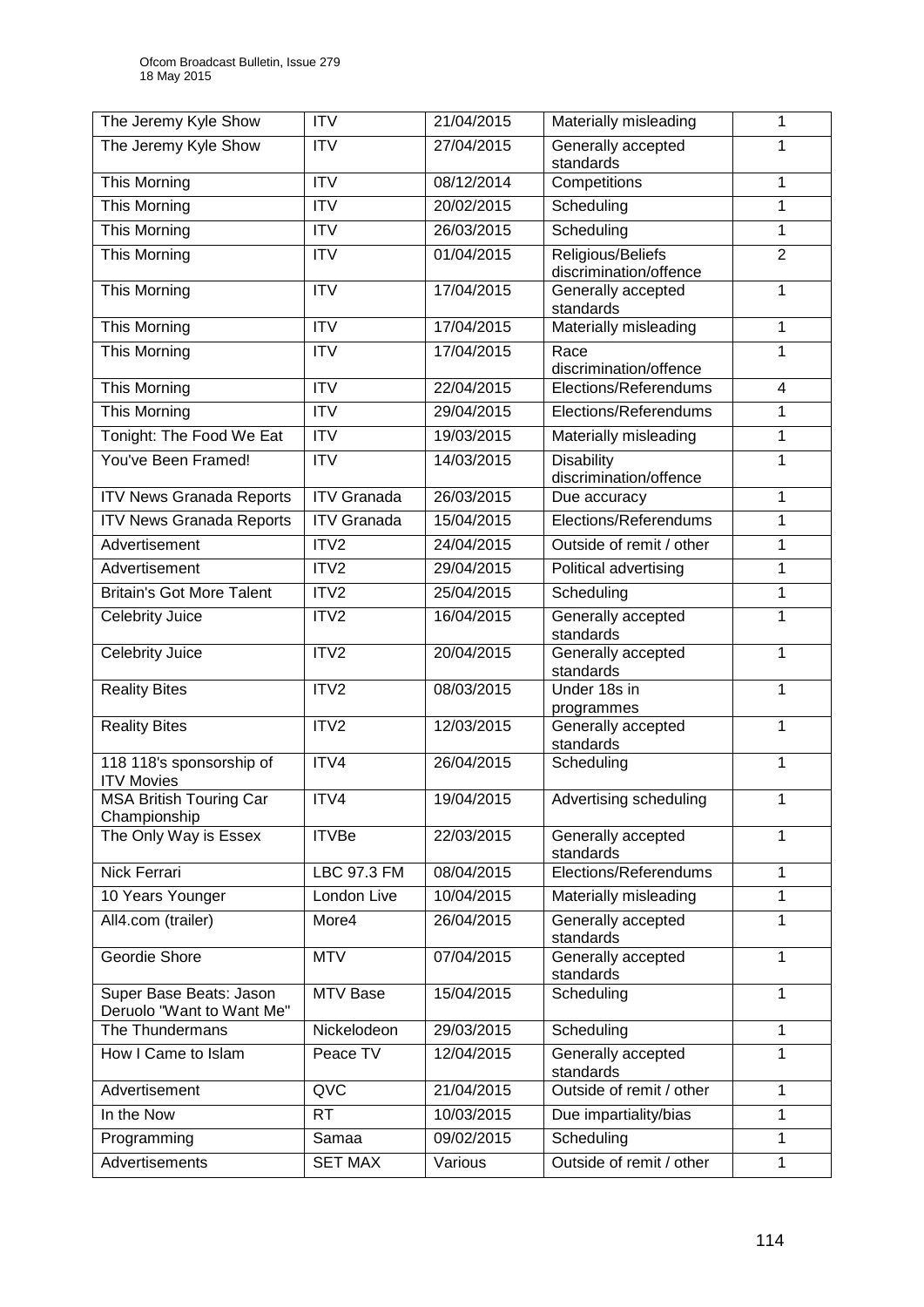| Game of Thrones                          | <b>Sky Atlantic</b>             | 19/04/2015 | Generally accepted<br>standards             | 1              |
|------------------------------------------|---------------------------------|------------|---------------------------------------------|----------------|
| Elementary                               | <b>Sky Living</b>               | 31/03/2015 | Generally accepted<br>standards             | 1              |
| Murnaghan                                | <b>Sky News</b>                 | 12/04/2015 | Elections/Referendums<br>1                  |                |
| Programming                              | <b>Sky News</b>                 | Various    | Elections/Referendums                       | 1              |
| <b>Sky News</b>                          | <b>Sky News</b>                 | 27/03/2015 | Due impartiality/bias                       | 1              |
| <b>Sky News</b>                          | <b>Sky News</b>                 | 15/04/2015 | Violence and dangerous<br>behaviour         | 1              |
| <b>Sky News at Ten</b>                   | <b>Sky News</b>                 | 30/04/2015 | Elections/Referendums                       | 1              |
| <b>Sky News with Andrew</b><br>Wilson    | <b>Sky News</b>                 | 25/04/2015 | Elections/Referendums                       | 1              |
| <b>Sky News with Colin Brazier</b>       | <b>Sky News</b>                 | 29/04/2015 | Elections/Referendums                       | 1              |
| <b>Sky News with Dermot</b><br>Murnaghan | <b>Sky News</b>                 | 21/04/2015 | Elections/Referendums                       | $\mathbf 1$    |
| <b>Sky News with Martin</b><br>Stanford  | <b>Sky News</b>                 | 28/03/2015 | Due impartiality/bias                       | 1              |
| <b>Sunrise</b>                           | <b>Sky News</b>                 | 17/04/2015 | Elections/Referendums                       | $\mathbf 1$    |
| <b>Sunrise</b>                           | <b>Sky News</b>                 | 22/04/2015 | Elections/Referendums                       | 1              |
| <b>Sunrise</b>                           | <b>Sky News</b>                 | 23/04/2015 | Elections/Referendums                       | 1              |
| Off Their Rockers                        | STV                             | 12/04/2015 | Race<br>discrimination/offence              | 1              |
| <b>Scotland Tonight</b>                  | $\overline{\text{STV}}$         | 30/03/2015 | Elections/Referendums                       | 1              |
| <b>Weekend Sports Breakfast</b>          | <b>TalkSport</b>                | 08/03/2015 | Race<br>discrimination/offence              | 1              |
| Prisjägarna                              | TV3 (Sweden)                    | 02/04/2015 | Generally accepted<br>standards             | $\overline{5}$ |
| Behno-ki-Nehfil                          | Unity FM<br>(Birmingham)        | 13/10/2014 | Religious/Beliefs<br>discrimination/offence | 1              |
| Programming                              | <b>Unity FM</b><br>(Birmingham) | Various    | Generally accepted<br>standards             | 1              |
| Advertisement                            | Various                         | Various    | Outside of remit / other                    | 1              |
| Advertisements                           | Various                         | Various    | Outside of remit / other                    | 1              |
| <b>News</b>                              | Various                         | 28/04/2015 | Elections/Referendums                       | 1              |
| <b>News</b>                              | Various                         | Various    | Elections/Referendums                       | 1              |
| Programming                              | Various                         | Various    | <b>Television Access</b><br><b>Services</b> | $\overline{2}$ |

## **Complaints assessed under the General Procedures for investigating breaches of broadcast licences**

For more information about how Ofcom conducts investigations about broadcast licences, go to: [http://stakeholders.ofcom.org.uk/broadcasting/guidance/complaints](http://stakeholders.ofcom.org.uk/broadcasting/guidance/complaints-sanctions/general-procedures/)[sanctions/general-procedures/.](http://stakeholders.ofcom.org.uk/broadcasting/guidance/complaints-sanctions/general-procedures/)

| Licensee                                         | <b>Licensed Service</b> | <b>Categories</b>      |
|--------------------------------------------------|-------------------------|------------------------|
| <b>Tamworth Radio Broadcasting</b><br><b>CIC</b> | TCR FM                  | <b>Key Commitments</b> |